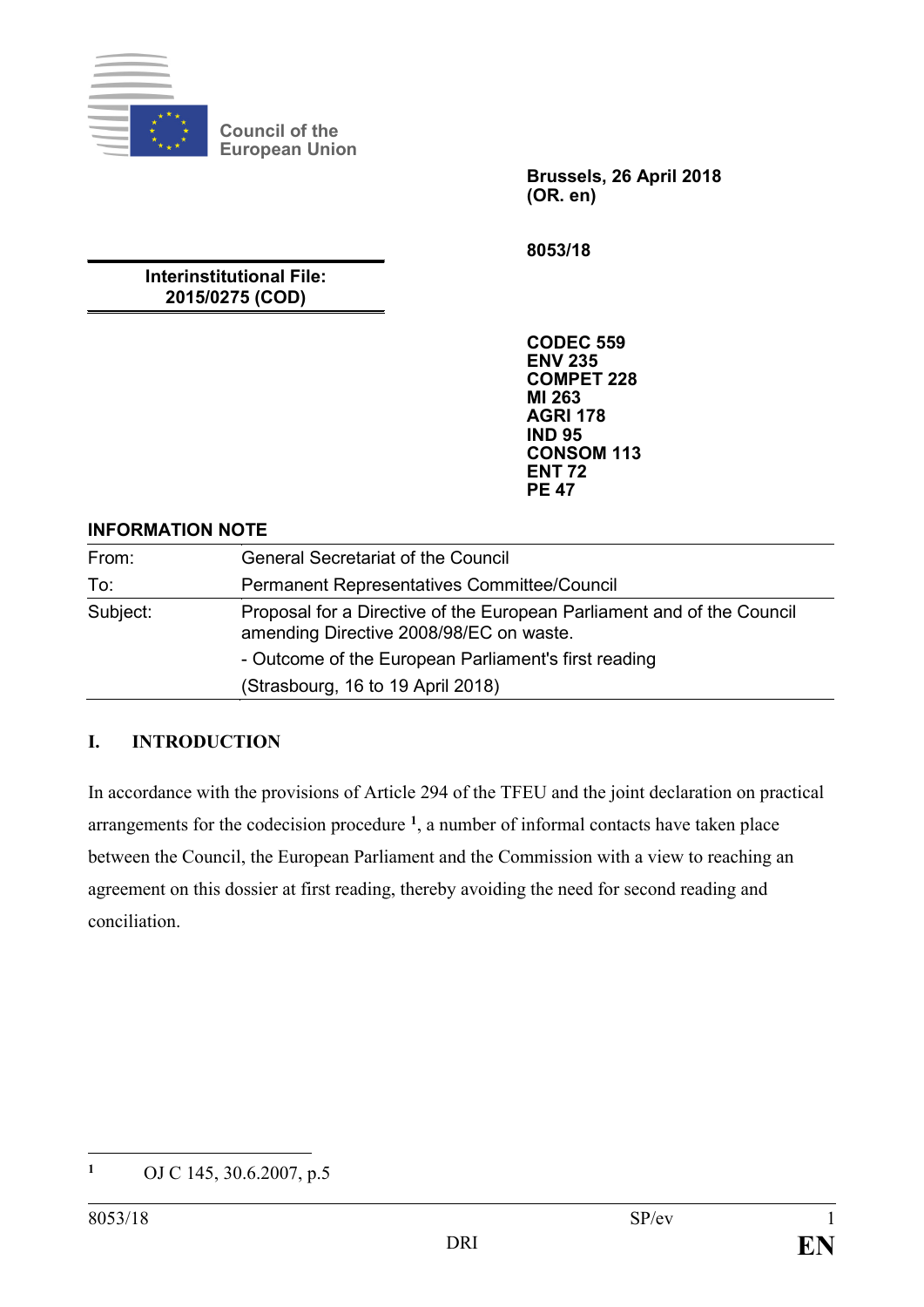In this context, the rapporteur, Ms Simona BONAFÈ (S&D, IT), presented two amendments (amendments 253-254) to the proposal for a Directive, on behalf of the Committee on the Environment, Public Health and Food Safety. These amendments had been agreed during the informal contacts referred to above.

# **II. VOTE**

When it voted on 18 April 2018, the plenary adopted two amendments (amendments 253-254) to the proposal for a Directive. The Commission's proposal as thus amended constitutes the Parliament's first-reading position which is contained in its legislative resolution as set out in the Annex hereto**[2](#page-1-0)**.

The Parliament's position reflects what had been previously agreed between the institutions. The Council should therefore be in a position to approve the Parliament's position.

The act would then be adopted in the wording which corresponds to the Parliament's position.

 $\overline{\phantom{a}}$  , and the set of the set of the set of the set of the set of the set of the set of the set of the set of the set of the set of the set of the set of the set of the set of the set of the set of the set of the s

 $\overline{a}$ 

<span id="page-1-0"></span><sup>&</sup>lt;sup>2</sup> The version of the Parliament's position in the legislative resolution has been marked up to indicate the changes made by the amendments to the Commission's proposal. Additions to the Commission's text are highlighted in *bold and italics.* The symbol " ▌" indicates deleted text.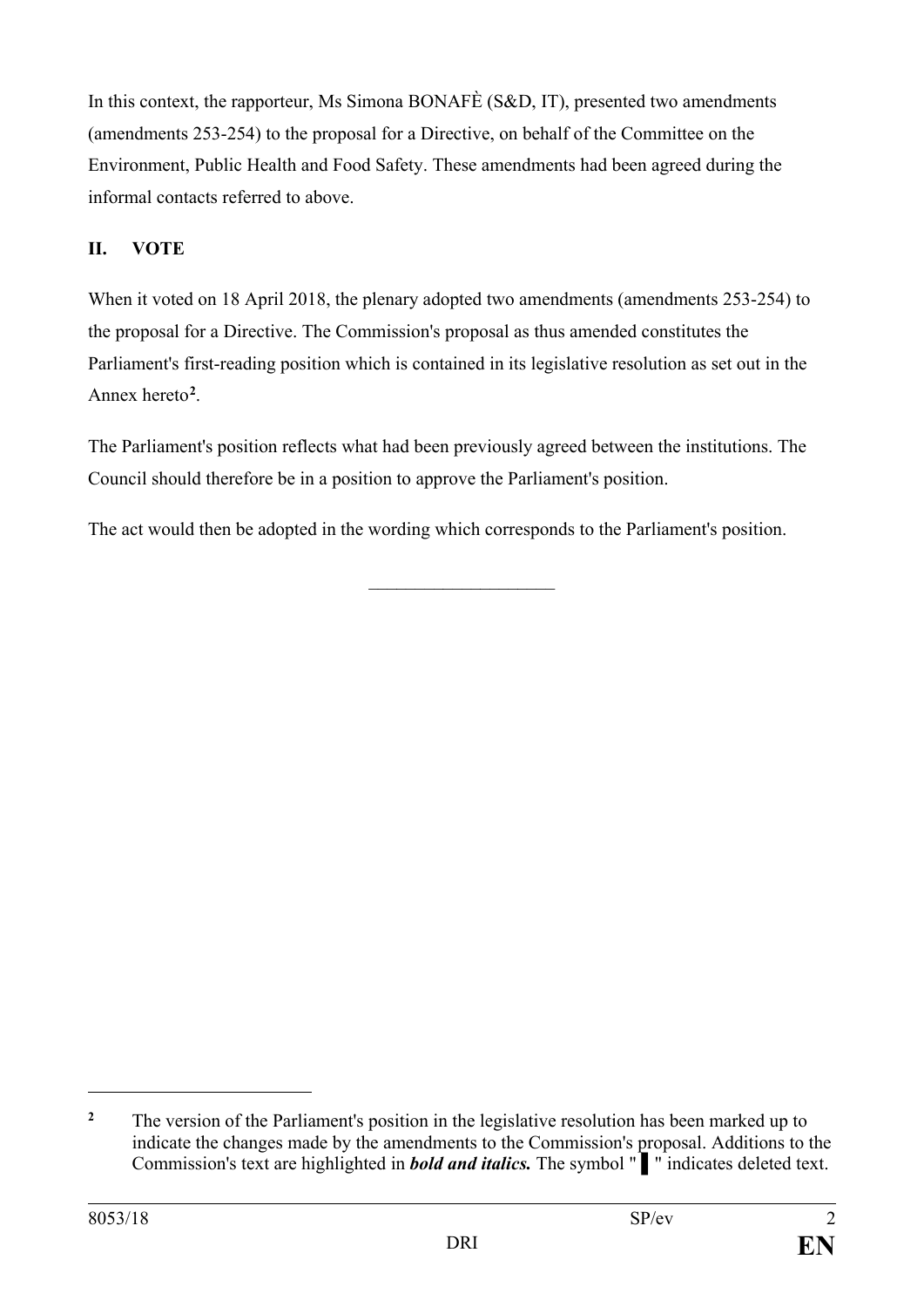# **Waste \*\*\*I**

#### **European Parliament legislative resolution of 18 April 2018 on the proposal for a directive of the European Parliament and of the Council amending Directive 2008/98/EC on waste (COM(2015)0595 – C8-0382/2015 – 2015/0275(COD))**

### **(Ordinary legislative procedure: first reading)**

*The European Parliament*,

- having regard to the Commission proposal to Parliament and the Council (COM(2015)0595),
- having regard to Article 294(2) and 192(1) of the Treaty on the Functioning of the European Union, pursuant to which the Commission submitted the proposal to Parliament (C8- 0382/2015),
- having regard to Article 294(3) of the Treaty on the Functioning of the European Union,
- having regard to the reasoned opinions submitted, within the framework of Protocol No 2 on the application of the principles of subsidiarity and proportionality, by the French Senate and the Austrian Federal Council, asserting that the draft legislative act does not comply with the principle of subsidiarity,
- having regard to the opinion of the European Economic and Social Committee of 27 April 2016**[3](#page-2-0)** ,
- having regard to the opinion of the Committee of the Regions of 15 June 2016<sup>[4](#page-2-1)</sup>,
- having regard to the provisional agreement approved by the committee responsible under Rule 69f(4) of its Rules of Procedure and the undertaking given by the Council representative by letter of 23 February 2018 to approve Parliament's position, in accordance with Article 294(4) of the Treaty on the Functioning of the European Union,
- having regard to Rule 59 of its Rules of Procedure,
- having regard to the report of the Committee on the Environment, Public Health and Food Safety and the opinion of the Committee on Industry, Research and Energy (A8-0034/2017),
- 1. Adopts its position at first reading hereinafter set out**[5](#page-2-2)**;
- 2. Takes note of the Commission statements annexed to this resolution;
- 3. Calls on the Commission to refer the matter to Parliament again if it replaces, substantially

<span id="page-2-0"></span> $\overline{a}$ <sup>3</sup> OJ C 264, 20.7.2016, p. 98.

<span id="page-2-1"></span>**<sup>4</sup>** OJ C 17, 18.1.2017, p. 46.

<span id="page-2-2"></span>This position replaces the amendments adopted on 14 March 2017 (Texts adopted, P8\_TA(2017)0070).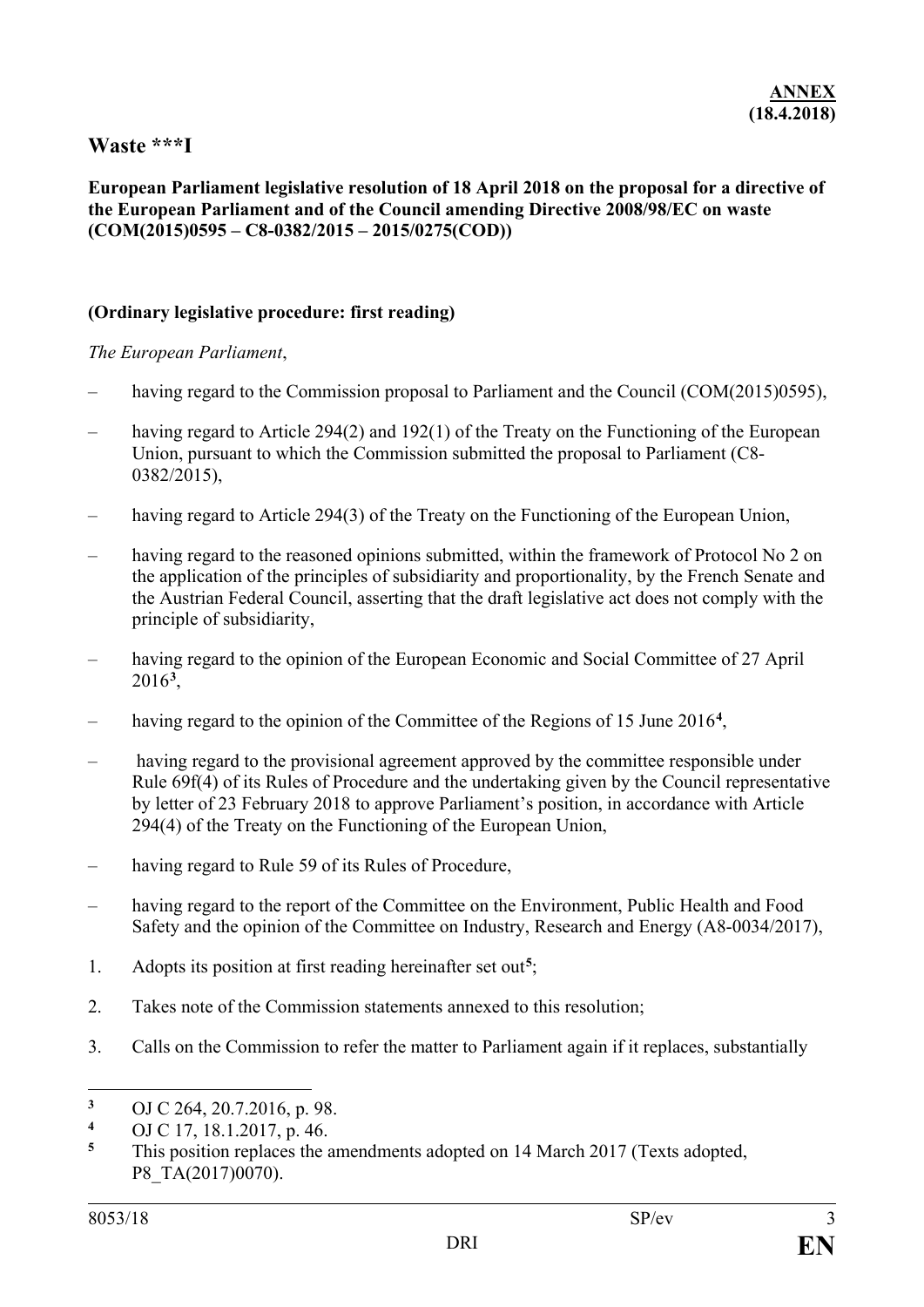amends or intends to substantially amend its proposal;

4. Instructs its President to forward its position to the Council, the Commission and the national parliaments.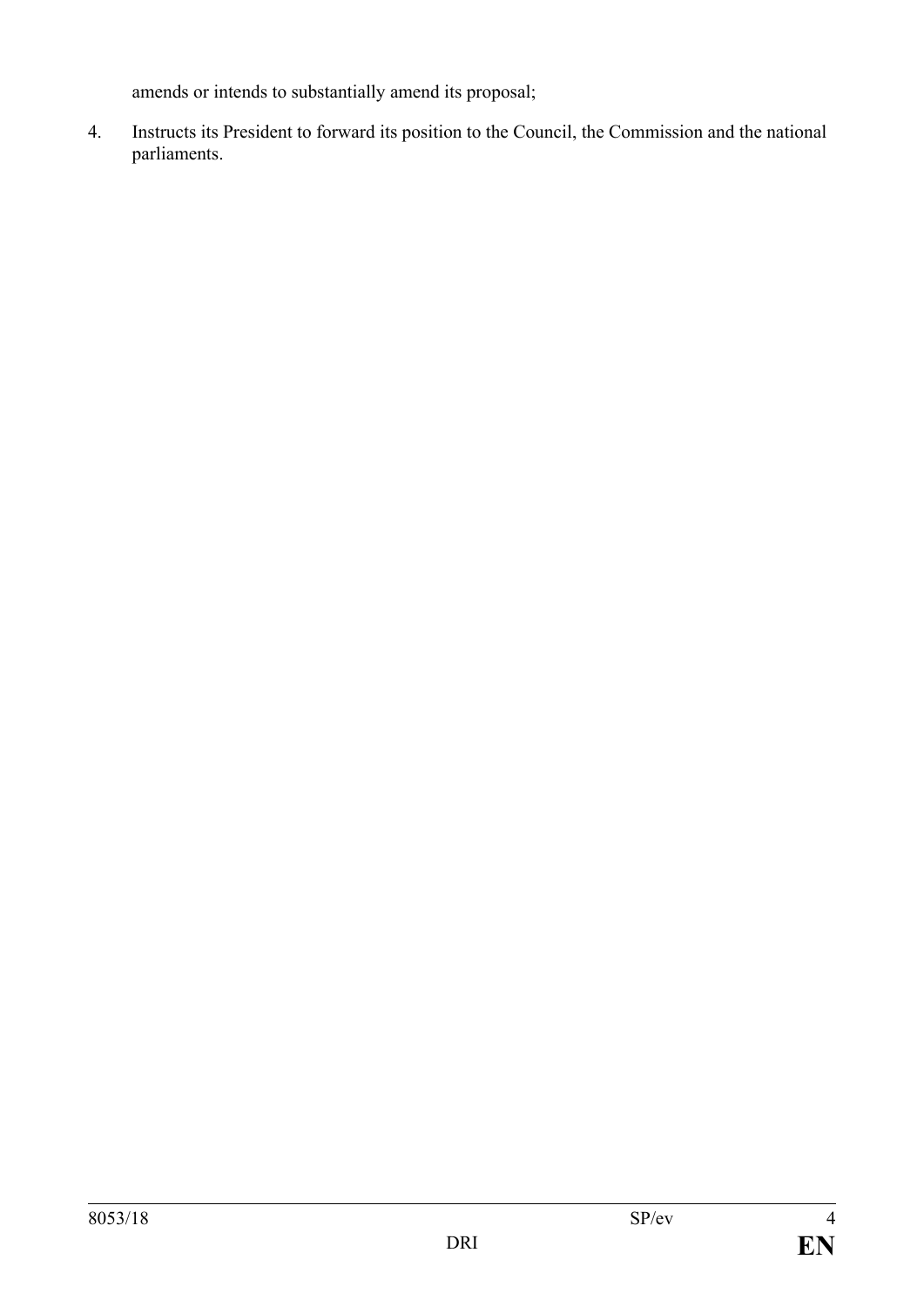# **P8\_TC1-COD(2015)0275**

**Position of the European Parliament adopted at first reading on 18 April 2018 with a view to the adoption of Directive (EU) 2018/… of the European Parliament and of the Council amending Directive 2008/98/EC on waste** 

(Text with EEA relevance)

# THE EUROPEAN PARLIAMENT AND THE COUNCIL OF THE EUROPEAN UNION,

Having regard to the Treaty on the Functioning of the European Union, and in particular Article 192(1) thereof,

Having regard to the proposal from the European Commission,

After transmission of the draft legislative act to the national parliaments,

Having regard to the opinion of the European Economic and Social Committee<sup>[6](#page-4-0)</sup>,

Having regard to the opinion of the Committee of the Regions<sup>[7](#page-4-1)</sup>,

Acting in accordance with the ordinary legislative procedure<sup>[8](#page-4-2)</sup>,

Whereas:

<span id="page-4-0"></span> $\overline{a}$ **<sup>6</sup>** OJ C *264*, *20.7.2016*, p. *98*.

<span id="page-4-1"></span>**<sup>7</sup>** OJ C *17*, *18.1.2017*, p. *46*.

<span id="page-4-2"></span>**<sup>8</sup>** Position of the European Parliament of 18 April 2018.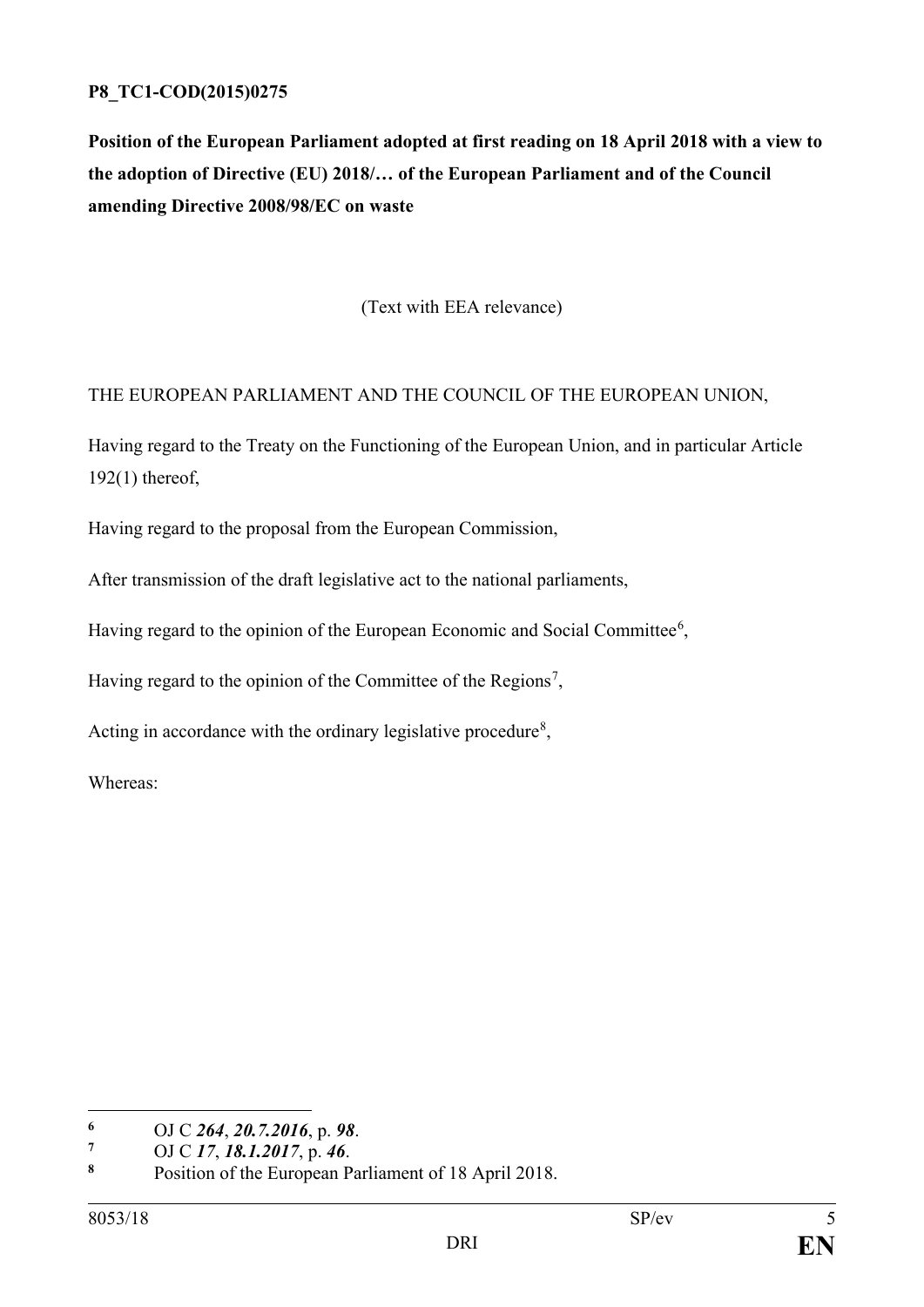- (1) Waste management in the Union should be improved *and transformed into sustainable material management,* with a view to protecting, preserving and improving the quality of the environment, protecting human health, ensuring prudent*, efficient* and rational utilisation of natural resources**, ▌** promoting *the principles of the* circular economy*, enhancing the use of renewable energy, increasing energy efficiency, reducing the dependence of the Union on imported resources, providing new economic opportunities and contributing to long-term competitiveness. In order to make the economy truly circular, it is necessary to take additional measures on sustainable production and consumption, by focusing on the whole life cycle of products in a way that preserves resources and closes the loop. The more efficient use of resources would also bring substantial net savings for Union businesses, public authorities and consumers, while reducing total annual greenhouse gas emissions.*
- *(2) Improving the efficiency of resource use and ensuring that waste is valued as a resource can contribute to reducing the Union's dependence on the import of raw materials and facilitate the transition to more sustainable material management and to a circular economy model. That transition should contribute to the smart, sustainable and inclusive growth goals set out in the Europe 2020 strategy and create important opportunities for local economies and stakeholders, while helping to increase synergies between the circular economy and energy, climate, agriculture, industry and research policies as well as bringing benefits to the environment in terms of greenhouse gas emission savings and to the economy.*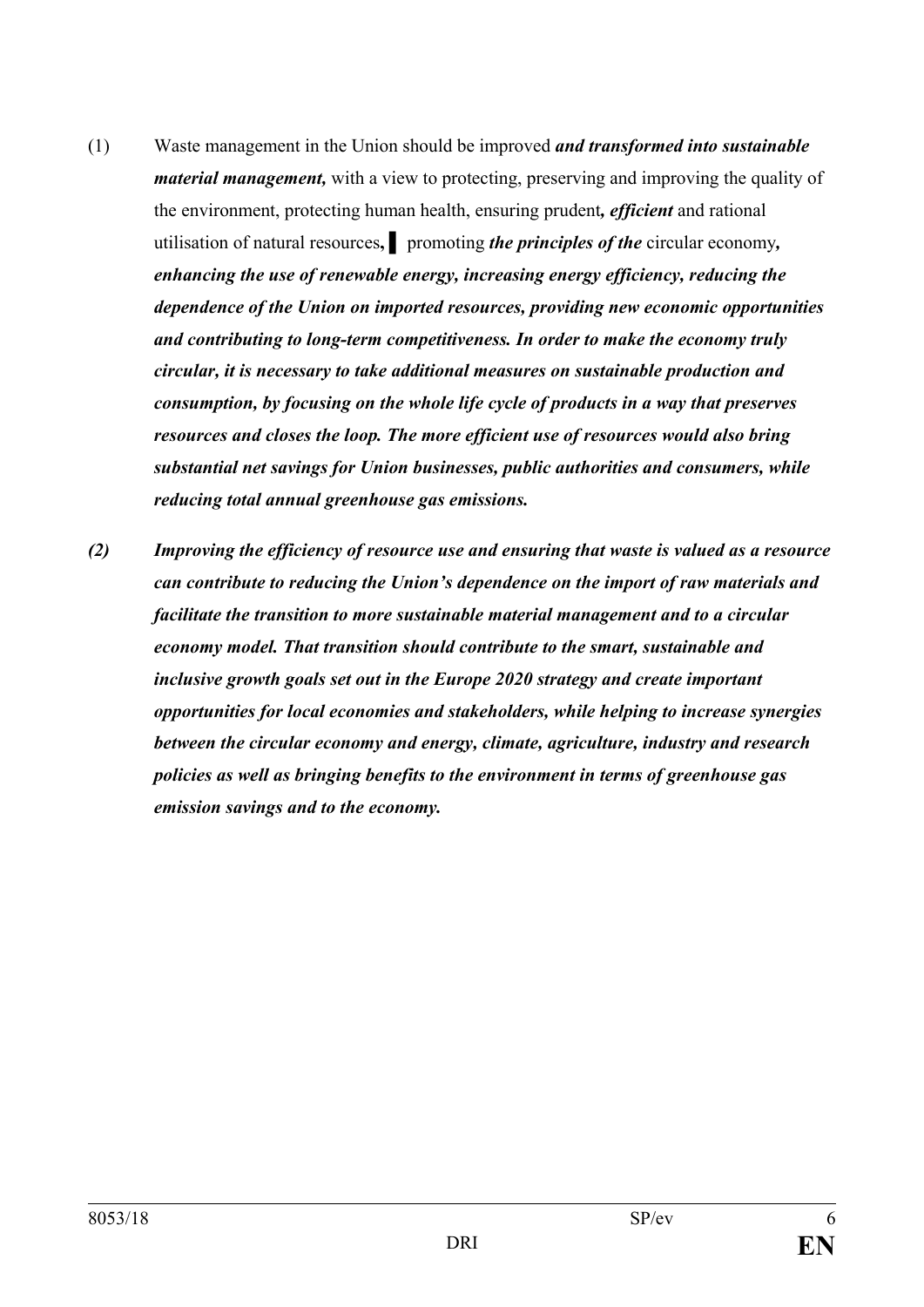- (3) The targets laid down in Directive 2008/98/EC of the European Parliament and of the Council[9](#page-6-0) for *preparing* for re-use and recycling of waste should be *increased* to make them better reflect the Union's ambition to move to a circular economy.
- *(4) The coherence between Directive 2008/98/EC and related Union legislative acts such as Directive 2009/28/EC of the European Parliament and of the Council[10](#page-6-1) and Regulation (EC) No 1907/2006 of the European Parliament and of the Council[11](#page-6-2) needs to be ensured.*
- (5) Many Member States have not yet completely developed the necessary waste management infrastructure. It is therefore essential to set clear long-term policy objectives in order to guide measures and investments, notably by preventing the creation of structural overcapacities for the treatment of residual waste and lock-ins of recyclable materials at the *lower levels* of the waste hierarchy.

<span id="page-6-0"></span> $\overline{9}$ **<sup>9</sup>** Directive 2008/98/EC of the European Parliament and of the Council of 19 November 2008 on waste and repealing certain Directives (OJ L 312, 22.11.2008, p. 3).

<span id="page-6-1"></span>*<sup>10</sup> Directive 2009/28/EC of the European Parliament and of the Council of 23 April 2009 on the promotion of the use of energy from renewable sources and amending and subsequently repealing Directives 2001/77/EC and 2003/30/EC (OJ L 140, 5.6.2009, p. 16).*

<span id="page-6-2"></span>**<sup>11</sup>** *Regulation (EC) No 1907/2006 of the European Parliament and of the Council of 18 December 2006 concerning the Registration, Evaluation, Authorisation and Restriction of Chemicals (REACH), establishing a European Chemicals Agency, amending Directive 1999/45/EC and repealing Council Regulation (EEC) No 793/93 and Commission Regulation (EC) No 1488/94 as well as Council Directive 76/769/EEC and Commission Directives 91/155/EEC, 93/67/EEC, 93/105/EC and 2000/21/EC (OJ L 396, 30.12.2006, p. 1).*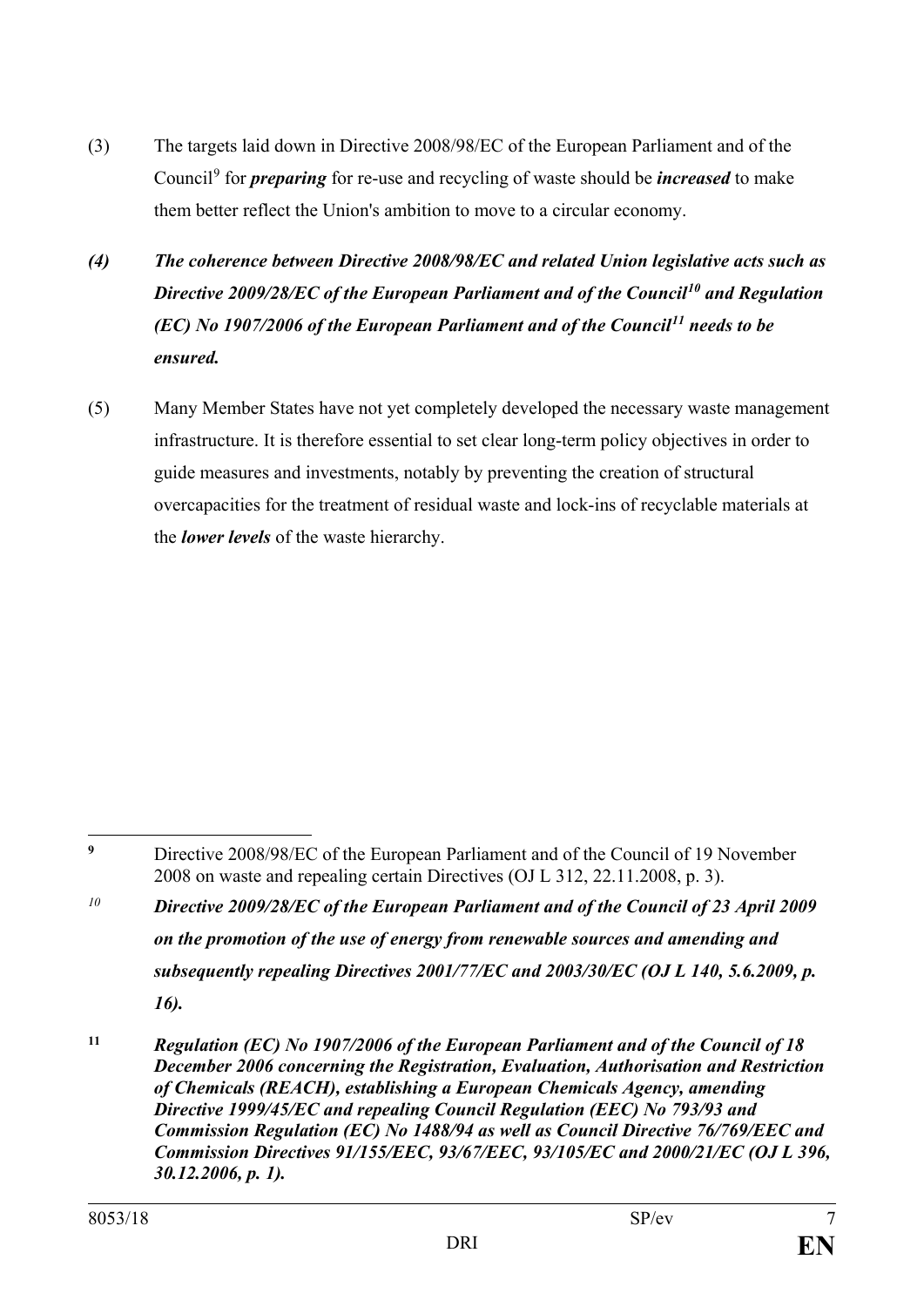(6) Municipal waste constitutes approximately between 7 and 10 % of the total waste generated in the Union. *That* waste stream*, however,* is amongst the most complex ones to manage, and the way it is managed generally gives a good indication of the quality of the overall waste management system in a country. The challenges of municipal waste management result from its highly complex and mixed composition, direct proximity of the generated waste to citizens, **▌** a very high public visibility *and its impact on the environment and human health*. As a result, *the* management *of municipal waste requires* a highly complex system including an efficient collection scheme, *an effective sorting system and a proper tracing of waste streams,* the active engagement of citizens and businesses, an infrastructure adjusted to the specific waste composition, and an elaborate financing system. Countries which have developed efficient municipal waste management systems generally perform better in overall waste management*, including the attainment of the recycling targets.*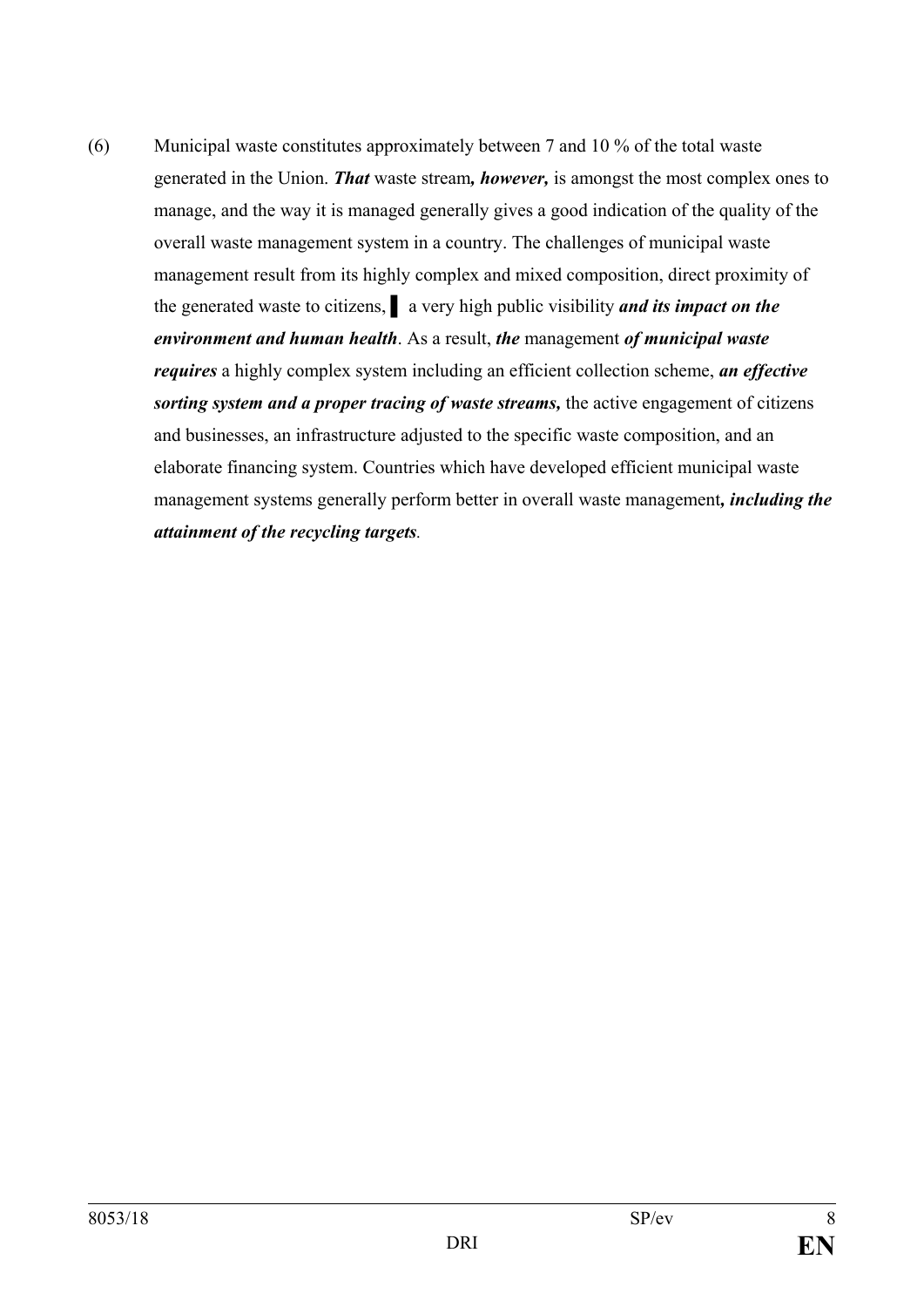- *(7) Experience has shown that, irrespective of the allocation of responsibilities for waste management between public and private actors, waste management systems can help to achieve a circular economy and that the decision on the allocation of responsibilities frequently depends on geographical and structural conditions. The rules laid down in this Directive allow for waste management systems where the municipalities have the general responsibility for collecting municipal waste, for systems where such services are contracted out to private operators, or for any other type of allocation of responsibilities between public and private actors. The choice for any such systems, and whether or not to change them, remains the responsibility of Member States.*
- (*8*) Plant-based substances from the agri-food industry and food of non-animal origin no longer intended for human consumption which are destined *for oral animal feeding should, in order to avoid duplication of rules, be excluded from the scope of Directive 2008/98/EC if in full compliance with Union feed legislation.* Directive 2008/98/EC should therefore not apply to those products and substances when used for feed, and the scope of that Directive needs to be clarified accordingly. *Without prejudice to other Union provisions applicable in the field of animal nutrition, animal by-products destined to be used as feed materials in accordance with Regulation (EC) No 767/2009 of the European Parliament and of the Council[12](#page-8-0) are already excluded from the scope of Directive 2008/98/EC to the extent that they are covered by other Union legislation.*

<span id="page-8-0"></span><sup>&</sup>lt;sup>12</sup> Regulation (EC) No 767/2009 of the European Parliament and of the Council of 13 July 2009 on the placing on the market and use of feed, amending European Parliament and Council Regulation (EC) No 1831/2003 and repealing Council Directive 79/373/EEC, Commission Directive 80/511/EEC, Council Directives 82/471/EEC, 83/228/EEC, 93/74/EEC, 93/113/EC and 96/25/EC and Commission Decision 2004/217/EC (OJ L 229, 1.9.2009, p. 1).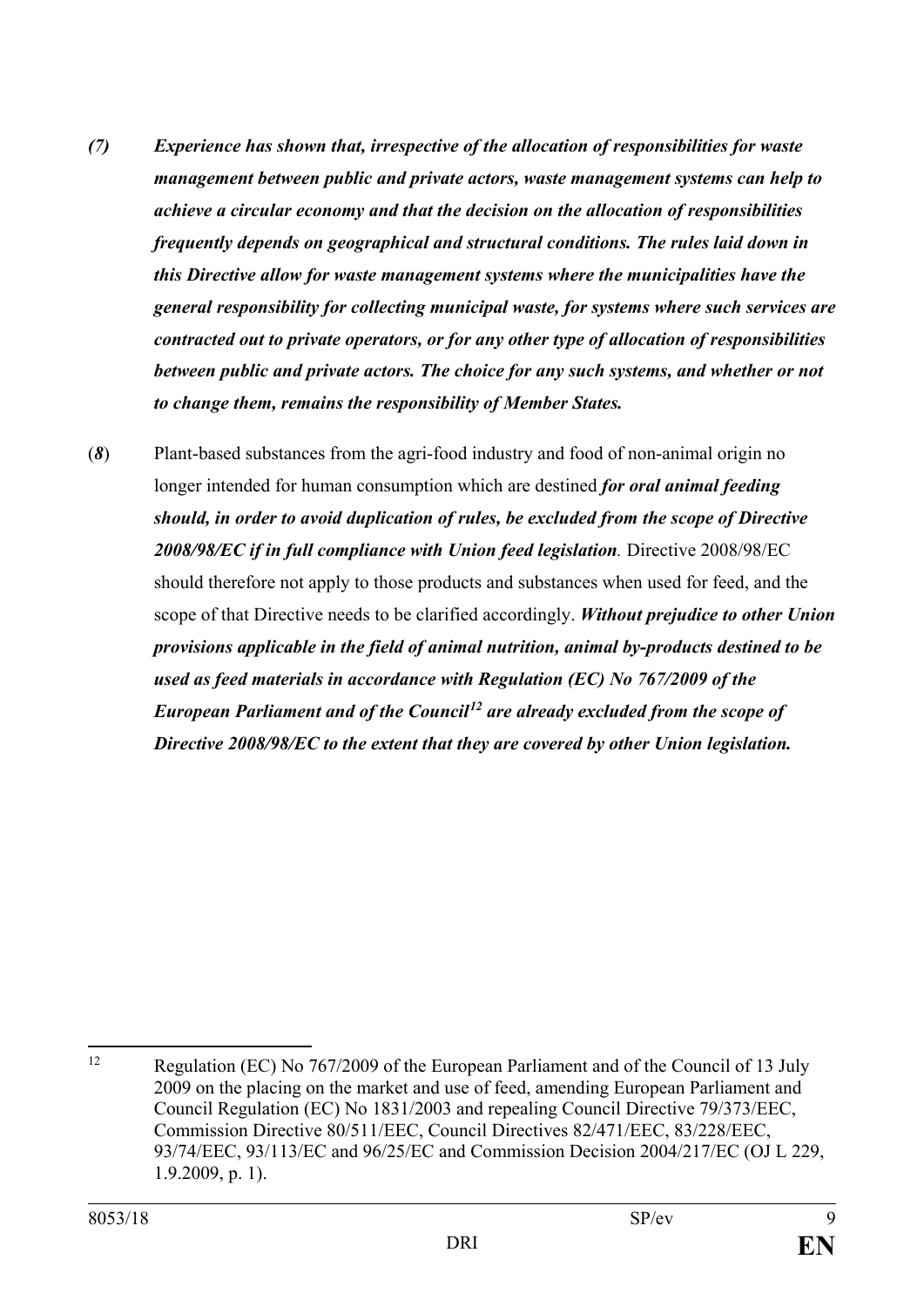- (9) Definitions of *non-hazardous waste,* municipal waste, construction and demolition waste, *food waste, material recovery,* **▌**backfilling *and extended producer responsibility scheme*  need to be included in Directive 2008/98/EC so that the scope of these concepts is clarified.
- (10) To ensure that preparing for re-use and recycling targets are based on reliable and comparable data and to enable a more effective monitoring of progress in attaining those targets, the definition of municipal waste in Directive 2008/98/EC should be in line with the definition used for statistical purposes by Eurostat and the Organisation for Economic Co-operation and Development (OECD), on the basis of which Member States have been reporting data for several years. *Municipal waste is defined as waste from households and waste from other sources, such as retail, administration, education, health services, accommodation and food services, and other services and activities, which is similar in nature and composition to waste from households. Therefore, municipal waste includes, inter alia, waste from park and garden maintenance, such as leaves, grass and tree clippings, and waste from market and street cleaning services, such as the content of litter containers and sweepings except materials such as sand, rock, mud or dust. Member States are to ensure that waste from large commerce and industry which is not similar to waste from households is not included in the scope of municipal waste. Waste from production, agriculture, forestry, fishing, construction and demolition, septic tanks and sewage network and treatment, and end-of-life vehicles is excluded from the scope of municipal waste. Municipal waste is to be understood as corresponding to the types of waste included in chapter 15 01 and chapter 20, with the exception of codes 20 02 02, 20 03 04 and 20 03 06, of the list of waste established by Commission Decision 2014/955/EU[13](#page-9-0) in the version in force on ... [date of entry into force of this amending Directive]. Waste falling under other chapters of that list is not to be considered as municipal waste except in cases where municipal waste undergoes treatment and is assigned codes listed in chapter 19 of that list. Member States may use relevant categories in that list for statistical purposes.* The definition of municipal waste in this Directive *is introduced for the purposes of determining the scope of application of the*

<span id="page-9-0"></span> $13$ *<sup>13</sup> Commission Decision 2014/955/EU of 18 December 2014 amending Decision 2000/532/EC on the list of waste pursuant to Directive 2008/98/EC of the European Parliament and of the Council (OJ L 370, 30.12.2014, p. 44).*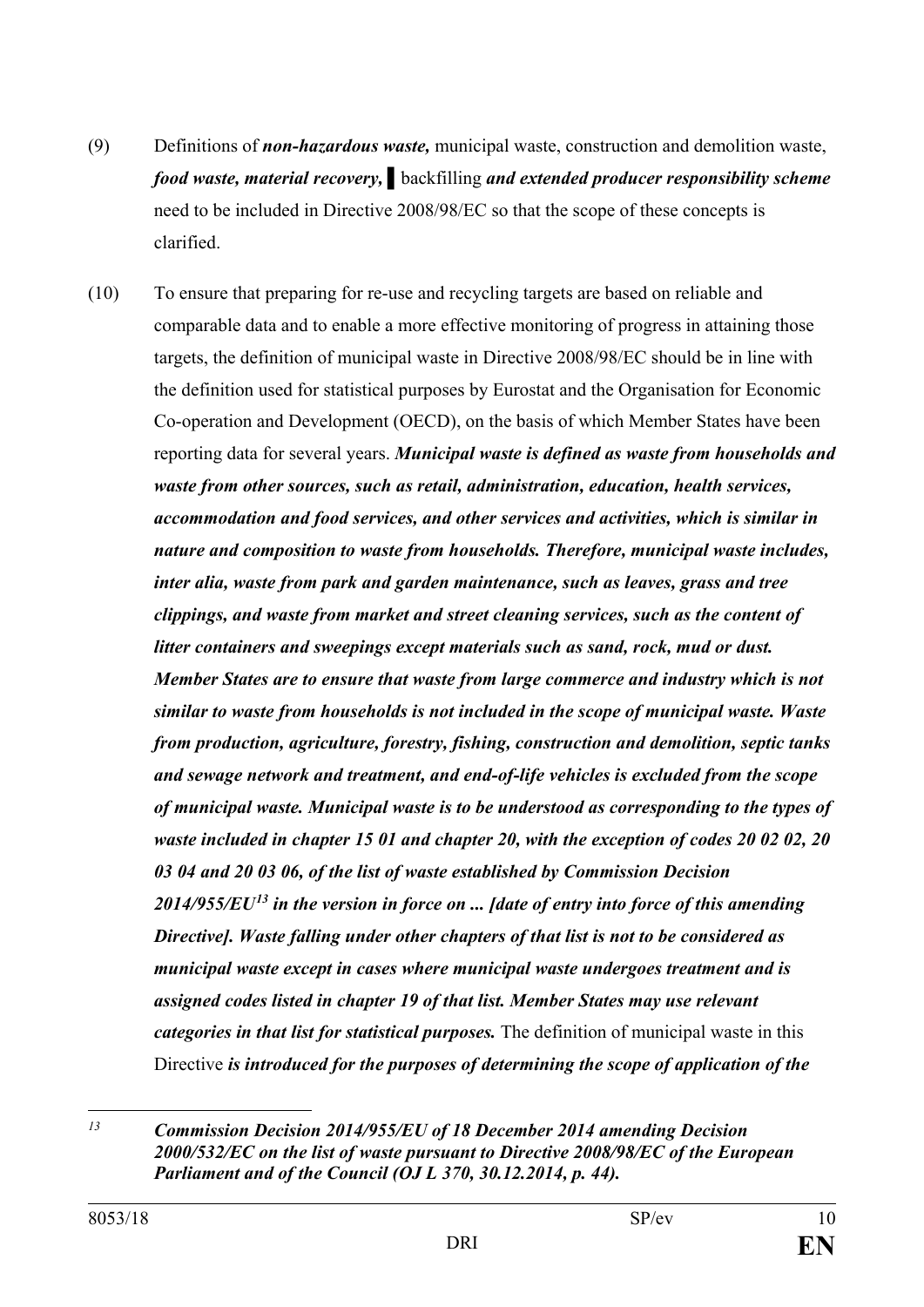*preparing for re-use and recycling targets and their calculation rules. It* is neutral with regard to the public or private status of the operator managing *the* waste *and therefore includes waste from households and other sources that is managed by or on behalf of municipalities or directly by private operators.*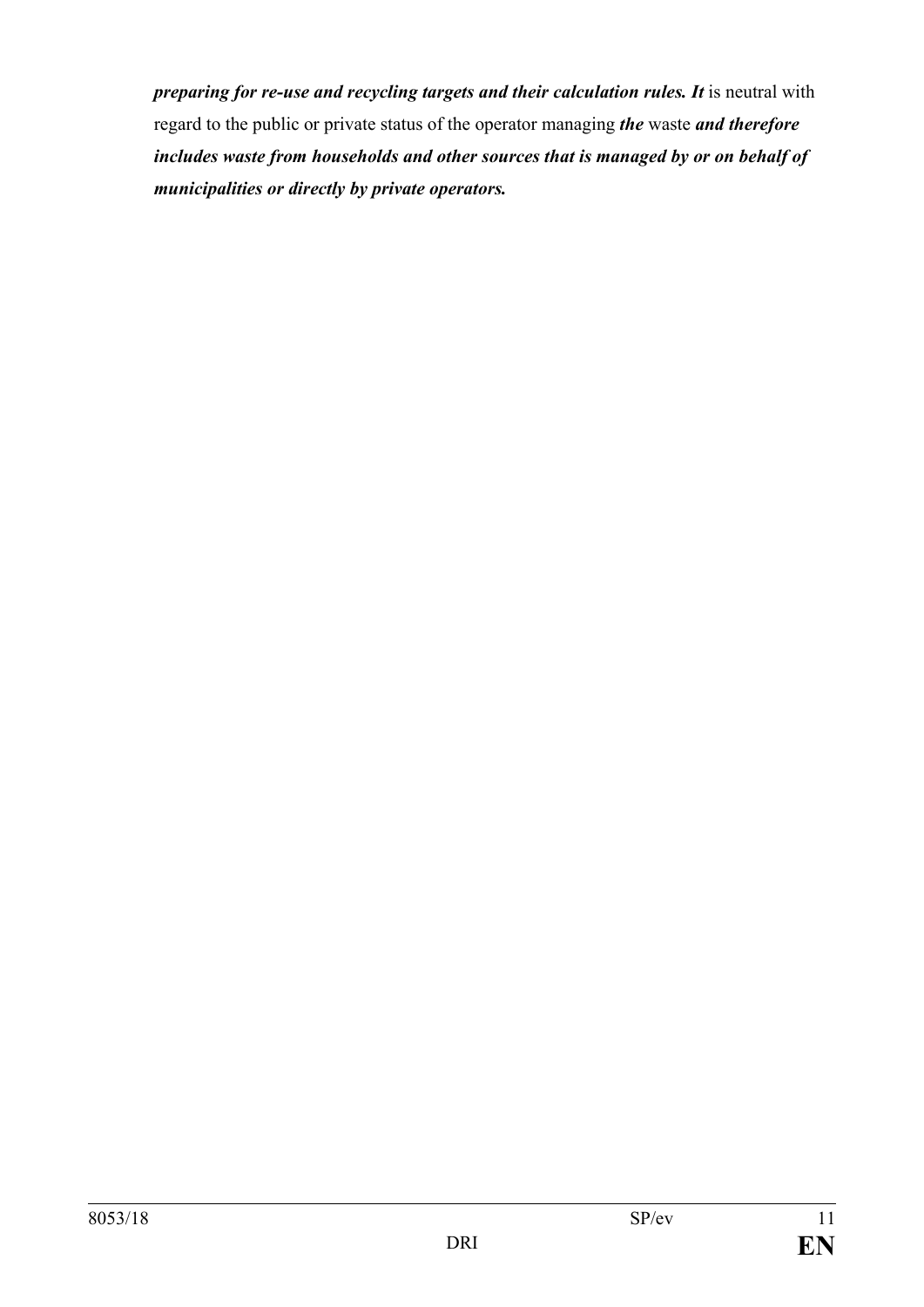- *(11) While the definition of construction and demolition waste refers to waste that results from construction and demolition activities in a general way, it also includes waste arising from minor do-it-yourself construction and demolition activities within private households. Construction and demolition waste should be understood as corresponding to the types of waste included in Chapter 17 of the list of waste established by Decision 2014/955/EU in the version in force on ... [date of entry into force of this amending Directive].*
- *(12) A definition of material recovery should be introduced to cover forms of recovery other than energy recovery and other than the reprocessing of waste into materials used as fuels or other means to generate energy. It includes preparing for re-use, recycling and backfilling and other forms of material recovery such as the reprocessing of waste into secondary raw materials for engineering purposes in construction of roads or other infrastructure. Depending on the specific factual circumstances, such reprocessing can fulfil the definition of recycling if the use of materials is based on proper quality control and meets all relevant standards, norms, specifications and environmental and health protection requirements for the specific use.*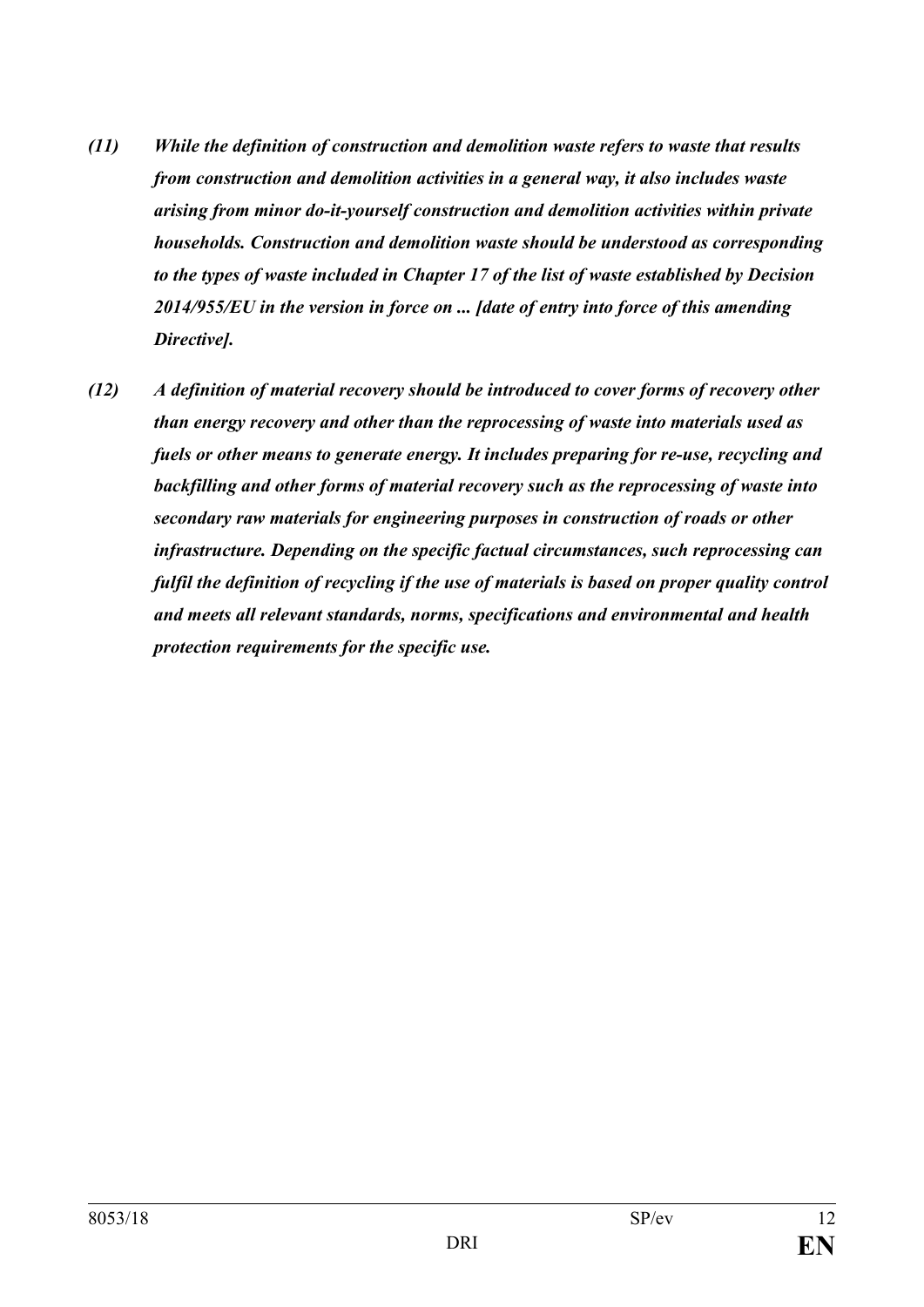- *(13) A definition of backfilling should be introduced to clarify that it means any recovery operation of suitable non-hazardous waste for the purposes of reclamation in excavated areas or for engineering purposes in landscaping. The waste used for backfilling should be limited to the amount strictly necessary to achieve those purposes.*
- *(14) A definition of extended producer responsibility scheme should be introduced to clarify that it means a set of measures taken by Member States requiring producers of products to bear financial or financial and organisational responsibility for the management of the waste stage of a product's life cycle including separate collection, sorting and treatment operations. That obligation can also include organisational responsibility and a responsibility to contribute to waste prevention and to the reusability and recyclability of products. Producers of products can fulfil the obligations of the extended producer responsibility scheme individually or collectively.*
- (15) *In order to contribute to achieving the objectives laid down in Directive 2008/98/EC,* Member States should *make use of economic instruments and other measures to provide* incentives for the application of the waste hierarchy **▌**such as *those indicated in Annex IVa, which includes, inter alia,* landfill and incineration charges, pay-as-you-throw schemes, extended producer responsibility schemes, *facilitation of food donation,* and incentives for local authorities*, or other appropriate instruments and measures*.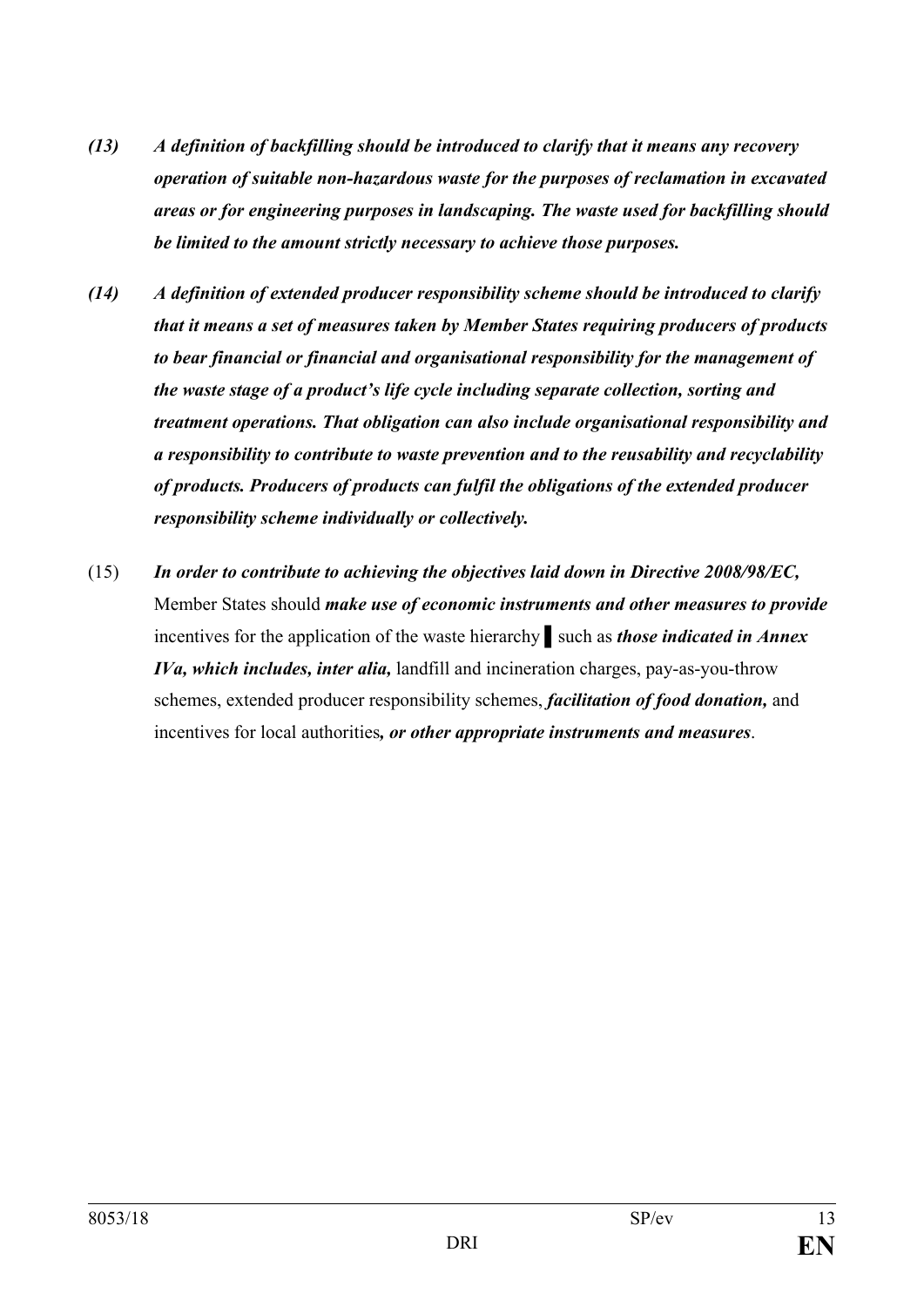*(16) In order to promote sustainable use of resources and industrial symbiosis, Member States should take appropriate measures to facilitate the recognition as a by-product of a substance or an object resulting from a production process the primary aim of which is not the production of that substance or object if the harmonised conditions established at Union level are respected. The Commission should be empowered to adopt implementing acts in order to establish detailed criteria on the application of the by-product status, prioritising replicable practices of industrial symbiosis.*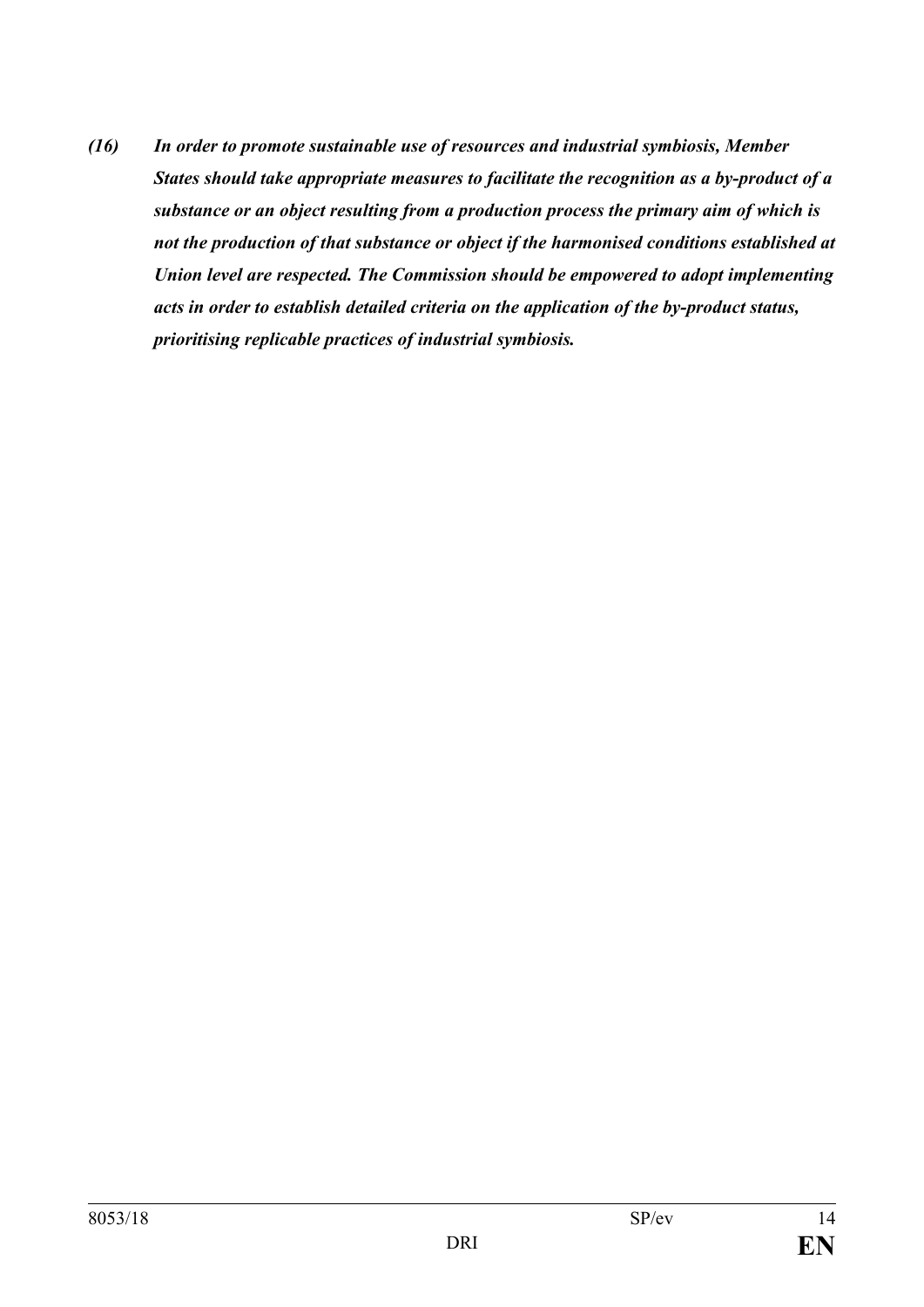(17) In order to provide operators in markets for secondary raw materials with more certainty as to the waste or non-waste status of substances or objects and to promote a level playing field, it is important *that Member States take appropriate measures to ensure that waste that has undergone a recovery operation is considered to have ceased to be waste if it complies with all the conditions laid down in Article 6(1) of Directive 2008/98/EC as amended by this Directive. Such measures may include the adoption of legislation transposing those conditions supported by procedures for their implementation, such as the establishment of material and application-specific end-of-waste criteria, guidance documents, case-by-case decisions and other procedures for the ad-hoc application of the harmonised conditions established at Union level. Such measures should include enforcement provisions to verify that waste that is considered to have ceased to be waste as a result of a recovery operation complies with the law of the Union on waste, chemicals and products , in particular prioritising waste streams that pose a higher risk to human health and the environment due to the nature and volume of those waste streams, waste that is subject to innovative recovery processes or waste that is recovered for subsequent further use in other Member States. Measures may also include the setting of a requirement on the operators recovering waste or holders of recovered waste materials to demonstrate compliance with the conditions laid down in Article 6(1) of Directive 2008/98/EC as amended by this Directive. In order to prevent illegal shipments of waste and to raise awareness among Member States and economic operators, there should be greater transparency about Member State approaches to end-of-waste status, in particular with regard to their case-by-case decisions and the result of verification by competent authorities, as well as the specific concerns of Member States and competent authorities about certain waste streams. The final determination whether the conditions laid down in Article 5 or in Article 6 of Directive 2008/98/EC as amended by this Directive are fulfilled remains the exclusive responsibility of the Member State based on all relevant information provided by the holder of the material or waste.*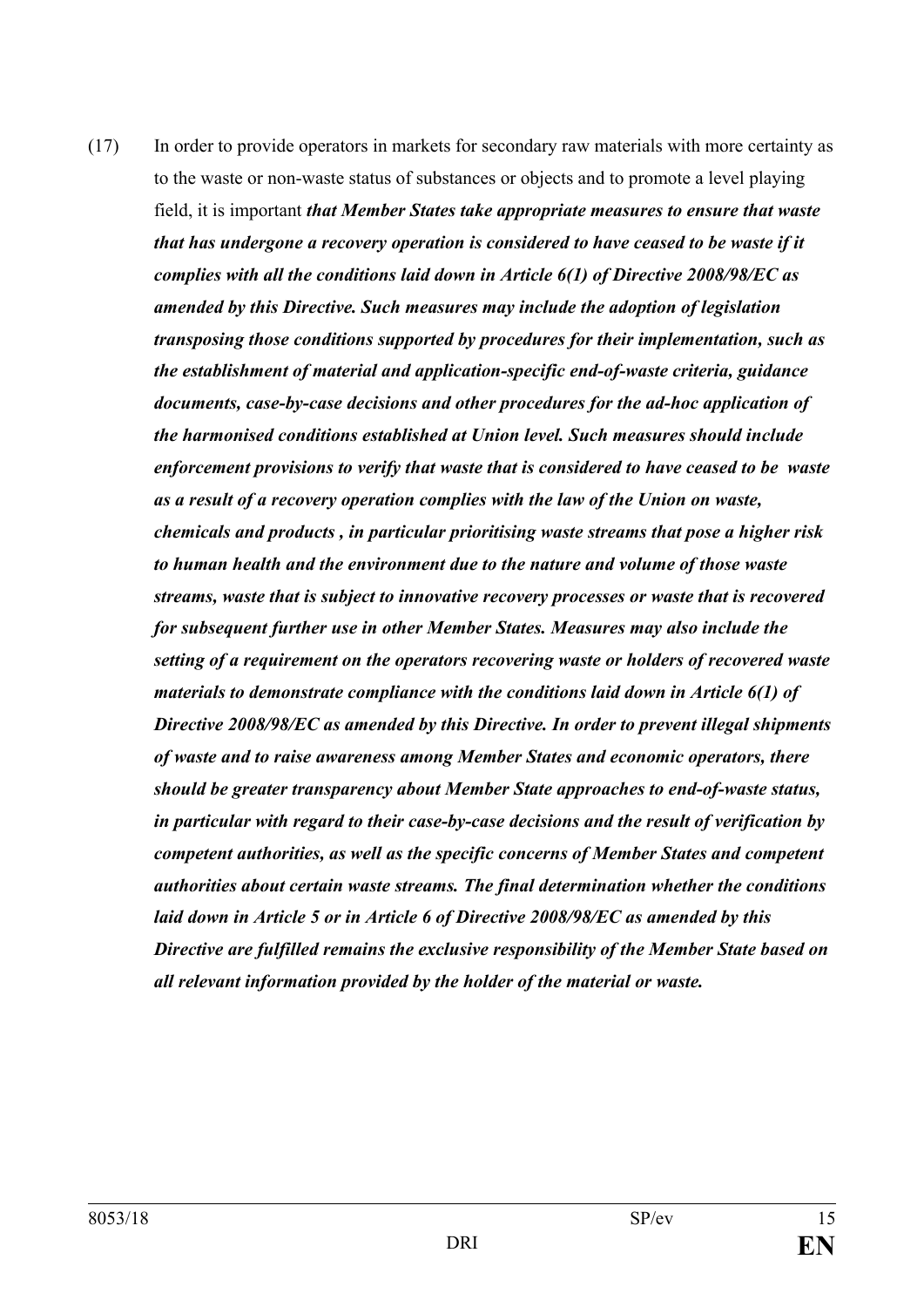- *(18) Implementing powers should be conferred on the Commission in order to establish detailed criteria on the application of the end-of-waste status. In that context, specific end-of-waste criteria should be considered at least for aggregates, paper, tyres and textiles.*
- *(19) The application of rules on by-products and end-of-waste should be without prejudice to other provisions of Union law, particularly Article 28 and Article 50(4a) and (4b) of Regulation (EC) No 1013/2006 of the European Parliament and of the Council[14](#page-15-0) on shipments of waste, legislation on chemicals and legislation concerning the placing on the market of certain products. End-of-waste status can only be achieved if substances or objects comply with relevant requirements applicable to products. End-of-waste rules can be established in product-specific legislation*.
- *(20) Member States should take appropriate measures to encourage the development, production, marketing and use of products and components of products that are suitable for multiple use, that contain recycled materials, that are technically durable and easily reparable and that are, after having become waste, suitable for preparing for re-use and recycling in order to facilitate proper implementation of the waste hierarchy and without compromising the free movement of goods in the internal market. Those measures should take into account the impact of products throughout their life cycle, the waste hierarchy and, where appropriate, the potential for multiple recycling.*

<span id="page-15-0"></span> $l<sub>4</sub>$ *<sup>14</sup> Regulation (EC) No 1013/2006 of the European Parliament and of the Council of 14 June 2006 on shipments of waste (OJ L 190, 12.7.2006, p. 1).*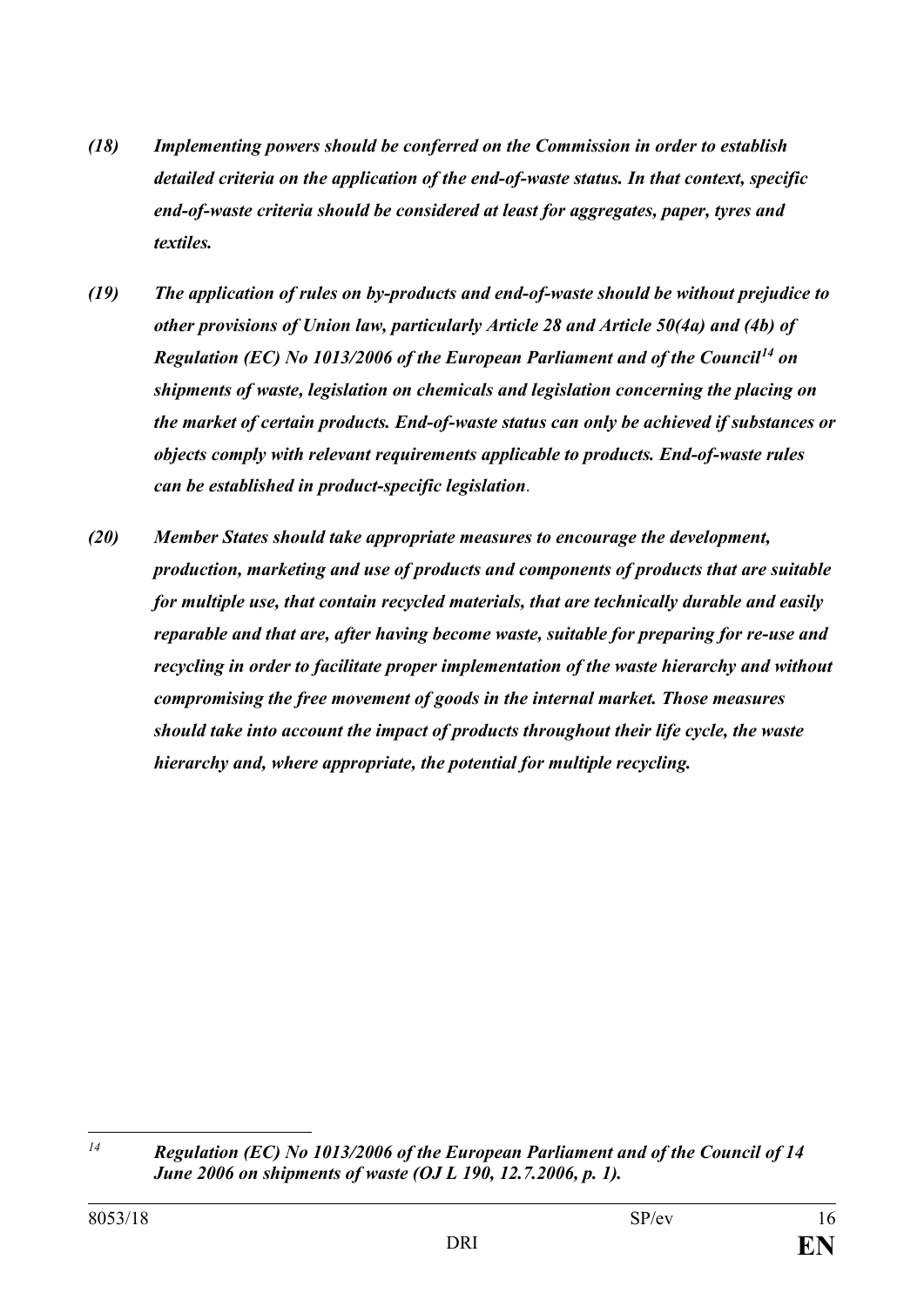(21) Extended producer responsibility schemes form an essential part of efficient waste management*. However,* their effectiveness and performance differ significantly between Member States. *It* is necessary *therefore* to set minimum operating requirements for *such* extended producer responsibility *schemes, and to clarify that those requirements also apply to extended producer responsibility schemes established pursuant to other legislative acts of the Union, in particular Directives 2000/53/EC[15,](#page-16-0) 2006/66/EC [16](#page-16-1) and 2012/19/EU[17](#page-16-2) of the European Parliament and of the Council, in addition to the requirements already laid down therein, unless explicitly stated otherwise. It is necessary to make a distinction between those general minimum requirements that apply to all schemes and those that only apply to organisations implementing extended producer responsibility obligations on behalf of producers of products. Unless Member States decide otherwise, the general minimum requirements for extended producer responsibility schemes do not apply to schemes that do not fulfil the definition of an extended producer responsibility scheme.*

<span id="page-16-0"></span> $\overline{a}$ *<sup>15</sup> Directive 2000/53/EC of the European Parliament and of the Council of 18 September 2000 on end-of life vehicles (OJ L 269, 21.10.2000, p. 34).*

<span id="page-16-1"></span>*<sup>16</sup> Directive 2006/66/EC of the European Parliament and of the Council of 6 September 2006 on batteries and accumulators and waste batteries and accumulators and repealing Directive 91/157/EEC (OJ L 266, 26.9.2006, p. 1).*

<span id="page-16-2"></span>*<sup>17</sup> Directive 2012/19/EU of the European Parliament and of the Council of 4 July 2012 on waste electrical and electronic equipment (WEEE) (OJ L 197, 24.7.2012, p. 38).*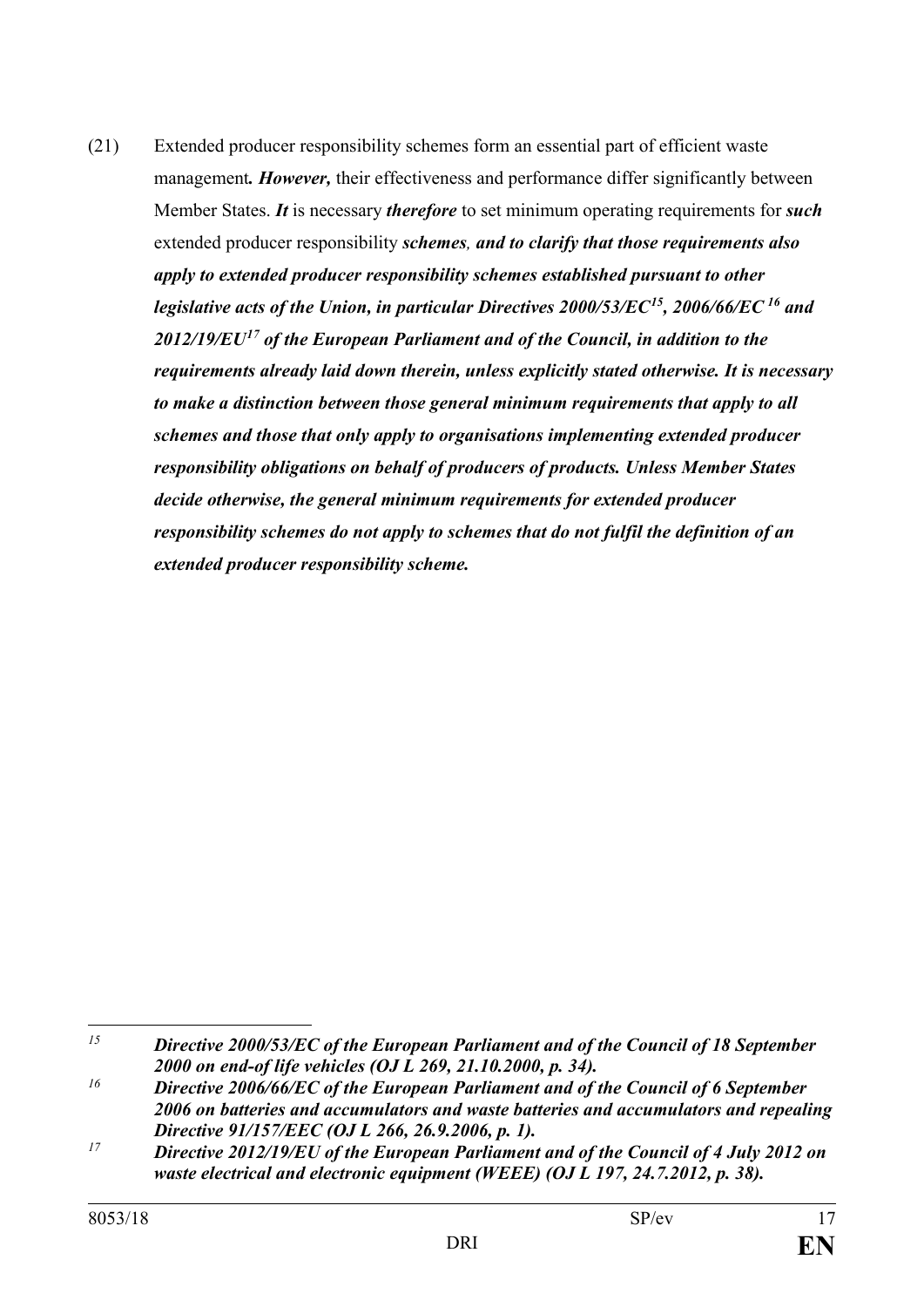- *(22) The general minimum* requirements should reduce costs and boost performance, as well as ensure a level-playing field, including for small and medium-sized enterprises *and ecommerce enterprises*, and avoid obstacles to the smooth functioning of the internal market. They should also contribute to the incorporation of end-of-life costs into product prices and provide incentives for producers*, when designing their products,* to take better into account recyclability, **▌** reusability**,** *reparability and the presence of hazardous substances. Overall, those requirements should improve the governance and transparency of extended producer responsibility schemes and reduce the possibility of conflicts of interest emerging between organisations implementing extended producer responsibility obligations on behalf of producers of products and waste operators that those organisations contract.* The requirements should apply to both new and existing extended producer responsibility schemes. A transitional period is however necessary for existing extended producer responsibility schemes to adapt their structures and procedures to the new requirements.
- *(23) Public authorities play an important role in the organisation of municipal waste collection and treatment and related communication with citizens. Provisions relating to the financial responsibility of producers of products introduced as part of the general minimum requirements for extended producer responsibility schemes should apply without prejudice to the competence of public authorities as regards the collection and treatment of municipal waste.*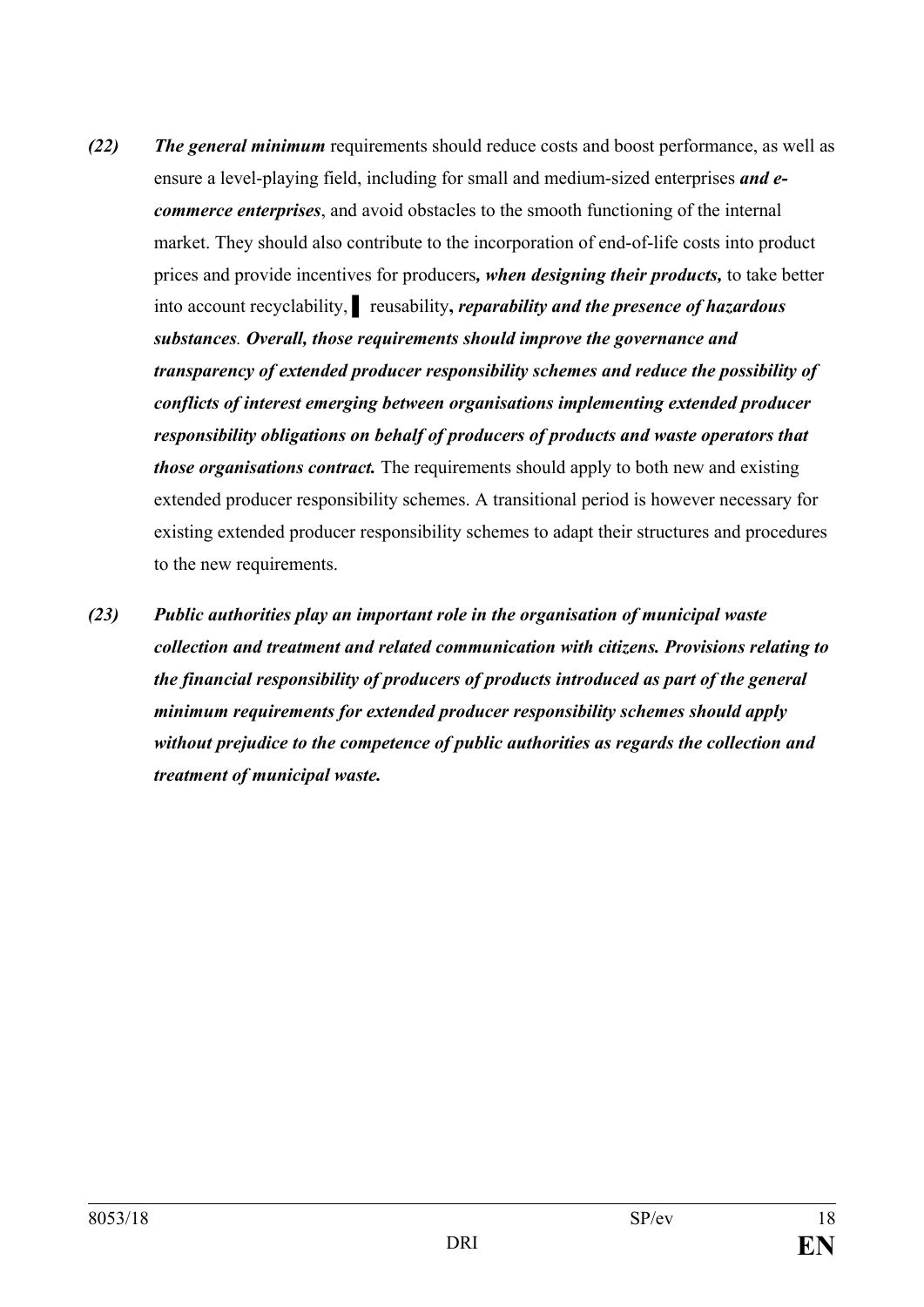- *(24) In cases where public authorities are responsible for organising the operational aspects of managing waste from products that are subject to extended producer responsibility schemes, those services should be provided in a cost-efficient manner and the financial responsibility of producers of products should not exceed the costs necessary to provide those services. Such costs should be established in a transparent way between the actors concerned, including producers of products, their organisations and public authorities.*
- *(25) In order to ensure proper waste management, where producers of products or organisations implementing extended producer responsibility obligations on their behalf are responsible for the management of waste from products that they place on the market, they should ensure continuity of waste management services throughout the year, even if the targets and objectives applicable to them are met. They should also not restrict those services in terms of geographical, product and material coverage to the areas where the collection and management of waste are the most profitable.*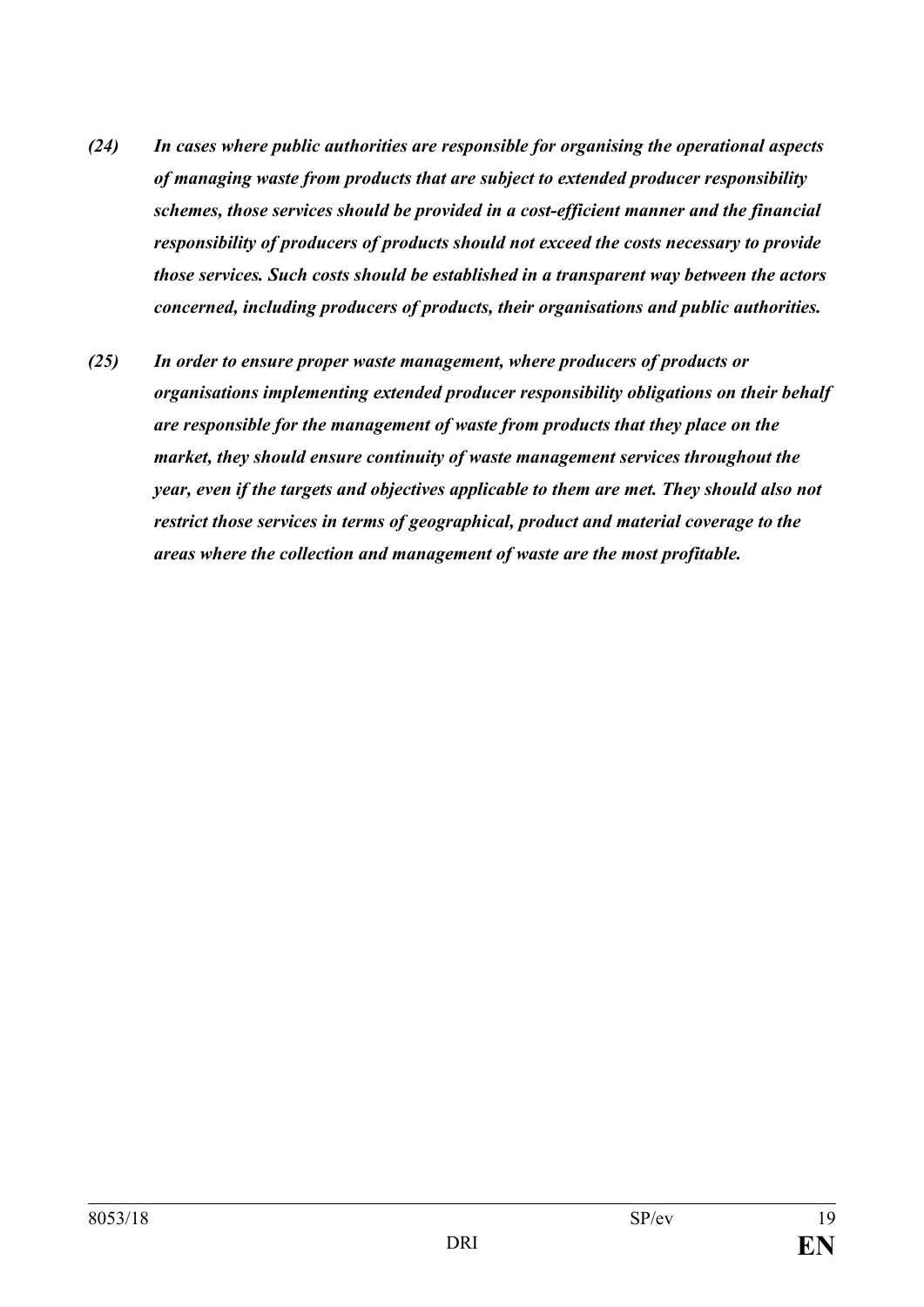- *(26) Producers of products should cover the costs necessary to meet the waste management targets and other targets and objectives, including on waste prevention, defined for the relevant extended producer responsibility scheme. Under strict conditions, those costs can be shared with the original waste producers or distributors where justified by the need to ensure proper waste management and the economic viability of the extended producer responsibility scheme.*
- *(27) The Commission should adopt guidelines on the modulation of financial contributions of producers of products to extended producer responsibility schemes in order to assist Member States in the implementation of this Directive in facilitating the functioning of the internal market. To ensure coherence in the internal market, the Commission should be able to adopt harmonised criteria for that purpose by means of implementing acts.*
- *(28) Authorised representatives established to fulfil extended producer responsibility obligations of producers of products may be subject to requirements that enable the Member State on whose territory they are established to monitor and verify compliance with those obligations. However, those requirements should not go beyond the requirements that are applicable to the producers of products and organisations implementing extended producer responsibility obligations on their behalf established in that Member State.*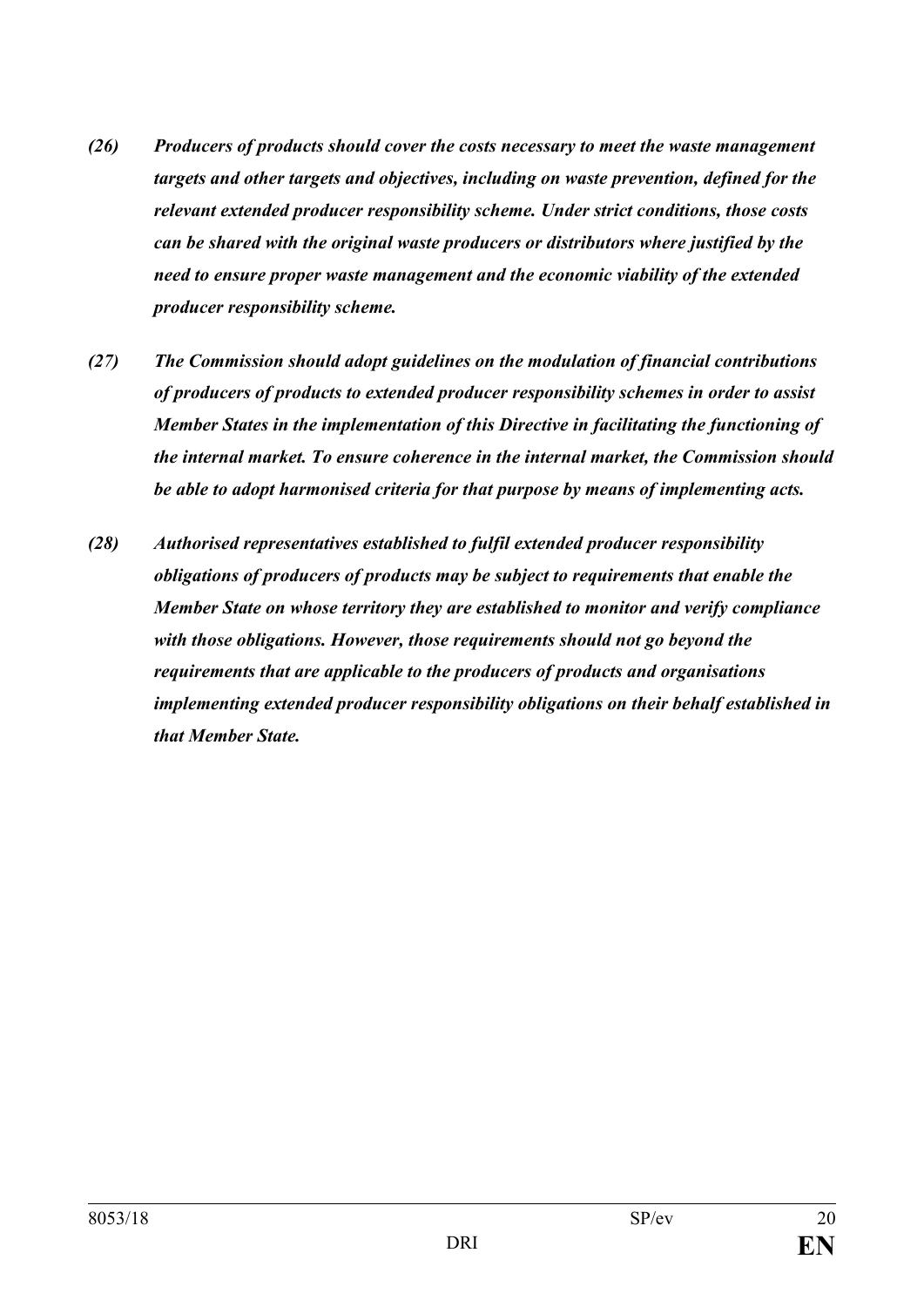(29) Waste prevention is the most efficient way to improve resource efficiency and to reduce the environmental impact of waste. It is important therefore that Member States take appropriate measures to prevent waste generation and monitor and assess progress in the implementation of such measures. *As part of such measures, Member States should facilitate innovative production, business and consumption models that reduce the presence of hazardous substances in materials and products, that encourage the increase of the life span of products and that promote re-use including through the establishment and support of re-use and repair networks, such as those run by social economy enterprises, deposit-refund and return-refill schemes and by incentivising remanufacturing, refurbishment and, where appropriate, repurposing of products as well as sharing platforms.* In order to ensure a uniform measurement of the overall progress in the implementation of waste prevention measures, common indicators *and targets* should be established.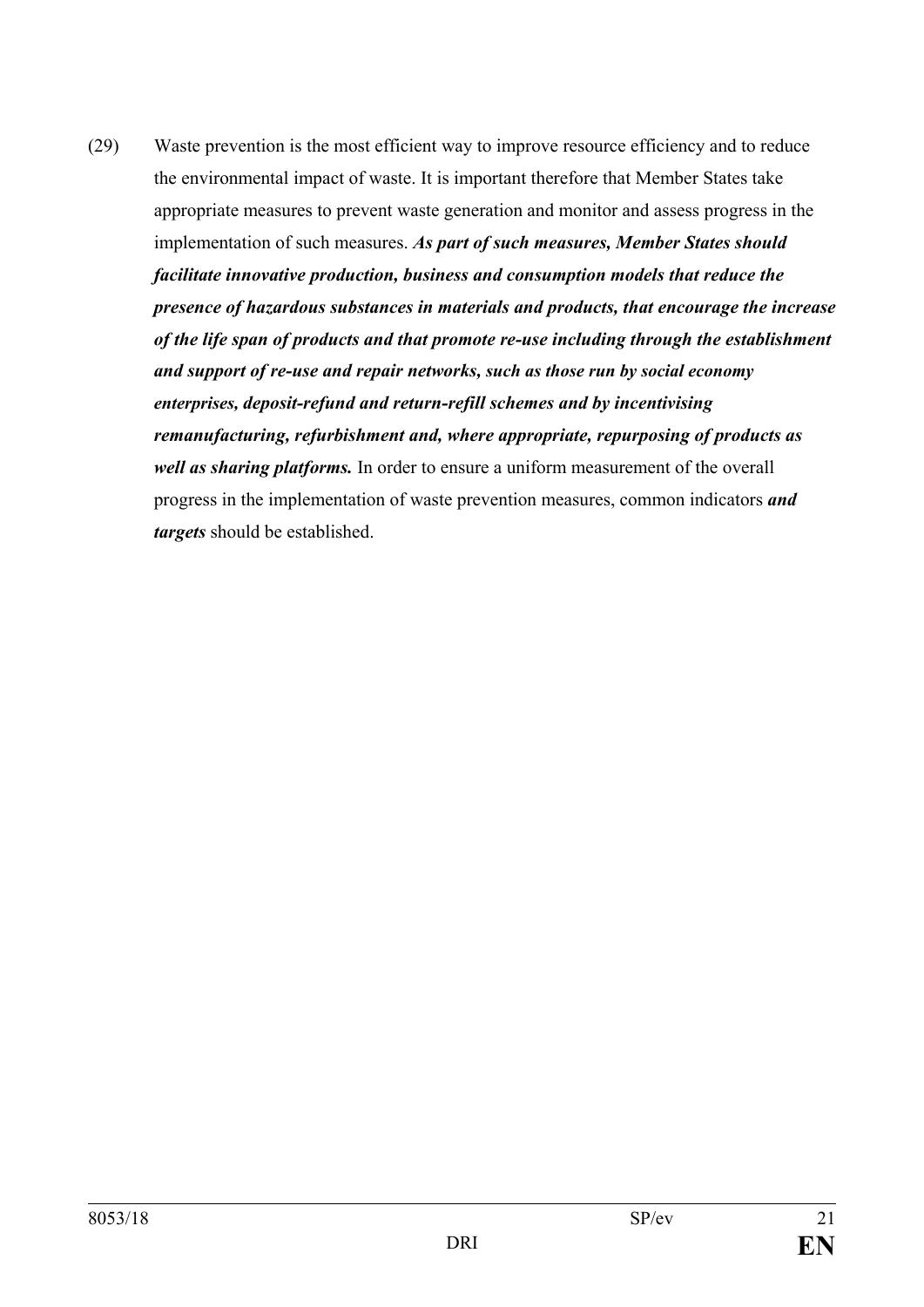*(30) The promotion of sustainability in production and consumption can contribute significantly to waste prevention. Member States should take steps to make consumers aware of that contribution and encourage them to participate more actively in order to improve resource efficiency. As part of measures to reduce waste generation, Member States should include continuous communication and education initiatives to raise awareness on the issues surrounding waste prevention and littering and may include the use of deposit-refund schemes and the setting of quantitative targets, and provide, as appropriate, adequate economic incentives to producers.*

*▌*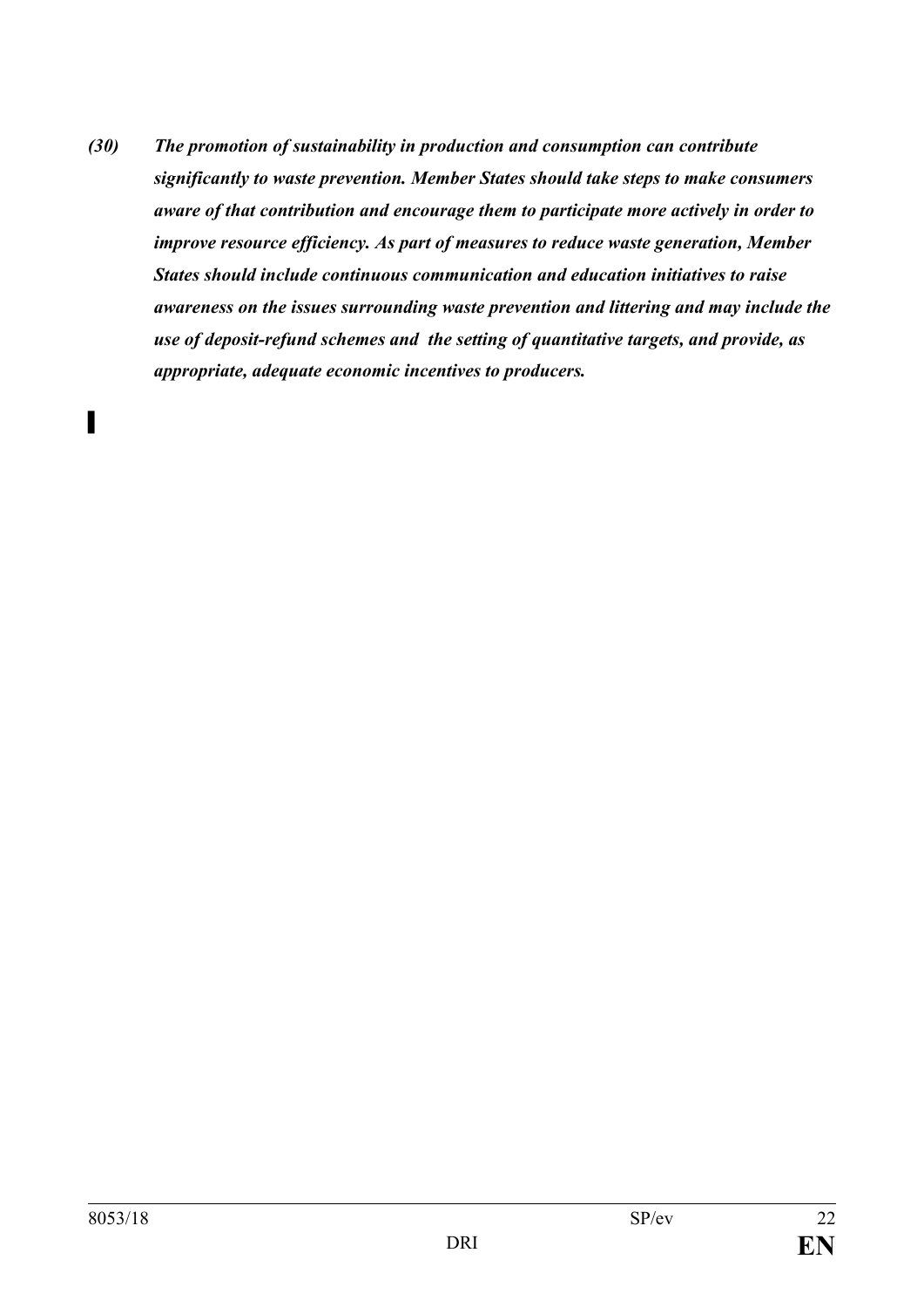(31) Member States should take measures to promote prevention *and reduction* of food waste in line with the 2030 Agenda for Sustainable Development, adopted by the United Nations (UN) General Assembly on 25 September 2015, and in particular its target of halving *per capita global* food waste *at the retail and consumer levels and reduce food losses along production and supply chains, including post-harvest losses,* by 2030. Those measures should aim to prevent *and reduce* food waste in primary production, in processing and manufacturing, in retail and other distribution of food, in restaurants and food services as well as in households. *In order to contribute and ensure to be on track towards the attainment of the UN Sustainable Development Goal, Member States should aim to achieve an indicative Union-wide food waste reduction target of 30 % by 2025 and 50 % by 2030.* Having regard to the environmental*, social* and economic benefits of preventing food waste, Member States should establish specific food waste prevention measures*, including awareness campaigns to demonstrate how to prevent food waste, in their waste prevention programmes. Member States* **▌** should measure progress *made in the reduction of* food waste **▌**. To *measure that progress and to* facilitate the exchange of good practices across the *Union* both between Member States and between food business operators, *a common methodology* for such measurement should be established. *Based on those methodologies, reporting* on food waste levels should take place on *an annual* basis.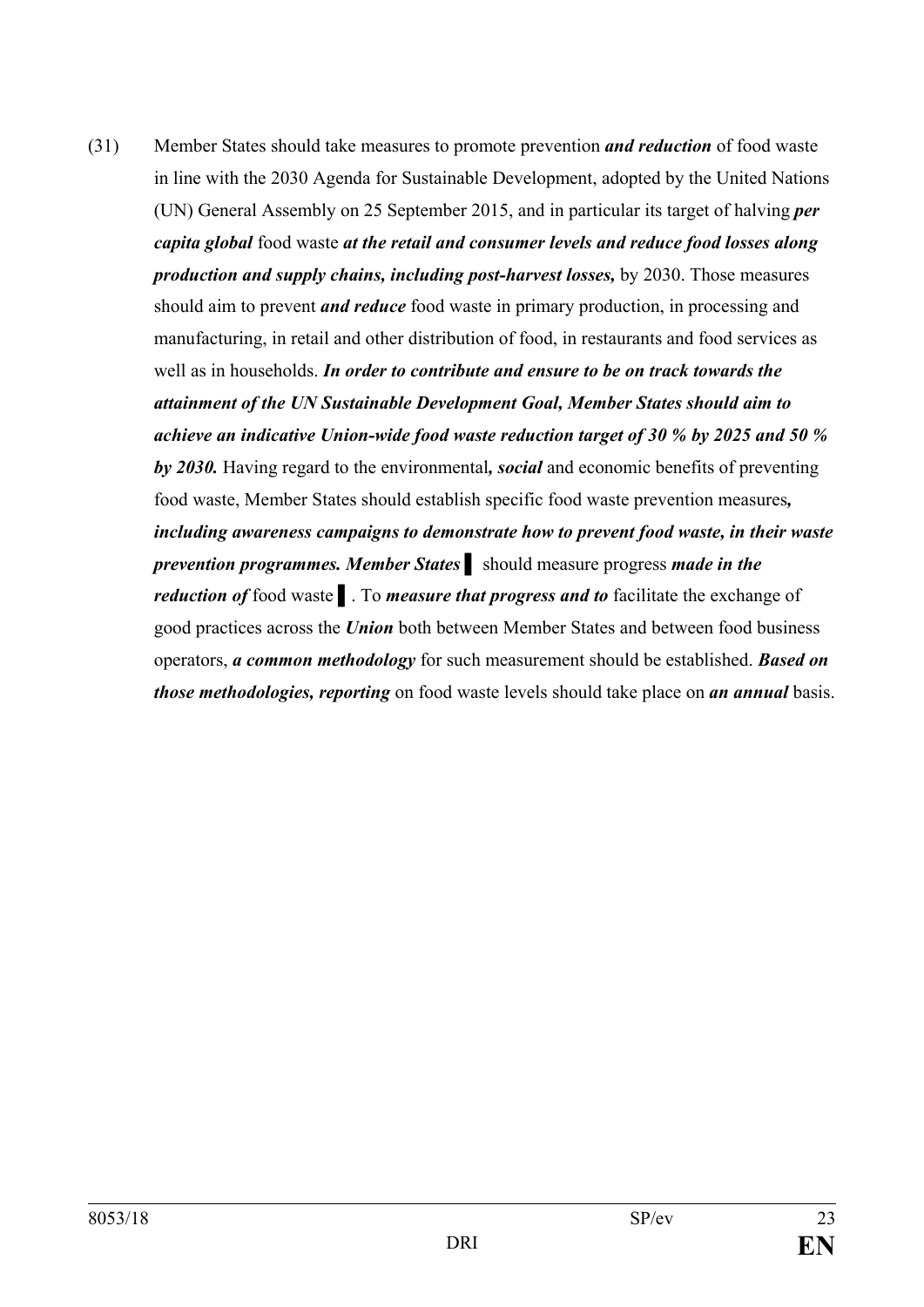- *(32) In order to prevent food waste, Member States should provide incentives for the collection of unsold food products at all stages of the food supply chain and for their safe redistribution, including to charitable organisations. Consumer awareness of the meaning of 'use-by' and 'best-before' dates should also be improved in order to reduce food waste.*
- (*33*) **▌***Litter, whether in cities, on land, in rivers and seas or elsewhere, has direct and indirect detrimental impacts on the environment, the well-being of citizens and the economy, and the costs to clean it up present an unnecessary economic burden for society. Member States should take measures aimed at preventing all forms of abandonment, dumping, uncontrolled management or other forms of discarding of waste. Member States should also take measures to clean up litter present in the environment, irrespective of its source or size and regardless of whether waste has been discarded wilfully or by negligence. Measures to prevent and reduce litter from products that are the main sources of littering in the natural and marine environments could consist of, inter alia, improvements in waste management infrastructure and practices, economic instruments and awareness raising campaigns. When considering a measure having restrictive effects on intra-Union trade, Member States should be able to demonstrate that the measure in question is adequate to attain the objective of preventing and reducing littering in the natural and marine environment, does not go beyond what is necessary to attain that objective and does not constitute a means of arbitrary discrimination or a disguised restriction on trade between Member States.*
- *(34) The fight against litter should be a shared effort between competent authorities, producers and consumers. Consumers should be incentivised to change their behaviour including through education and awareness raising, while producers should promote the sustainable use of and contribute to appropriate end-of-life management of their products.*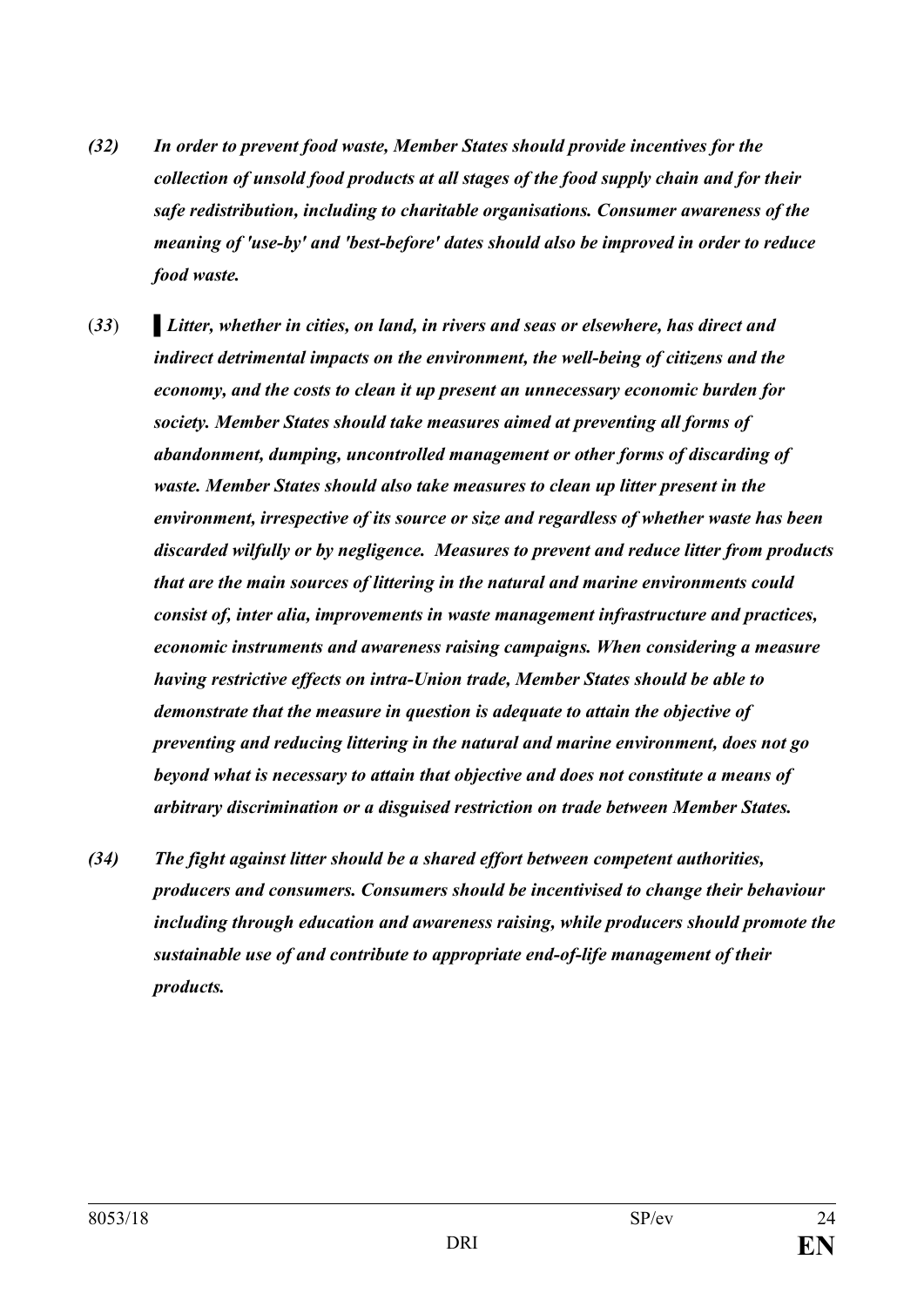*(35) Litter in the marine environment is a particularly pressing problem, and Member States should take measures that aim at halting the generation of marine litter in the Union, thereby contributing to the goal of the 2030 Agenda for Sustainable Development adopted by the UN General Assembly on 25 September 2015 to prevent and significantly reduce by 2025 marine pollution of all kinds, in particular from land-based activities, including marine debris and nutrient pollution. Since marine litter, in particular for plastic waste, stems to a large extent from land-based activities caused mainly by poor solid waste management practices and infrastructure, littering by citizens and lack of public awareness, specific measures should be laid down in waste prevention programmes and waste management plans. Those measures should contribute to the goal of achieving good environmental status in the marine environment by 2020 as laid down in Directive 2008/56/EC of the European Parliament and of the Council[18](#page-24-0). In accordance with that Directive, Member States are required to establish specific strategies and measures and update them every six years. They are also required to regularly report, starting in 2018, on the progress to maintain or achieve the goal of good environmental status. Measures to tackle litter in Directive 2008/98/EC should therefore be coordinated with the measures required under Directive 2008/56/EC and Directive 2000/60/EC of the European Parliament and of the Council[19](#page-24-1).*

<span id="page-24-0"></span> <sup>18</sup> *Directive 2008/56/EC of the European Parliament and of the Council of 17 June 2008 establishing a framework for Community action in the field of marine environmental policy (Marine Strategy Framework Directive) (OJ L 164, 25.6.2008, p. 19).*

<span id="page-24-1"></span>*<sup>19</sup> Directive 2000/60/EC of the European Parliament and of the Council of 23 October 2000 establishing a framework for Community action in the field of water policy (OJ L 327, 22.12.2000, p. 1).*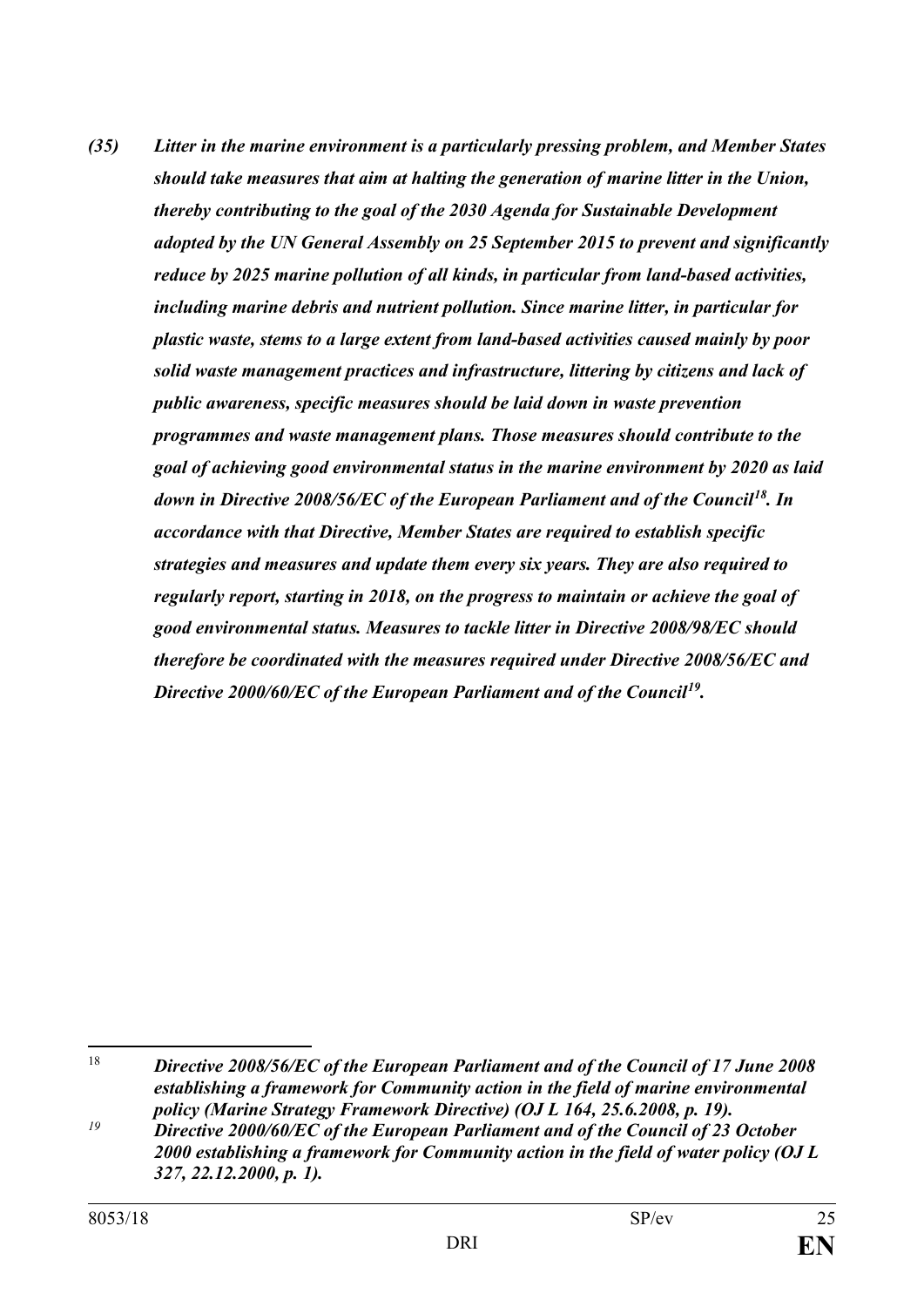(*36*) Certain raw materials are of a high importance to the economy of the Union and their supply is associated with a high risk. In order to ensure security of supply of those raw materials and in line with the Raw Materials Initiative established by the Commission in its Communication of 4 November 2008 on 'The raw materials initiative - meeting our critical needs for growth and jobs in Europe' and the objectives and targets of the European Innovation Partnership on Raw Materials, Member States should take measures to *promote the re-use of products constituting the main sources of critical raw materials to prevent that those materials become waste.* In that context, the Commission has established a list of such materials for the Union in its Communication of 13 September 2017 on 'the 2017 list of Critical Raw Materials for the EU' and that list is subject to regular review.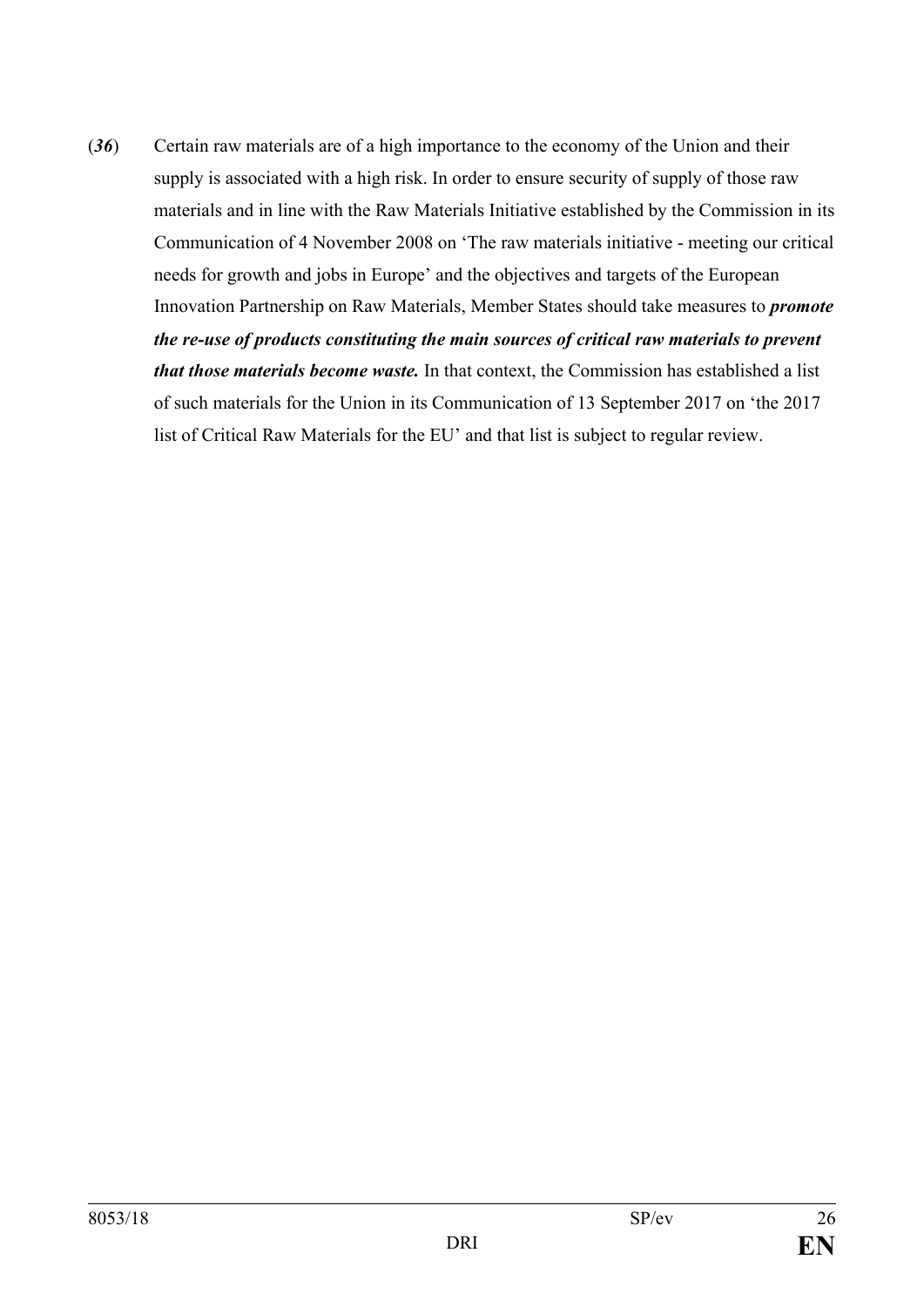- (*37*) To further support effective implementation of the Raw Materials Initiative, Member States should also *take measures to achieve the best possible management of waste containing significant amounts of critical raw materials, taking economic and technological feasibility and environmental and health benefits into account.* They should also include in their waste management plans nationally appropriate measures regarding collection*, sorting* and recovery of waste containing significant amounts of those raw materials. The measures should be included in the waste management plans when they are updated for the first time following the entry into *force* of this Directive. The Commission should provide information about the relevant product groups and waste streams at *Union* level. The provision of that information does not preclude*, however,* Member States *from taking* measures for other raw materials considered as important to their national economy.
- *(38) When products, materials and substances become waste, the presence of hazardous substances may render that waste unsuitable for recycling or the production of secondary raw materials of high quality. Therefore, in line with the 7th Environment Action Programme, which calls for the development of non-toxic material cycles, it is necessary to promote measures to reduce the content of hazardous substances in materials and products, including recycled materials, and to ensure that sufficient information about the presence of hazardous substances and especially substances of very high concern is communicated throughout the whole life cycle of products and materials. In order to achieve those objectives, it is necessary to improve the coherence among the law of the Union on waste, on chemicals and on products and to provide a role for the European Chemicals Agency to ensure that the information about the presence of substances of very high concern is available throughout the whole life cycle of products and materials, including at the waste stage.*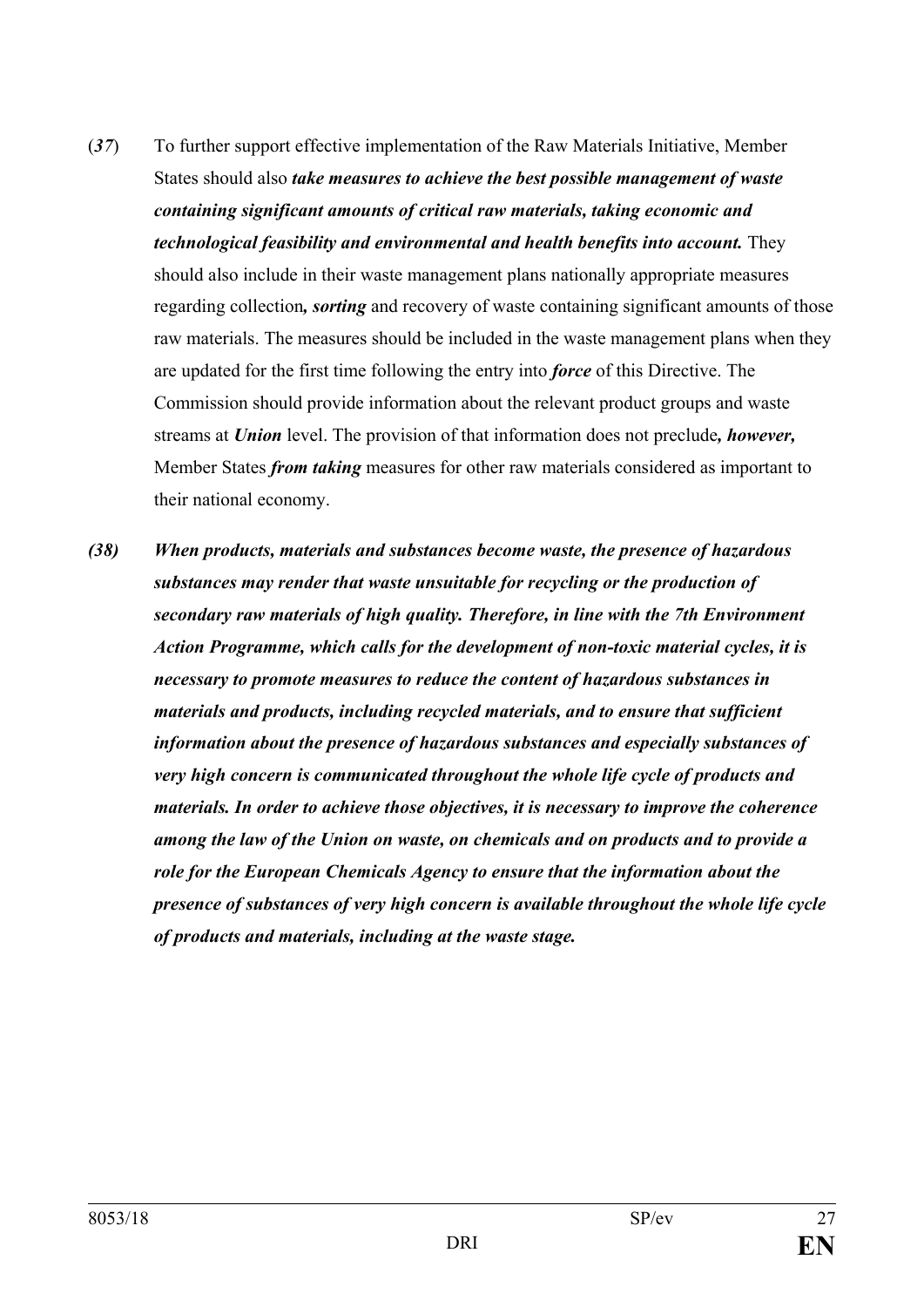- *(39) Improving resource use could bring substantial net savings for Union businesses, public authorities and consumers while reducing total annual greenhouse gas emissions. For that reason, the Commission should propose, by the end of 2018, a lead indicator and a dashboard of sub-indicators on resource efficiency in order to monitor the progress towards the target of increasing resource efficiency at Union level.*
- *(40) Fostering a sustainable bio-economy can contribute to decreasing the Union's dependence on imported raw materials. Bio-based recyclable products and compostable bio-degradable products could represent therefore an opportunity to stimulate further research and innovation and to substitute fossil fuel-based feedstock with renewable resources.*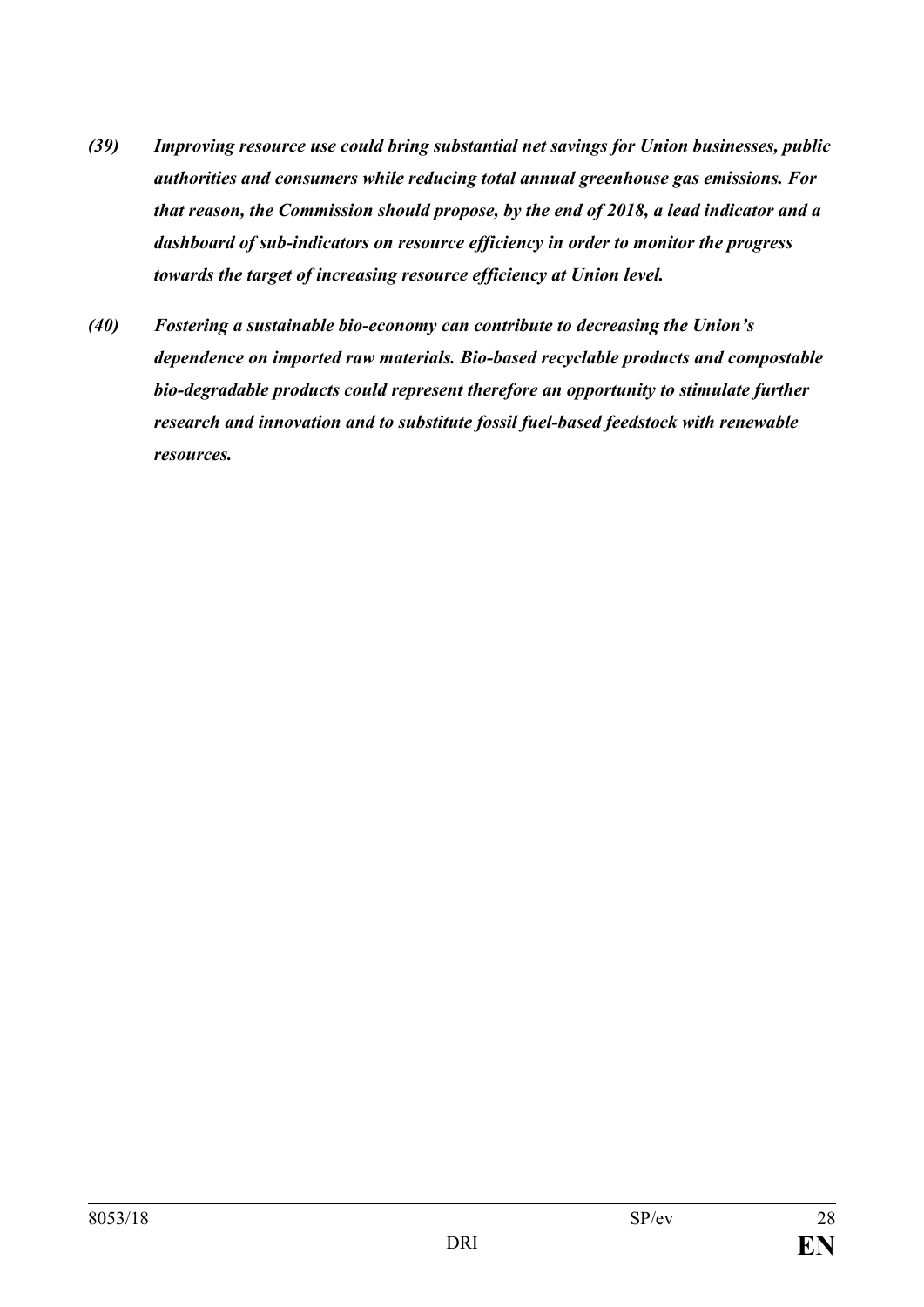*(41) In order to avoid waste treatment which locks in resources at the lower levels of the waste hierarchy, increase preparing for re-use and recycling rates, enable high-quality recycling and boost the uptake of quality secondary raw materials, Member States should ensure enhanced compliance with the obligation to collect waste separately, as laid down in Articles 10(2) and 11(1) of Directive 2008/98/EC, including the obligation to set up separate collection for at least paper, metal, plastic and glass waste that Member States had to meet by 2015, and should introduce separate collection of biowaste, hazardous waste produced by households and textile waste. Where appropriate, hazardous bio-waste and packaging waste containing hazardous substances should be subject to specific collection requirements.*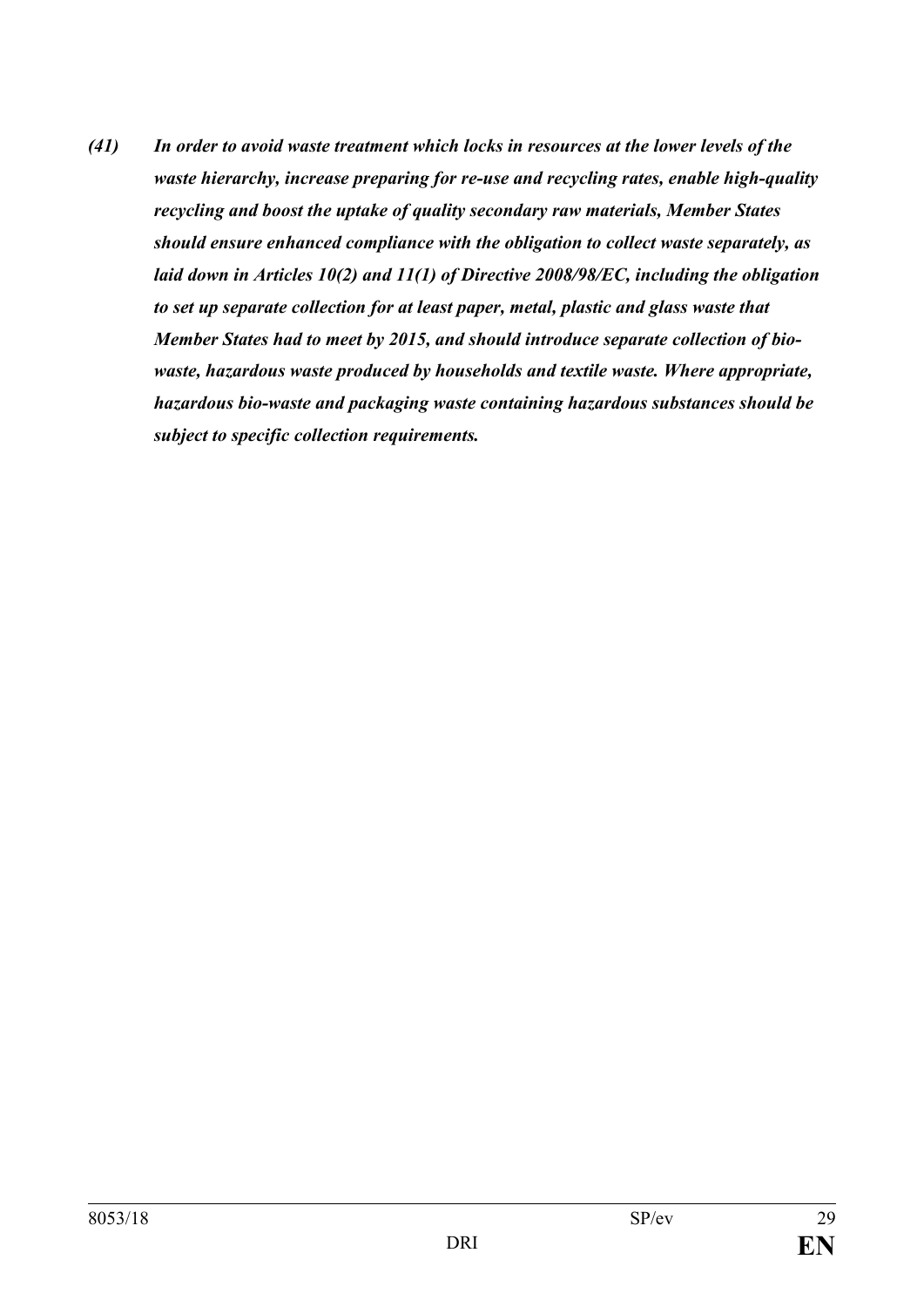*(42) Separate collection could be achieved through door-to-door collection, bring and reception systems or other collection arrangements. While the obligation to separately collect waste requires that waste be kept separate by type and nature, it should be possible to collect certain types of waste together provided that this does not impede high-quality recycling or other recovery of waste, in line with the waste hierarchy. Member States should also be allowed to deviate from the general obligation to separately collect waste in other duly justified cases, for instance where the separate collection of specific waste streams in remote and scarcely populated areas causes negative environmental impacts that outweigh its overall environmental benefits or entails disproportionate economic costs. When assessing any cases in which economic costs might be disproportionate, Member States should take into account the overall economic benefits of separate collection, including in terms of avoided direct costs and costs of adverse environmental and health impacts associated with the collection and treatment of mixed waste, revenues from sales of secondary raw materials and the possibility to develop markets for such materials, as well as contributions by waste producers and producers of products, which could further improve the cost-efficiency of waste management systems.*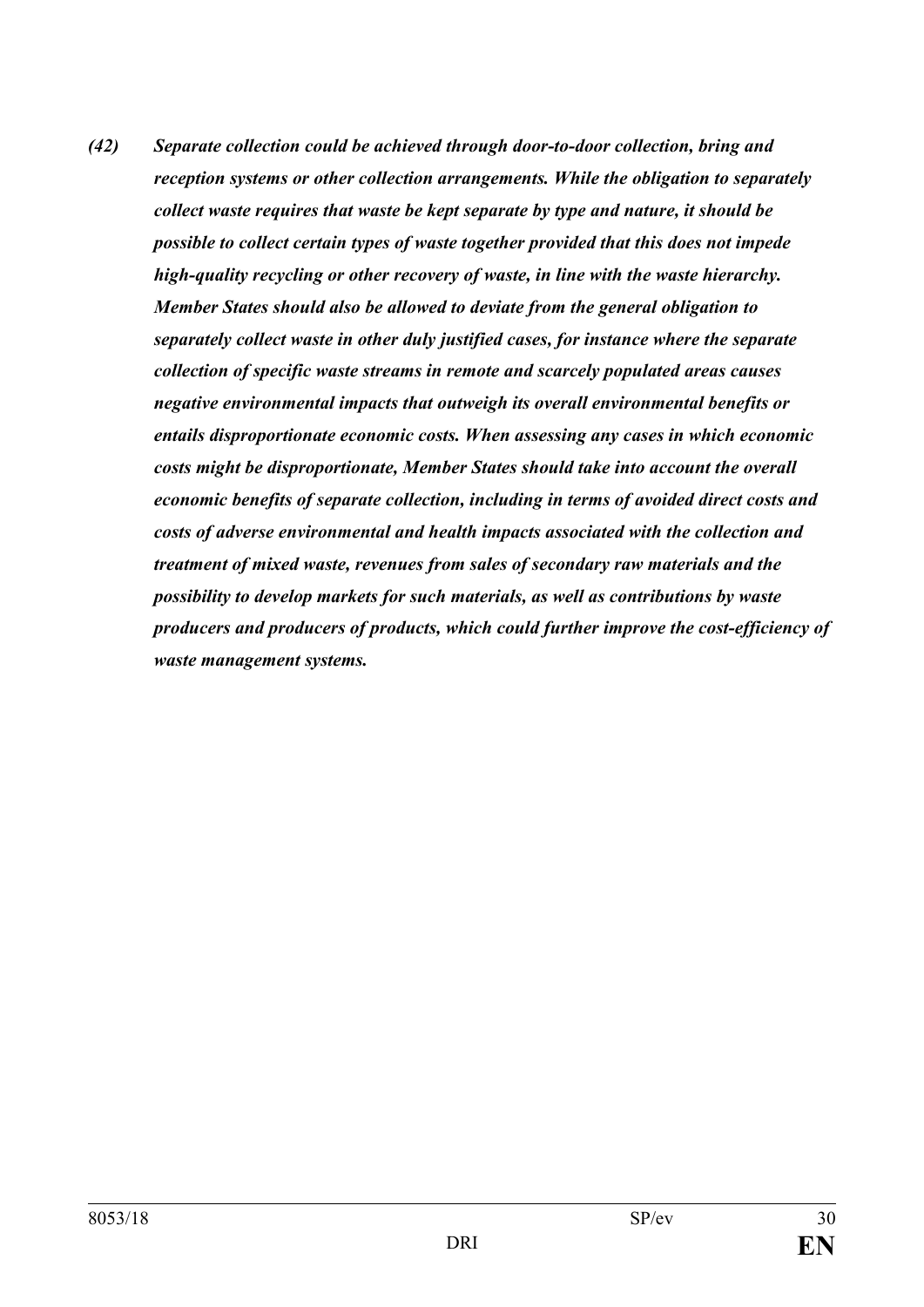# **▌**

- (43) The targets for *preparing* for re-use and recycling of municipal waste should be increased in order to deliver substantial environmental, economic and social benefits *and to accelerate the shift towards a circular economy*.
- (44) Through a progressive increase of the existing targets for *preparing* for re-use and recycling of municipal waste, it should be ensured that economically valuable *waste* materials are **▌**effectively *prepared for re-use or* recycled, *while ensuring a high-level protection of human health and the environment,* and that economically valuable materials found in waste are channelled back into the European economy, thus advancing the Raw Materials Initiative and the creation of a circular economy.
- (45) Large differences exist *among* Member States with respect to their waste management performance, particularly as regards recycling of municipal waste. In order to take account of those differences, those Member States which in 2013 *prepared for re-use and* recycled less than 20 % of their municipal waste *or landfilled more than 60 % of their municipal waste* according to **▌** data *reported under the Joint Questionnaire of the OECD and Eurostat* should be *allowed to decide to extend the time for complying* with the preparing for re-use and recycling targets established for 2025*,* **▌**2030 *and 2035*. In light of average annual progression rates observed in Member States over the past *15* years, those Member States would need to increase their recycling capacity *to* levels that are well-above past averages to meet those targets. In order to ensure that steady progress towards the targets is made and that implementation gaps are tackled in due time, Member States that make use of additional time should meet interim-targets and, *based on detailed criteria,* establish an implementation plan.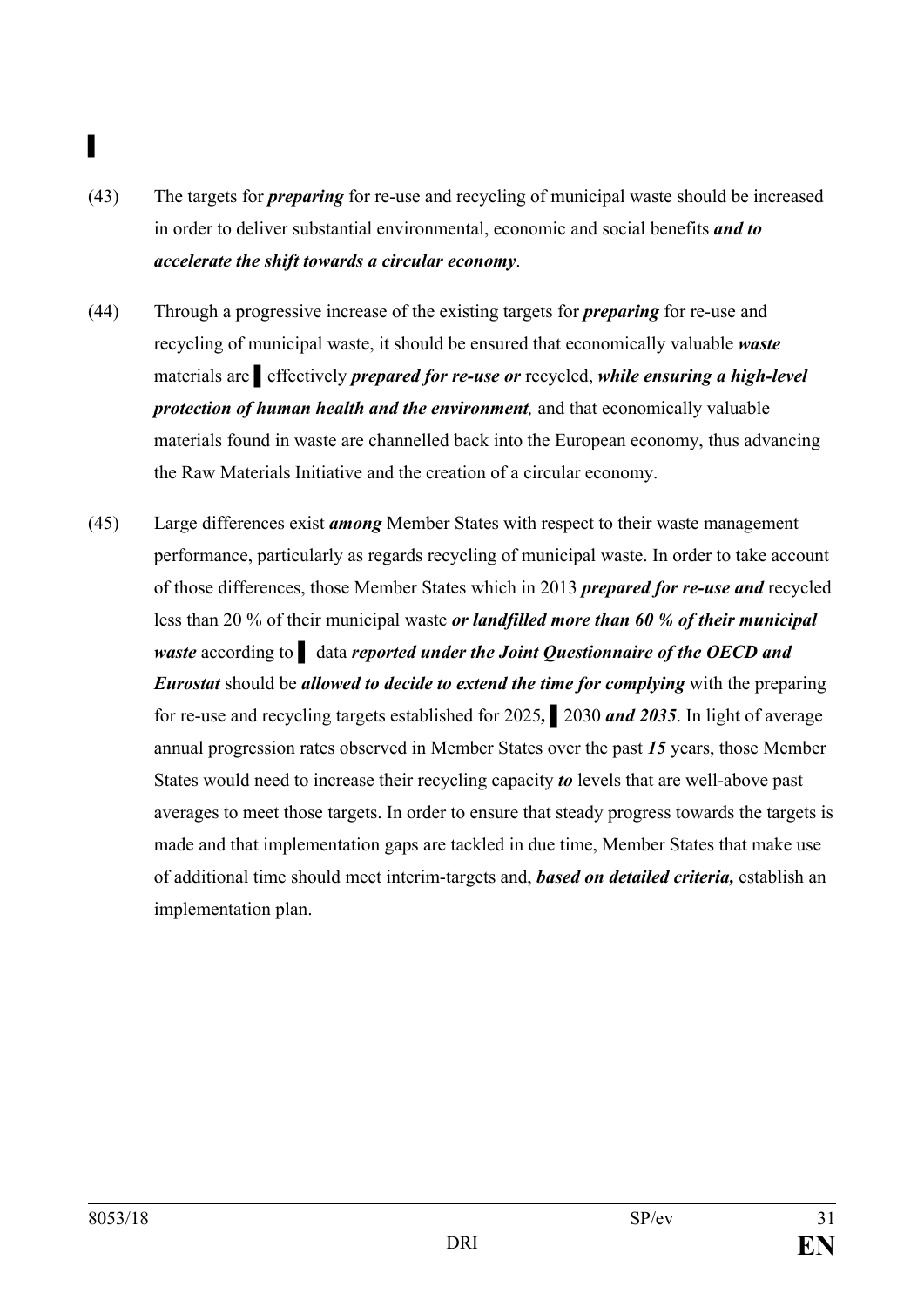(46) In order to ensure the reliability of data **▌,** it is important to lay down more *precisely the* rules *according to which* Member States should report what is effectively recycled and *prepared for re-use and* can be counted towards the attainment of the **▌** targets. *The calculation of the recycling targets should be based on the weight of municipal waste which enters recycling.* **▌** *As* a general rule, the *actual measurement of the weight of municipal waste counted as recycled should be at the point where municipal waste enters* the **▌** recycling *operation* **▌***. Nevertheless, i*n order to limit administrative burdens, Member States should **▌**, under strict conditions *and by way of derogation from the general rule, be allowed to* **▌** *establish the weight of municipal waste recycled* on the basis of *measuring* the output of *any* sorting *operation. Losses of materials which occur before the waste enters the recycling operation, for instance due to sorting or other preliminary operations, should not be included in the waste amounts reported as recycled. Those losses can be established on the basis of electronic registries, technical specifications, detailed rules on the calculation of average loss rates for various waste streams or other equivalent measures. Member States should report on such measures in the quality check reports accompanying the data on waste recycling which they report to the Commission. The average loss rates should preferably be established at the level of individual sorting facilities and should be linked to the different main types of waste, different sources (such as household or commercial), different collection schemes and different types of sorting processes. Average loss rates should only be used in cases where no other reliable data are available, in particular in the context of shipment and export of waste.* Losses in weight of materials or substances due to physical or chemical transformation processes inherent in the **▌** recycling *operation whereby waste materials are actually reprocessed into products, materials or substances* should not be deducted from the weight of the waste reported as recycled.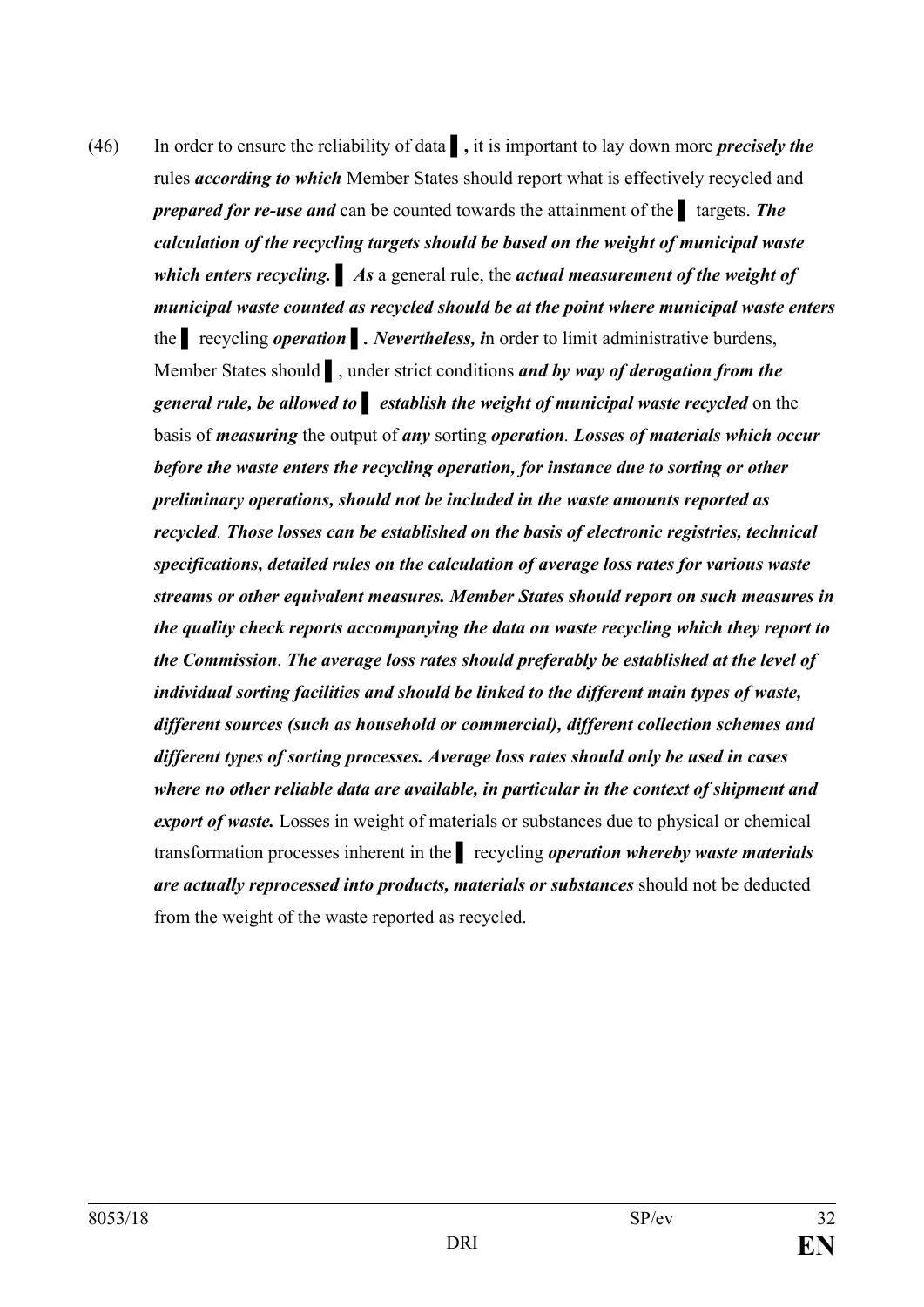*(47) With the alignment of the definitions contained in European Parliament and Council Directive 94/62/EC[20](#page-32-0), Directive 2000/53/EC, Directive 2006/66/EC, Directive 2008/98/EC, and Directive 2012/19/EU, the provision in Article 6 of Directive 2008/98/EC on considering waste that ceases to be waste for the purposes of the recovery and recycling targets set in those Directives is no longer necessary. Materials that cease to be waste through a recovery or recycling operation are to be counted for the attainment of the respective recovery or recycling targets set in those Directives in line with the applicable calculation methods. Where waste materials cease to be waste as a result of a preparatory operation before being actually reprocessed, such materials can be counted as recycled provided that they are destined for subsequent reprocessing into products, materials or substances, whether for the original or other purposes. End-ofwaste materials which are to be used as fuels or other means to generate energy, which are backfilled or disposed of, or which are to be used in any operation that has the same purpose as recovery of waste other than preparing for re-use and recycling, should not be counted towards the attainment of the recycling targets.*

<span id="page-32-0"></span><sup>20</sup> *<sup>20</sup> European Parliament and Council Directive 94/62/EC of 20 December 1994 on packaging and packaging waste (OJ L 365, 31.12.1994, p. 10).*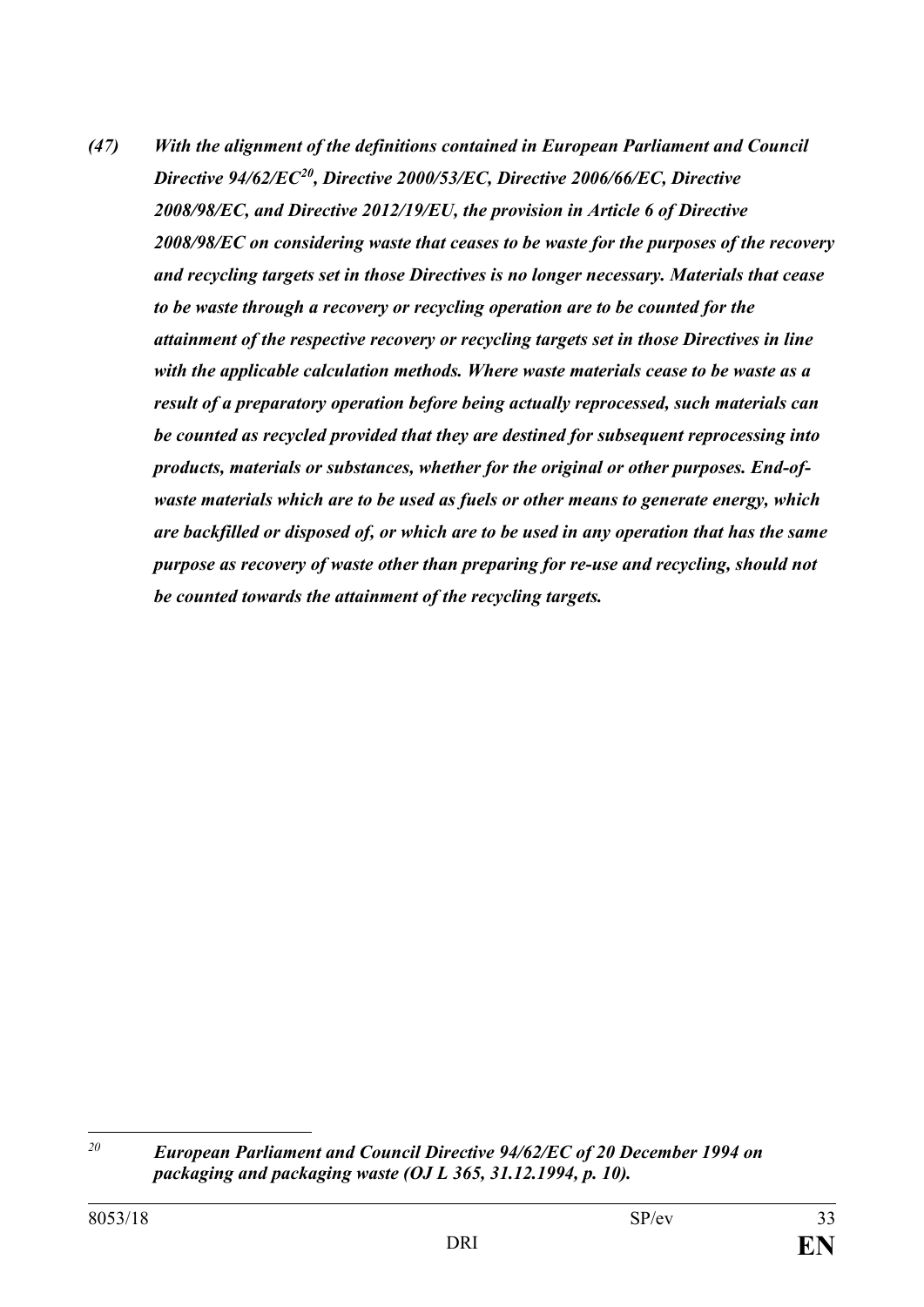- *(48) Where the calculation of the recycling rate is applied to aerobic or anaerobic treatment of biodegradable waste, the amount of waste that enters aerobic or anaerobic treatment can be counted as recycled provided that such treatment generates output which is to be used as a recycled product, material or substance. While the output of such treatment is most commonly compost or digestate, other output could also be taken into account provided that it contains comparable quantities of recycled content in relation to the amount of the treated biodegradable waste. In other cases, in line with the definition of recycling, the reprocessing of biodegradable waste into materials which are to be used as fuels or other means to generate energy, which are disposed of, or which are to be used in any operation that has the same purpose as recovery of waste other than preparing for re-use and recycling, should not be counted towards the attainment of the recycling targets.*
- (49) Member States should *be able*, for the purposes of calculating whether the *preparing* for re-use and recycling targets are attained, to take into account **▌** the recycling of metals that *are separated after* incineration *of municipal waste*. In order to ensure a uniform calculation of this data, the Commission should adopt detailed rules **▌** on the quality criteria for recycled metals and on the *calculation*, verification and reporting of data.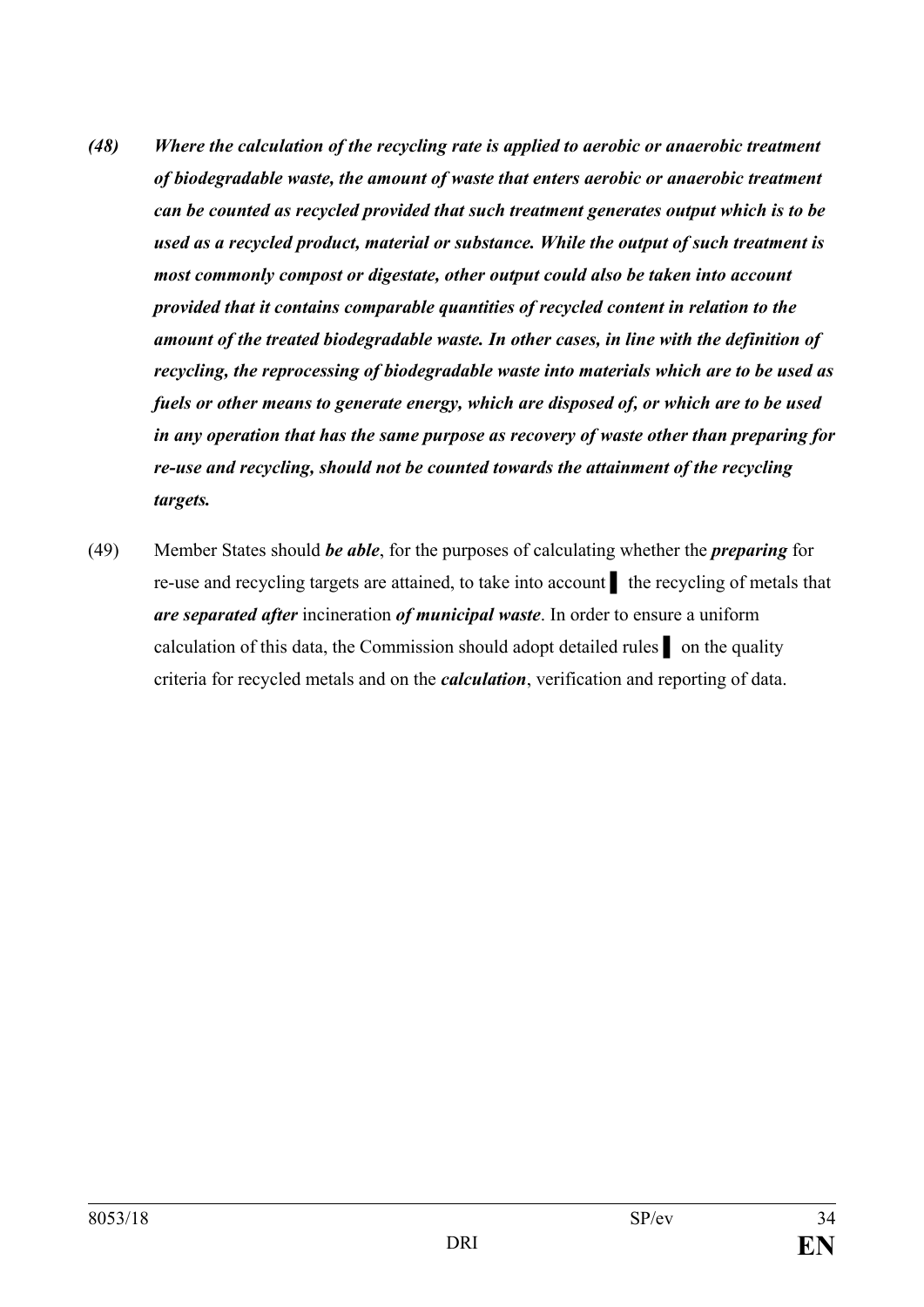*(50) In the case of exports of waste from the Union for preparing for re-use or recycling, Member States should make effective use of the inspection powers provided for in Article 50(4c) of Regulation (EC) No 1013/2006 to require documentary evidence to ascertain whether a shipment is destined for recovery operations which are in compliance with Article 49 of that Regulation and therefore managed in an environmentally sound manner at a facility operating in accordance with human health and environmental protection standards that are broadly equivalent to standards established in Union legislation. In carrying out that task, Member States could cooperate with other relevant actors, such as the competent authorities in the country of destination, independent third-party verification bodies or organisations implementing extended producer responsibility obligations on behalf of producers of products established under extended producer responsibility schemes, which could carry out physical and other checks of facilities in third countries. In the quality check report accompanying the data on the attainment of the targets, Member States should report on the measures to implement the obligation to ensure that waste exported from the Union is treated in broadly equivalent conditions to those required under relevant Union environmental law.*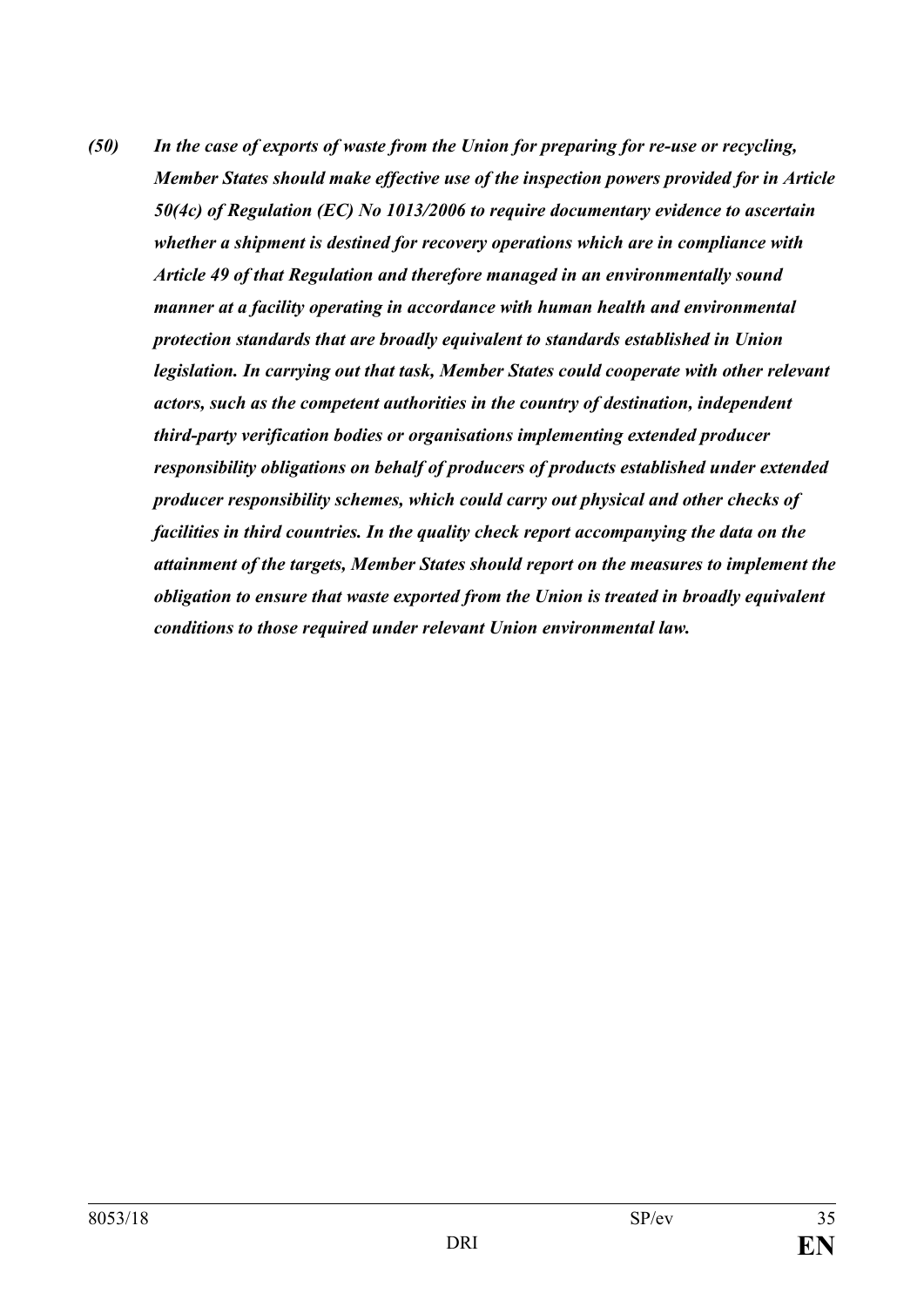- (51) In order to ensure better, more timely and more uniform implementation of this Directive and anticipate *any* implementation weaknesses, a *system of* early warning *reports* should be established to detect shortcomings and allow taking action ahead of the deadlines for meeting the targets.
- (*52*) Industrial waste, certain parts of commercial waste and extractive waste are extremely diversified in terms of composition and volume, and very different depending on the economic structure of a Member State, the structure of the industry or commerce sector that generates the waste and the industrial or commercial density in a given geographical area. Hence, for most industrial and extractive waste, an industry-oriented approach using Best Available Techniques reference documents and similar instruments to address the specific issues related to the management of a given type of waste *has been considered* a suitable solution. However, industrial and commercial packaging waste should continue to be covered by the requirements of Directive*s* 94/62/EC and 2008/98/EC, including their respective improvements. *With a view to exploring further the potential to increase the preparing for re-use and recycling of commercial waste, non-hazardous industrial waste and other key waste streams, the Commission should consider the setting of targets for those waste streams.*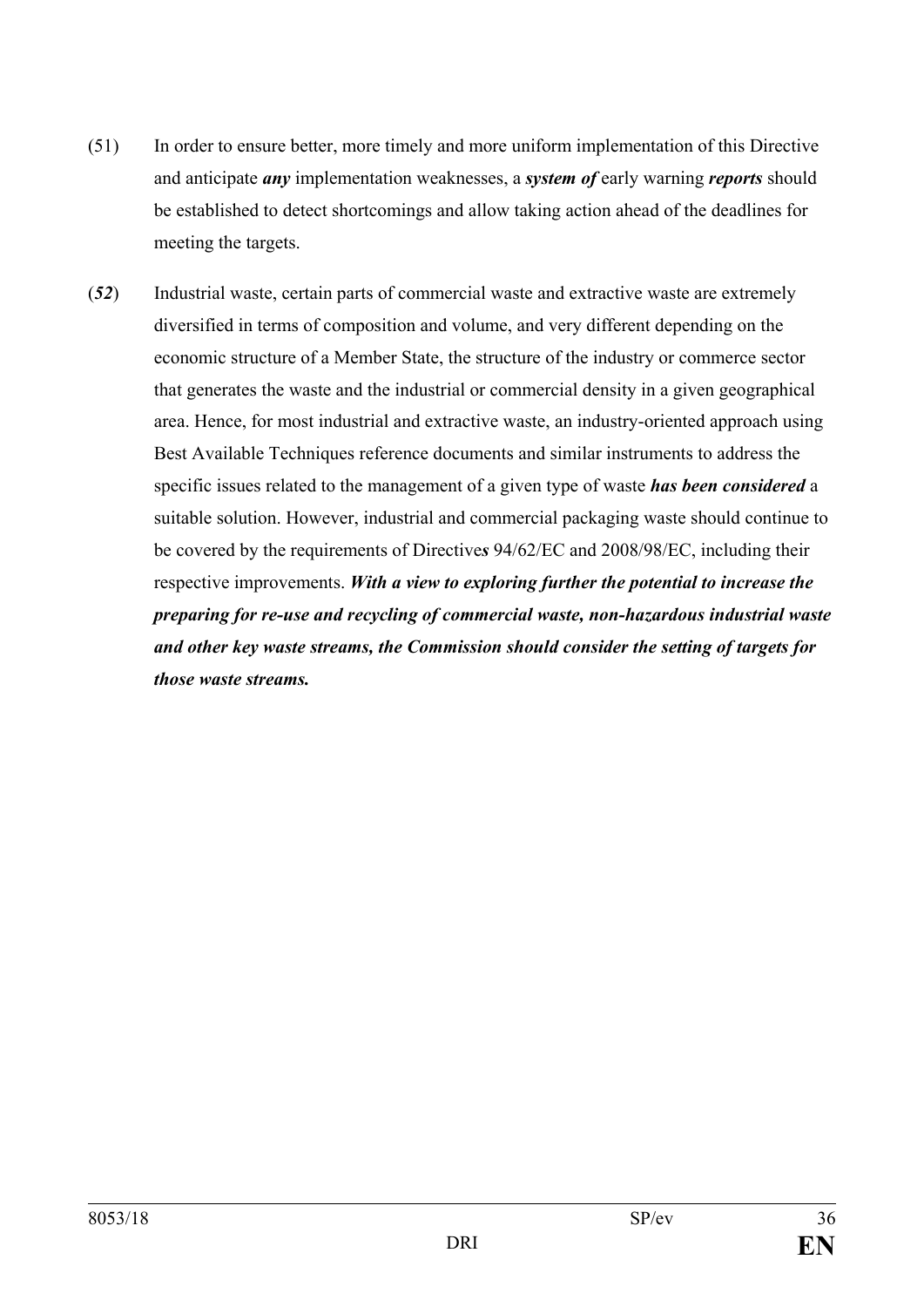*(53) With a view to ensuring that the objectives of Union waste law continue to be met, it is important that the Commission reviews the disposal operations listed in Annex I to Directive 2008/98/EC. That review should be carried out in the light of Article 13 of that Directive while taking into account relevant information, such as developments at international level, in particular in relation to the Basel Convention of 22 March 1989 on the control of transboundary movements of hazardous wastes and their disposal [21.](#page-36-0)*

<span id="page-36-0"></span> $\overline{a}$ *<sup>21</sup> OJ L 39, 16.2.1993, p. 3.*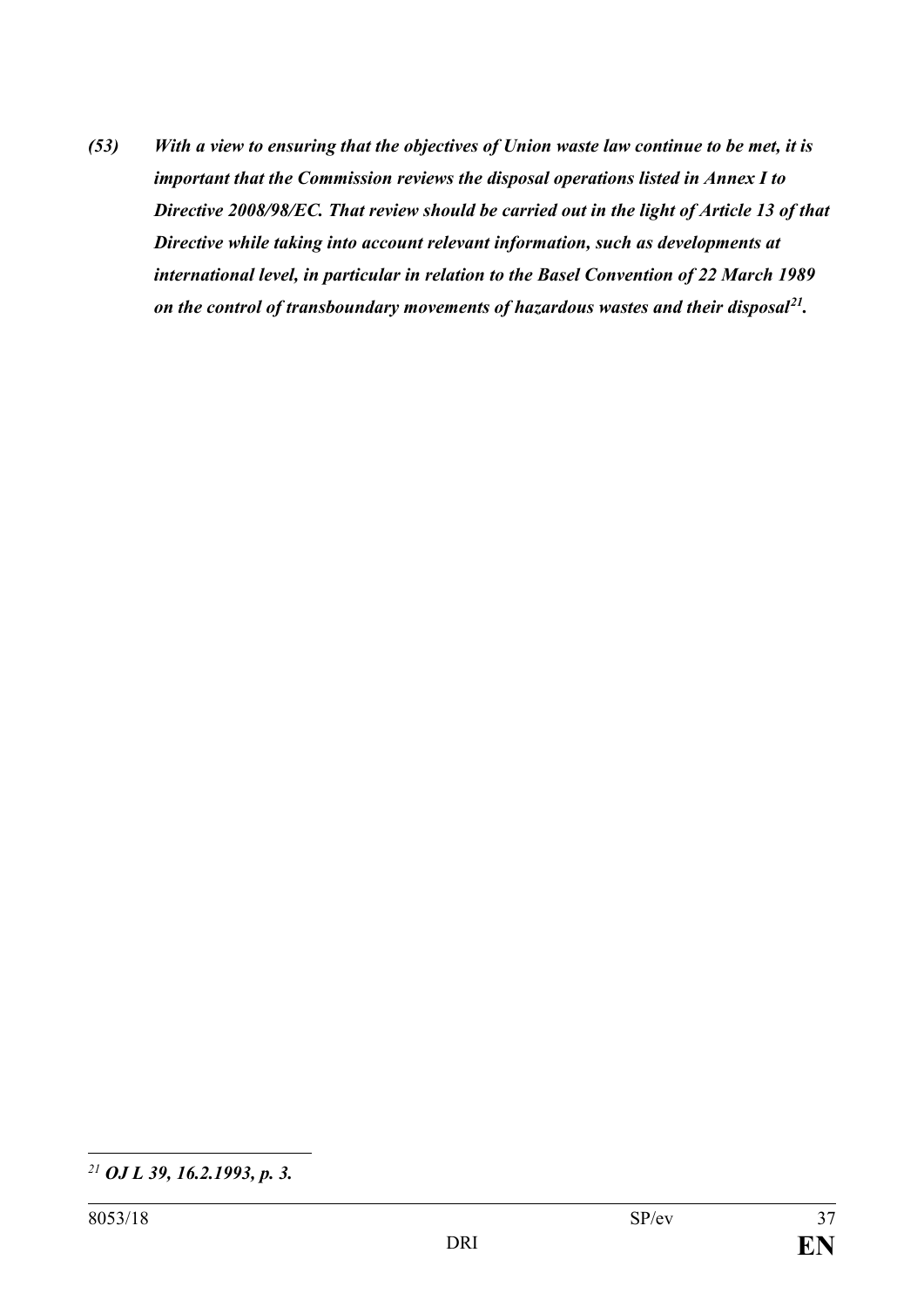- *(54) Hazardous waste that is produced by households, such as hazardous waste from paints, varnishes, solvents or cleaning products, should also be collected separately in order to avoid contamination of municipal waste with hazardous waste fractions that could lower recycling quality and to ensure the environmentally sound management of that hazardous waste. In that regard, specific collection obligations are already in place for waste electrical and electronic equipment and waste batteries and accumulators produced by households.*
- *(55) The separate collection of waste oils and preventing their mixing with other kinds of waste or substances are essential to ensure that their treatment delivers the best overall environmental outcome. In treating waste oils, priority should be given to regeneration or alternatively to other recycling operations delivering an equivalent or a better overall environmental outcome than regeneration. With a view to further improving the management of waste oils, the Commission should consider, and, if appropriate, propose measures to improve the treatment of waste oils, including quantitative targets on their regeneration. During that review, attention should be paid to the treatment options regarding the regeneration of waste oils as well as to the quality and final use of the regenerated and recycled products.*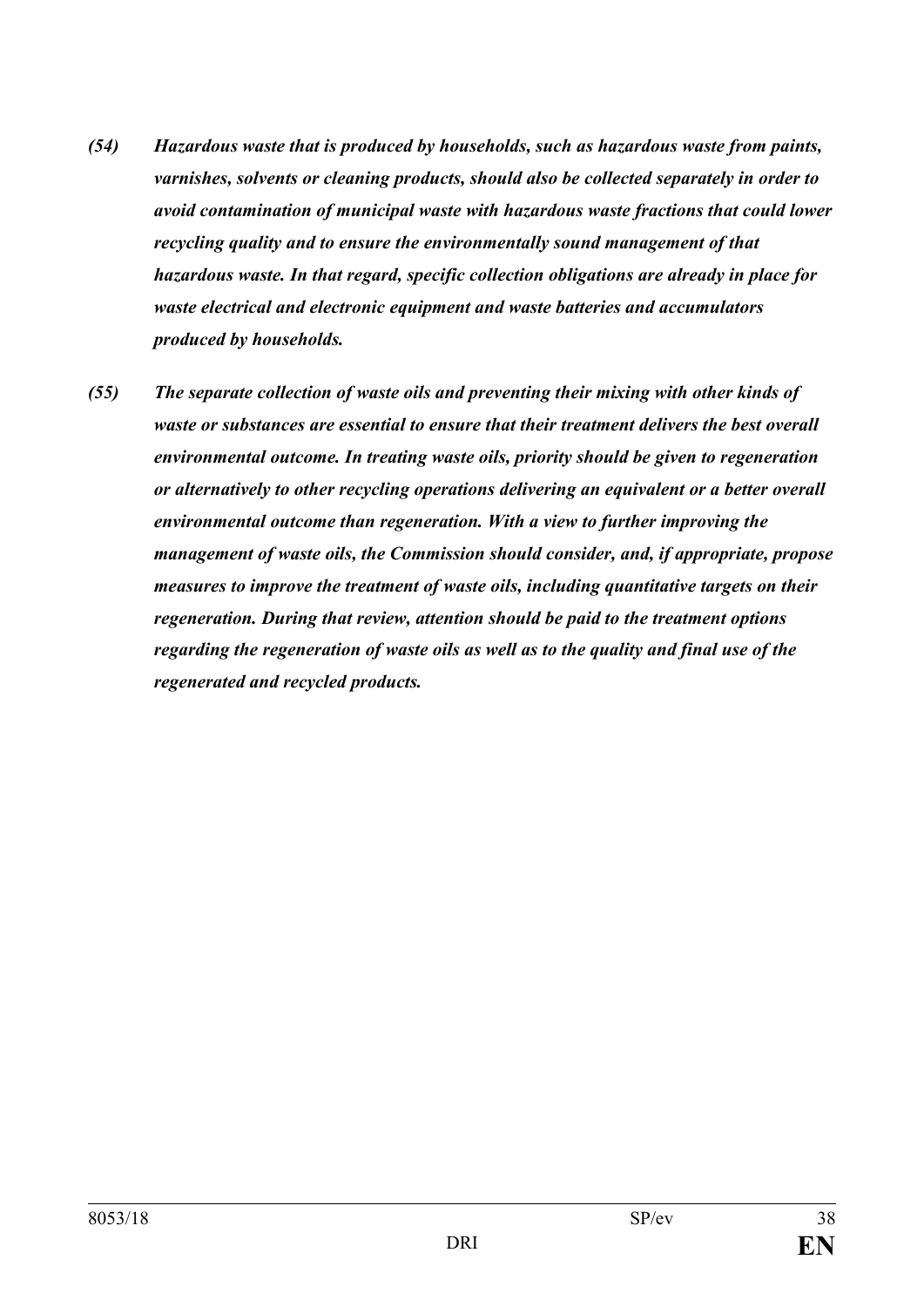- *(56) In order to avoid waste treatment which locks in resources at the lower levels of the waste hierarchy, to enable high-quality recycling and to boost the uptake of quality secondary raw materials, Member States should ensure that bio-waste is separately collected and undergoes recycling in a way that fulfils a high level of environmental protection and the output of which meets relevant high quality standards.*
- (57) This Directive sets long-term objectives for the Union's waste management and gives economic operators and Member States a clear direction for the investments needed to achieve those objectives. In developing their national waste management *plans* and planning investments in waste management infrastructure, *Member States should assess and take into account the required investments and other financial means, including for local authorities. That assessment should be included in the waste management plan or other strategic documents. In that context,* Member States should make sound use of *investments, including through Union* Funds*,* by **▌** *prioritising* prevention including reuse, preparing for re-use and recycling, in line with the waste hierarchy. *The Commission should assist competent authorities in developing an effective financial framework, including through the use of Union Funds where appropriate, to implement the requirements of this Directive in accordance with the waste hierarchy and to support innovation in technologies and waste management.*

**▌**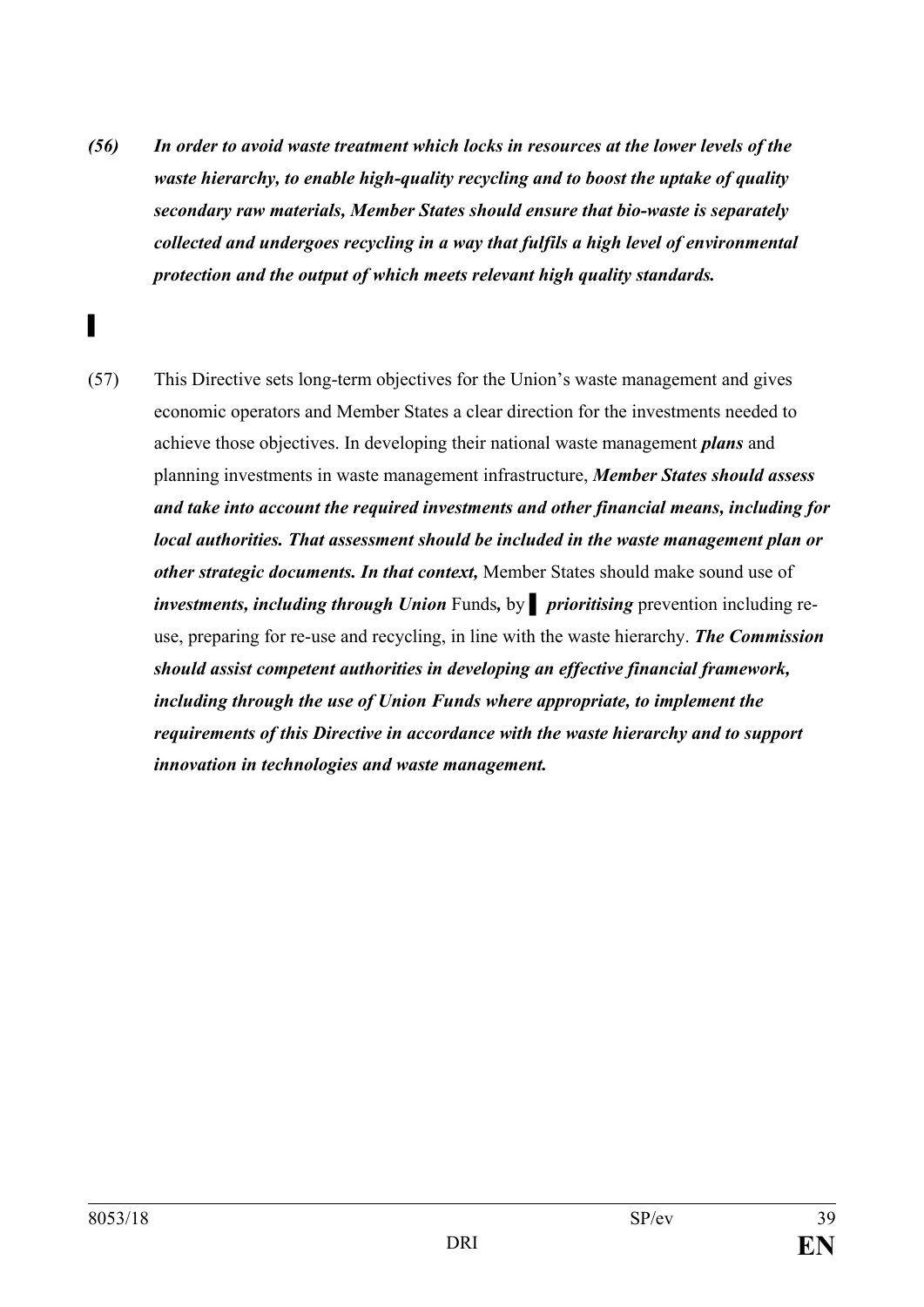(*58*) Proper management of hazardous waste still presents a problem in the Union, and data on its treatment are partly missing. It is therefore necessary to strengthen record keeping and traceability mechanisms through the establishment of electronic registries for hazardous waste in Member States. Electronic data collection should be extended to other types of waste, where appropriate, in order to simplify record-keeping for businesses and administrations and improve the monitoring of waste flows in the Union.

**▌**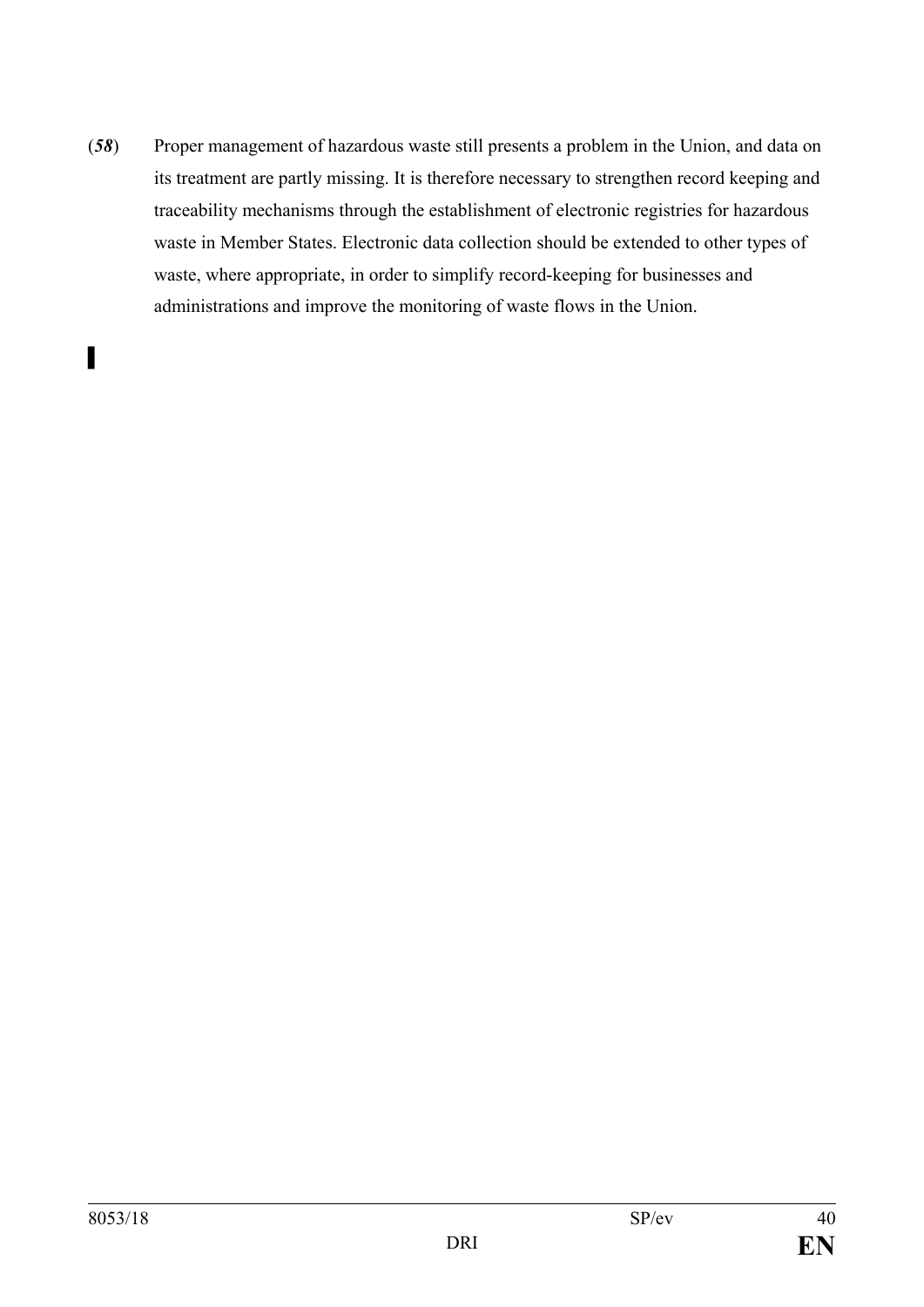- (59) Implementation reports prepared by Member States every three years have not proved to be an effective tool for verifying compliance or ensuring good implementation, and are generating unnecessary administrative burdens. It is therefore appropriate to repeal provisions obliging Member States to produce such reports. Instead, compliance monitoring should be exclusively based on the **▌**data which Member States report every year to the Commission.
- (60) **▌** *Data* reported by Member States are essential for the Commission to assess compliance with *Union* waste *law by* Member States. The quality, reliability and comparability of *data* should be improved by introducing a single entry point for all waste data, deleting obsolete reporting requirements, benchmarking national reporting methodologies and introducing a data quality check report. Therefore, when reporting on the attainment of the targets set out in *legislative acts of the Union on* waste, Member States *should* use the most recent *rules* developed by the Commission and methodologies developed by the respective national *competent authorities responsible for implementing this Directive*.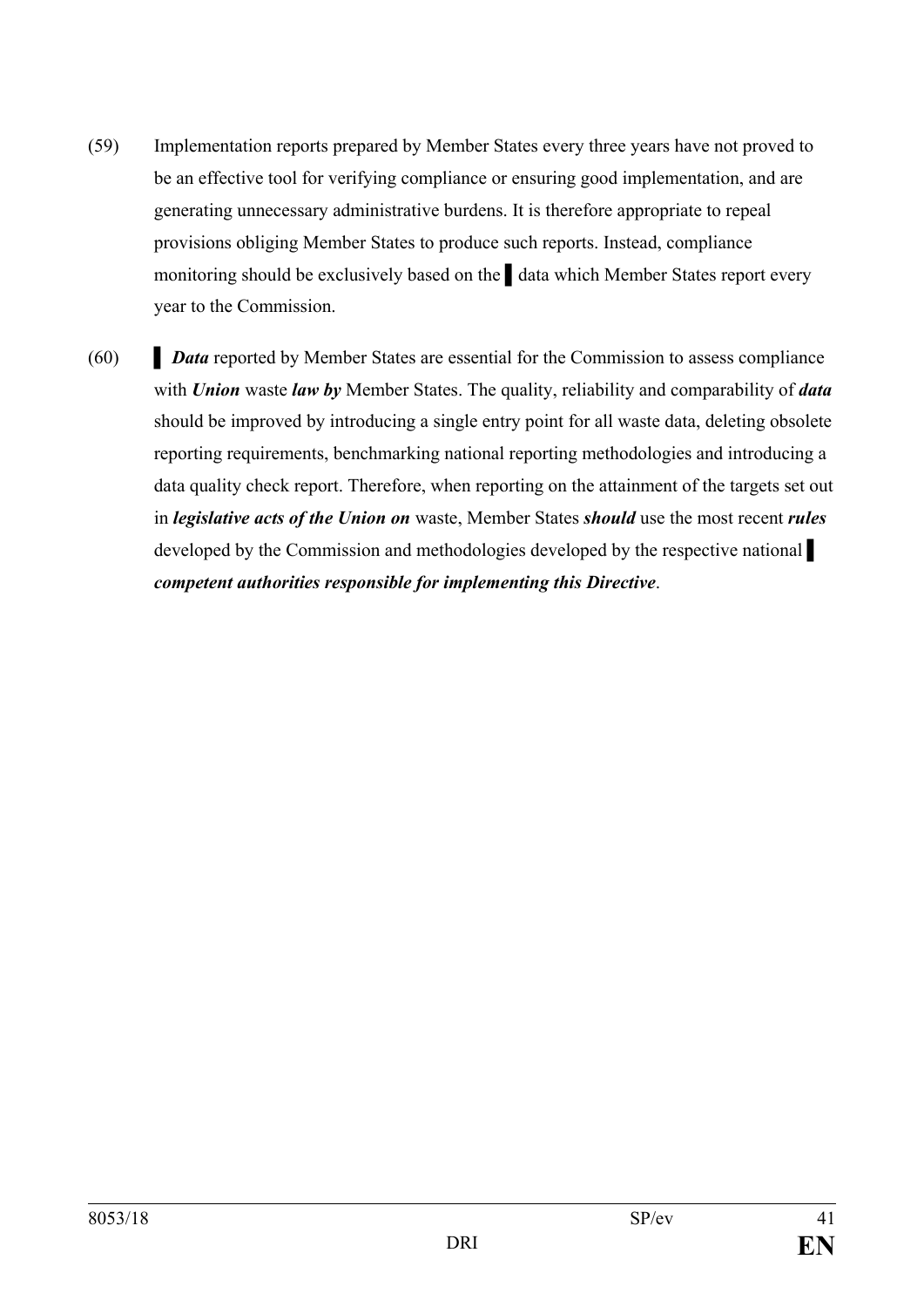- *(61) To facilitate adequate interpretation and implementation of the requirements set out in Directive 2008/98/EC, it is appropriate to develop and periodically review guidelines concerning those requirements and to ensure the exchange of information and sharing of best practices among Member States on the practical implementation and enforcement of those requirements. Such guidelines, information exchange and sharing of best practices should, inter alia, facilitate a common understanding and application in practice of the definition of "waste", including the term "discard", and should take into account circular business models in which, for instance, a substance or object is transferred from one holder to another holder without the intention to discard.*
- (62) In order to supplement or amend Directive 2008/98/EC, the power to adopt acts in accordance with Article 290 of the Treaty *on the Functioning of the European Union*  should be delegated to the Commission in respect of Articles **▌** 7(1), *9(8), 11a(10),* 27(1), 27(4), 38(2) *and* 38(3) of that Directive*,* **▌***as amended by this Directive*. It is of particular importance that the Commission carries out appropriate consultations during its preparatory work, including at expert level *▌, and that those consultations be conducted in accordance with the principles laid down in the Interinstitutional Agreement of 13 April 2016 on Better Law-Making[22](#page-41-0). In particular, to ensure equal participation in the preparation of delegated acts, the European Parliament and the Council receive all documents at the same time as Member States' experts, and their experts systematically have access to meetings of Commission expert groups dealing with the preparation of delegated acts.*

<span id="page-41-0"></span><sup>22</sup> *<sup>22</sup> OJ L 123, 12.5.2016, p. 1.*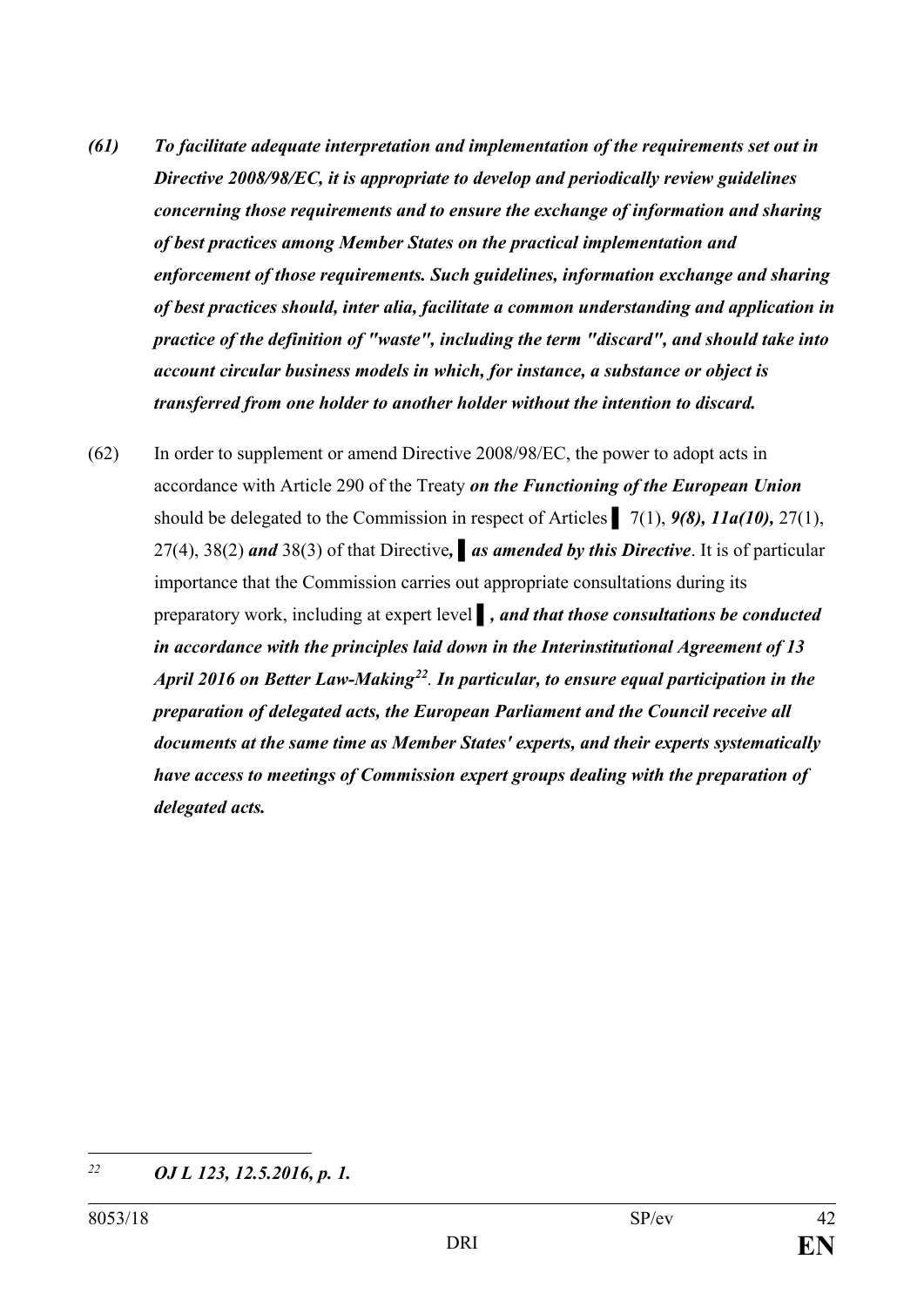- (63) In order to ensure uniform conditions for the implementation of Directive 2008/98/EC, implementing powers should be conferred on the Commission in respect of Articles *5(2), 6(2), 8(5),* 9(7), **▌***11a(9)*, 33(2), 35(5) and 37(7) thereof as amended by this Directive. Those powers should be exercised in accordance with Regulation (EU) No 182/2011 of the European Parliament and of the Council<sup>23</sup>.
- (64) Since the objectives of this Directive, namely to improve waste management in the Union, and thereby to contribute to the protection, preservation and improvement of the quality of the environment, the health of the oceans and the safety of seafood by reducing marine litter, and to the prudent and rational utilisation of natural resources across the Union, cannot be sufficiently achieved by the Member States, but can *rather*, by reason of the scale *and* effects of the measures, be better achieved at Union level, the Union may adopt measures, in accordance with the principle of subsidiarity as set out in Article 5 of the Treaty on European Union. In accordance with the principle of proportionality, as set out in that Article, this Directive does not go beyond what is necessary in order to achieve those objectives.
- (65) Directive 2008/98/EC should therefore be amended accordingly.
- (66) In accordance with the Joint Political Declaration of 28 September 2011 of Member States and the Commission on explanatory documents<sup>[24](#page-42-1)</sup>, Member States have undertaken to accompany, in justified cases, the notification of their transposition measures with one or more documents explaining the relationship between the components of a directive and the corresponding parts of national transposition instruments. With regard to this Directive, the legislator considers the transmission of such documents to be justified.

<span id="page-42-0"></span> $23$ **<sup>23</sup>** Regulation (EU) No 182/2011 of the European Parliament and of the Council of 16 February 2011 laying down the rules and general principles concerning mechanisms for control by Member States of the Commission's exercise of implementing powers (OJ L 55, 28.2.2011, p. 13).

<span id="page-42-1"></span>**<sup>24</sup>** OJ C 369, 17.12.2011, p. 14.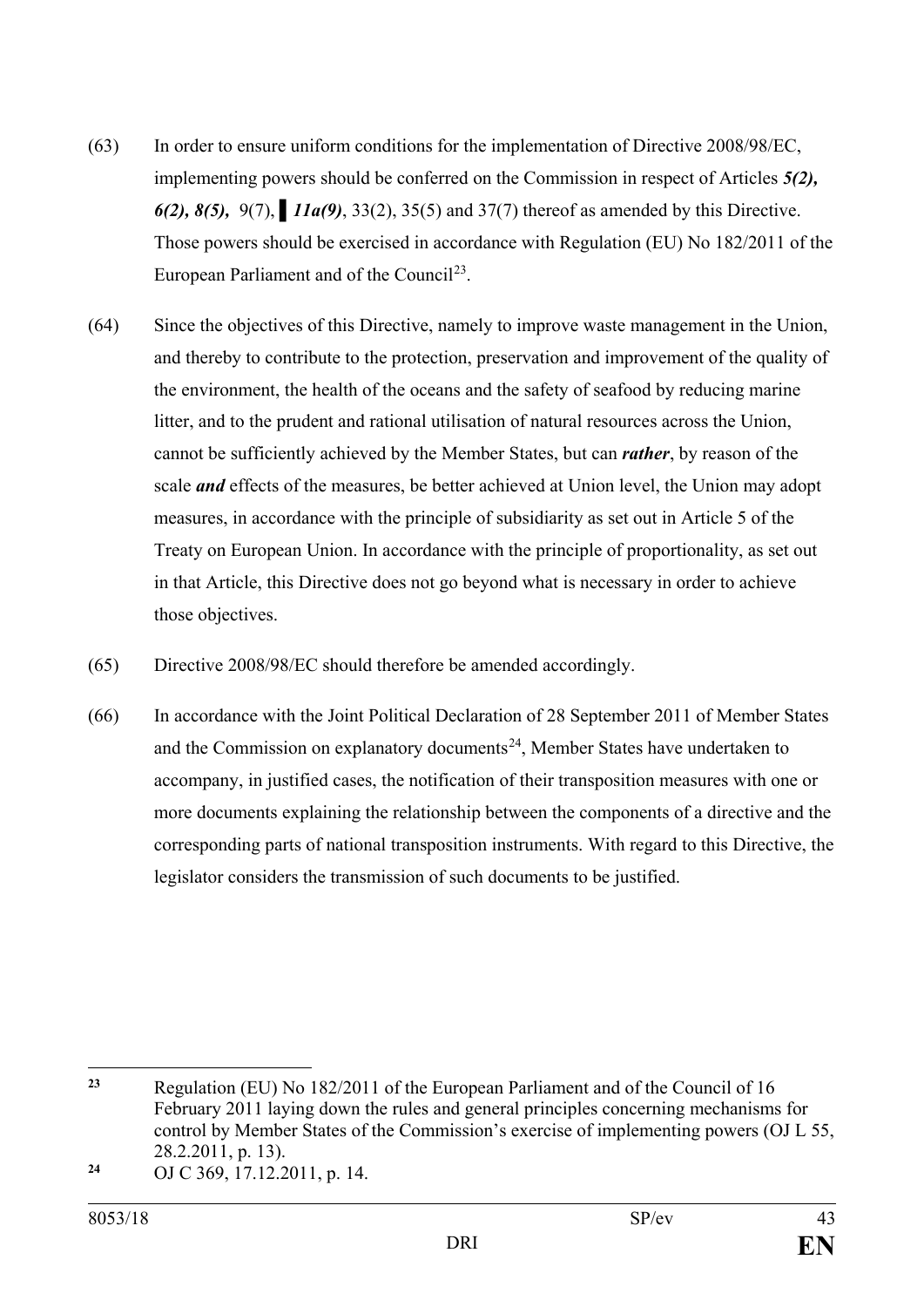*(67) This Directive has been adopted taking into account the commitments set out in the Interinstitutional Agreement of 13 April 2016 on Better Law-Making and it should be implemented and applied in accordance with the guidance contained in that Agreement,*

HAVE ADOPTED THIS DIRECTIVE: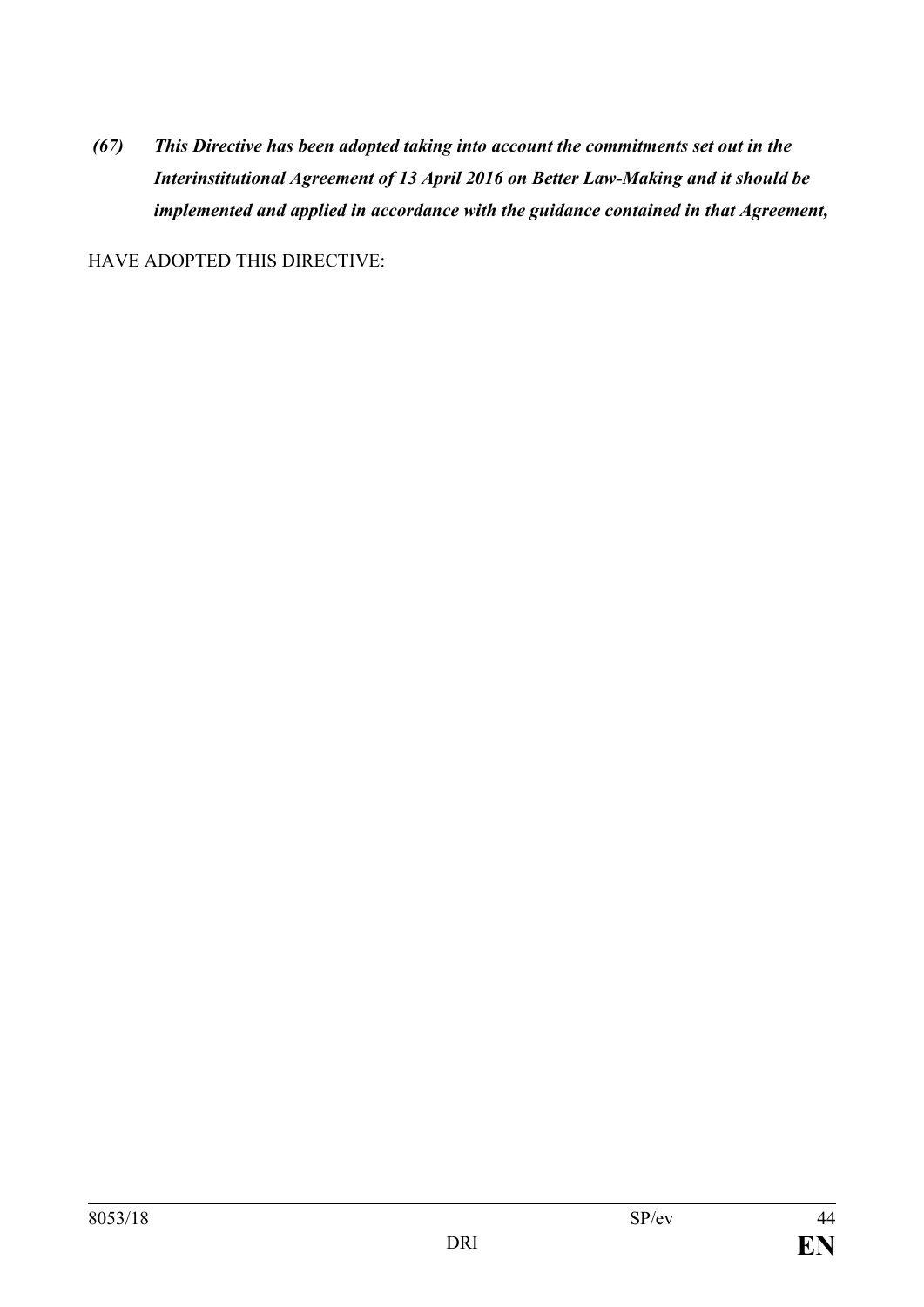#### Article 1

#### **Amendments**

Directive 2008/98/EC is amended as follows:

**(***1) Article 1 is replaced by the following:*

*'Article 1*

*Subject matter and scope*

*This Directive lays down measures to protect the environment and human health by preventing or reducing the generation of waste, the adverse impacts of the generation and management of waste and by reducing overall impacts of resource use and improving the efficiency of such use, which are crucial for the transition to a circular economy and for guaranteeing the Union's long-term competitiveness.';*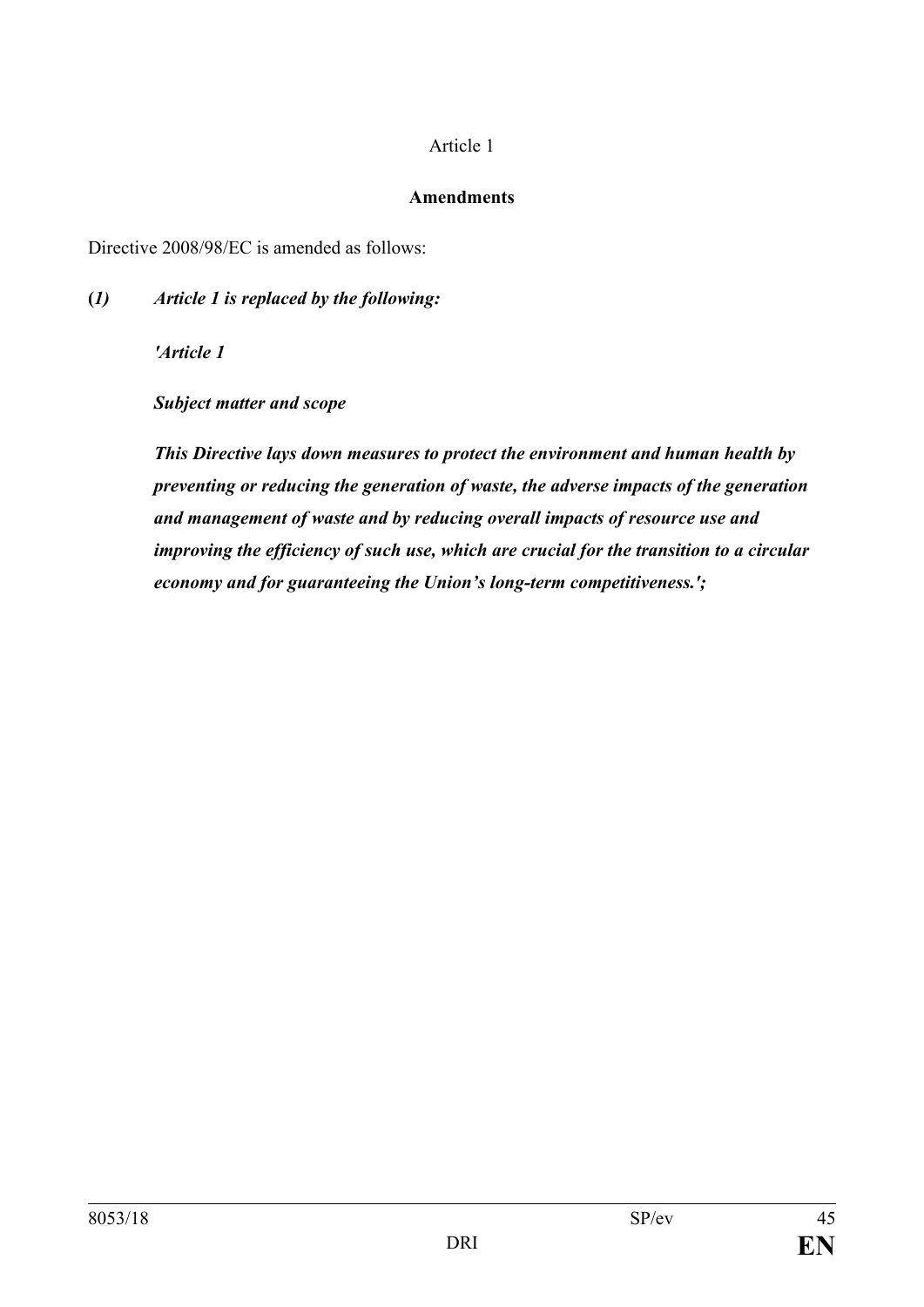(2) in Article 2(2), the following point *▌*is added:

*\_\_\_\_\_\_\_\_\_\_\_\_*

- '(e) *substances that are destined for use as* feed materials as defined in *point (g) of*  Article 3(2) *▌*of Regulation (EC) No 767/2009 of the European Parliament and of the Council\* *and that do not consist of or contain animal by-products.*
- \* Regulation (EC) *No* 767/2009 of the European Parliament and of the Council of 13 July 2009 on the placing on the market and use of feed, amending European Parliament and Council Regulation (EC) No 1831/2003 and repealing Council Directive 79/373/EEC, Commission Directive 80/511/EEC, Council Directives 82/471/EEC, 83/228/EEC, 93/74/EEC, 93/113/EC and 96/25/EC and Commission Decision 2004/217/EC (OJ L 229, 1.9.2009, p. 1).';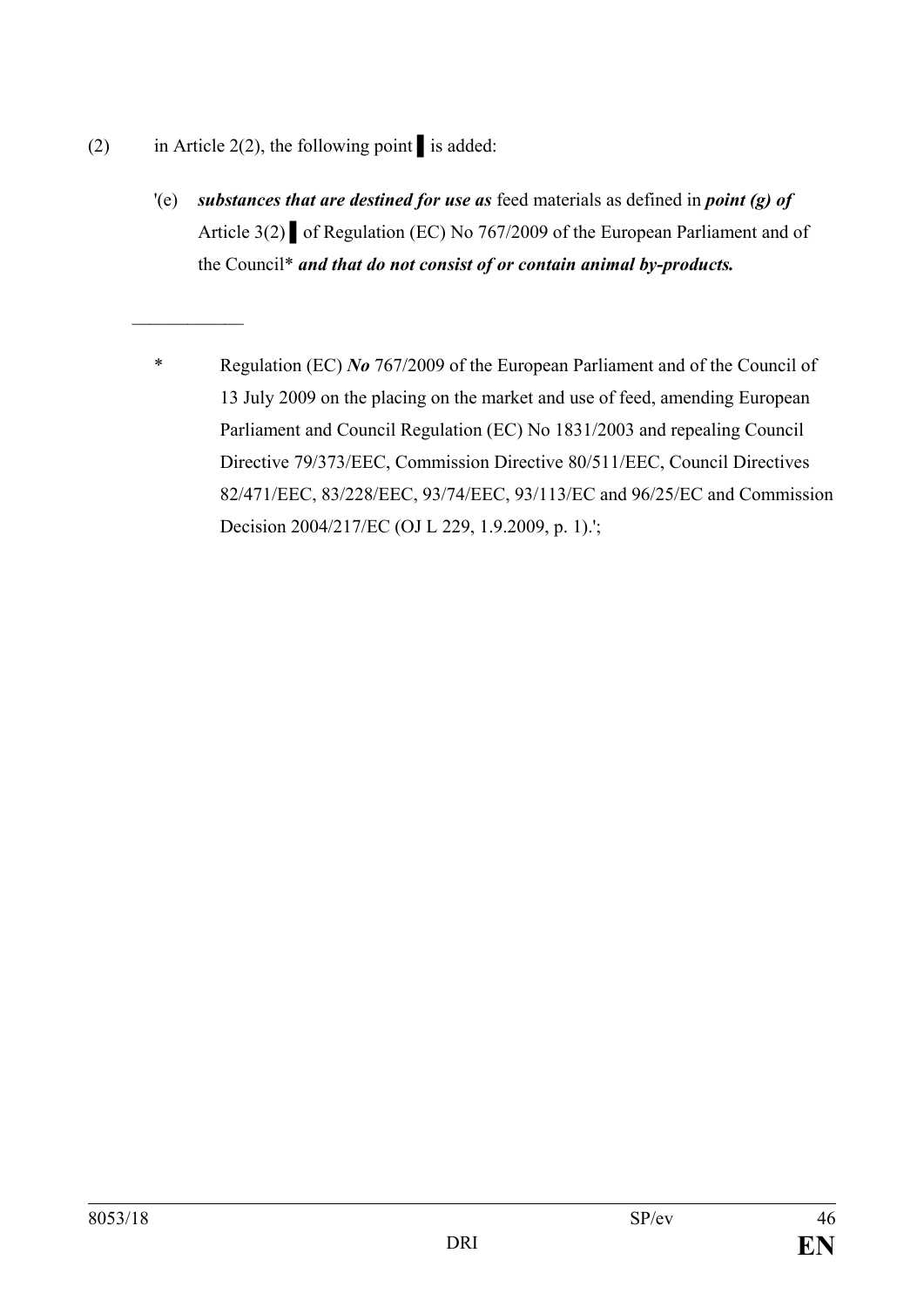(3) Article 3 is amended as follows:

(a)the following *points* **▌** *are* inserted:

### **▌**

- '2a. "non-hazardous waste" means waste which *is not covered by point 2*;
- *2b*. "municipal waste" means:
	- (a) mixed waste and separately collected waste from households, including paper and cardboard, glass*,* metals, plastics, bio-waste, wood, textiles, *packaging*, waste electrical and electronic equipment, waste batteries and accumulators*, and* bulky waste, including **▌** mattresses *and* furniture;

# **▌**

(b) mixed waste and separately collected waste from other sources, *where such waste is similar in nature and composition* to waste from households **▌;**

## **▌**

Municipal waste does not include waste from *production, agriculture, forestry, fishing, septic tanks and* sewage network and treatment, including sewage sludge**,**  *end-of-life vehicles or* construction and demolition waste**.**

*This definition is without prejudice to the allocation of responsibilities for waste management between public and private actors;*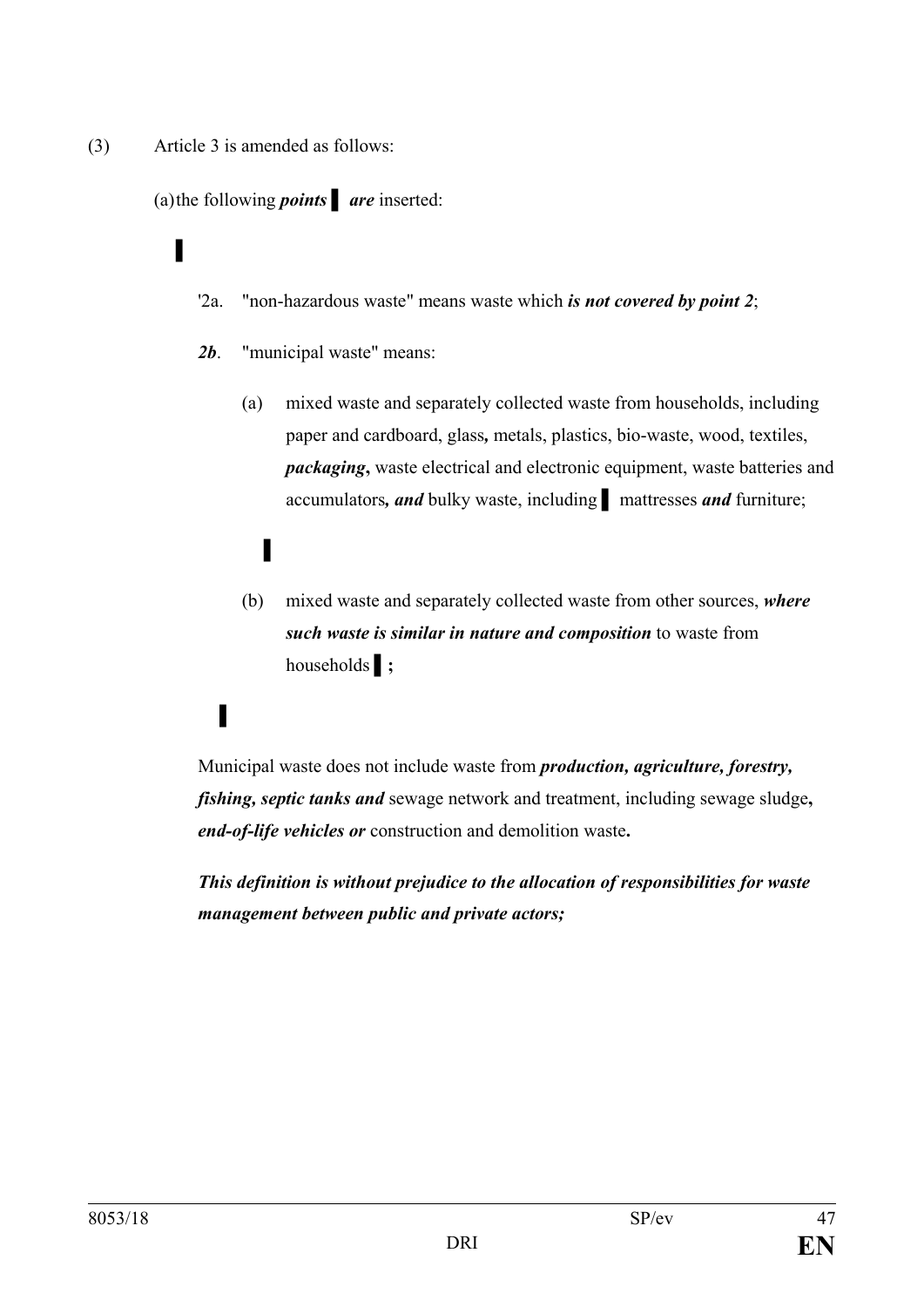*2c.* "construction and demolition waste" means waste *generated by construction and demolition activities***;**';

### **▌**

(b)point 4 is replaced by the following:

'4. "bio-waste" means biodegradable garden and park waste, food and kitchen waste from households, *offices,* restaurants, *wholesale, canteens,* caterers and retail premises *and* comparable waste from food processing plants **▌**;';

(c)the following point **▌**is inserted:

*\_\_\_\_\_\_\_\_\_\_\_\_\_\_\_\_\_*

- **'***4a. "food waste" means all food as defined in Article 2 of Regulation (EC) No 178/2002 of the European Parliament and of the Council\* that has become waste;*
- *\* Regulation (EC) No 178/2002 of the European Parliament and of the Council of 28 January 2002 laying down the general principles and requirements of food law, establishing the European Food Safety Authority and laying down procedures in matters of food safety (OJ L 31, 1.2.2002, p. 1).';*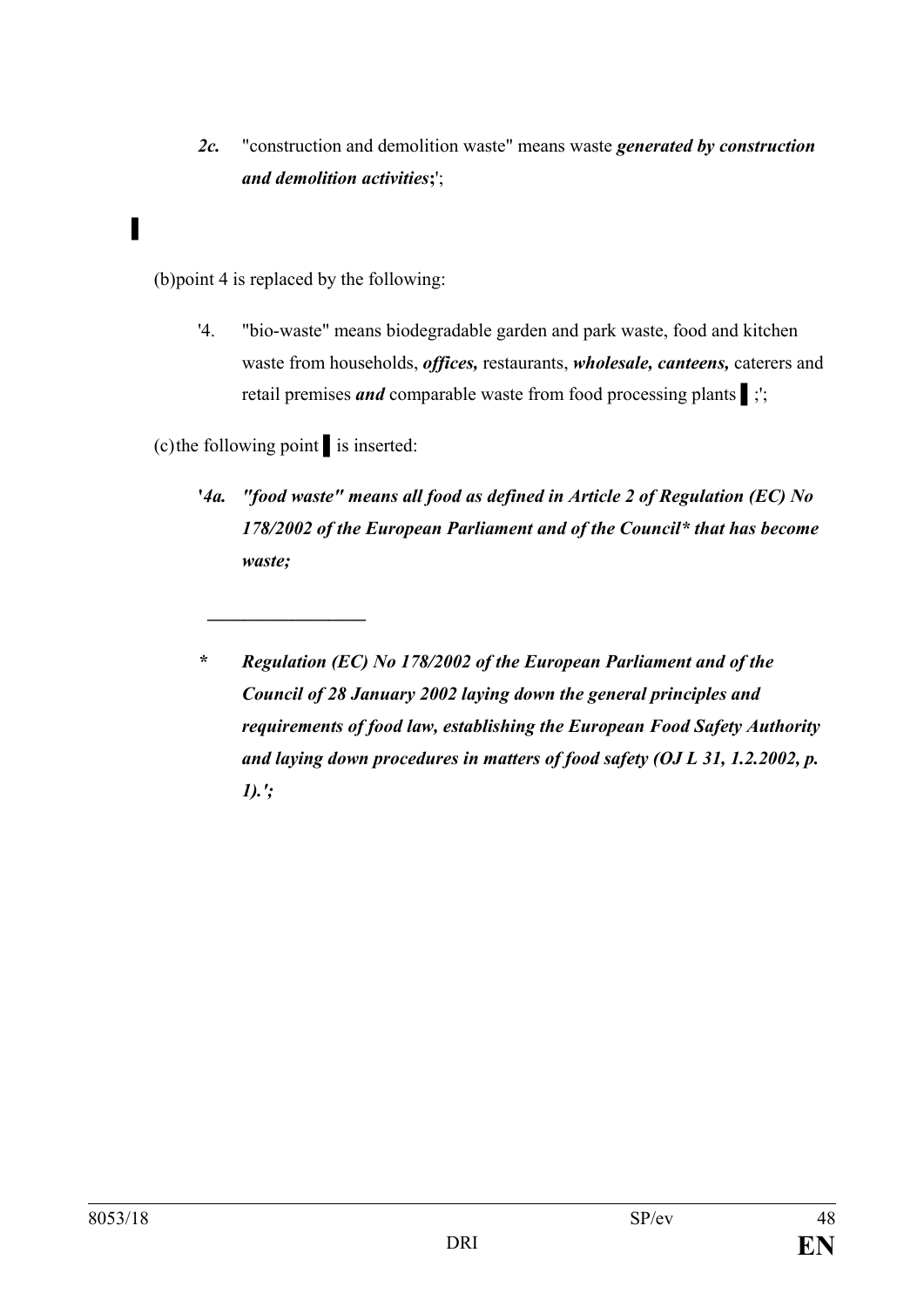*(d)point 9 is replaced by the following:*

*'9. "waste management" means the collection, transport, recovery (including sorting), and disposal of waste, including the supervision of such operations and the after-care of disposal sites, and including actions taken as a dealer or broker;';*

*(e)in point 12, point (c) is replaced by the following:*

*'(c) the content of hazardous substances in materials and products;';*

*(f) the following point is inserted:*

*'15a. "material recovery" means any recovery operation, other than energy recovery and the reprocessing into materials that are to be used as fuels or other means to generate energy. It includes, inter alia, preparing for re-use, recycling and backfilling;';*

**▌**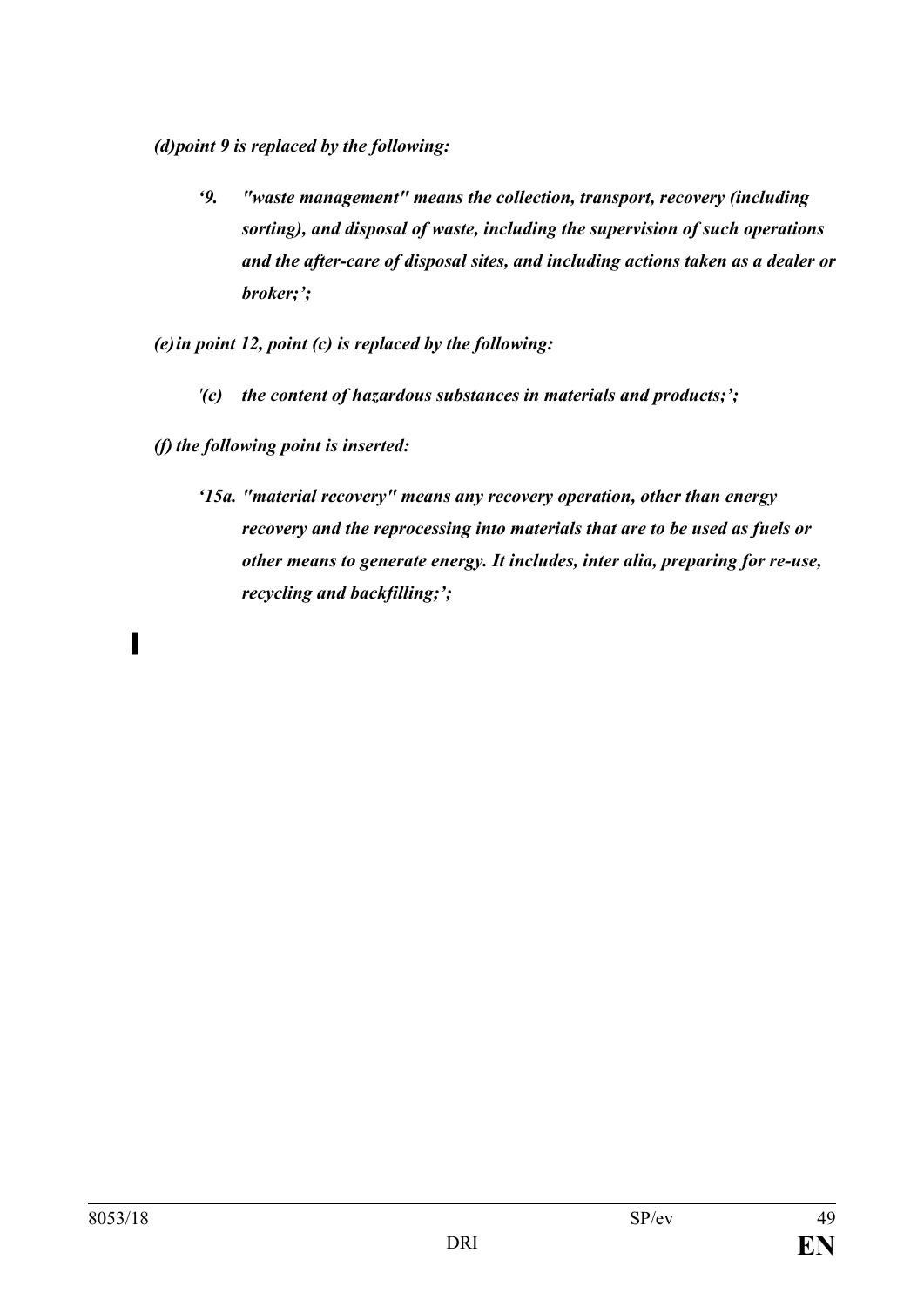(g)the following *point* **▌** *is* inserted:

## **▌**

- *'*17a. "backfilling" means any recovery operation where suitable *non-hazardous* waste is used for **▌** purposes *of reclamation* in excavated areas or for engineering purposes in landscaping *▌. Waste used for backfilling must substitute non-waste materials, be suitable for the aforementioned purposes, and be limited to the amount strictly necessary to achieve those purposes*;';
- *(h) the following point is added:*
	- *'21. "extended producer responsibility scheme" means a set of measures taken by Member States to ensure that producers of products bear financial responsibility or financial and organisational responsibility for the management of the waste stage of a product's life cycle.';*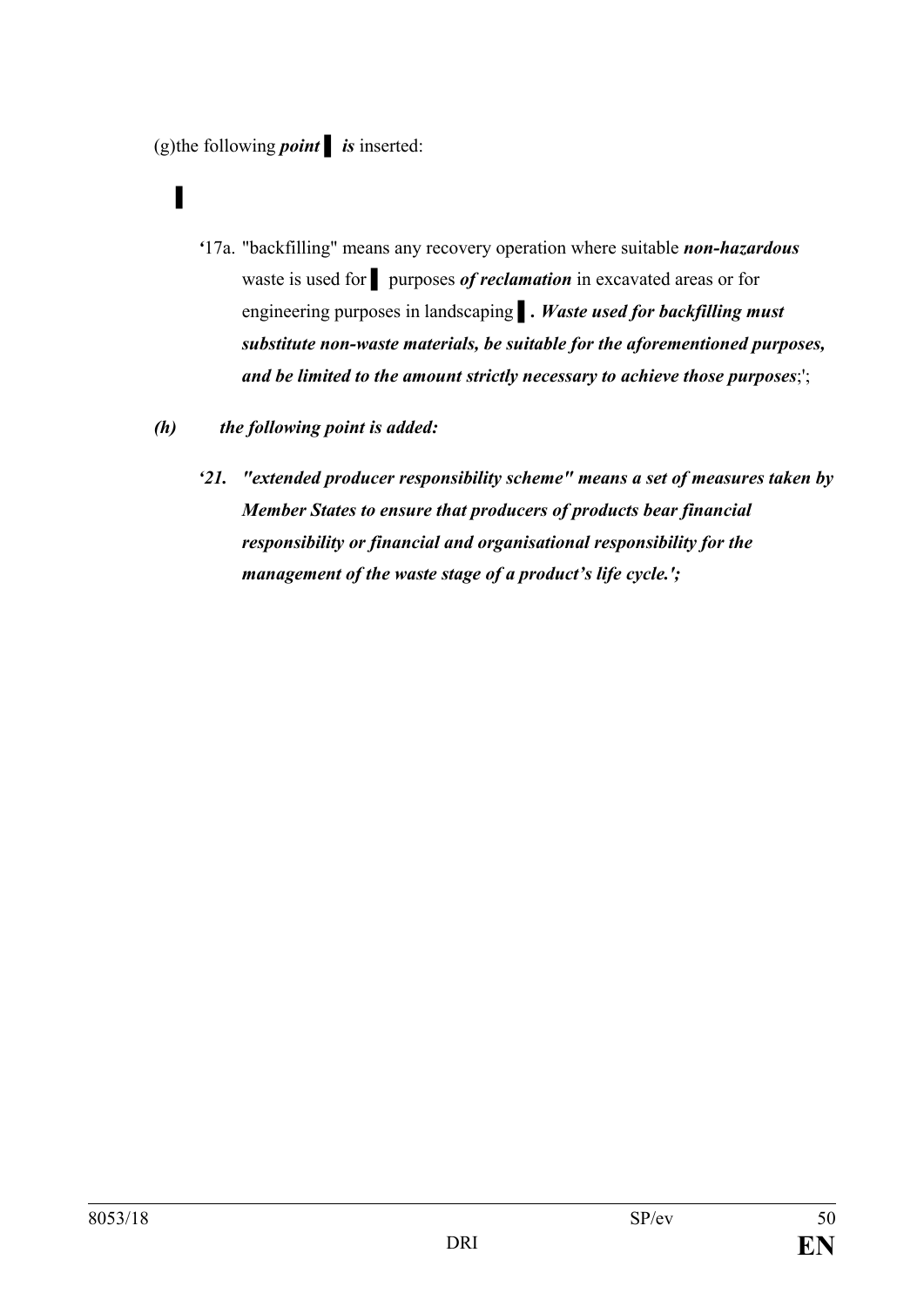- (4) in Article 4, the following paragraph **▌**is added:
	- '3. Member States shall make use of **▌** economic instruments *and other measures* to provide incentives for the application of the waste hierarchy, *such as those indicated in Annex IVa or other appropriate instruments and measures*.
	- **▌**';
- (5) Article 5 is amended as follows:
	- (a) in paragraph 1, the introductory *part* is replaced by the following:
		- '1. Member States shall *take appropriate measures to* ensure that a substance or object resulting from a production process the primary aim of which is not the production of that substance or object is considered not to be waste, but to be a by-product if the following conditions are met:';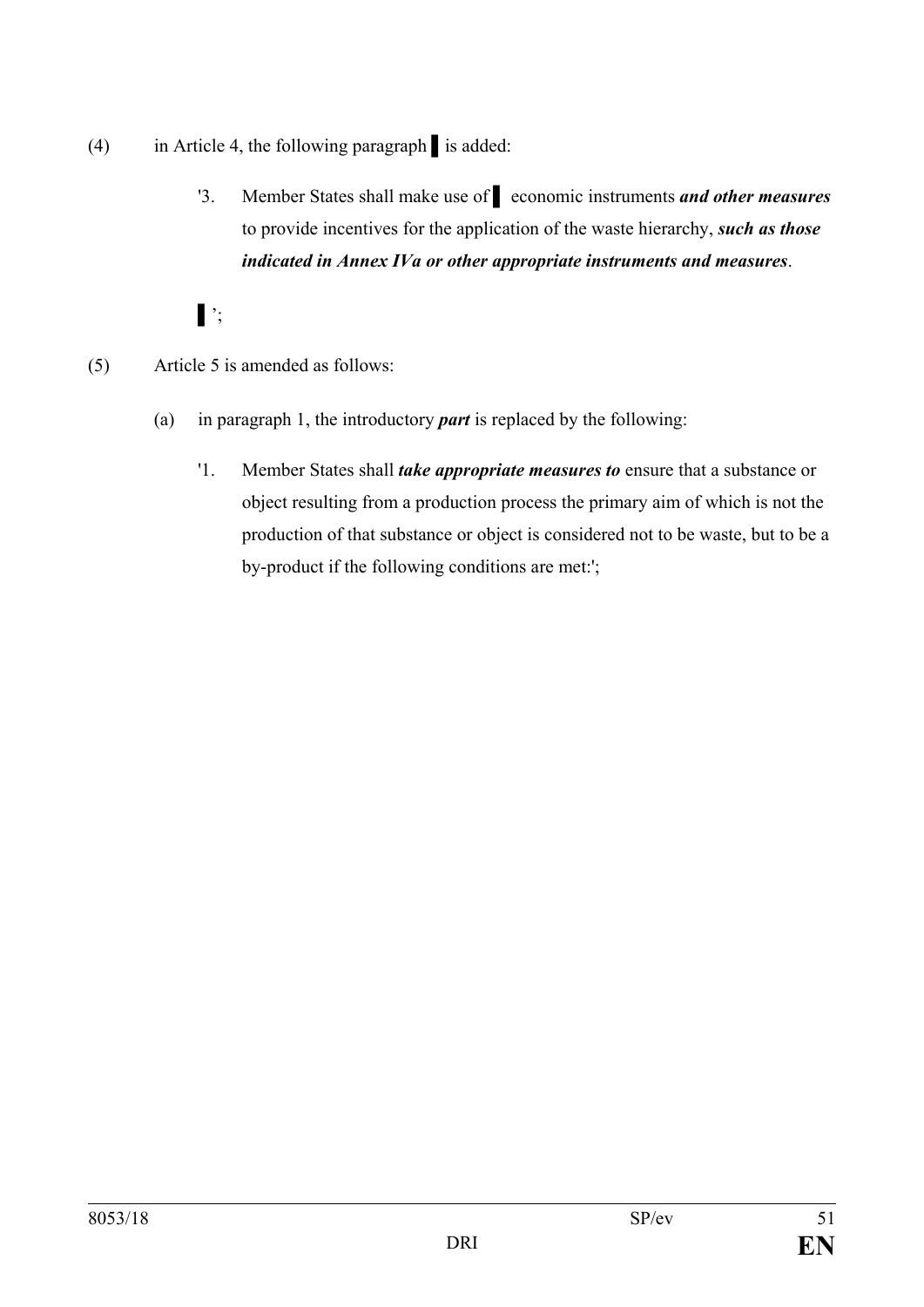(b)paragraph 2 is replaced by the following:

'2. The Commission **▌** *may* adopt *implementing* acts **▌** in order to establish detailed criteria on the *uniform* application of the conditions laid down in paragraph 1 to specific substances or objects.

*Those detailed criteria shall ensure a high level of protection of the environment and human health and facilitate the prudent and rational utilisation of natural resources***.**

*Those implementing acts shall be adopted in accordance with the examination procedure referred to in Article 39(2). When adopting those implementing acts, the Commission shall take as a starting point the most stringent and environmentally protective of any criteria adopted by Member States in accordance with paragraph 3 of this Article and shall prioritise replicable practices of industrial symbiosis in the development of the detailed criteria.';*

(c)the following paragraph **▌** is added:

'3. *Where criteria have not been set at Union level under paragraph 2, Member States may establish detailed criteria on the application of the conditions laid down in paragraph 1 to specific substances or objects.*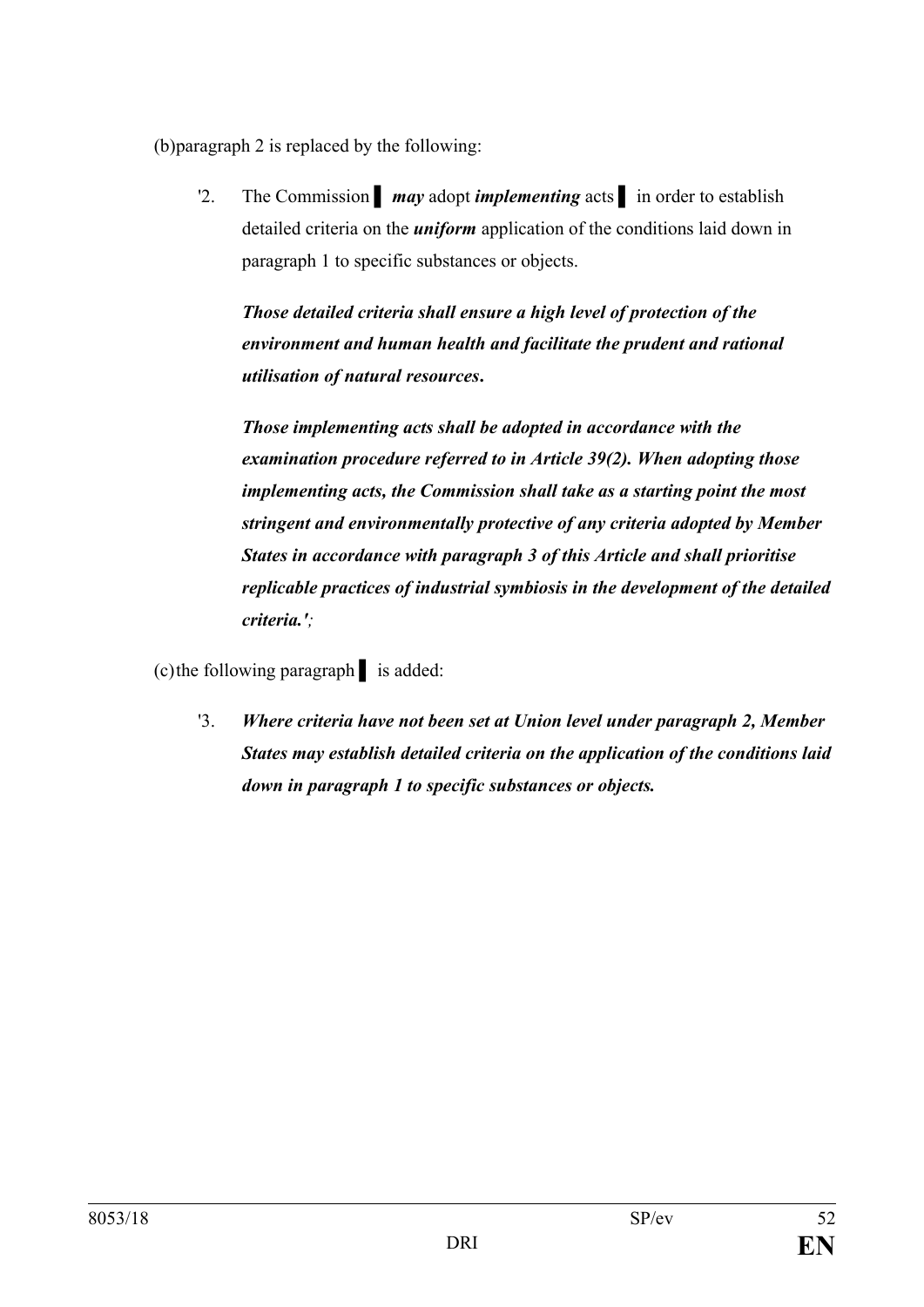Member States shall notify the Commission of *those detailed criteria* in accordance with Directive *(EU)* 2015/1535 **▌** of the European Parliament and of the Council*\** **▌** where so required by that Directive.

- *\* Directive (EU) 2015/1535 of the European Parliament and of the Council of 9 September 2015 laying down a procedure for the provision of information in the field of technical regulations and of rules on Information Society services* (OJ L 241, 17.9.2015, p. 1).';
- (6) Article 6 is amended as follows:

(a)paragraph 1 is amended as follows:

 $\overline{\phantom{a}}$ 

- (i) the introductory *part* and point (a) are replaced by the following:
	- '1. Member States shall *take appropriate measures to* ensure that waste which has undergone a *recycling or other* recovery operation is considered to have ceased to be waste if it complies with the following conditions:
		- (a) the substance or object *is to* be used for specific purposes;';
- (ii) the second subparagraph is deleted;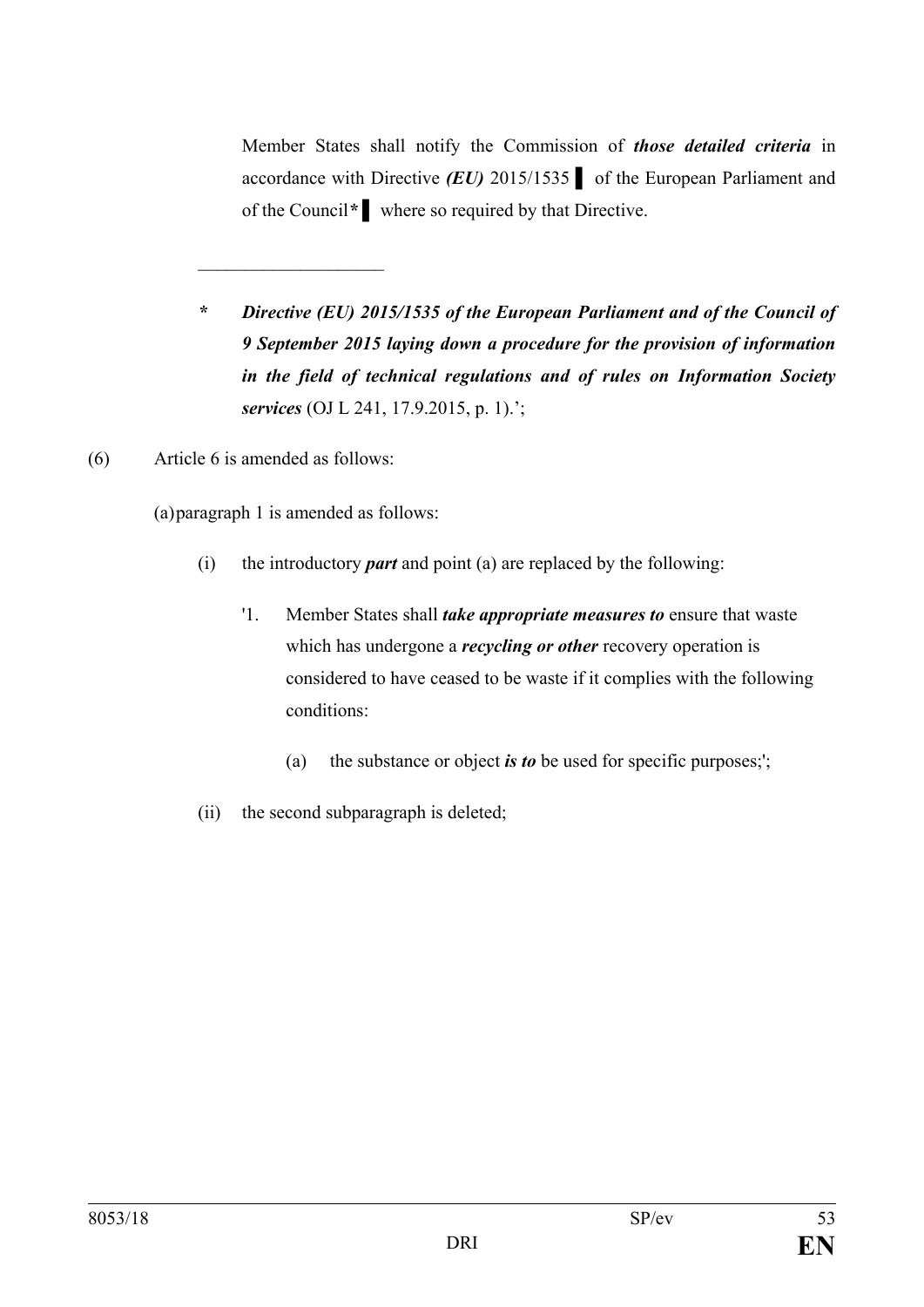(b)paragraphs 2, 3 and 4 are replaced by the following:

'2. *The Commission shall monitor the development of national end-of-waste criteria in Member States, and assess the need to develop Union-wide criteria on this basis. To that end, and where appropriate, the* Commission shall **▌**  adopt *implementing* acts **a** in order to establish detailed criteria on the *uniform* application of the conditions laid down in paragraph 1 to certain *types of* waste.

Those detailed criteria shall *ensure a high level of protection of the environment and human health and facilitate the prudent and rational utilisation of natural resources. They shall include:*

- *(a) permissible waste input material for the recovery operation;*
- *(b) allowed treatment processes and techniques;*
- *(c) quality criteria for end-of-waste materials resulting from the recovery operation in line with the applicable product standards, including limit values for pollutants where necessary;*
- *(d) requirements for management systems to demonstrate compliance with the end-of-waste criteria, including for quality control and selfmonitoring, and accreditation, where appropriate; and*
- *(e) a requirement for a statement of conformity.*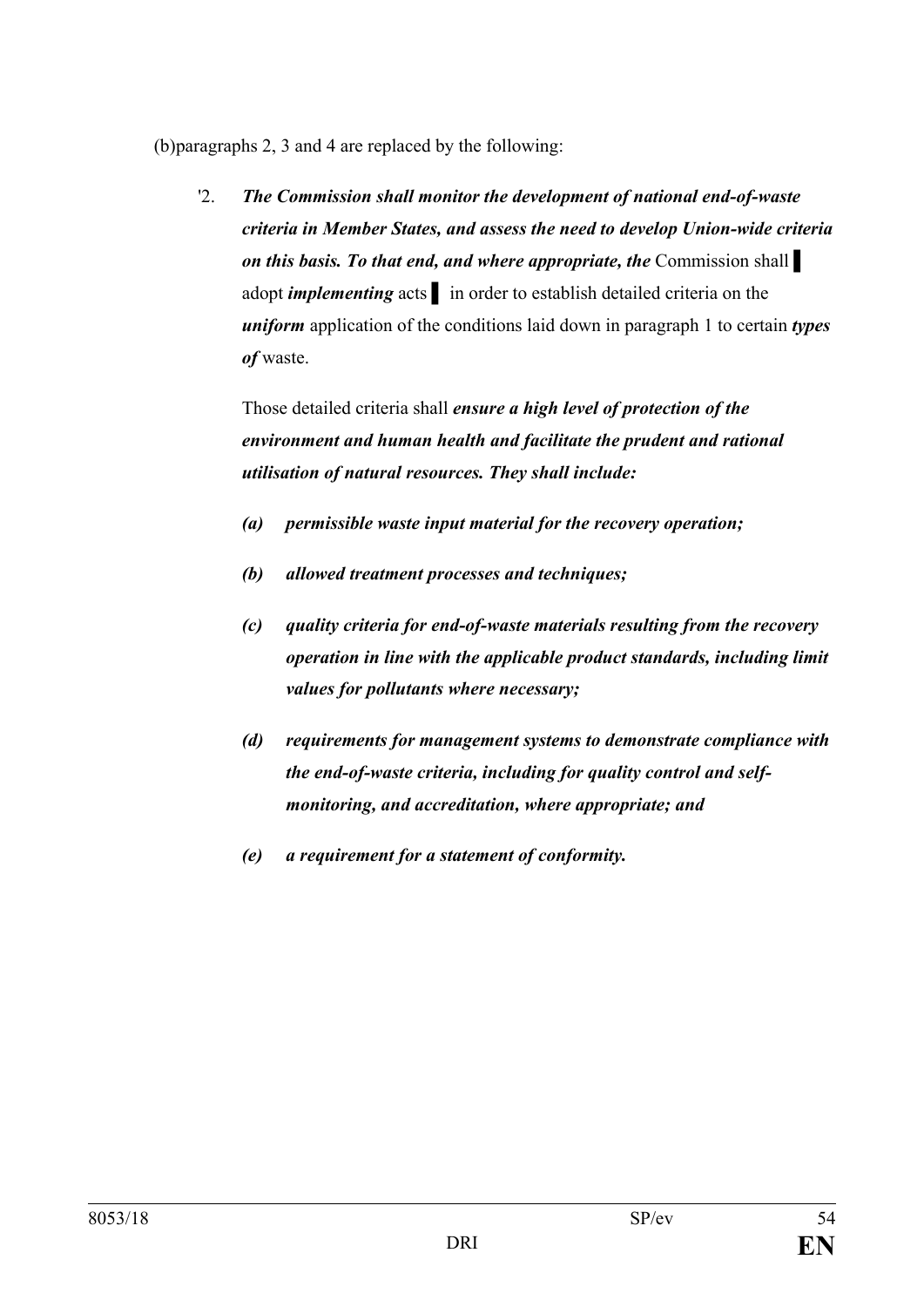*Those implementing acts shall be adopted in accordance with the examination procedure referred to in Article 39(2).* 

**▌**

*When adopting those implementing acts, the Commission shall take account of the relevant criteria established by Member States in accordance with paragraph 3 and shall take as a starting point the most stringent and environmentally protective of those criteria.*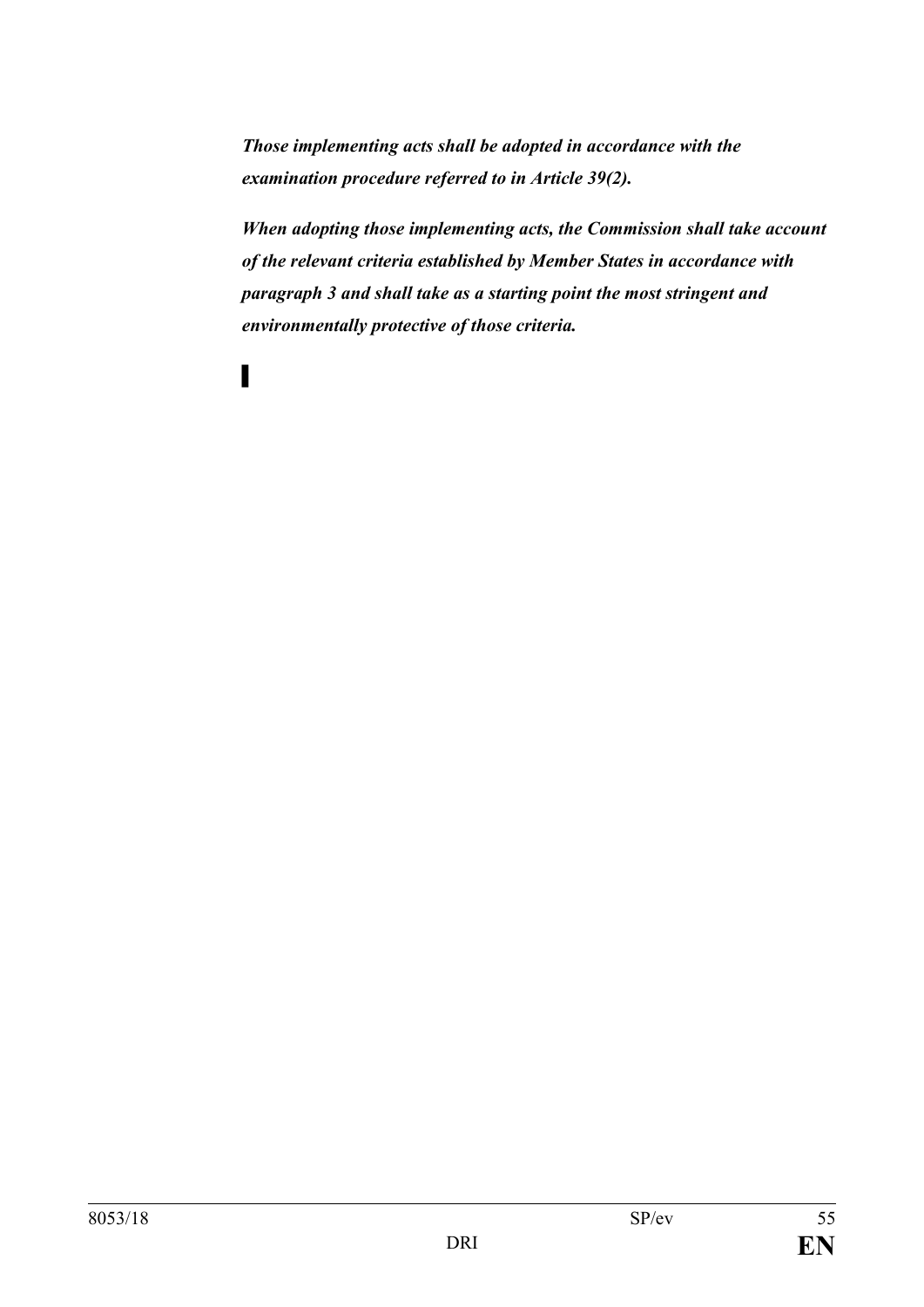3. *Where criteria have not been set at Union level under paragraph 2, Member States may establish detailed criteria on the application of the conditions laid down in paragraph 1 to certain types of waste. Those detailed criteria shall take into account any possible adverse environmental and human health impacts of the substance or object and shall satisfy the requirements laid down in points (a) to (e) of paragraph 2.*

Member States shall notify the Commission of *those criteria* in accordance with Directive *(EU)* 2015/1535 *▌* where so required by that Directive.

*4. Where criteria have not been set at either Union or national level under paragraph 2 or 3, respectively, a Member State may decide on a case-by-case basis, or take appropriate measures to verify, that certain waste has ceased to be waste on the basis of the conditions laid down in paragraph 1 and, where necessary, reflecting the requirements laid down in points (a) to (e) of paragraph 2, and taking into account limit values for pollutants and any possible adverse environmental and human health impacts. Such case-bycase decisions are not required to be notified to the Commission in accordance with Directive (EU) 2015/1535.*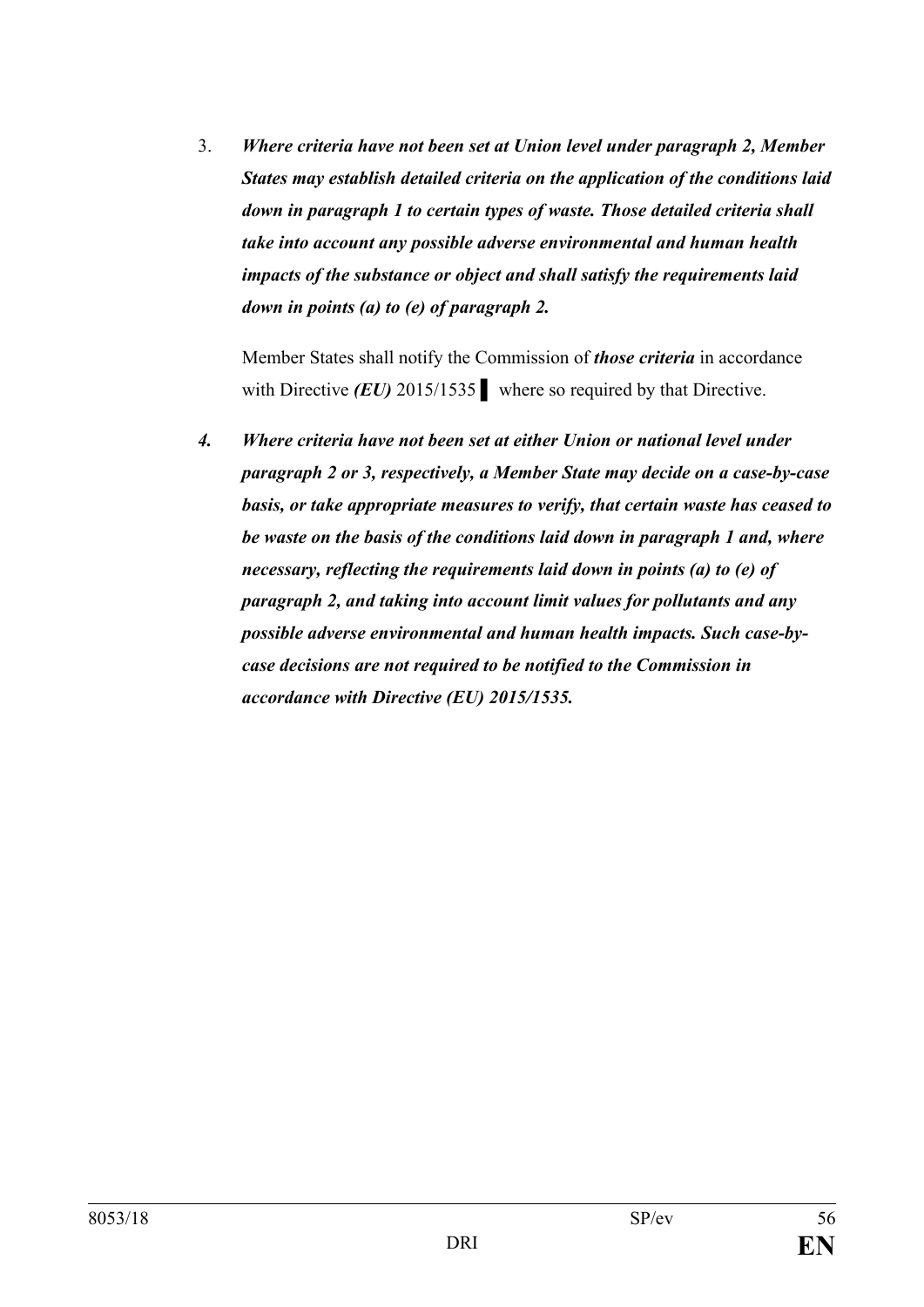*Member States may make information about case-by-case decisions and about the results of verification by competent authorities publicly available by electronic means.';*

*(c)the following paragraph is added:*

- *'5. The natural or legal person who:*
	- *(a) uses, for the first time, a material that has ceased to be waste and that has not been placed on the market; or*
	- *(b) places a material on the market for the first time after it has ceased to be waste,*

*shall ensure that the material meets relevant requirements under the applicable chemical and product related legislation. The conditions laid down in paragraph 1 have to be met before the legislation on chemicals and products applies to the material that has ceased to be waste.';*

(7) Article 7 is amended as follows:

(a)in paragraph 1, the first sentence is replaced by the following:

- '1. The Commission *is* empowered to adopt delegated *acts* in accordance with Article 38a *in order to supplement this Directive by ▌establishing*, *and reviewing in accordance with paragraphs 2 and 3 of this Article, a* list of waste.';
- *(b) paragraph 2 is replaced by the following:*
	- *'2. A Member State may consider waste as hazardous waste where, even though it does not appear as such on the list of waste, it displays one or more of the properties listed in Annex III. The Member State shall notify the Commission of any such cases without delay and provide the Commission with all relevant information. In the light of notifications received, the list shall be reviewed in order to decide on its adaptation.';*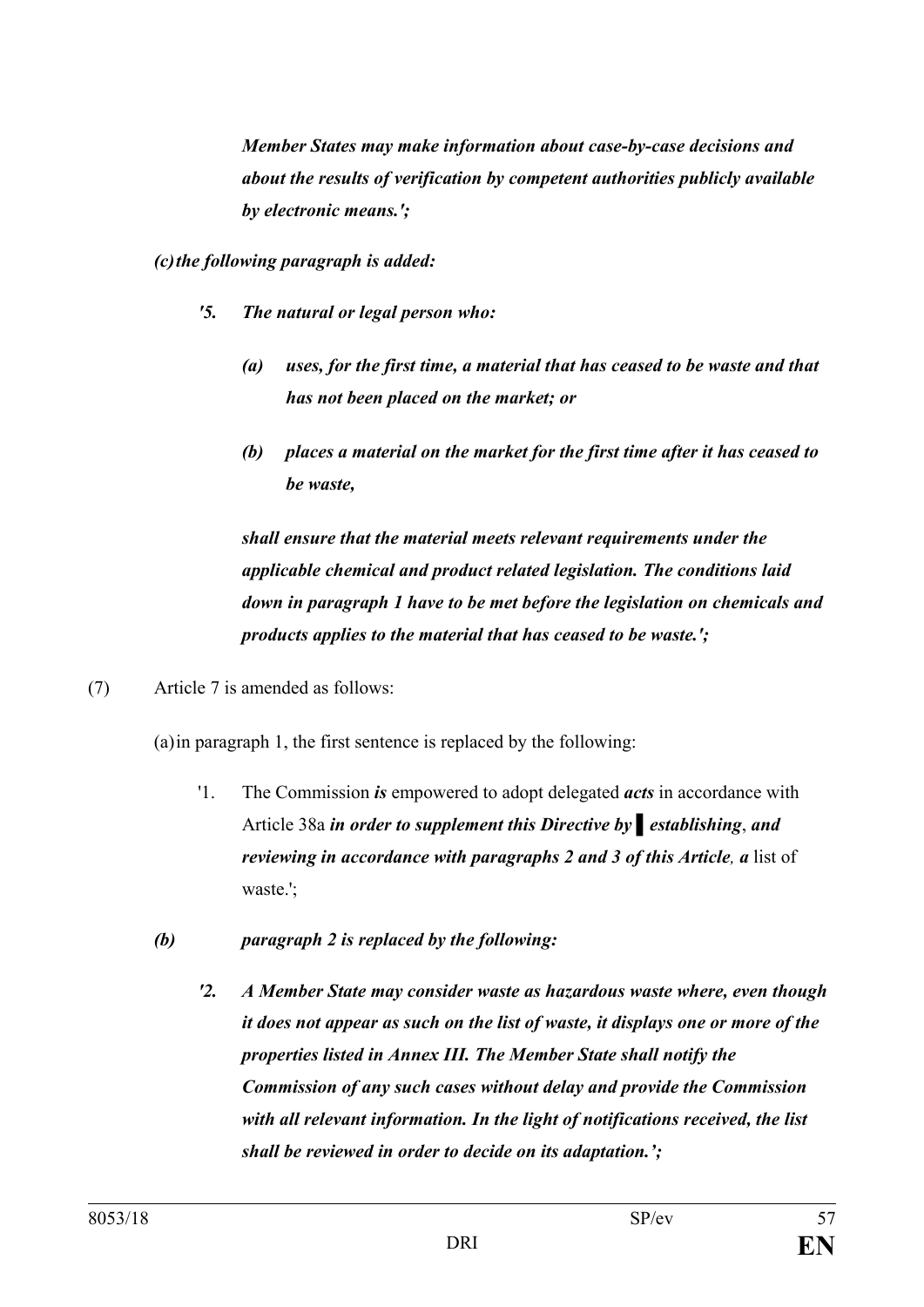- (c) paragraph 5 is deleted;
- (8) Article 8 is amended as follows:

(a)in paragraph 1, the following *subparagraphs are* added:

*'Where such measures* include the establishment of extended producer responsibility schemes *, the general minimum requirements laid down in Article 8a shall apply.*

*Member States may decide that producers of products that undertake financial or financial and organisational responsibilities for the management of the waste stage of a product's life cycle of their own accord should apply some or all of the general minimum requirements laid down in Article 8a.';*

(b)paragraph 2 is replaced by the following:

*'2. Member States may take appropriate measures to encourage the design of products and components of products in order to reduce their environmental impact and the generation of waste in the course of the production and subsequent use of products, and in order to ensure that the recovery and disposal of products that have become waste take place in accordance with Articles 4 and 13.*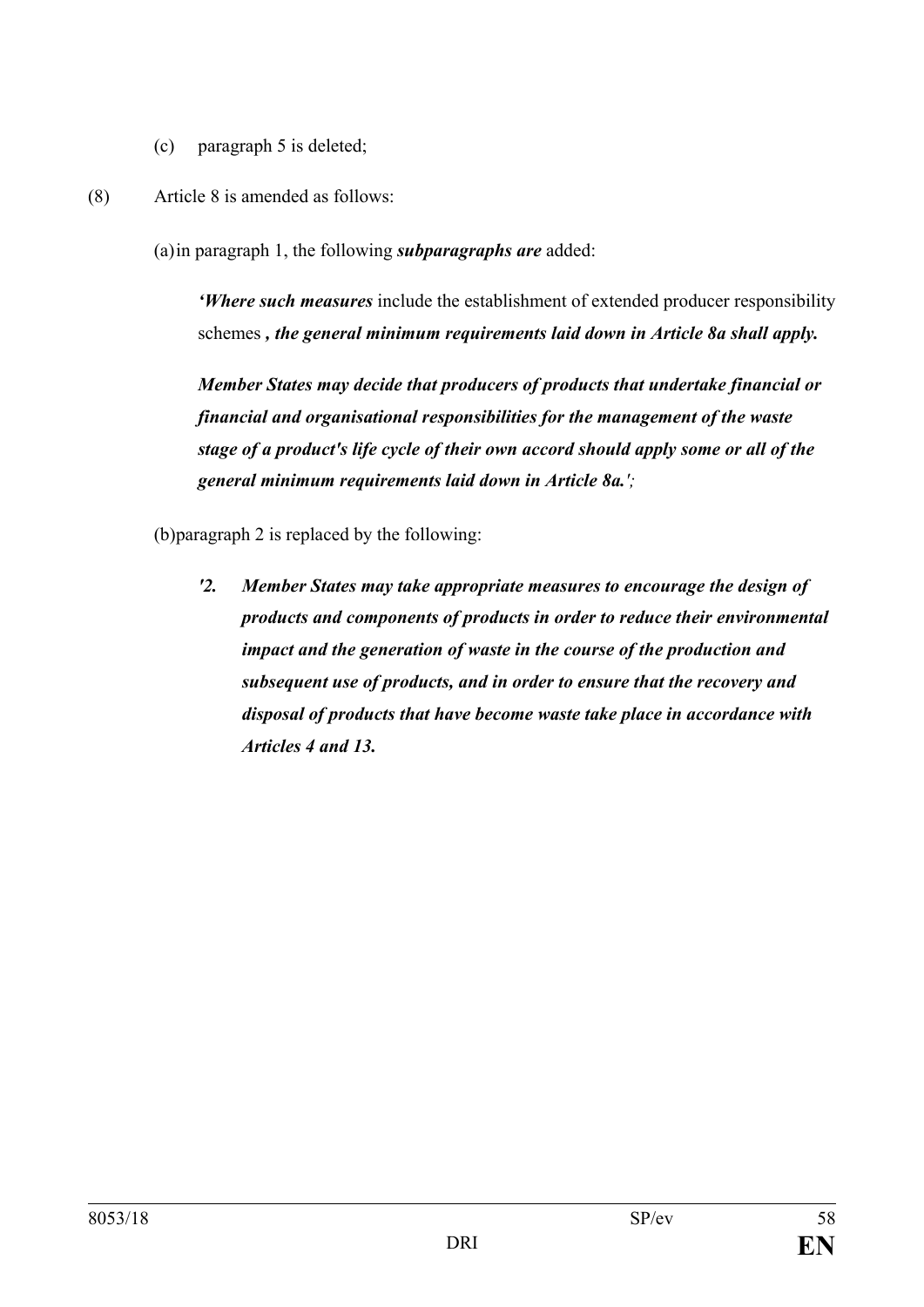Such measures may encourage, inter alia, the development, production and marketing of products *and components of products* that are suitable for multiple use, *that contain recycled materials,* that are technically durable *and easily reparable* and that are, after having become waste, suitable for preparing for re-use and recycling in order to facilitate proper implementation of the waste hierarchy. The measures *shall* take into account the impact of products throughout their life cycle*, the waste hierarchy and, where appropriate, the potential for multiple recycling*.';

- (c) the following paragraph **▌** is added:
	- '5. The Commission shall organise an exchange of information between Member States and the actors involved in *extended* producer responsibility schemes on the practical implementation of the general minimum requirements laid down in Article 8a **▌**. This includes, inter alia, exchange of information on *best practices to ensure adequate governance, cross-border cooperation concerning extended producer responsibility schemes and a smooth functioning of the internal market, on* the organisational features and the monitoring of organisations implementing extended producer responsibilityobligations on behalf of producers of products, *on the modulation of financial contributions, on* the selection of waste management operators and *on* the prevention of littering. The Commission shall publish the results of the exchange of information *and may provide guidelines on these and other relevant aspects*.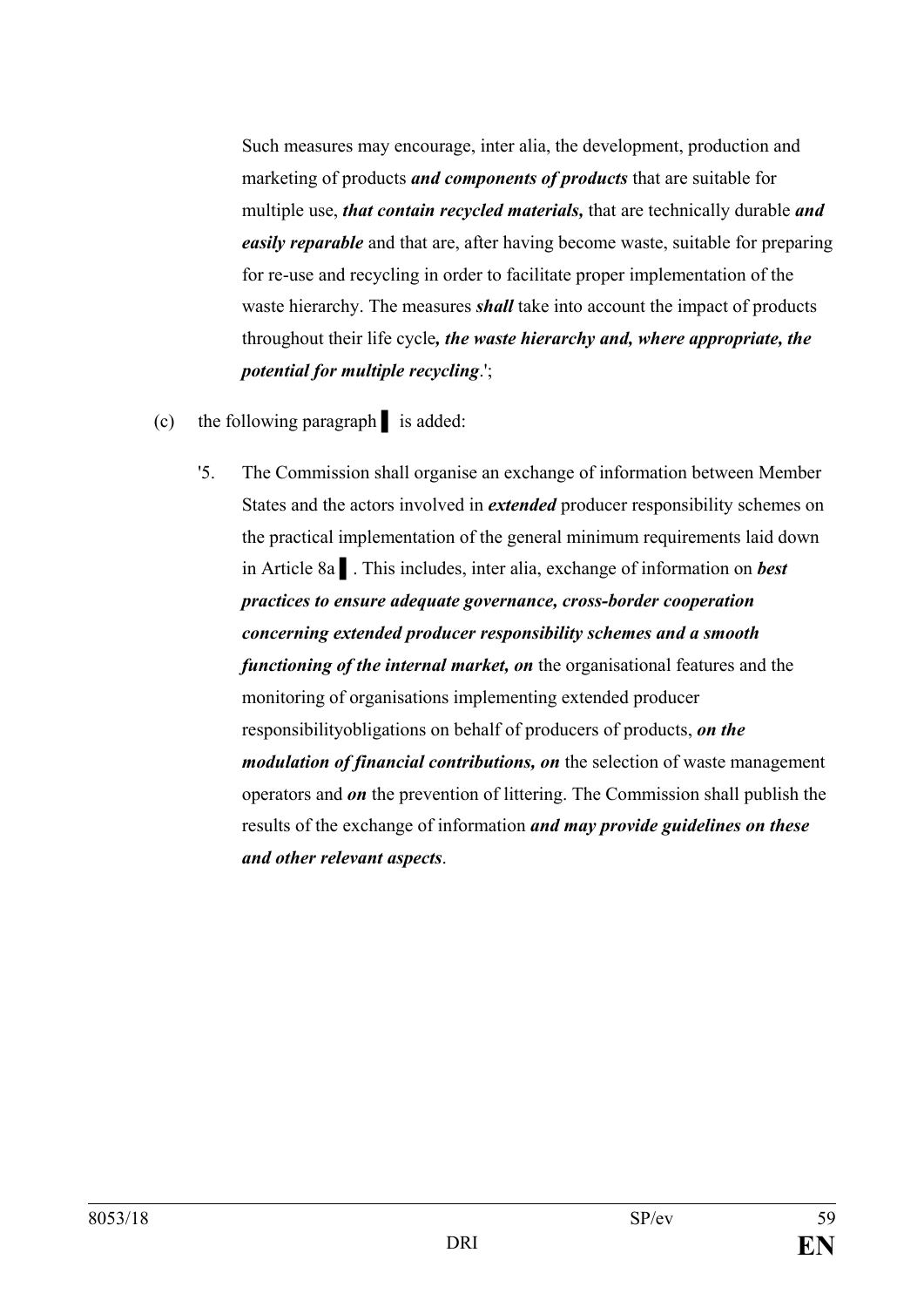*The Commission shall publish guidelines, in consultation with Member States, on cross-border cooperation concerning extended producer responsibility schemes and on the modulation of financial contributions referred to in point (b) of Article 8a(4).*

*Where necessary to avoid distortion of the internal market, the Commission may adopt implementing acts in order to lay down criteria with a view to the uniform application of point (b) of Article 8a(4), but excluding any precise determination of the level of the contributions. Those implementing acts shall be adopted in accordance with the examination procedure referred to in Article 39(2).';*

(9) the following Article **▌**is inserted:

*'Article 8a*

General *minimum* requirements for extended producer responsibility schemes

1. *Where* extended producer responsibility schemes *are* established in accordance with Article 8*(1)*, *including pursuant to other legislative acts of the Union, Member States shall*: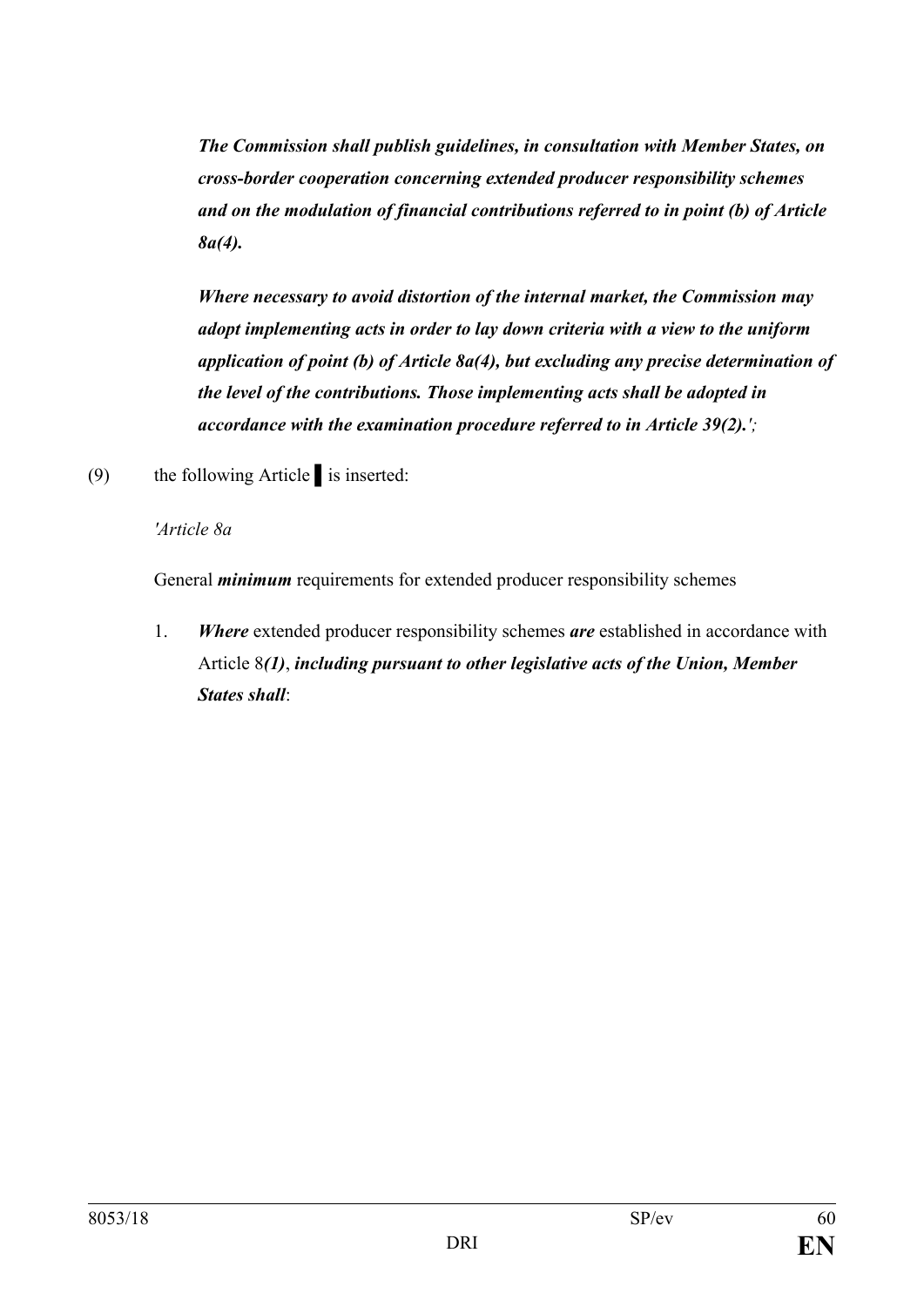- (a) define in a clear way the roles and responsibilities of *all relevant actors involved, including* producers of products placing *products* on the market of the *Member State*, organisations implementing extended producer responsibility obligations on their behalf, private or public waste operators, local authorities and, where appropriate, **▌** *re-use and* preparing for re-use operators *and social economy enterprises*;
- (b) *in line with the waste hierarchy***,** set **▌** waste management targets, **▌** aiming to attain at least the quantitative targets relevant for the extended producer responsibility scheme as laid down in this Directive, Directive 94/62/EC, Directive 2000/53/EC, Directive 2006/66/EC and Directive 2012/19/EU *of the European Parliament and of the Council\*, and set other quantitative targets and/or qualitative objectives that are considered relevant for the extended producer responsibility scheme*;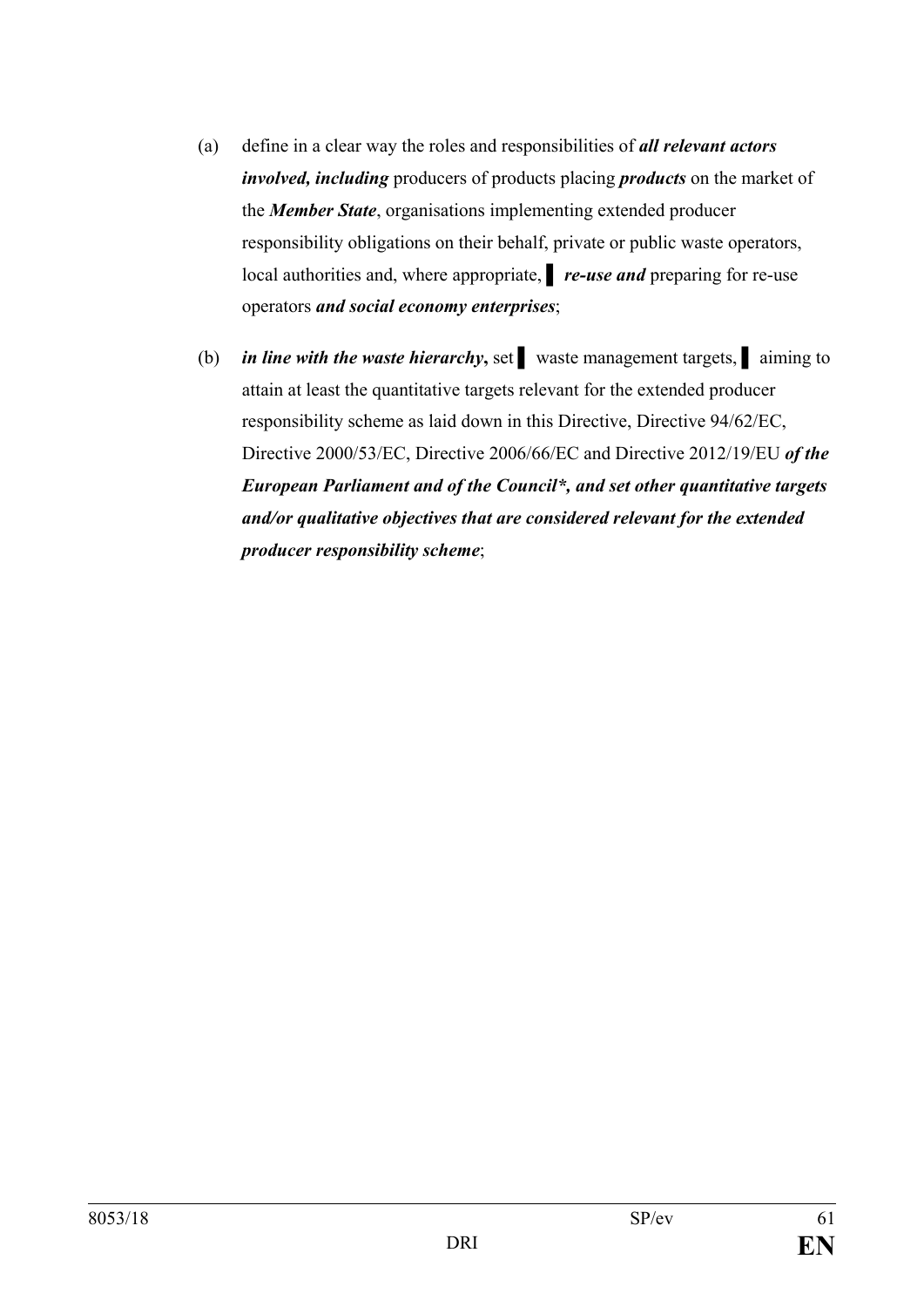- (c) *ensure that* a reporting system *is in place* to gather data on the products placed on the **a** market *of the Member State* by the producers of products subject to extended producer responsibility **and** data **a** on the collection and treatment of **▌** waste *resulting from those products* specifying, where appropriate, the waste material flows, *as well as other data relevant for the purposes of point (b)*;
- (d) ensure equal treatment *of* producers of products *regardless of their origin or size, without placing a disproportionate regulatory burden on producers, including* small and medium*-sized* enterprises*, of small quantities of products*.
- 2. Member States shall take the necessary measures to ensure that the waste holders targeted by the extended producer responsibility schemes established in accordance with Article 8(1), are informed about **▌** waste *prevention measures, centres for reuse and preparing for re-use, take-back and* collection systems, and the prevention of littering. Member States shall also take measures to create incentives for the waste holders to *assume their responsibility to deliver their waste into* the separate collection systems in place, notably, where appropriate, through economic incentives or regulations.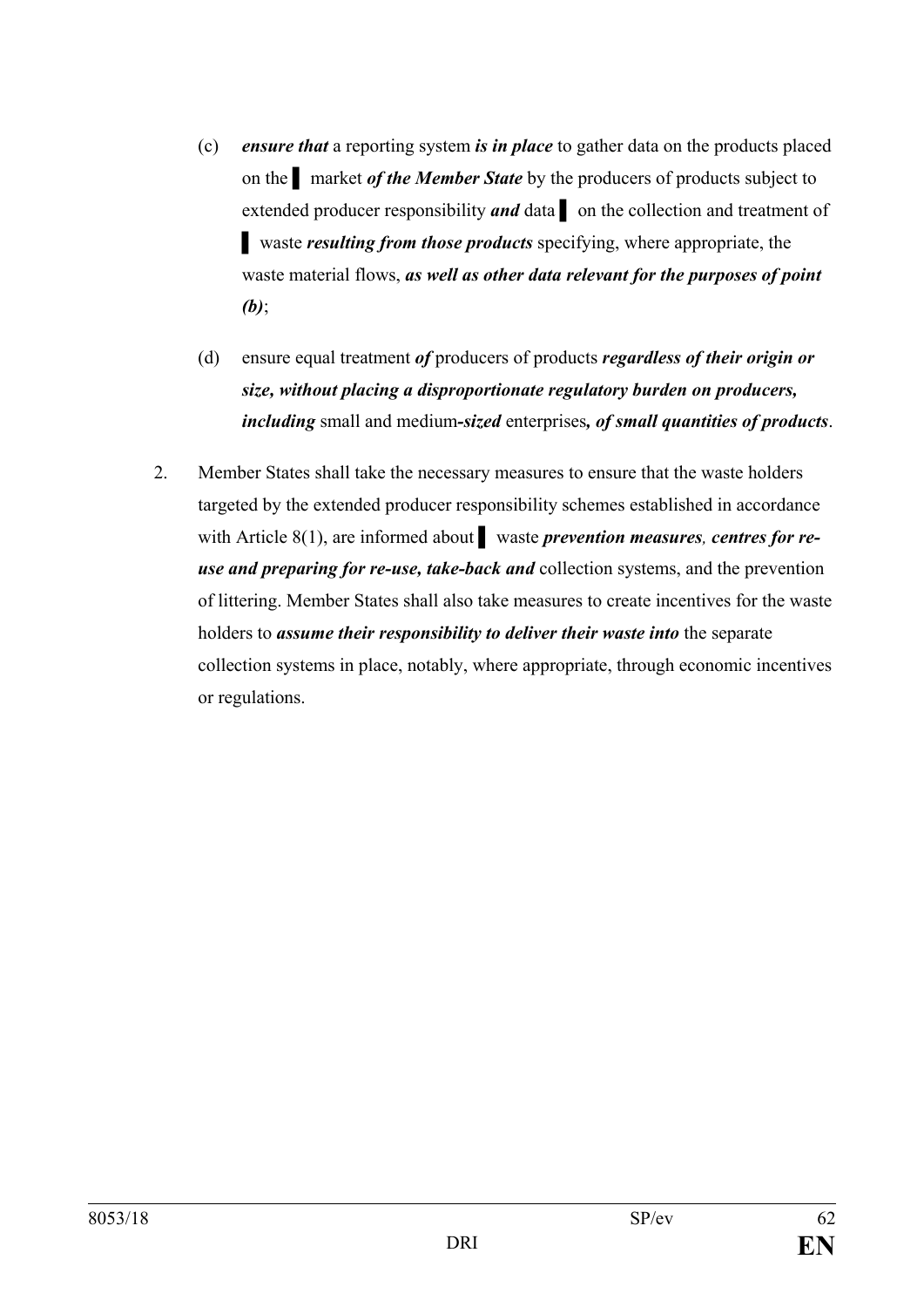- 3. Member States shall take the necessary measures to ensure that any *producer of products or* organisation *implementing* extended producer responsibility obligations on behalf of *producers of products* **▌** :
	- (a) has a clearly defined geographical, product and material coverage *without limiting those areas to those where the collection and management of waste are the most profitable*;
	- *(b) provides an appropriate availability of waste collection systems within the areas referred to in point (a);*
	- (c) has the necessary **▌** financial means *or financial and organisational means* to meet its extended producer responsibility obligations;
	- (d) puts in place an adequate self-control mechanism, supported*, where relevant,* by regular independent audits**,** to appraise:
		- (i)– *its* financial management, including compliance with the requirements laid down in points (a) and (b) of paragraph 4;
		- (ii) the quality of data collected and reported in accordance with point (c) of paragraph 1 of this Article and with the requirements of Regulation (EC) No 1013/2006;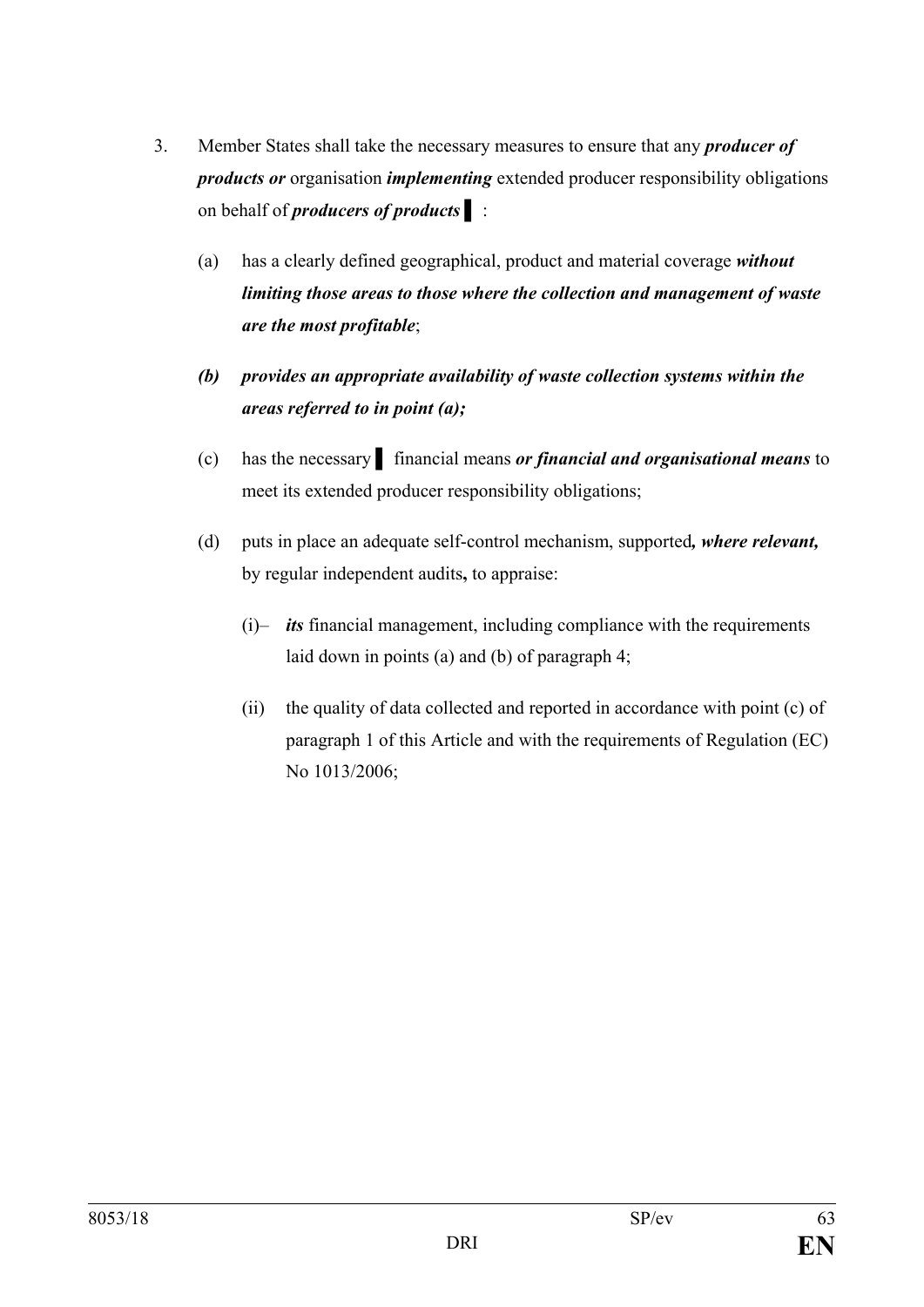- (e) makes publicly available information about *the attainment of the waste management targets referred to in point (b) of paragraph 1, and, in the case of collective fulfilment of extended producer responsibility obligations, also information about*:
	- (i) its ownership and membership;
	- (ii) the financial contributions paid by producers of products *per unit sold or per tonne of product placed on the market; and*
	- (iii) the selection procedure for waste management operators.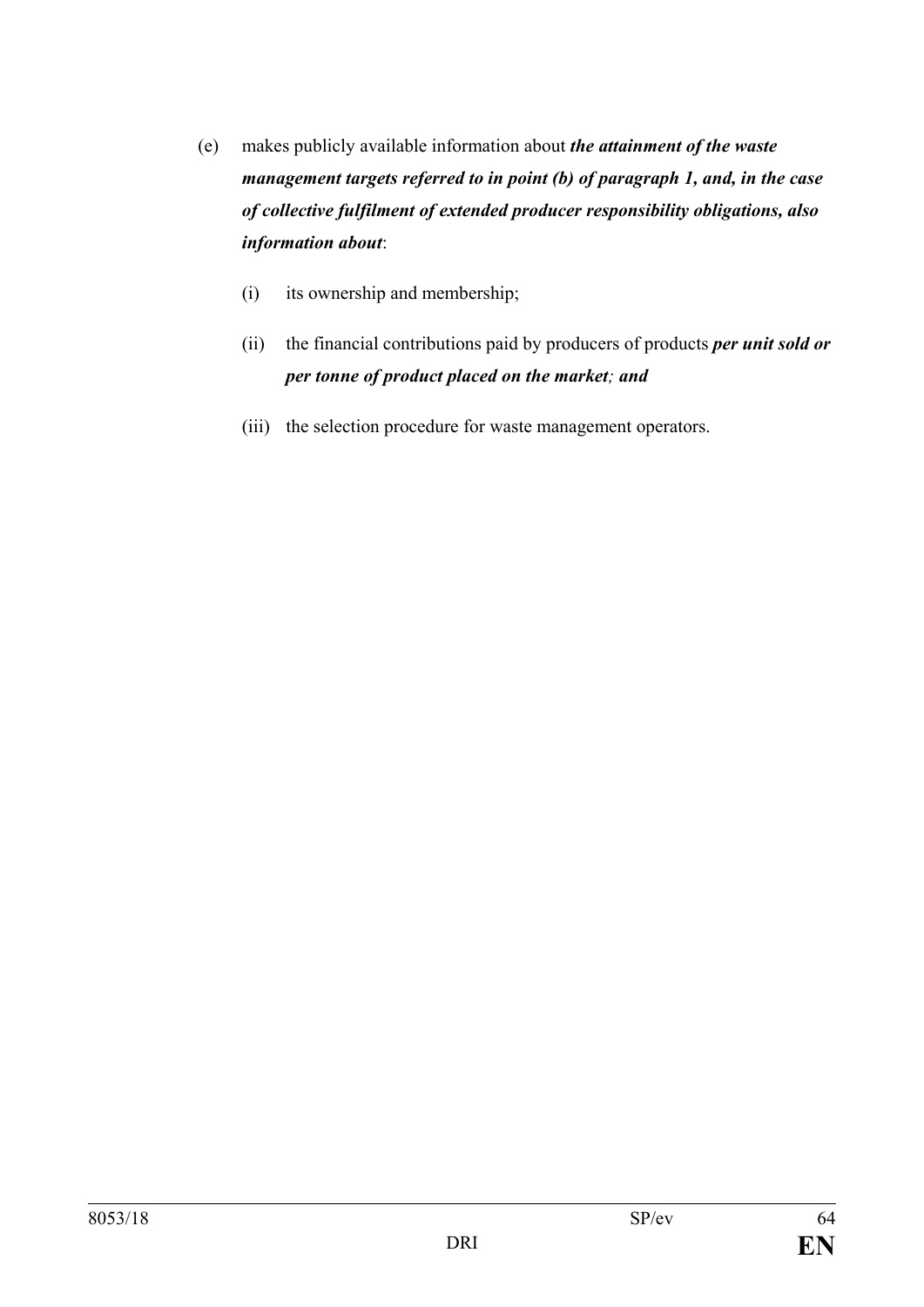- 4. Member States shall take the necessary measures to ensure that the financial contributions paid by the producer of the product to comply with its extended producer responsibility obligations:
	- (a) cover *the following costs* for the products that the producer puts on the **▌** market *in the Member State concerned*:
		- costs of separate collection *of waste and its subsequent transport* and treatment **▌,** *including treatment necessary* to meet the *Union* waste management targets*, and costs necessary to meet other targets and objectives as* referred to in point (b) of paragraph 1, taking into account the revenues from re-use, from sales of secondary raw material from its products *and from unclaimed deposit fees*;
		- costs of providing adequate information to waste holders in accordance with paragraph 2;
		- costs of data gathering and reporting in accordance with point (c) of paragraph 1.

*This point shall not apply to extended producer responsibility schemes established pursuant to Directives 2000/53/EC, 2006/66/EC or 2012/19/EU;*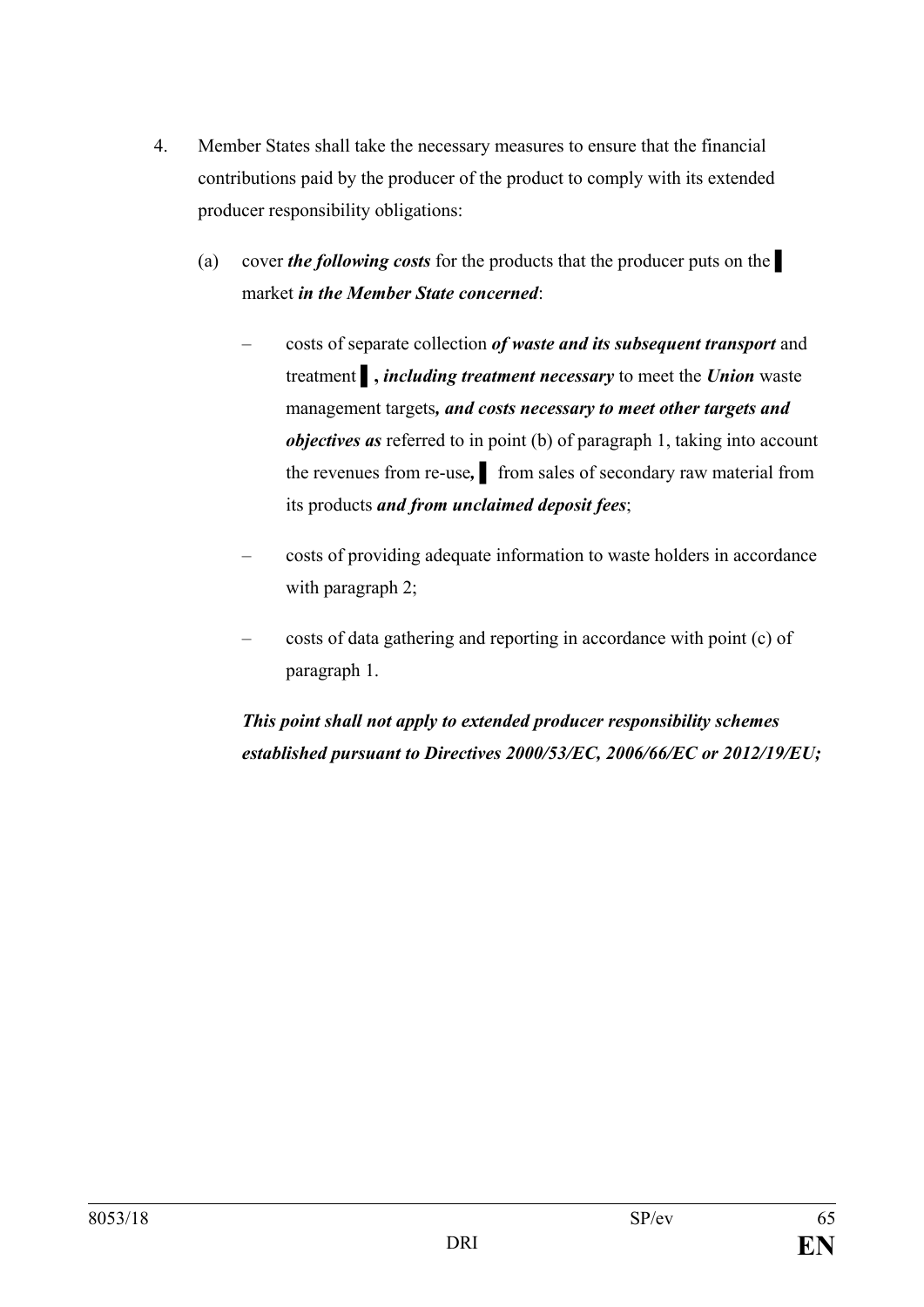- (b) *in the case of collective fulfilment of extended producer responsibility obligations,* are modulated**,** *where possible, for* individual products or groups of similar products, notably by taking into account their *durability, reparability,* re-usability and recyclability *and the presence of hazardous substances, thereby taking a life-cycle approach and aligned with the requirements set by relevant Union law, and where available, based on harmonised criteria in order to ensure a smooth functioning of the internal market***;** and
- (c) *do not exceed the costs that are necessary to provide* waste management *services in a cost-efficient way. Such costs shall be established in a transparent way between the actors concerned.*

*Where justified by the need to ensure proper waste management and the economic viability of the extended producer responsibility scheme, Member States may depart from the division of financial responsibility as laid down in point (a), provided that:*

*(i) in the case of extended producer responsibility schemes established to attain waste management targets and objectives established under legislative acts of the Union, the producers of products bear at least 80 % of the necessary costs;*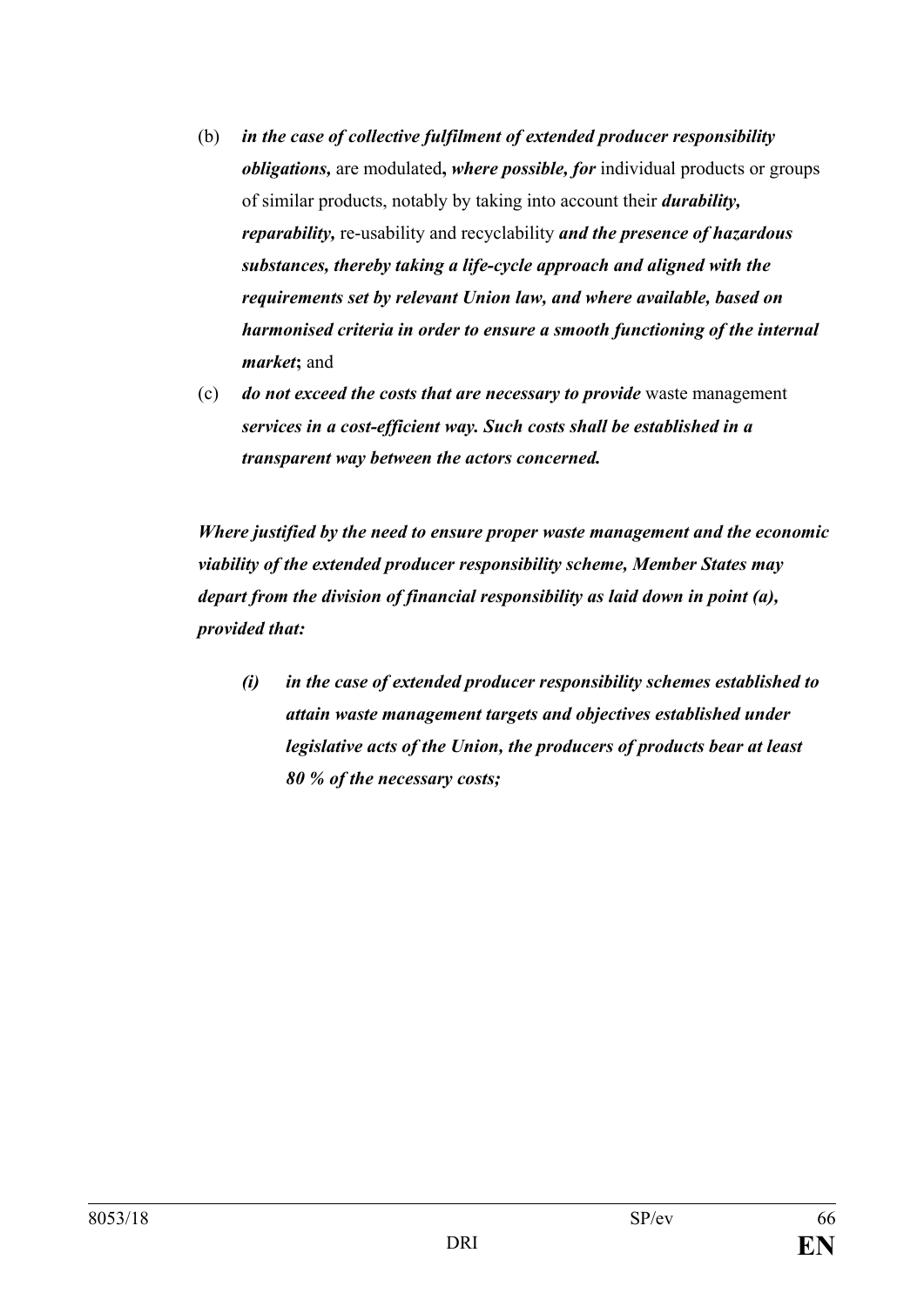- *(ii) in the case of extended producer responsibility schemes established on or after ... [date of entry into force of this amending Directive] to attain waste management targets and objectives solely established in Member State legislation, the producers of products bear at least 80 % of the necessary costs;*
- *(iii) in the case of extended producer responsibility schemes established before ... [date of entry into force of this amending Directive] to attain waste management targets and objectives solely established in Member State legislation, the producers of products bear at least 50 % of the necessary costs,*

*and provided that the remaining costs are borne by original waste producers or distributors.*

*This derogation may not be used to lower the proportion of costs borne by producers of products under extended producer responsibility schemes established before* **...** *[date of entry into force of this amending Directive]***.**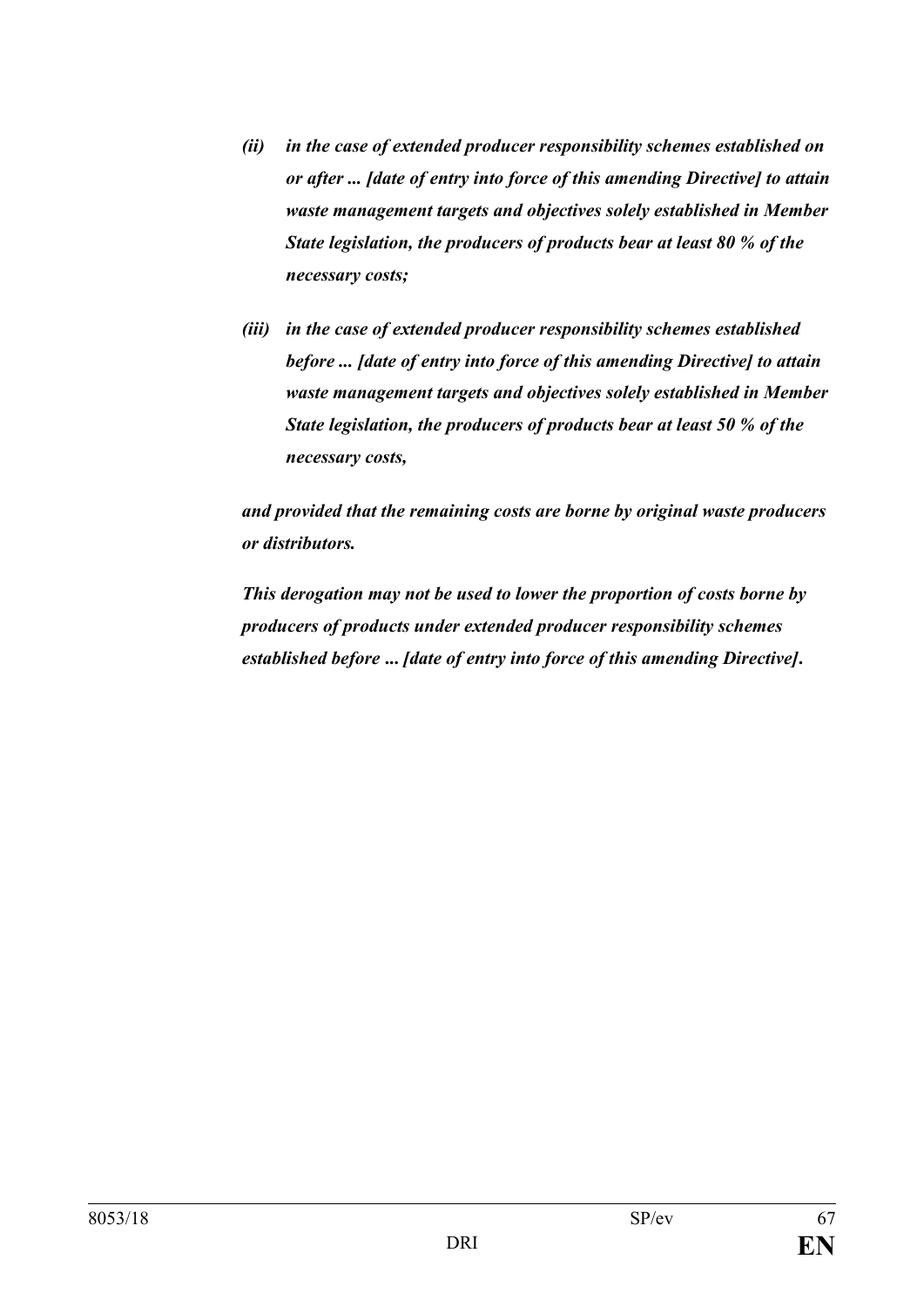5. Member States shall establish an adequate monitoring and enforcement framework with *a* view to *ensuring* that producers of products *and organisations implementing extended producer responsibility obligations on their behalf implement* their extended producer responsibility obligations, *including in the case of distance sales,* that the financial means are properly used and that all actors involved in the implementation of the extended producer responsibility *schemes* report reliable data.

Where, in the territory of a Member State, multiple organisations implement extended producer responsibility obligations on behalf of producers of products, *the*  Member State *concerned* shall *appoint at least one body independent of private interests or entrust a public* authority to oversee the implementation of extended producer responsibility obligations.

*Each Member State shall allow the producers of products established in another Member State and placing products on its territory to appoint a legal or natural person established on its territory as an authorised representative for the purposes of fulfilling the obligations of a producer related to extended producer responsibility schemes on its territory.*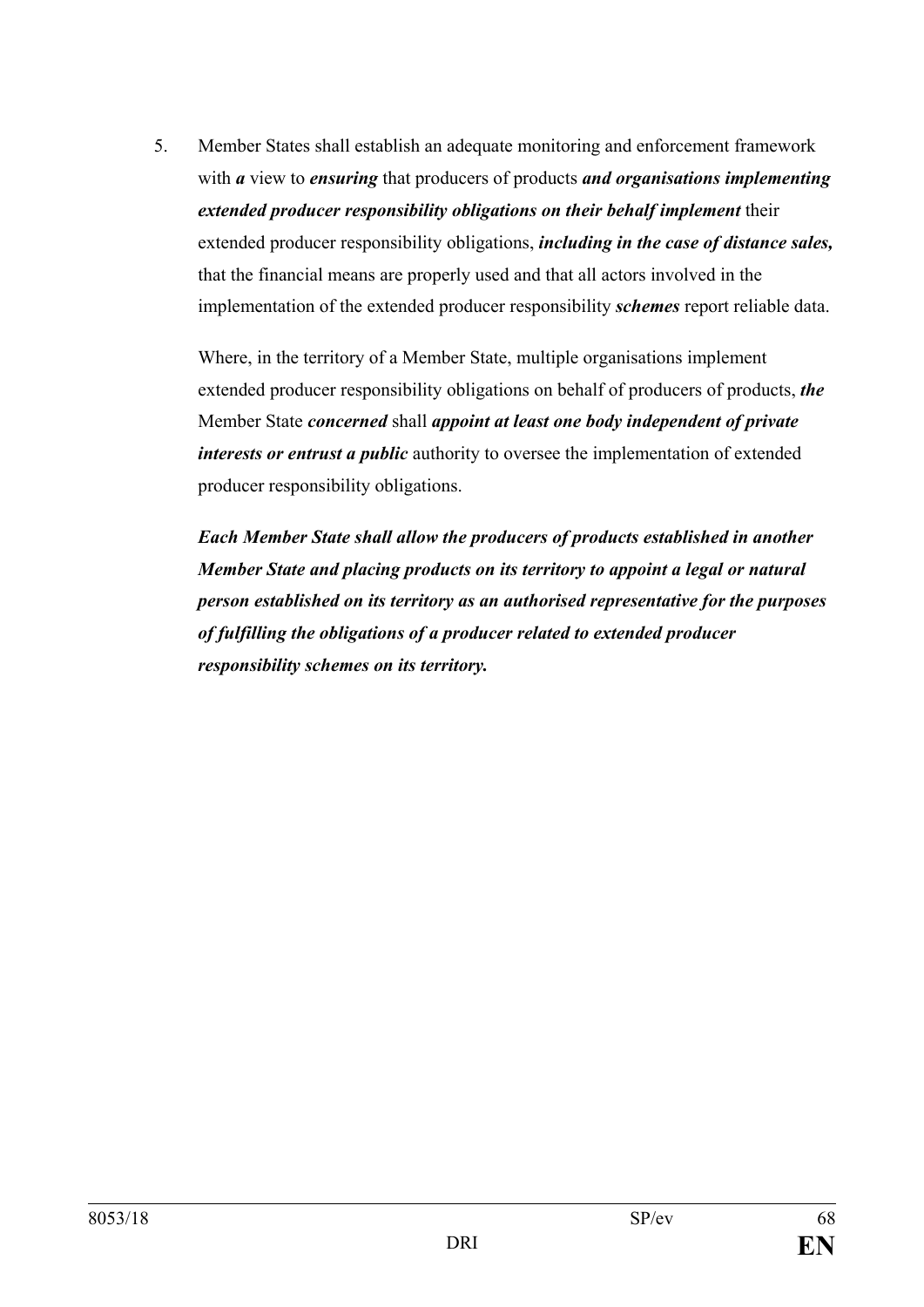*For the purposes of monitoring and verifying compliance with the obligations of the producer of the product in relation to extended producer responsibility schemes, Member States may lay down requirements, such as registration, information and reporting requirements, to be met by a legal or natural person to be appointed as an authorised representative on their territory.*

- 6. Member States shall **▌** ensure a regular dialogue between *relevant* stakeholders involved in the implementation of extended producer responsibility schemes, including *producers and distributors,* private or public waste operators, local authorities*, civil society organisations* and, where applicable, *▌ social economy actors, re-use and repair networks and* preparing for re-use operators.
- 7. Member States shall take measures to ensure that extended producer responsibility schemes that have been established before *...* [date *of* entry into force of this *amending* Directive], comply with this Article by … *[54* months after the date of entry into force of this amending Directive].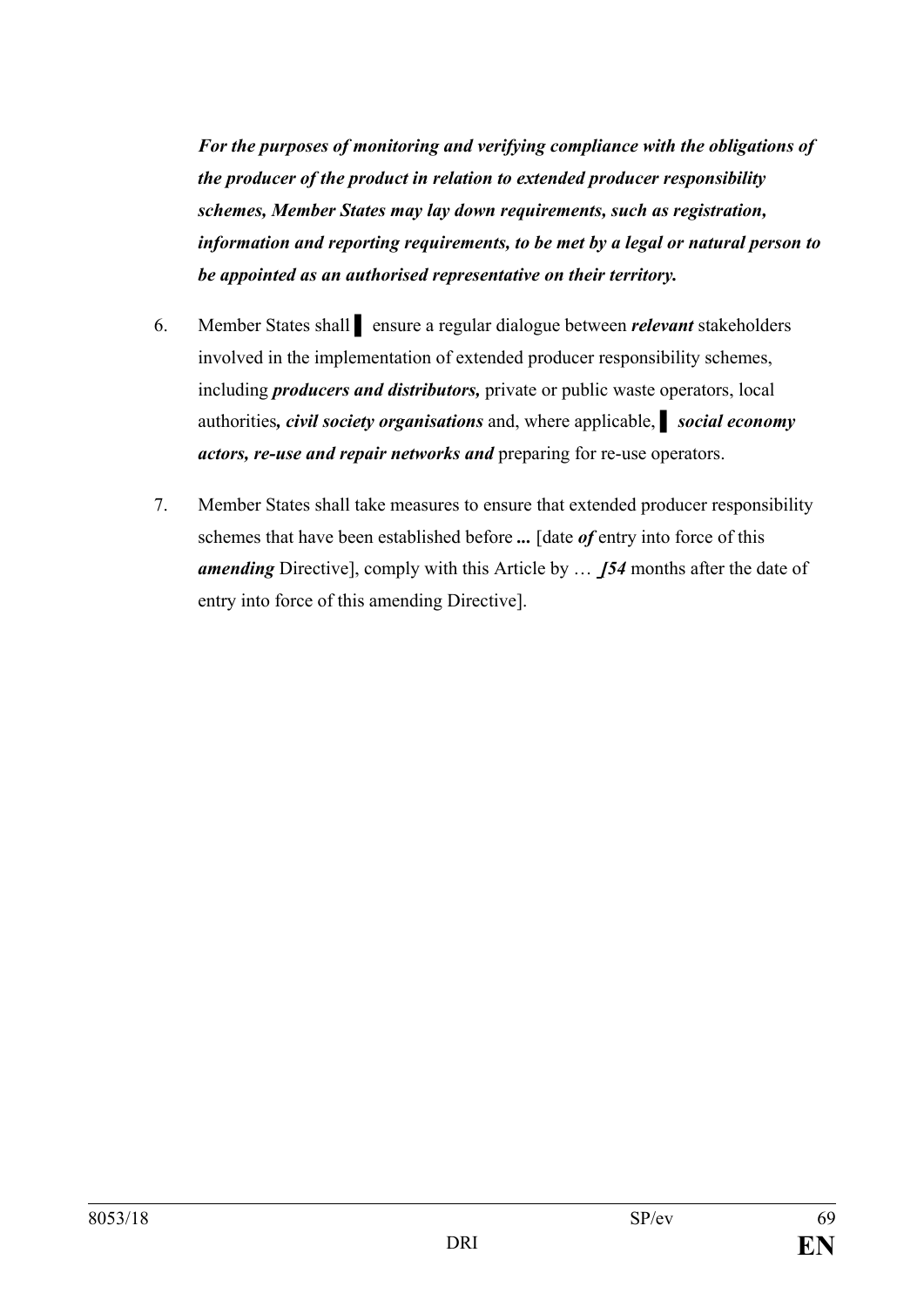- *8. The provision of information to the public under this Article shall be without prejudice to preserving the confidentiality of commercially sensitive information in conformity with the relevant Union and national law.*
- *\* Directive 2012/19/EU of the European Parliament and of the Council of 4 July 2012 on waste electrical and electronic equipment (WEEE) (OJ L 197, 24.7.2012, p. 38).';*
- (10) Article 9 is replaced by the following:

*\_\_\_\_\_\_\_\_\_\_\_\_\_\_\_\_\_\_\_\_\_\_\_\_\_\_*

*'Article 9*

Prevention of waste

- 1. Member States shall take measures to prevent waste generation. Those measures shall*, at least*:
	- *(a) promote and support sustainable production and consumption models;*
	- *(b)* encourage the *design, manufacturing and* use of products that are resourceefficient, durable *(including in terms of life span and absence of planned obsolescence)*, reparable*, re-usable* and *▌ upgradable*;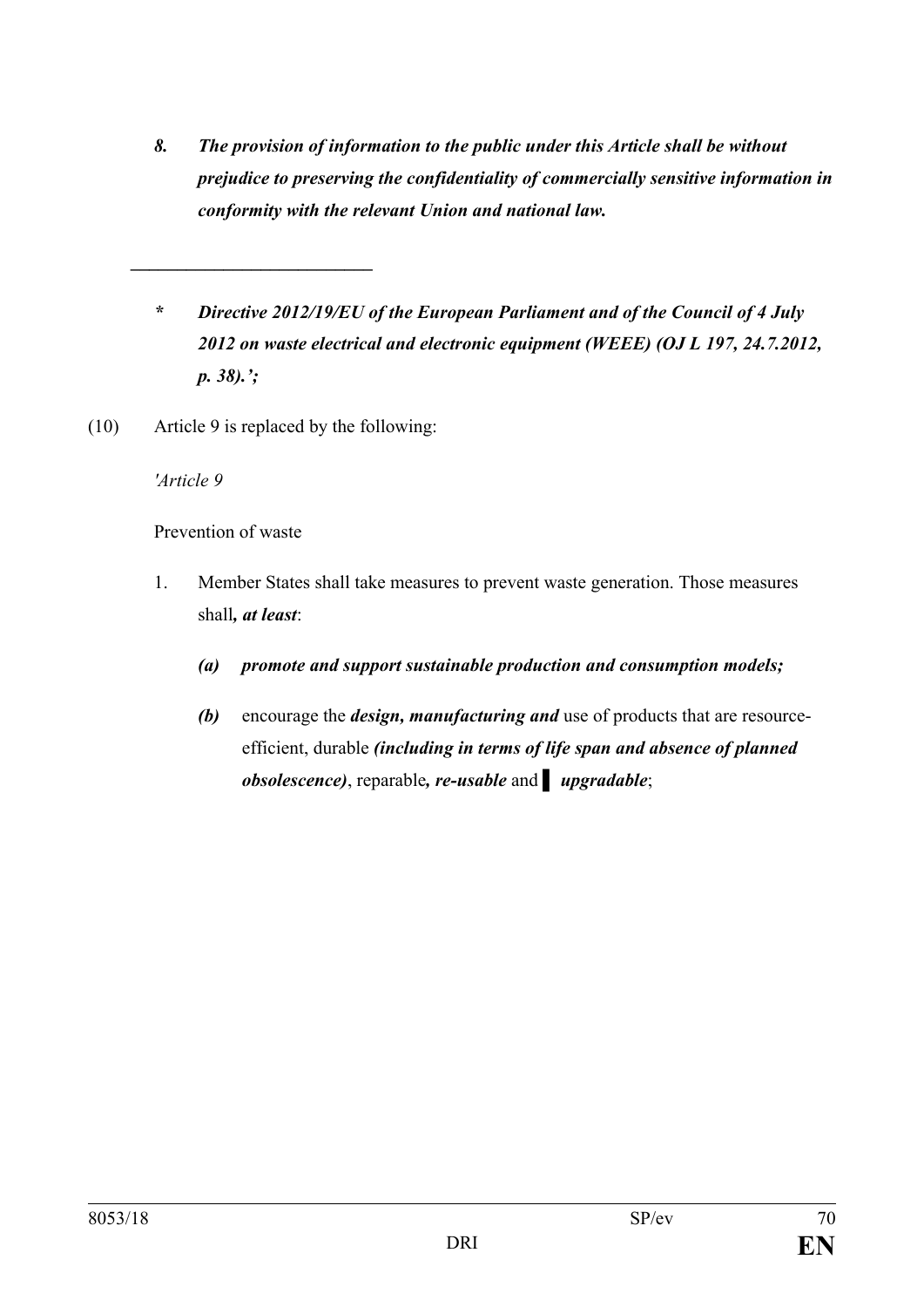- *(c)* **▌** target products *containing critical* raw materials *▌* to prevent that those materials become waste;
- *(d)* encourage the *re-use of products and the* setting up of systems promoting *repair and* re-use activities, including in particular for electrical and electronic equipment, textiles and furniture*, as well as packaging and construction materials and products*;
- *(e) encourage, as appropriate and without prejudice to intellectual property rights, the availability of spare parts, instruction manuals, technical information, or other instruments, equipment or software enabling the repair and re-use of products without compromising their quality and safety;*
- *(f)* reduce waste generation in processes related to industrial production, extraction of minerals*, manufacturing* **▌,** construction and demolition, taking into account best available techniques;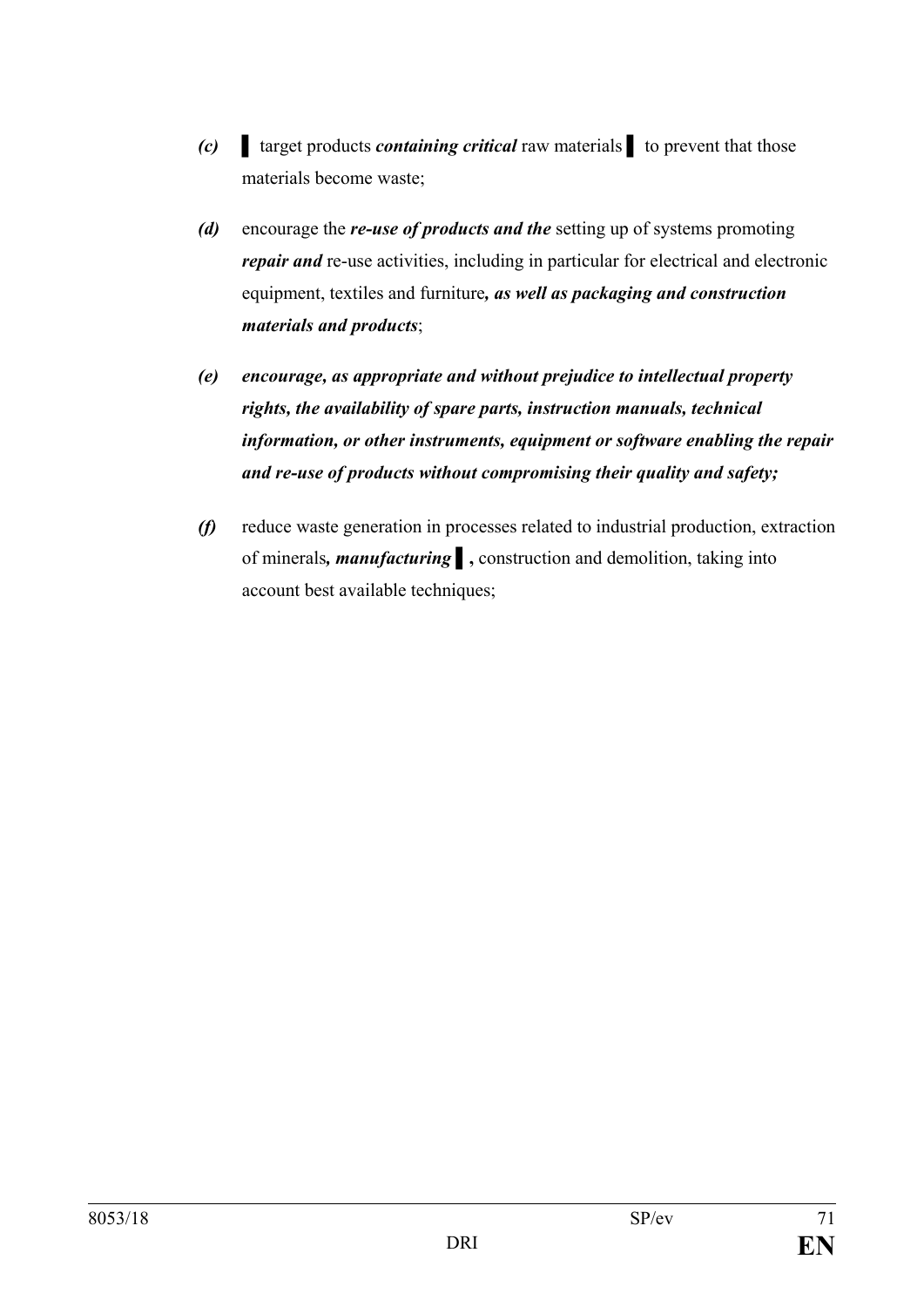- *(g)* reduce the generation of food waste in primary production, in processing and manufacturing, in retail and other distribution of food, in restaurants and food services as well as in households *as a contribution to the United Nations Sustainable Development Goal to reduce by 50 % the per capita global food waste at the retail and consumer levels and to reduce food losses along production and supply chains by 2030*;
- *(h) encourage food donation and other redistribution for human consumption, prioritising human use over animal feed and the reprocessing into non-food products;*
- *(i) promote the reduction of the content of hazardous substances in materials and products, without prejudice to harmonised legal requirements concerning those materials and products laid down at Union level, and ensure that any supplier of an article as defined in point 33 of Article 3 of Regulation (EC) No 1907/2006 of the European Parliament and of the Council\* provides the information pursuant to Article 33(1) of that Regulation to the European Chemicals Agency as from ... [30 months after the date of entry into force of this amending Directive];*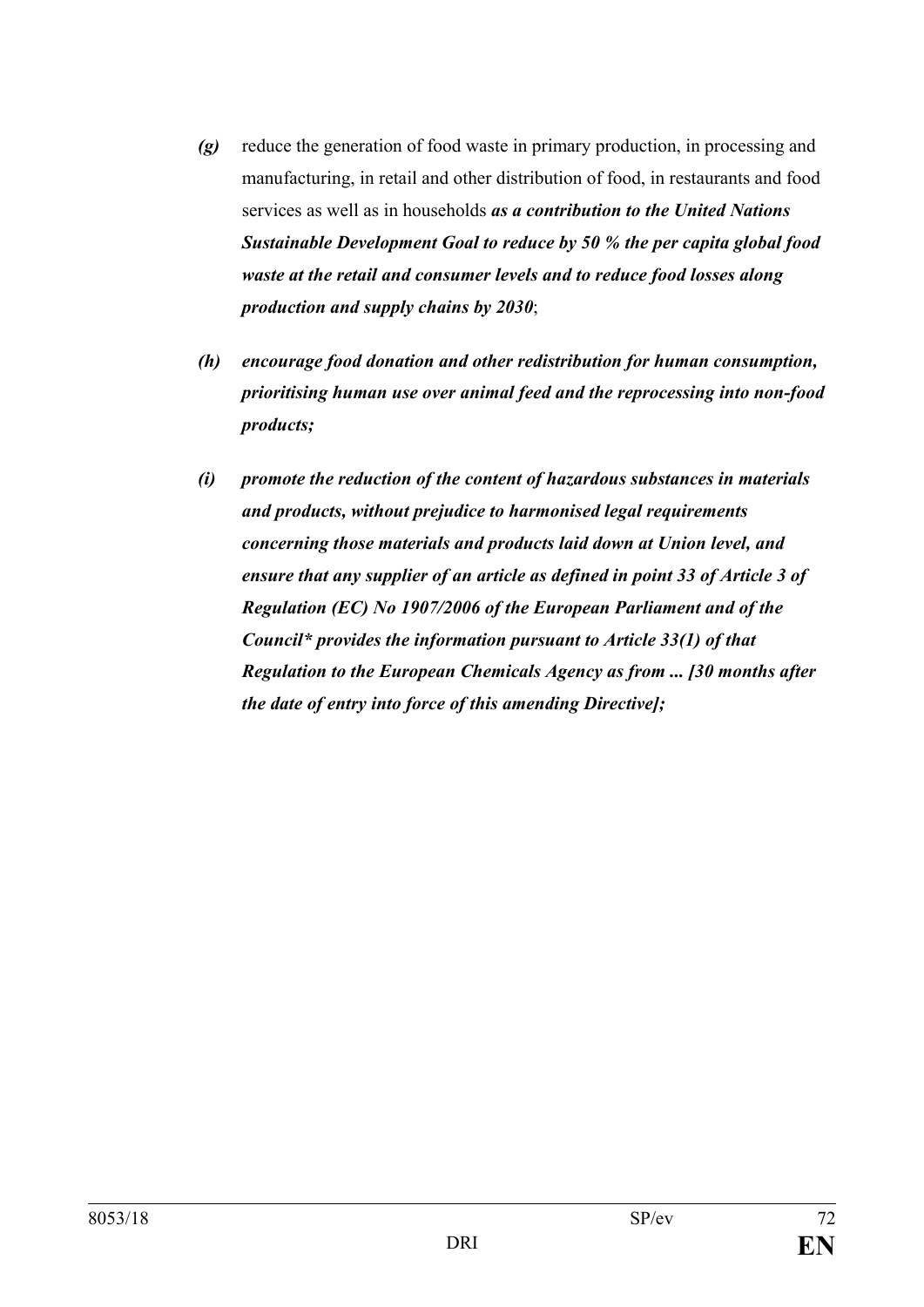- *(j) reduce the generation of waste, in particular waste that is not suitable for preparing for re-use or recycling;*
- *(k) identify products that are the main sources of littering, notably in natural and marine environments, and take appropriate measures to prevent and reduce litter from such products; where Member States decide to implement this obligation through market restrictions, they shall ensure that such restrictions are proportionate and non-discriminatory;*
- *(l) aim to halt the generation of marine litter as a contribution towards the United Nations Sustainable Development Goal to prevent and significantly reduce marine pollution of all kinds; and*
- *(m) develop and support information campaigns to raise awareness about waste prevention and littering.*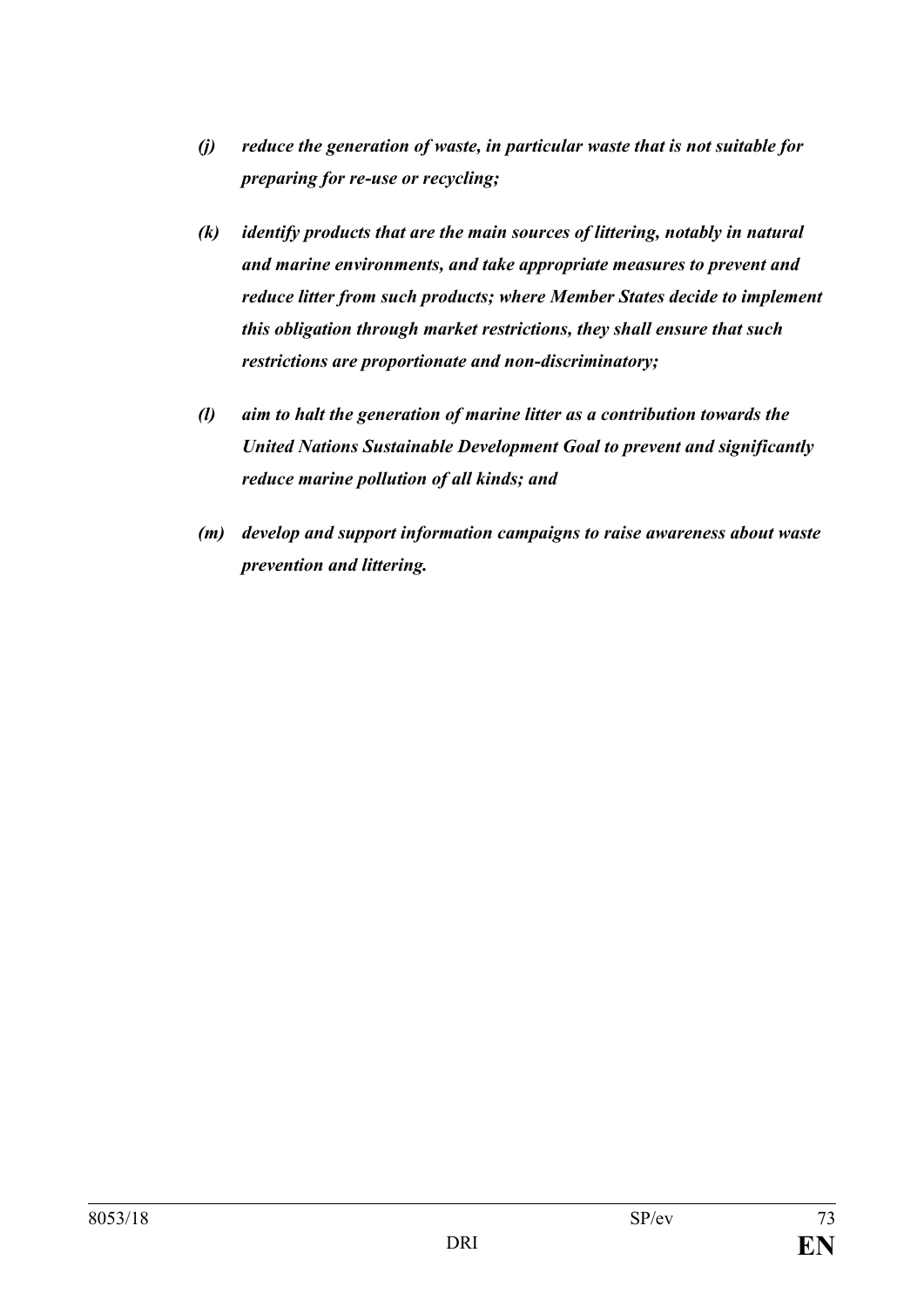- *2. The European Chemicals Agency shall establish a database for the data to be submitted to it pursuant to point (i) of paragraph 1 by ... [18 months after the date of entry into force of this amending Directive] and maintain it. The European Chemicals Agency shall provide access to that database to waste treatment operators. It shall also provide access to that database to consumers upon request.*
- 3. Member States shall monitor and assess the implementation of the waste prevention measures. For that purpose, they shall use appropriate qualitative or quantitative indicators and targets, notably on the **▌** quantity of **▌** waste that is *generated*.
- *4. Member States shall monitor and assess the implementation of their measures on re-use by measuring re-use on the basis of the common methodology established by the implementing act referred to in paragraph 7, as from the first full calendar year after the adoption of that implementing act.*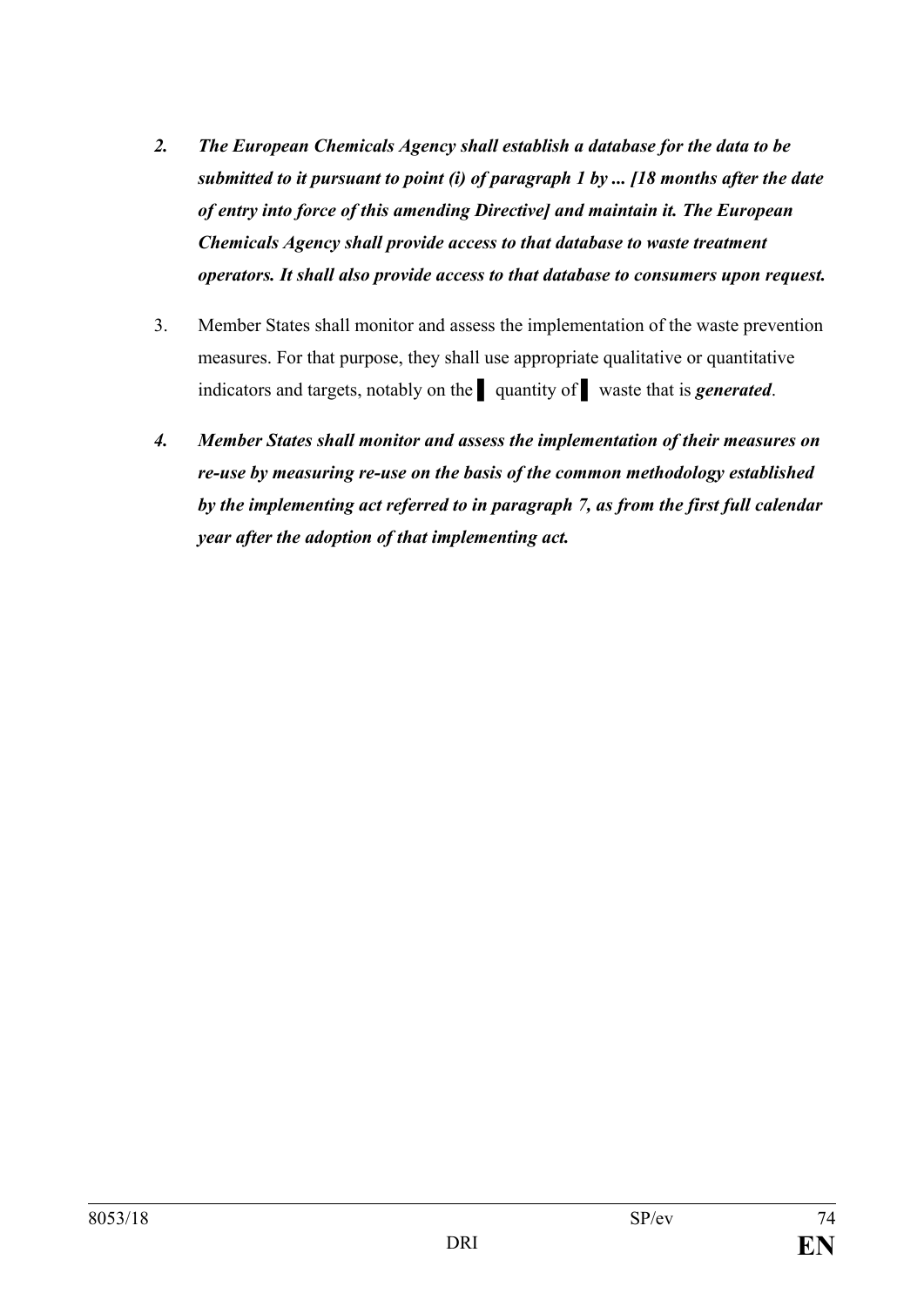- 5. Member States shall monitor and assess the implementation of their food waste prevention measures by measuring *the levels of* food waste on the basis of *the methodology* established by *the delegated act referred to in* paragraph *8, as from the first full calendar year after the adoption of that delegated act*.
- *6. By 31 December 2023, the Commission shall examine the data on food waste provided by Member States in accordance with Article 37(3) with a view to considering the feasibility of establishing a Union-wide food waste reduction target to be met by 2030 on the basis of the data reported by Member States in accordance with the common methodology established pursuant to paragraph 8 of this Article. To that end, the Commission shall submit a report to the European Parliament and to the Council, accompanied, if appropriate, by a legislative proposal .*
- 7. The Commission *shall* adopt implementing acts to establish indicators to measure the overall progress in the implementation of waste prevention measures *and shall, by 31 March 2019, adopt an implementing act to establish a common methodology to report on re-use of products. Ihose* implementing acts shall be adopted in accordance with the *examination* procedure referred to in Article 39(2).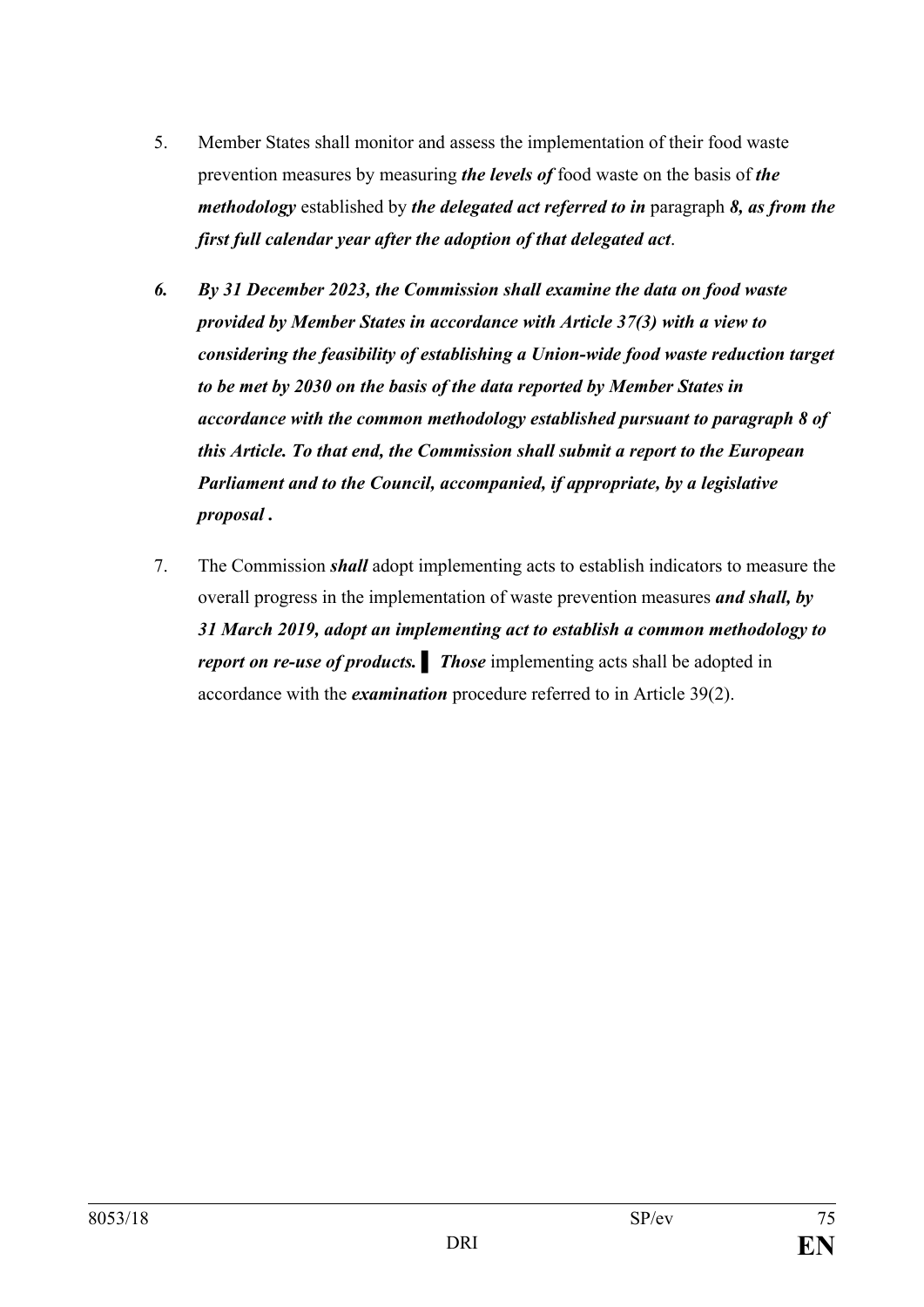- *8. By 31 March 2019, the Commission shall adopt, on the basis of the outcome of the work of the EU Platform on Food Losses and Food Waste, a delegated act in accordance with Article 38a to supplement this Directive by establishing a common methodology and minimum quality requirements for the uniform measurement of levels of food waste.*
- *9. By 31 December 2024, the Commission shall examine data on re-use provided by Member States in accordance with Article 37(3) with a view to considering the feasibility of measures to encourage the re-use of products, including the setting of quantitative targets. The Commission shall also examine the feasibility of setting other waste prevention measures, including waste reduction targets. To that end, the Commission shall submit a report to the European Parliament and to the Council, accompanied, if appropriate, by a legislative proposal.*
- *\* Regulation (EC) No 1907/2006 of the European Parliament and of the Council of 18 December 2006 concerning the Registration, Evaluation, Authorisation and Restriction of Chemicals (REACH), establishing a European Chemicals Agency, amending Directive 1999/45/EC and repealing Council Regulation (EEC) No 793/93 and Commission Regulation (EC) No 1488/94 as well as Council Directive 76/769/EEC and Commission Directives 91/155/EEC, 93/67/EEC, 93/105/EC and 2000/21/EC (OJ L 396, 30.12.2006, p. 1).';*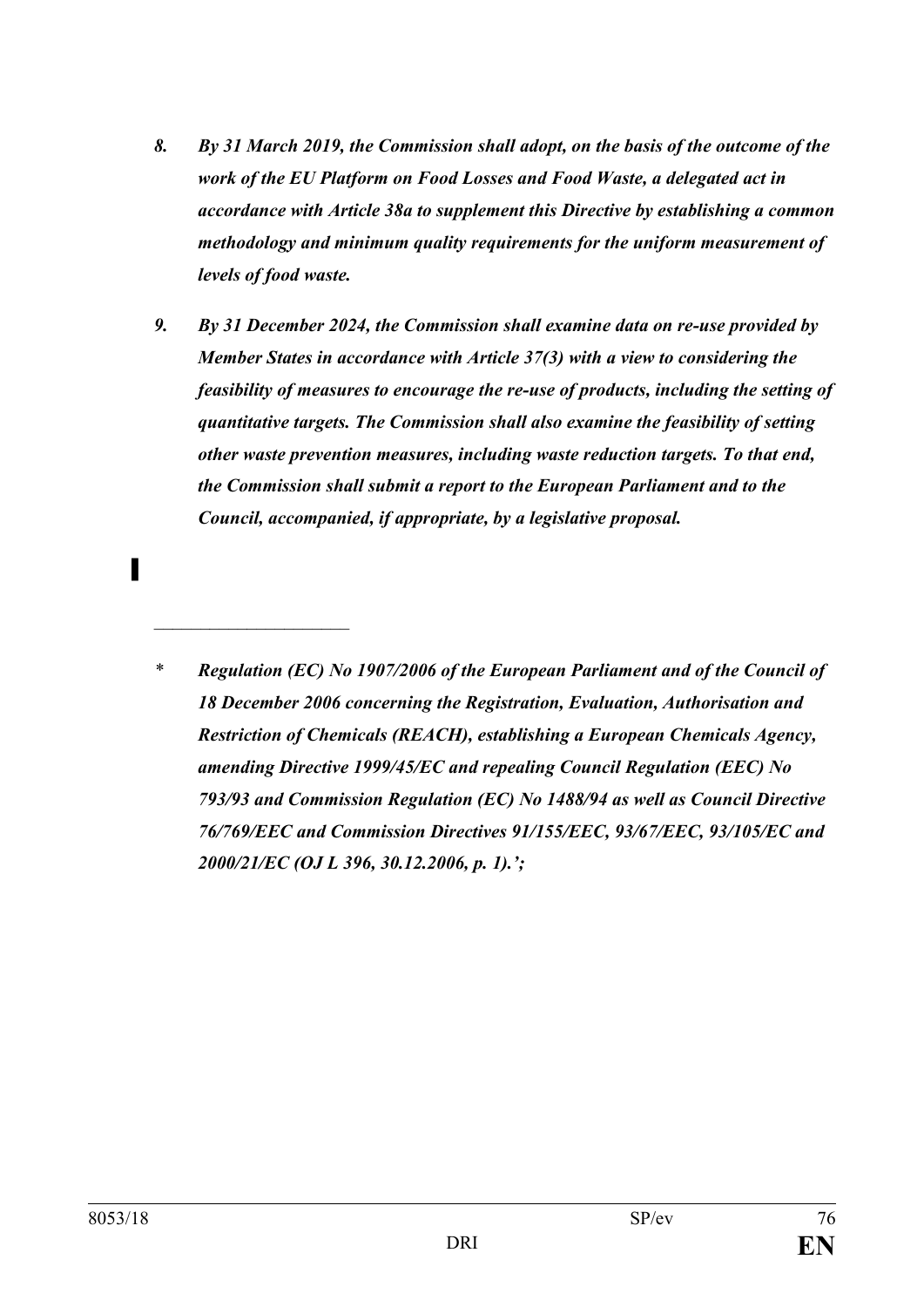*(11) Article 10 is replaced by the following:*

### *''Article 10*

### *Recovery*

- *1. Member States shall take the necessary measures to ensure that waste undergoes preparing for re-use, recycling or other recovery operations, in accordance with Articles 4 and 13.*
- *2. Where necessary to comply with paragraph 1 and to facilitate or improve preparing for re-use, recycling and other recovery operations, waste shall be subject to separate collection and shall not be mixed with other waste or other materials with different properties.*
- *3. Member States may allow derogations from paragraph 2 provided that at least one of the following conditions is met:* 
	- *(a) collecting certain types of waste together does not affect their potential to undergo preparing for re-use, recycling or other recovery operations in accordance with Article 4 and results in output from those operations which is of comparable quality to that achieved through separate collection;*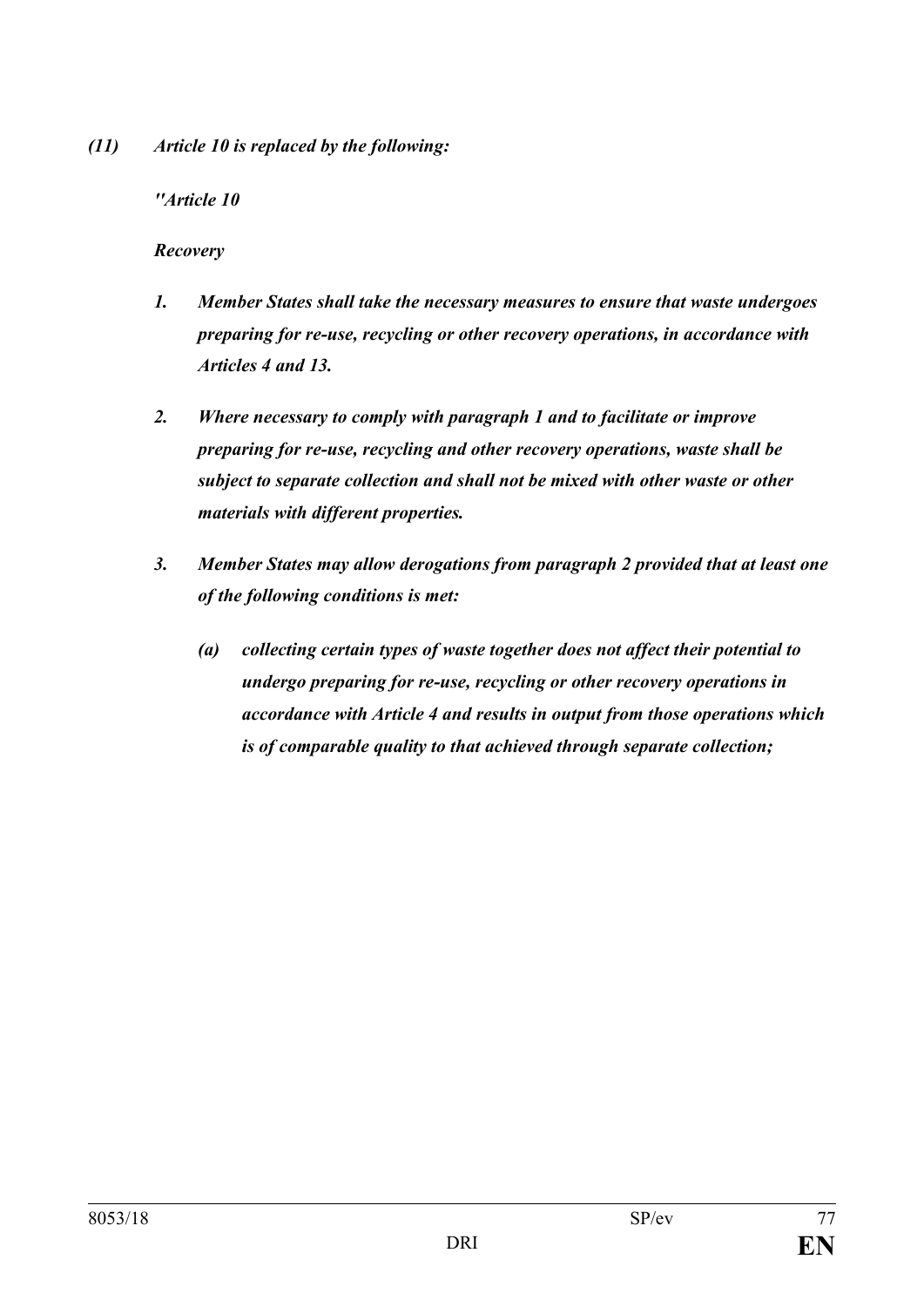- *(b) separate collection does not deliver the best environmental outcome when considering the overall environmental impacts of the management of the relevant waste streams;*
- *(c) separate collection is not technically feasible taking into consideration good practices in waste collection;*
- *(d) separate collection would entail disproportionate economic costs taking into account the costs of adverse environmental and health impacts of mixed waste collection and treatment, the potential for efficiency improvements in waste collection and treatment, revenues from sales of secondary raw materials as well as the application of the polluter-pays principle and extended producer responsibility.*

*Member States shall regularly review derogations under this paragraph taking into account good practices in separate collection of waste and other developments in waste management.*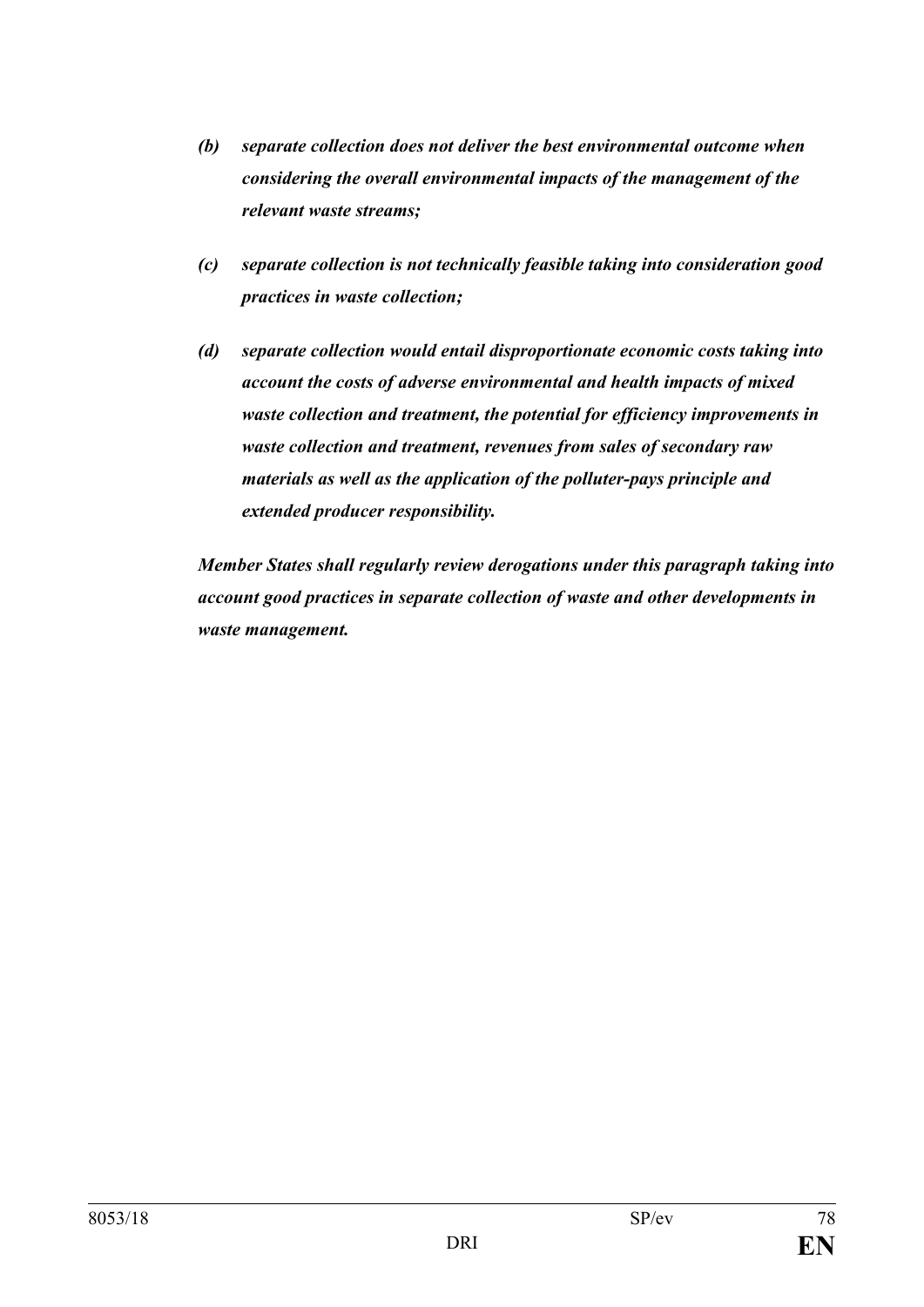- *4. Member States shall take measures to ensure that waste that has been separately collected for preparing for re-use and recycling pursuant to Article 11(1) and Article 22 is not incinerated, with the exception of waste resulting from subsequent treatment operations of the separately collected waste for which incineration delivers the best environmental outcome in accordance with Article 4.*
- *5. Where necessary to comply with paragraph 1 of this Article and to facilitate or improve recovery, Member States shall take the necessary measures, before or during recovery, to remove hazardous substances, mixtures and components from hazardous waste with a view to their treatment in accordance with Articles 4 and 13.*
- *6. By 31 December 2021, Member States shall submit a report to the Commission on the implementation of this Article as regards municipal waste and bio-waste, including on the material and territorial coverage of separate collection and any derogations under paragraph 3.';*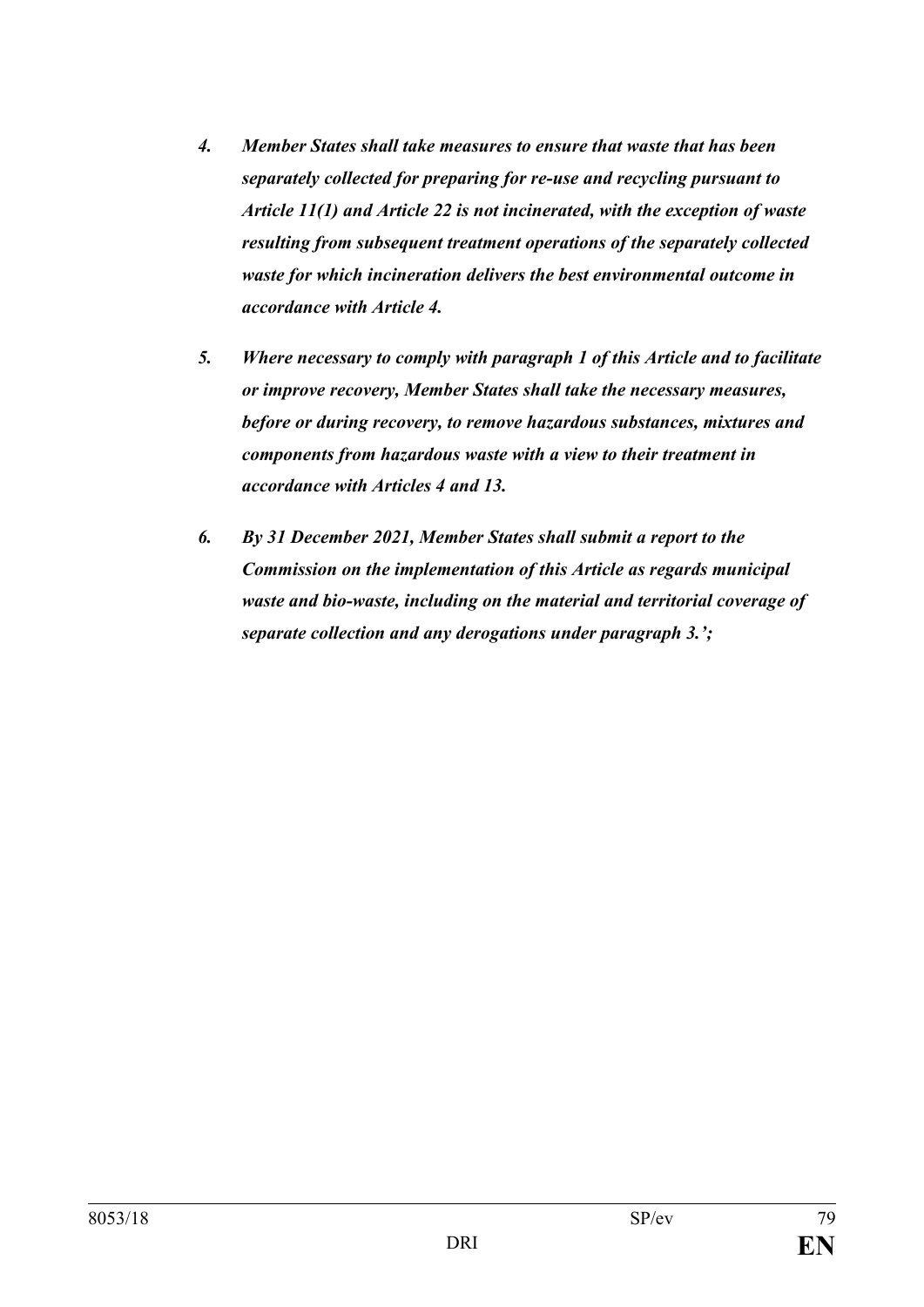- (12) Article 11 is amended as follows:
	- *(a) the title is replaced by the following:*

## *'Preparing for re-use and recycling';*

- (b) **▌**paragraph 1 **▌** *is* replaced by the following:
	- '1. Member States shall take measures **b** to promote preparing for re-use activities, notably by encouraging the establishment of and support for *preparing for* re-use and repair networks*,* **▌** by facilitating*, where compatible with proper waste management, their* access ▌ to waste *held by collection schemes or facilities that can be prepared for re-use but is not destined for preparing for re-use by those schemes or facilities,* and by promoting the use of economic instruments, procurement criteria, quantitative objectives or other measures.

Member States shall take measures to promote high-quality recycling and, to this end, *subject to Article 10(2) and (3),* shall set up separate collection of waste **▌**.

*Subject to Article 10(2) and (3), Member States shall set up separate collection at least for paper, metal, plastic and glass, and, by 1 January 2025, for textiles.*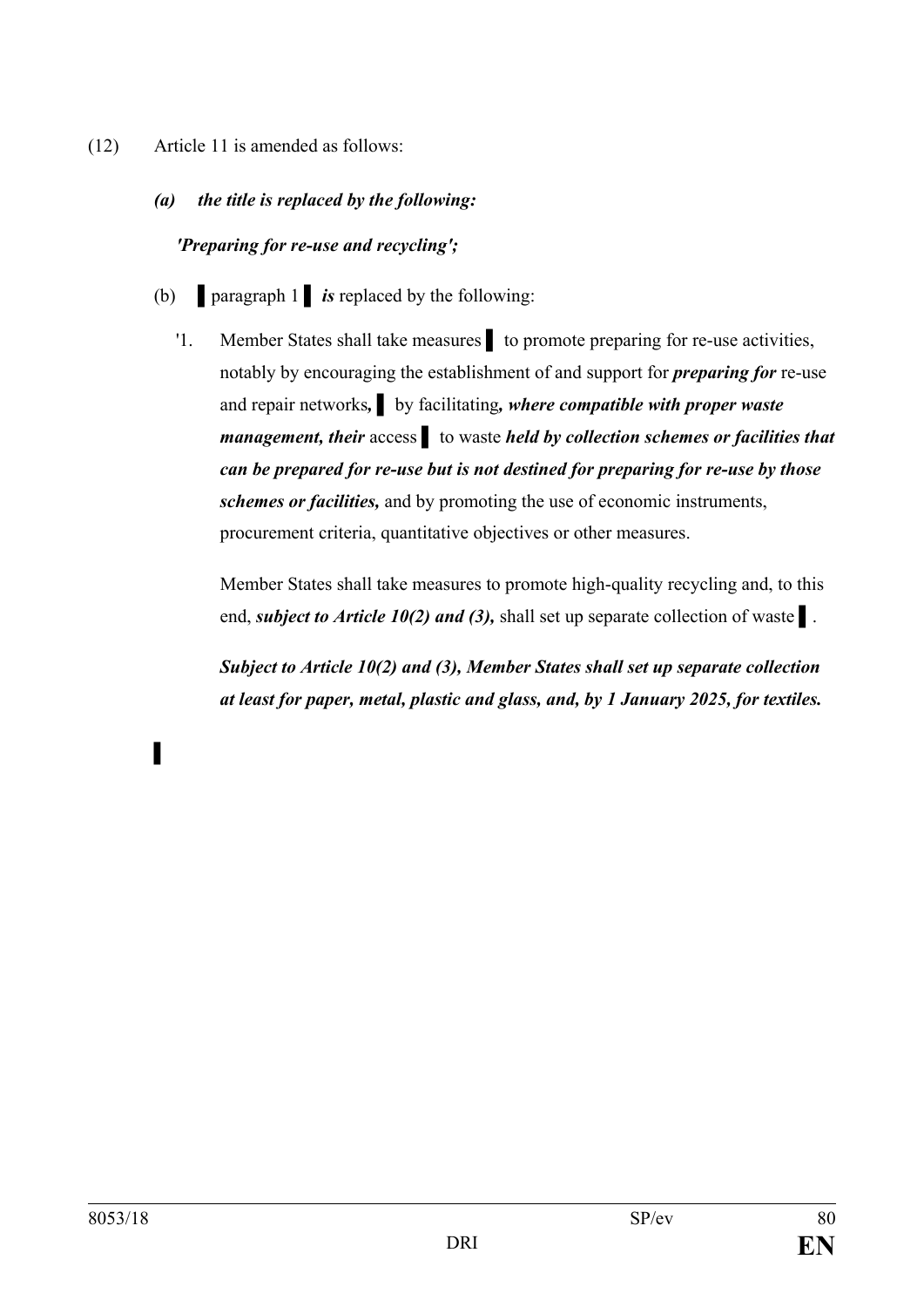Member States shall take measures to promote *selective demolition in order to enable removal and safe handling of hazardous substances and facilitate re-use and high-quality recycling by selective removal of materials, and to ensure the establishment of* sorting systems for construction and demolition waste **▌** at least for wood, **▌**, *mineral fractions (concrete, bricks, tiles and ceramics, stones)*, metal, glass*, plastic* and plaster.';

- (c) **▌**paragraph 2 *is amended as follows:*
	- *(i) the introductory part is replaced by the following:*
	- *'2. In order to comply with the objectives of this Directive, and move to a European circular economy with a high level of resource efficiency, Member States shall take the necessary measures designed to achieve the following targets:';*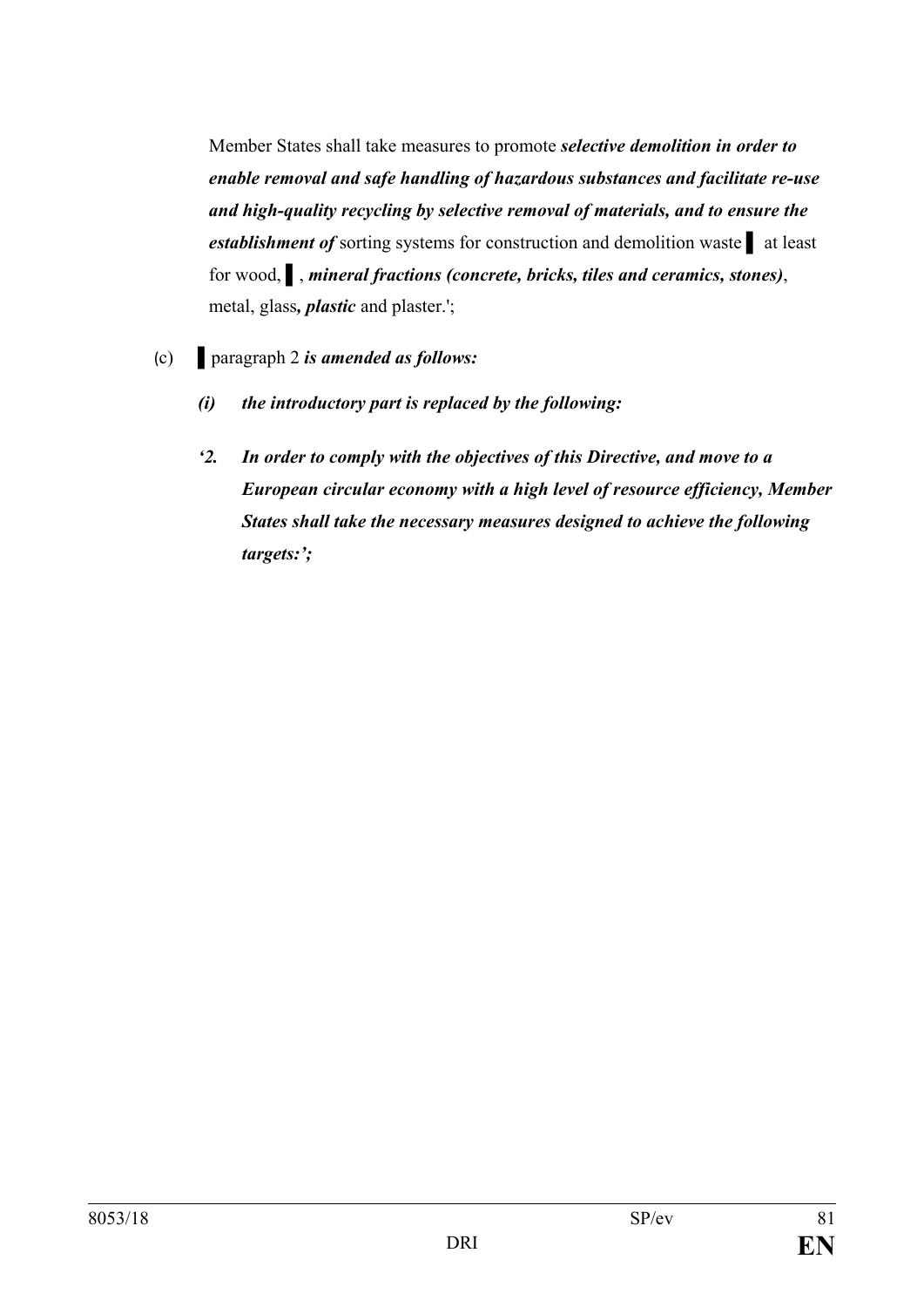- *(ii)* **▌** the following points **▌** are added:
- '(c) by 2025, the preparing for re-use and the recycling of municipal waste shall be increased to a minimum of *55* % by weight;
- (d) by 2030, the preparing for re-use and the recycling of municipal waste shall be increased to a minimum of *60* % by weight;
- *(e) by 2035, the preparing for re-use and the recycling of municipal waste shall be increased to a minimum of 65 % by weight.'*;
- (d) paragraphs 3 **▌***,* 4 *and 5* are replaced by the following:
	- '3. *A Member State may postpone the deadlines for attaining the targets referred to in points (c), (d) and (e) of paragraph 2 by up to five years provided that that Member State:*
		- *(a) prepared for re-use and recycled less than 20 % or landfilled more than 60 % of its municipal waste generated in 2013 as reported under the Joint Questionnaire of the OECD and Eurostat; and*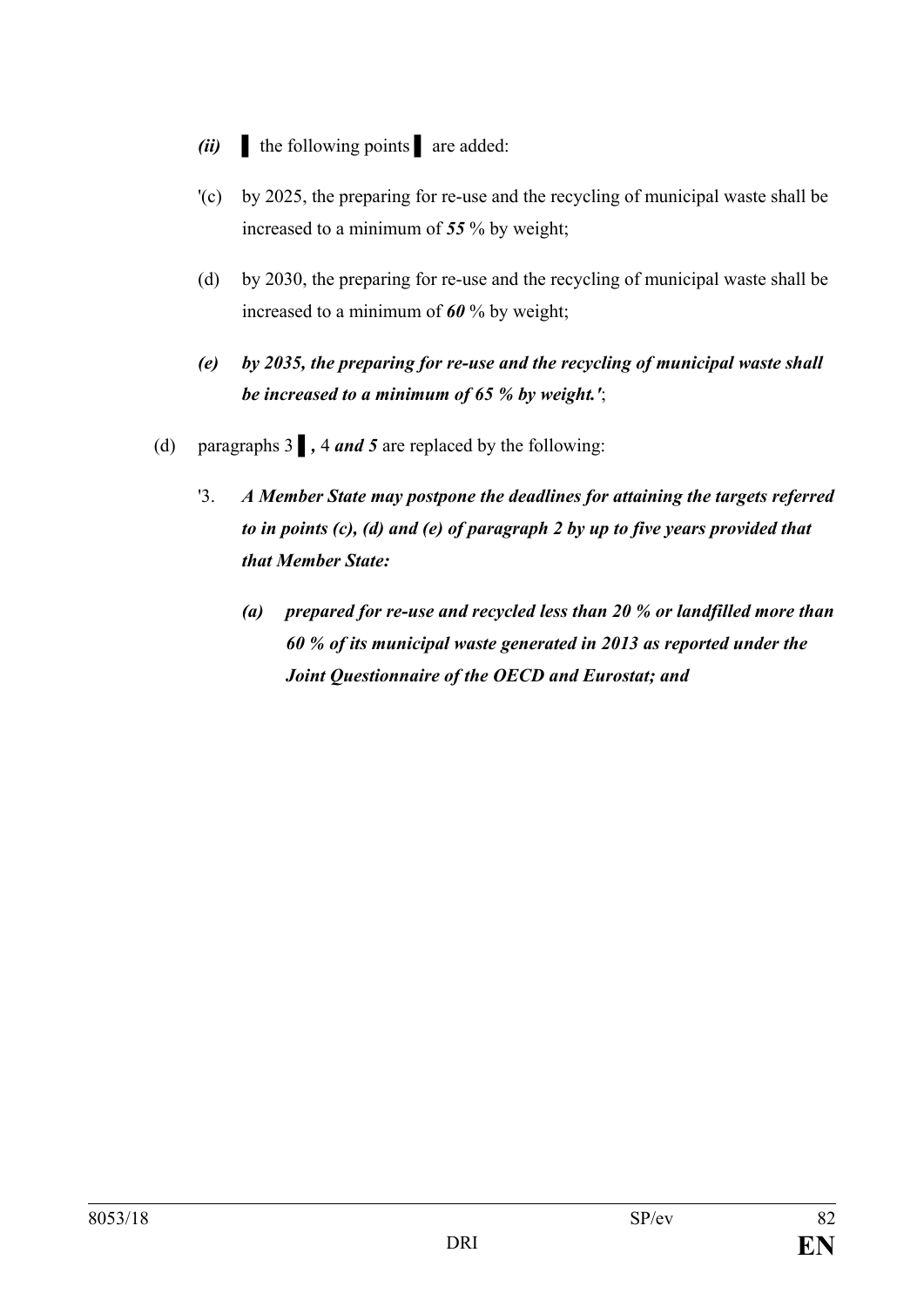- *(b) at the latest 24 months before the respective deadline laid down in point (c), (d) or (e) of paragraph 2, notifies the Commission of its intention to postpone the respective deadline and submits an implementation plan in accordance with Annex IVb.*
- *4. Within three months of receipt of the implementation plan submitted pursuant to point (b) of paragraph 3, the Commission may request a Member State to revise that plan if the Commission considers that the plan does not comply with the requirements set out in Annex IVb. The Member State concerned shall submit a revised plan within three months of receipt of the Commission's request.*
- *5.* In the event of *postponing the attainment of the targets in accordance with paragraph 3,* **▌** the Member State *concerned* shall take the necessary measures to increase the preparing for re-use and the recycling of municipal waste:
	- *(a)* to a minimum of 50 % *by 2025 in the event of postponing the deadline for attaining the target referred to in point (c) of paragraph 2*;
	- *(b) to a minimum of 55 % by 2030 in the event of postponing the deadline for attaining the target referred to in point (d) of paragraph 2*;
	- *(c) to a minimum of 60 % by 2035 in the event of postponing the deadline for attaining the target referred to in point (e) of paragraph 2*.';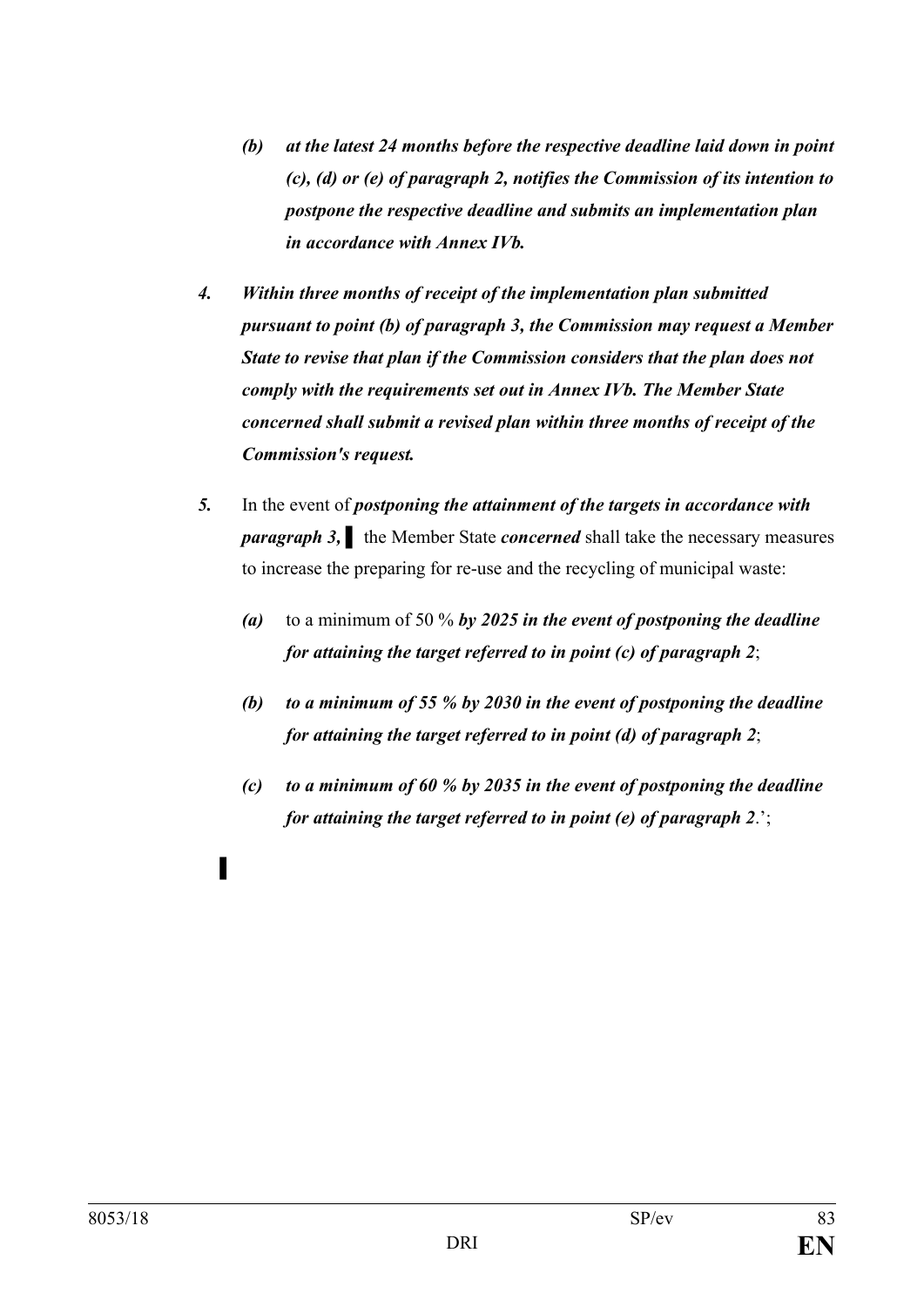- *(e) the following paragraphs are added:*
	- *'6.* By 31 December 2024 ▌, the Commission shall **▌** *consider* the setting of *preparing for re-use and recycling* targets for *construction and demolition waste and its material-specific fractions, textile waste, ▌ commercial waste, non-hazardous industrial waste and* other waste streams*, as well as preparing for re-use targets for municipal waste and recycling targets for municipal bio-waste*. To that end, the Commission shall submit a report to the European Parliament and to the Council, accompanied, if appropriate, by a legislative proposal.
	- *7. By 31 December 2028, the Commission shall review the target laid down in point (e) of paragraph 2. To that end, the Commission shall submit a report to the European Parliament and to the Council, accompanied, if appropriate, by a legislative proposal.*

*The Commission shall assess co-processing technology that allows the incorporation of minerals in the co-incineration process of municipal waste. Where a reliable methodology can be found, as part of this review, the Commission shall consider whether such minerals may be counted towards recycling targets.';*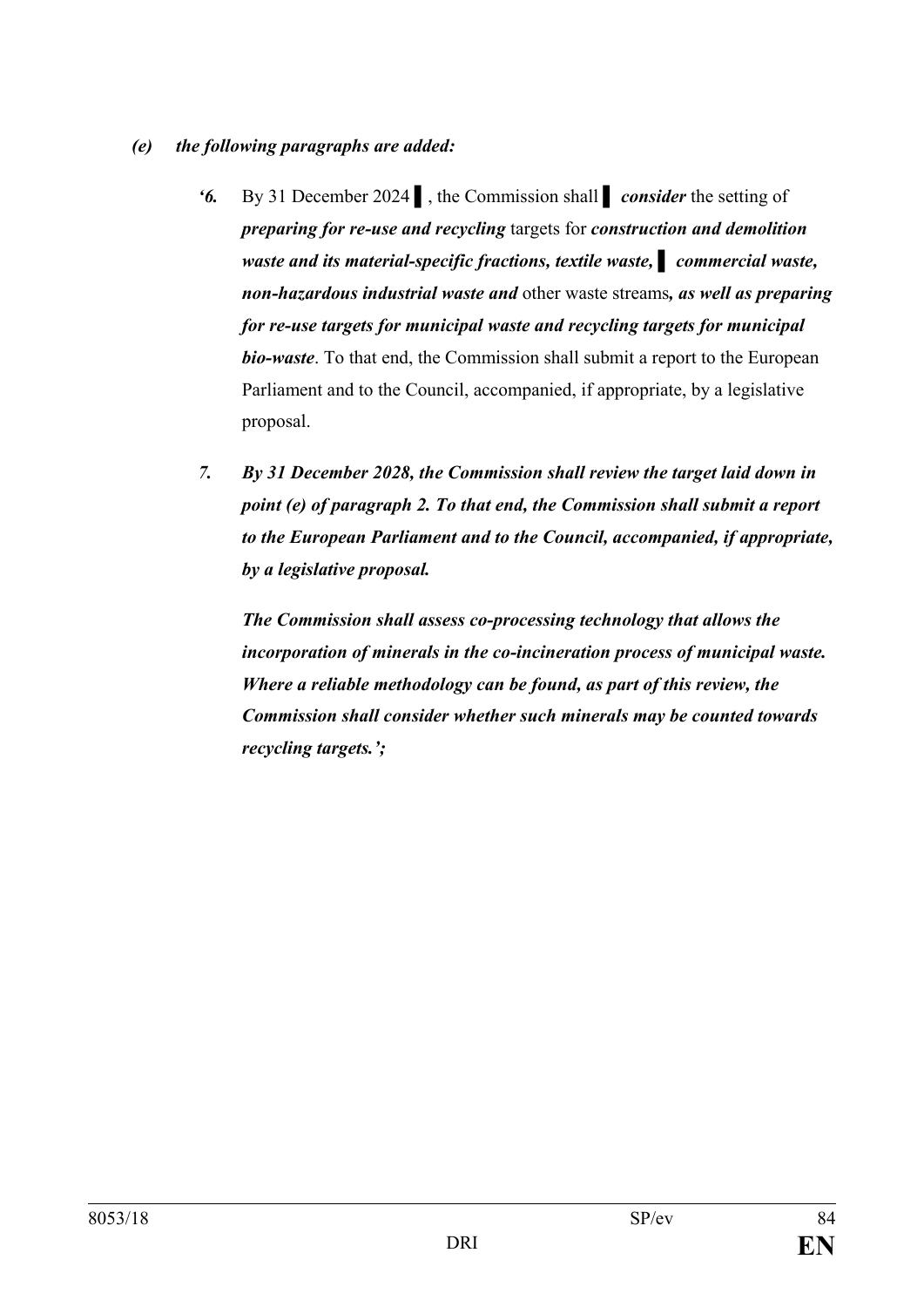(13) the following Articles **▌***are* inserted:

'Article 11a

Rules on the calculation of the attainment of the targets

- '1. For the purpose of calculating whether the targets laid down in *points (c), (d) and (e) of* Article 11(2) and in Article 11(3) have been attained:
	- (a) *Member States shall calculate the weight of the municipal waste generated and prepared for re-use or recycled in a given calendar year;*
	- (b) the weight of the municipal waste *prepared for re-use* shall be *calculated* as the weight of *products or components of products that have become municipal waste and have undergone all necessary checking, cleaning or repairing operations to enable re-use without further sorting or preprocessing*;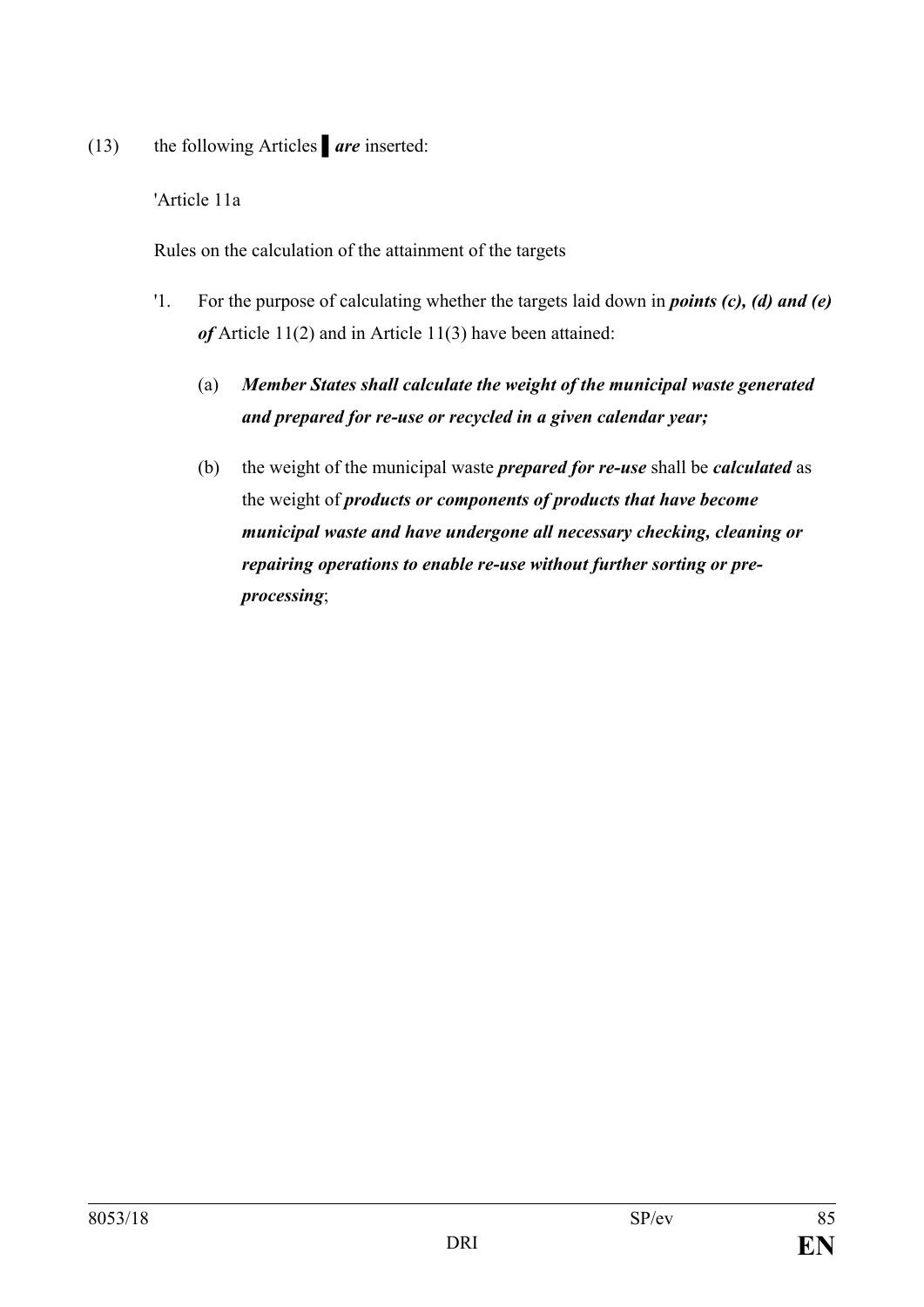- (c) the weight of the municipal waste *recycled* shall be *calculated* as the weight of **▌**waste *which, having* undergone all necessary checking, sorting and other preliminary operations to *remove waste materials that are not targeted by the subsequent reprocessing and to ensure high-quality recycling, enters the recycling operation whereby waste materials are actually reprocessed into products, materials or substances*.
- 2. *For the purposes of* point (c) of paragraph 1, the weight of the *municipal waste recycled shall be measured when the waste enters the recycling operation.*

*By way of derogation from the first subparagraph, the weight of municipal waste recycled may be measured at the* output of any sorting operation **▌** provided that:

- (a) such output waste is *subsequently recycled*;
- (b) the weight of materials or substances that are *removed by further operations preceding the recycling operation and are not subsequently recycled is not included in the* weight *of waste ▌* reported as recycled.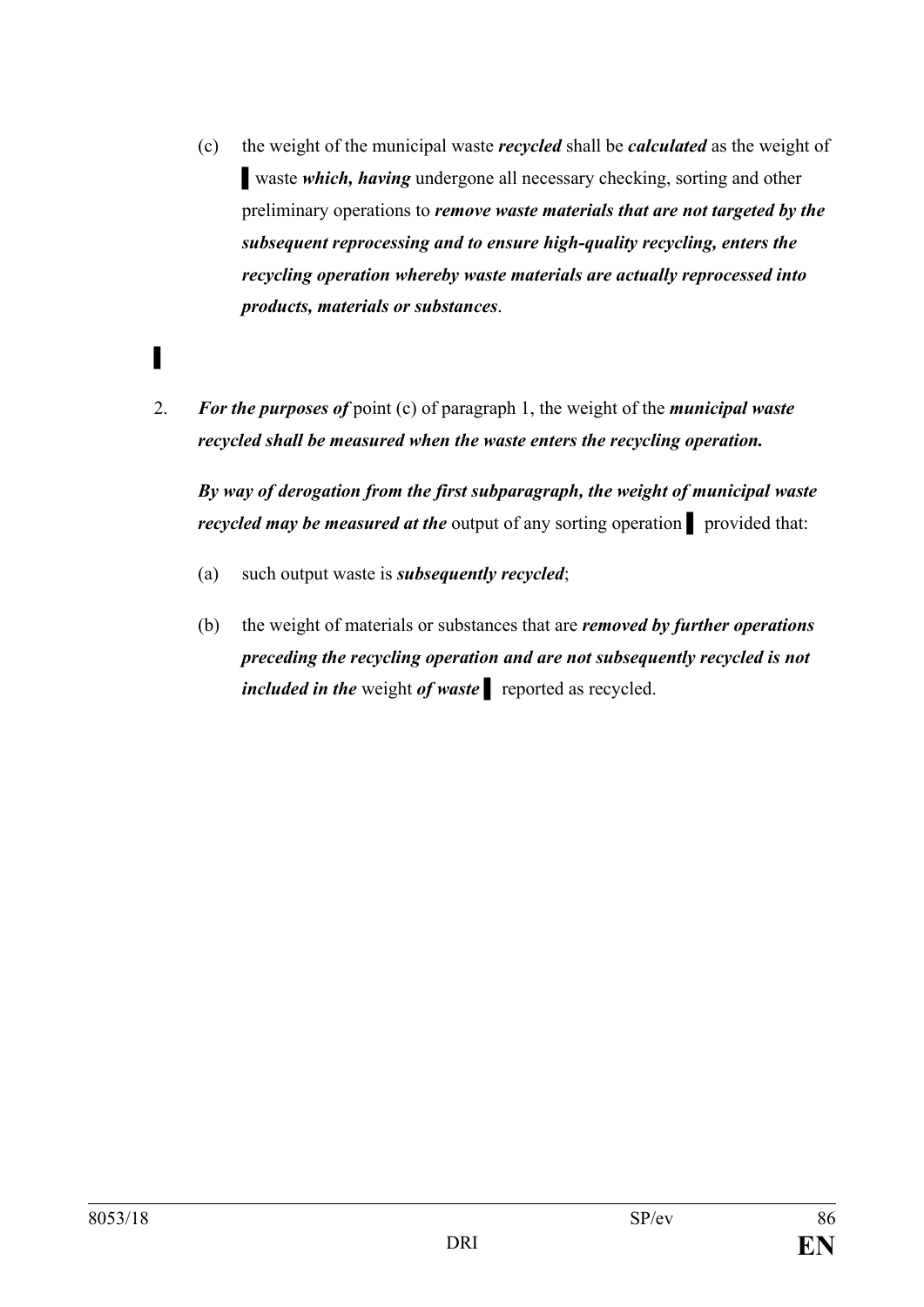- 3. Member States shall establish an effective system of quality control and traceability of municipal waste to ensure that the conditions laid down in point (c) of *paragraph 1 of this Article and* in paragraph 2 **▌***of this Article* are met. *To ensure the reliability and accuracy of the data gathered on recycled waste, the system may* consist of electronic registries set up pursuant to Article 35(4), technical specifications for the quality requirements of sorted waste*,* or *average loss rates for sorted waste for various waste types and waste management practices respectively. Average loss rates shall only be used in cases where reliable data cannot be obtained otherwise and shall be calculated on the basis of the calculation rules established in the delegated act adopted pursuant to paragraph 10 of this Article*.
- *4. For the purpose of calculating whether the targets laid down in points (c), (d) and (e) of Article 11(2) and in Article 11(3) have been attained, the amount of municipal biodegradable waste that enters aerobic or anaerobic treatment may be counted as recycled where that treatment generates compost, digestate, or other output with a similar quantity of recycled content in relation to input, which is to be used as a recycled product, material or substance. Where the output is used on land, Member States may count it as recycled only if this use results in benefits to agriculture or ecological improvement.*

*As from 1 January 2027, Member States may count municipal bio-waste entering aerobic or anaerobic treatment as recycled only if, in accordance with Article 22, it has been separately collected or separated at source.*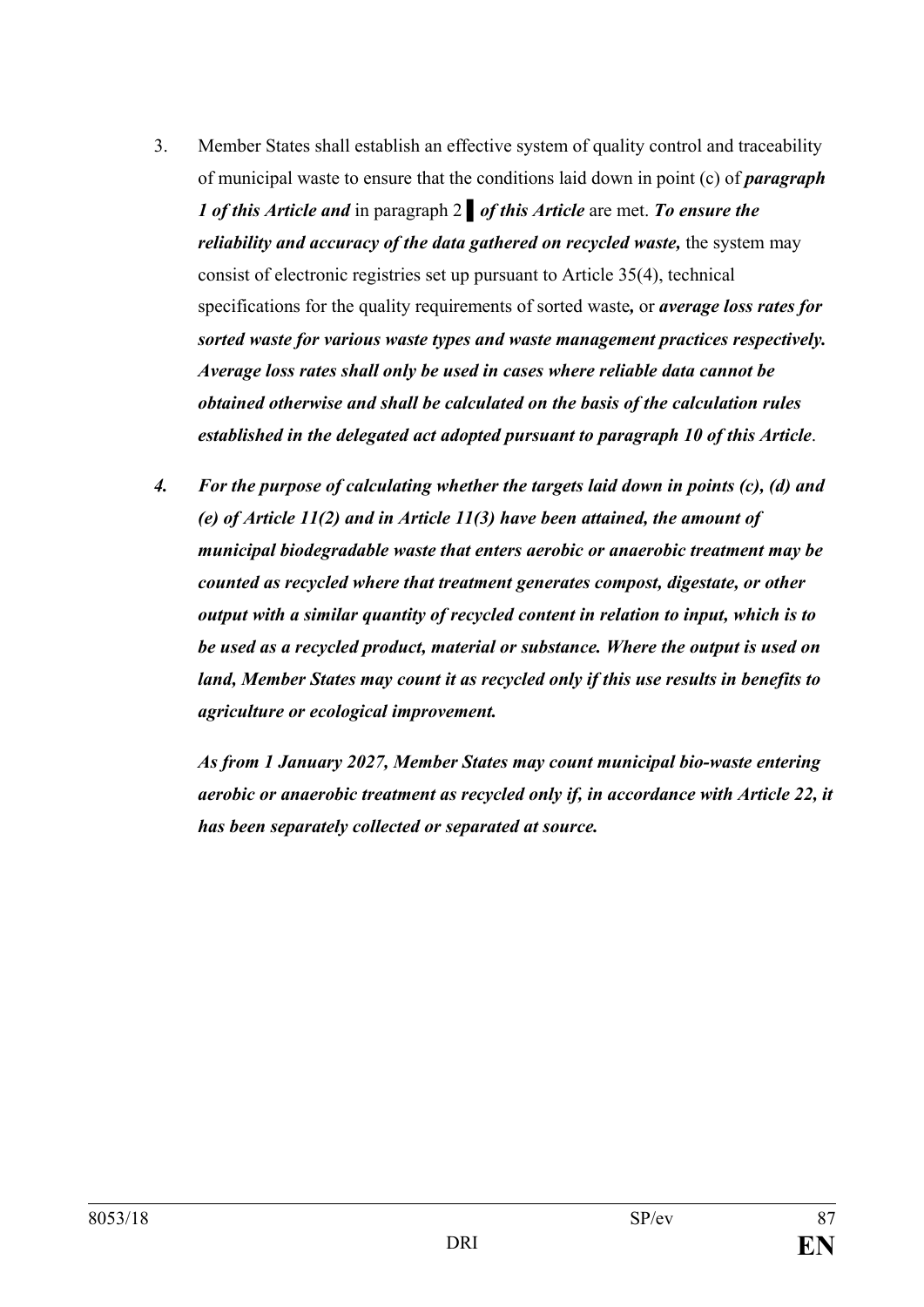- *5. For the purposes of calculating whether the targets laid down in points (c), (d) and (e) of Article 11(2) and in Article 11(3) have been attained, the amount of waste materials that have ceased to be waste as a result of a preparatory operation before being reprocessed may be counted as recycled provided that such materials are destined for subsequent reprocessing into products, materials or substances to be used for the original or other purposes. However, end-of-waste materials to be used as fuels or other means to generate energy, or to be incinerated, backfilled or landfilled, shall not be counted towards the attainment of the recycling targets.*
- 6. For the purposes of calculating whether the targets laid down in *points (c), (d) and (e) of* Article 11(2) and in Article 11(3) have been attained*,* Member States may take into account the recycling of metals *separated after* incineration *▌*of municipal waste *▌*provided that the recycled metals meet certain quality *criteria laid down in the implementing act adopted pursuant to paragraph 9 of this Article*.
- *▌*
- *7*. Waste sent to another Member State for the purposes of preparing for re-use, recycling or backfilling in that other Member State may only be counted towards the attainment of the targets laid down in Article 11(2) and (3) by the Member State in which that waste was collected.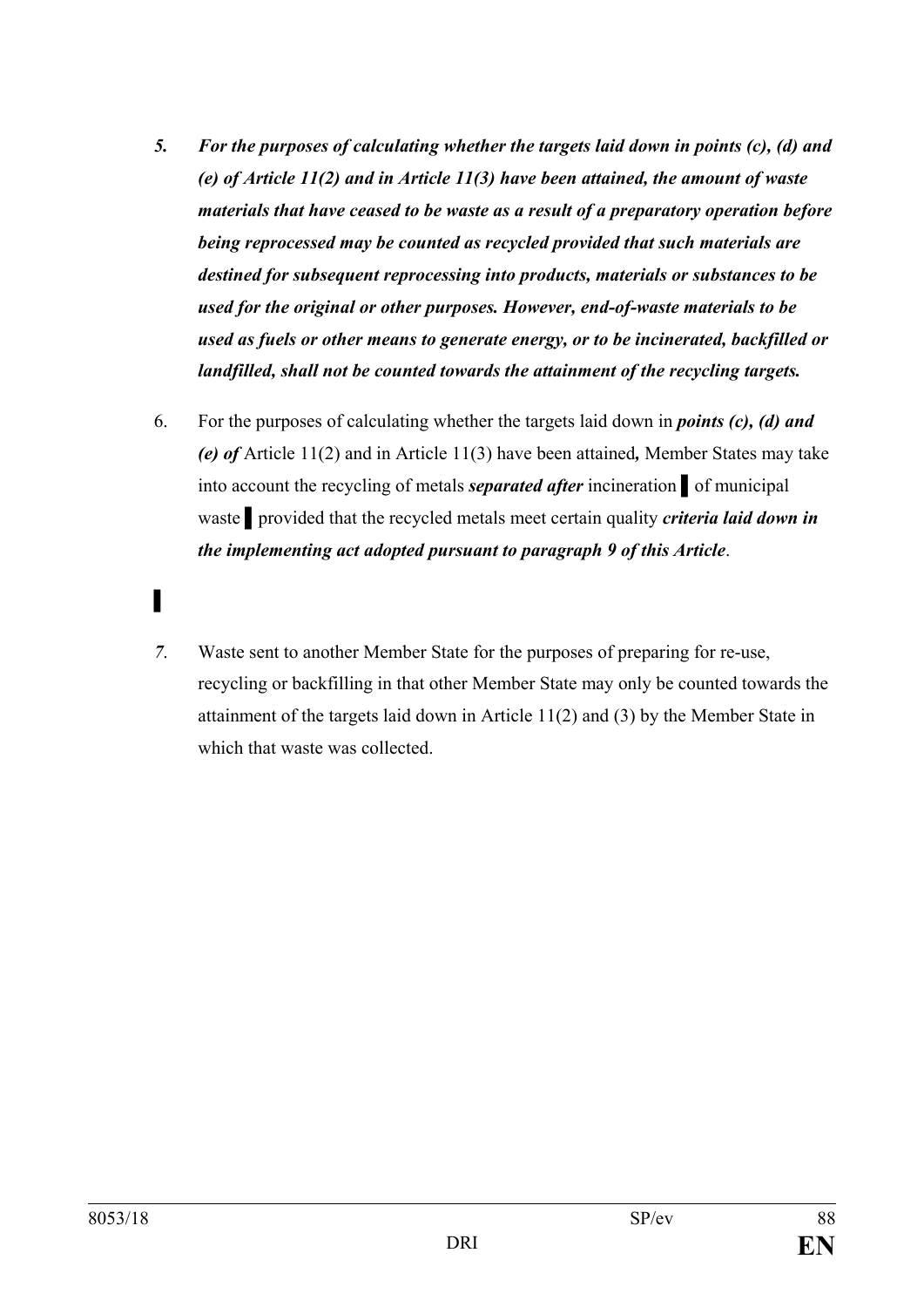- *8*. Waste exported from the Union for preparing for re-use or recycling shall count towards the attainment of the targets laid down in Article 11(2) and (3) *of this*  **Directive** by the Member State in which it was collected only if the requirements of paragraph 3 *of this Article* are met and if, in accordance with Regulation (EC) No 1013/2006, the exporter can prove that the shipment of waste complies with the requirements of that Regulation and that the treatment of waste outside the Union took place in conditions that are *broadly* equivalent to the requirements of the relevant Union environmental law.
- *9*. In order to ensure *uniform* conditions for the application of *▌ this Article*, the Commission shall adopt *by 31 March 2019 implementing* acts **▌** establishing **▌** *rules for the calculation, verification and reporting of data, in particular as regards:*
	- *(a)* a common methodology for the calculation of the weight of metals that have **been recycled in** *accordance with paragraph 6***, including quality criteria** for the recycled metals, *and*
	- *(b) bio-waste separated and recycled at source.*

*Those implementing acts shall be adopted in accordance with the examination procedure referred to in Article 39(2).*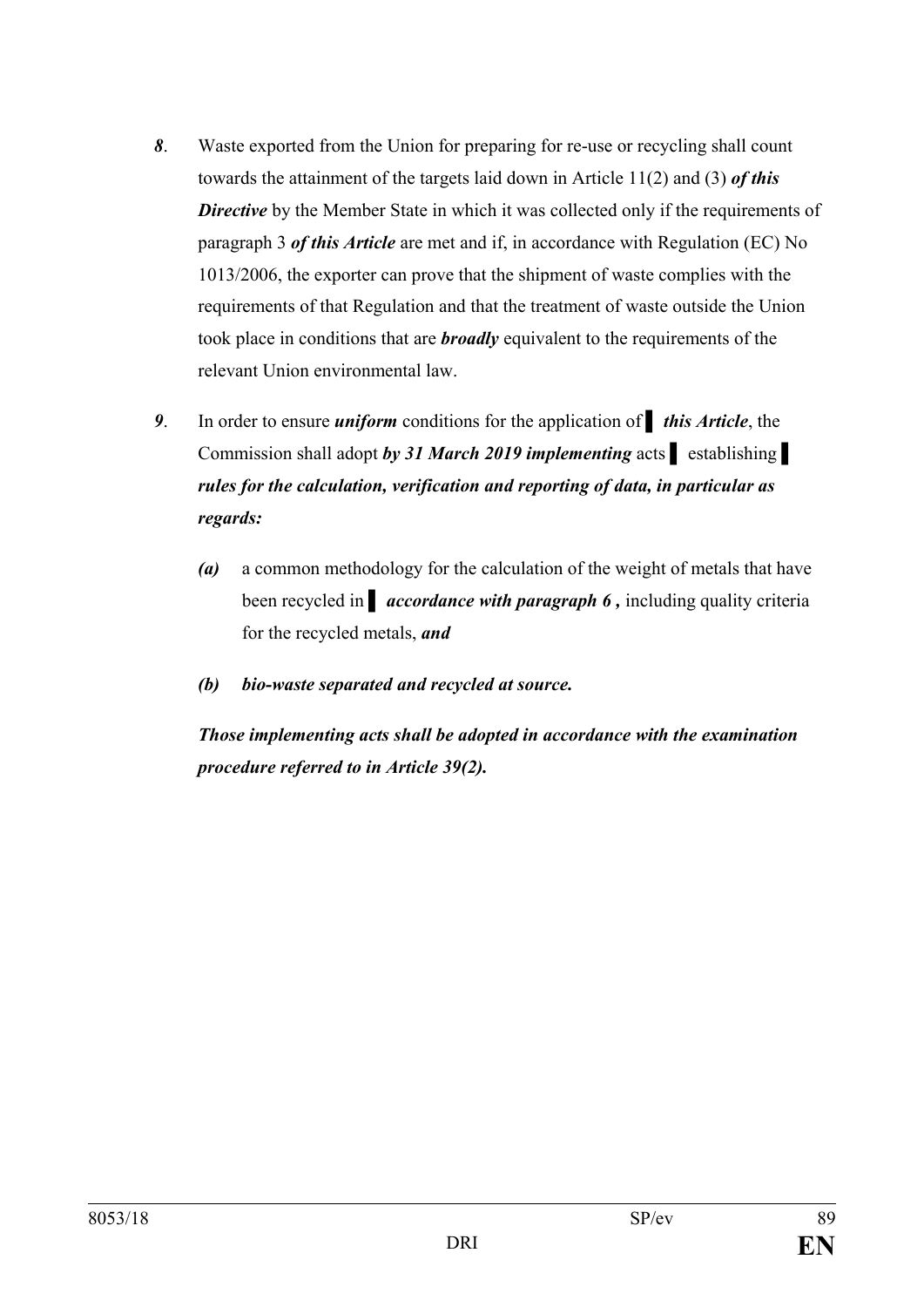*10. By 31 March 2019, the Commission shall adopt a delegated act in accordance with Article 38a in order to supplement this Directive by establishing rules for the calculation, verification and reporting of the weight of materials or substances which are removed after a sorting operation and which are not subsequently recycled, based on average loss rates for sorted waste.*

#### *Article 11b*

Early warning report

- 1. The Commission shall, in cooperation with the European Environment Agency, draw up reports on the progress towards the attainment of the targets laid down in *points (c), (d) and (e) of* Article 11(2) and in Article 11(3) *at the latest* three years before each *deadline* laid down *there*in.
- 2. The reports referred to in paragraph 1 shall include the following:
	- (a) an estimation of the attainment of the targets by each Member State;
	- (b) a list of Member States at risk of not attaining the targets within the respective *deadlines,* accompanied by appropriate recommendations for the Member States concerned;
	- *(c) examples of best practices that are used throughout the Union which could provide guidance for progressing towards attaining the targets.*';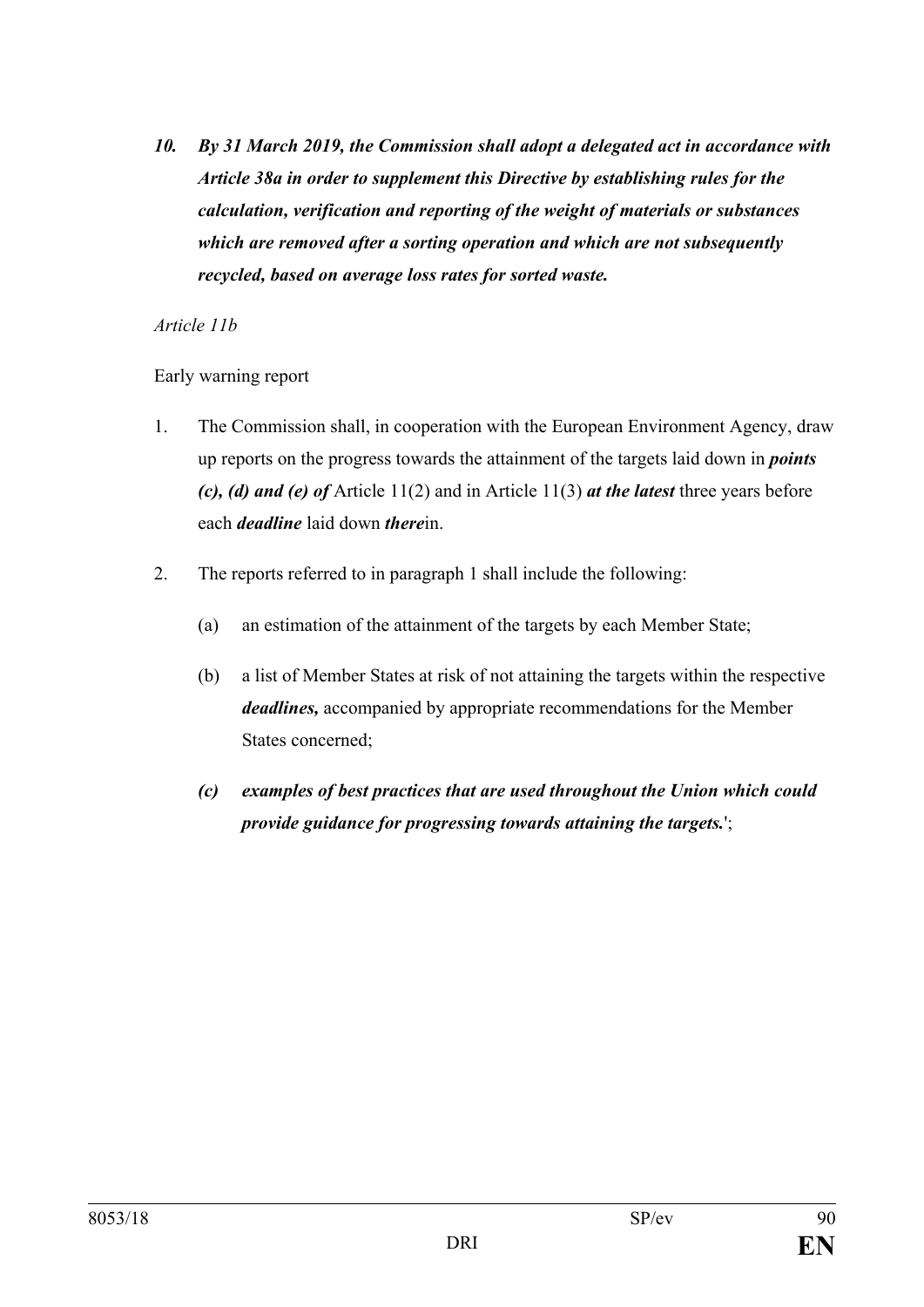*(14) Article 12 is replaced by the following:*

## *'Article 12*

### *Disposal*

- *1. Member States shall ensure that, where recovery in accordance with Article 10(1) is not undertaken, waste undergoes safe disposal operations which meet the provisions of Article 13 on the protection of human health and the environment.*
- *2. By 31 December 2024, the Commission shall carry out an assessment of the disposal operations listed in Annex I, in particular in light of Article 13, and shall submit a report to the European Parliament and to the Council, accompanied, if appropriate, by a legislative proposal, with a view to regulating disposal operations, including through possible restrictions, and to consider a disposal reduction target, to ensure environmentally sound waste management.';*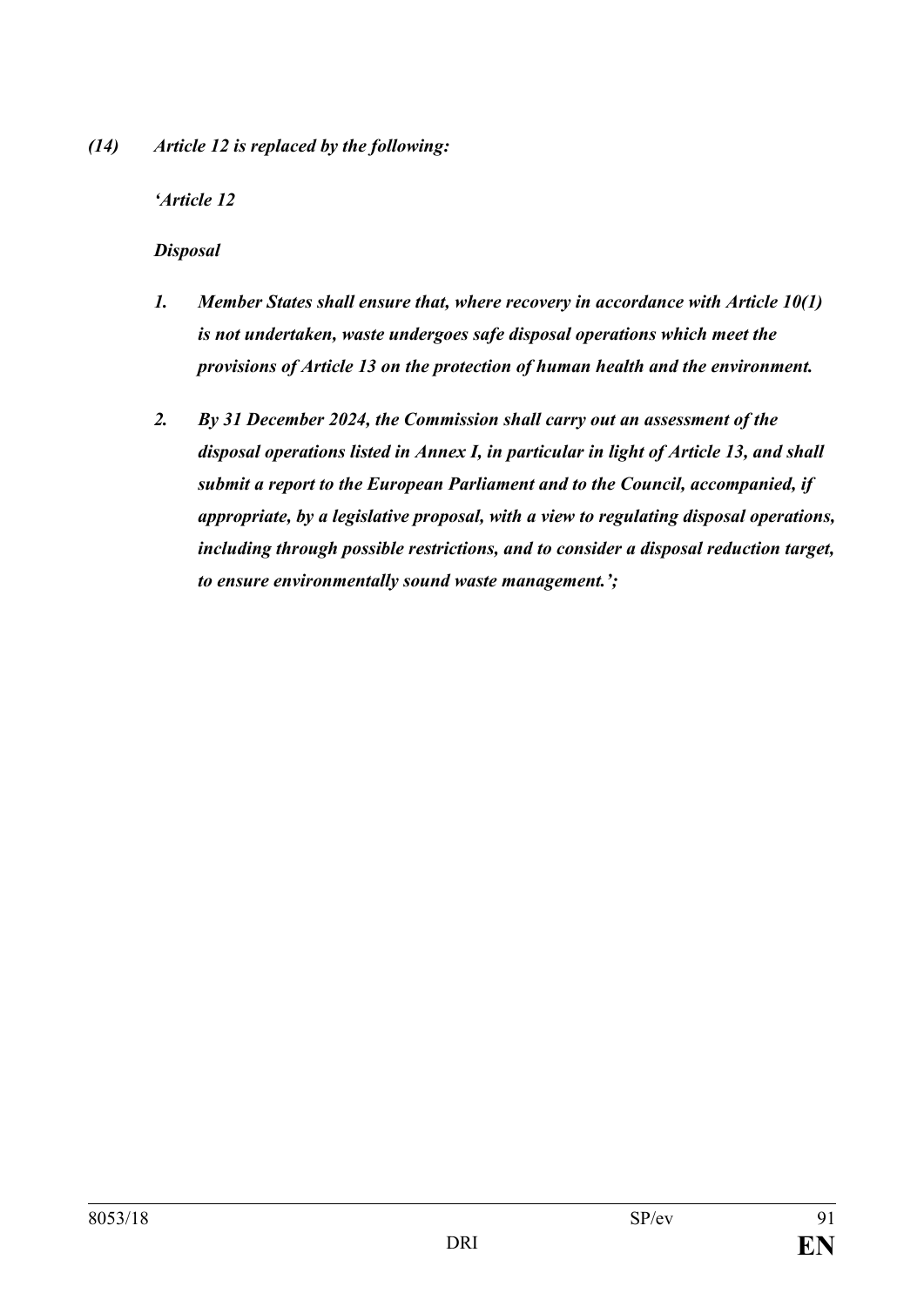*(15) Article 14 is replaced by the following:*

*'Article 14*

*Costs*

- *1. In accordance with the polluter-pays principle, the costs of waste management, including for the necessary infrastructure and its operation, shall be borne by the original waste producer or by the current or previous waste holders.*
- *2. Without prejudice to Articles 8 and 8a, Member States may decide that the costs of waste management are to be borne partly or wholly by the producer of the product from which the waste came and that the distributors of such product may share these costs.';*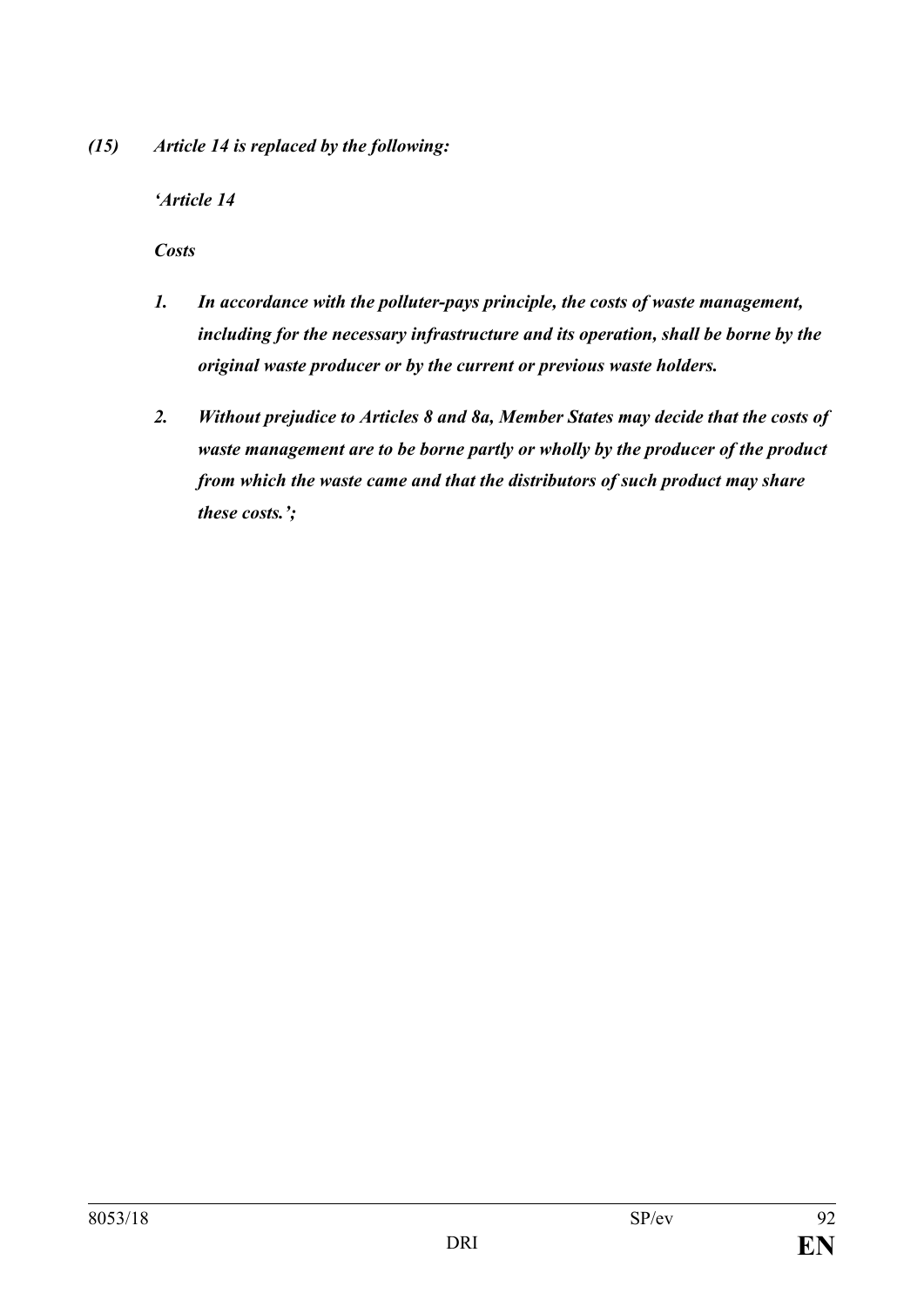- *(16) in Article 18, paragraph 3 is replaced by the following:*
	- *'3. Where hazardous waste has been unlawfully mixed in breach of this Article, Member States shall ensure, without prejudice to Article 36, that separation is carried out where technically feasible and necessary to comply with Article 13.*

*Where separation is not required pursuant to the first subparagraph of this paragraph, Member States shall ensure that the mixed waste is treated in a facility that has obtained a permit in accordance with Article 23 to treat such a mixture.';*

*(17) Article 20 is replaced by the following:*

*'Article 20*

*Hazardous waste produced by households*

*1. By 1 January 2025, Member States shall set up separate collection for hazardous waste fractions produced by households to ensure that they are treated in accordance with Articles 4 and 13 and do not contaminate other municipal waste streams.*

*2. Articles 17, 18, 19 and 35 shall not apply to mixed waste produced by households.* 

*3. Articles 19 and 35 shall not apply to separate fractions of hazardous waste produced by households until they are accepted for collection, disposal or recovery by an establishment or an undertaking which has obtained a permit or has been registered in accordance with Articles 23 or 26.*

*4. By ... [18 months after the date of entry into force of this amending Directive], the Commission shall draw up guidelines to assist and facilitate Member States in the separate collection of hazardous waste fractions produced by households.';*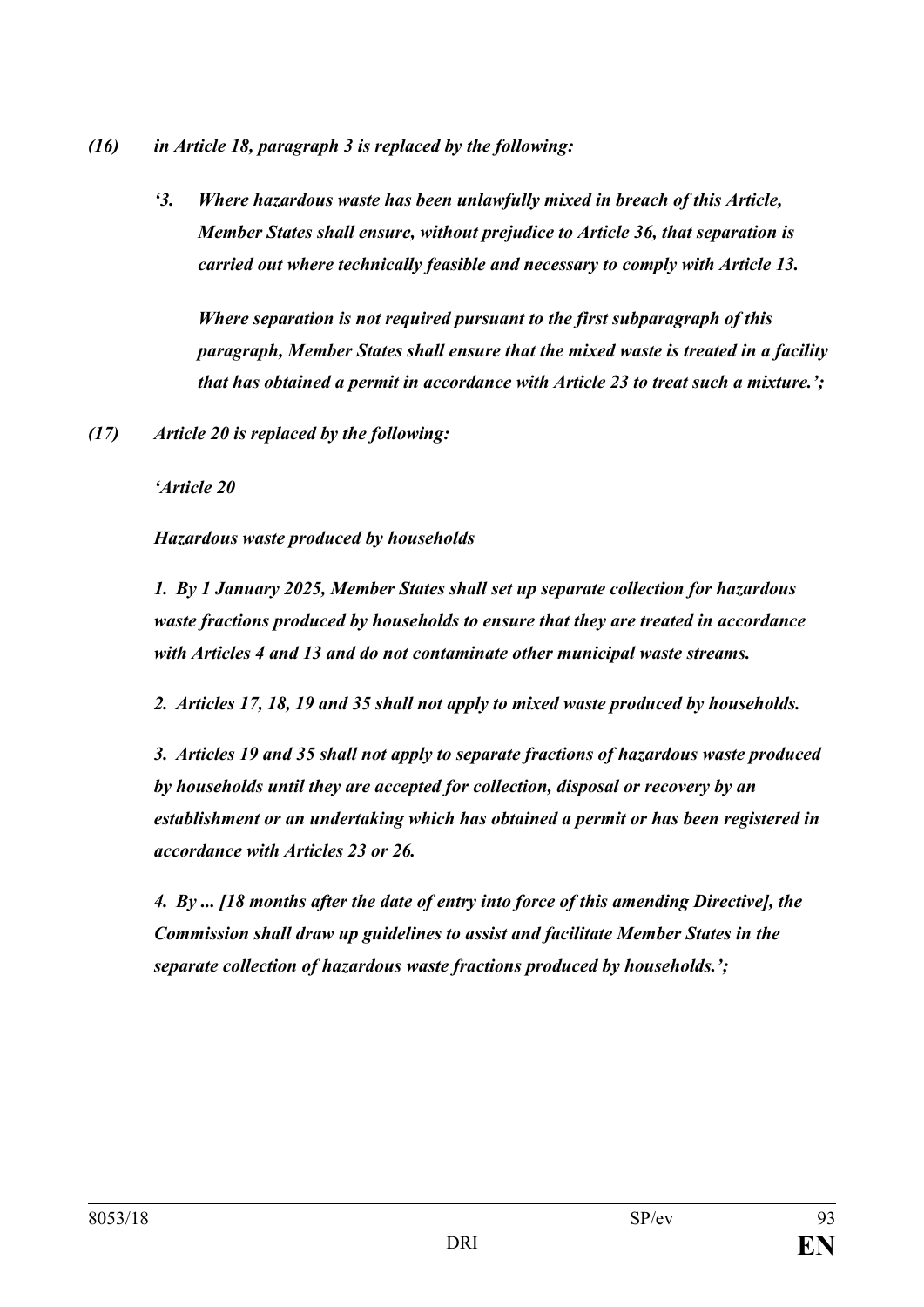#### *(18) Article 21 is amended as follows:*

- *(a) in paragraph 1, points (a), (b) and (c) are replaced by the following:*
	- *'(a) waste oils are collected separately, unless separate collection is not technically feasible taking into account good practices;*
	- *(b) waste oils are treated, giving priority to regeneration or alternatively to other recycling operations delivering an equivalent or a better overall environmental outcome than regeneration, in accordance with Articles 4 and 13;*
	- *(c) waste oils of different characteristics are not mixed and waste oils are not mixed with other kinds of waste or substances, if such mixing impedes their regeneration or another recycling operation delivering an equivalent or a better overall environmental outcome than regeneration.';*
- *(b) the following paragraph is added:*
	- *'4. By 31 December 2022, the Commission shall examine data on waste oils provided by Member States in accordance with Article 37(4) with a view to considering the feasibility of adopting measures for the treatment of waste oils, including quantitative targets on the regeneration of waste oils and any further measures to promote the regeneration of waste oils. To that end, the Commission shall submit a report to the European Parliament and to the Council, accompanied, if appropriate, by a legislative proposal.';*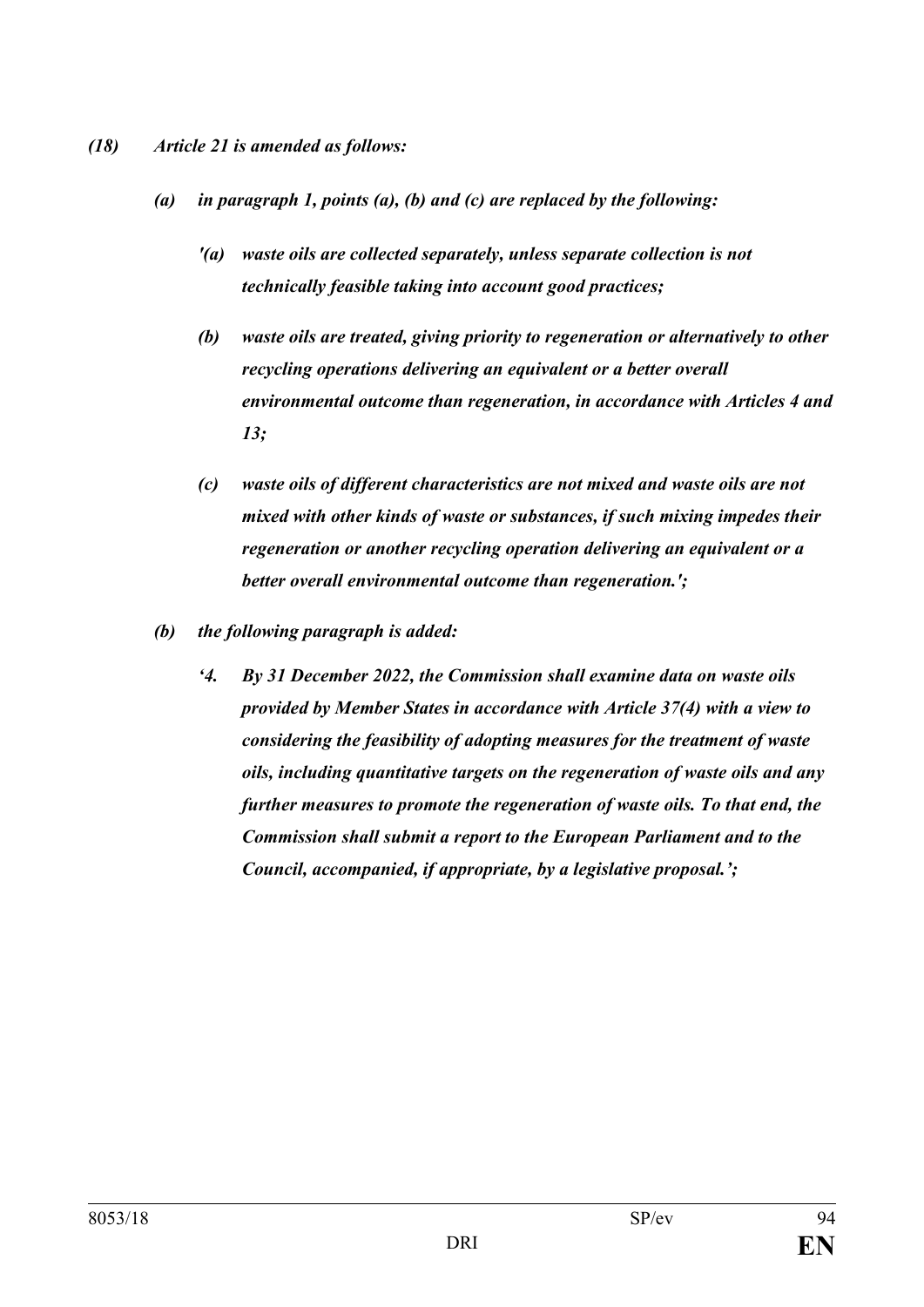(19) Article 22 is replaced by the following:

# '*Article 22*

### *Bio-waste*

1. Member States shall ensure *that, by 31 December 2023 and subject to Article 10(2) and (3), bio-waste is either separated and recycled at source, or is collected separately and is not mixed with other types of waste.* 

*Member States may allow waste with similar biodegradability and compostability properties which complies with relevant European standards or any equivalent national standards for packaging recoverable through composting and biodegradation, to be collected together with bio-waste*.

- *2. Member States* shall take measures **▌** in accordance with Articles 4 and 13, to ▌:
	- (a) *encourage* the recycling, including composting and digestion*,* of bio-waste *in a way that fulfils a high level of environment protection and results in output which meets relevant high-quality standards*;
	- (b) *encourage home composting; and*
	- (c) *promote* the use of **▌** materials produced from bio-waste.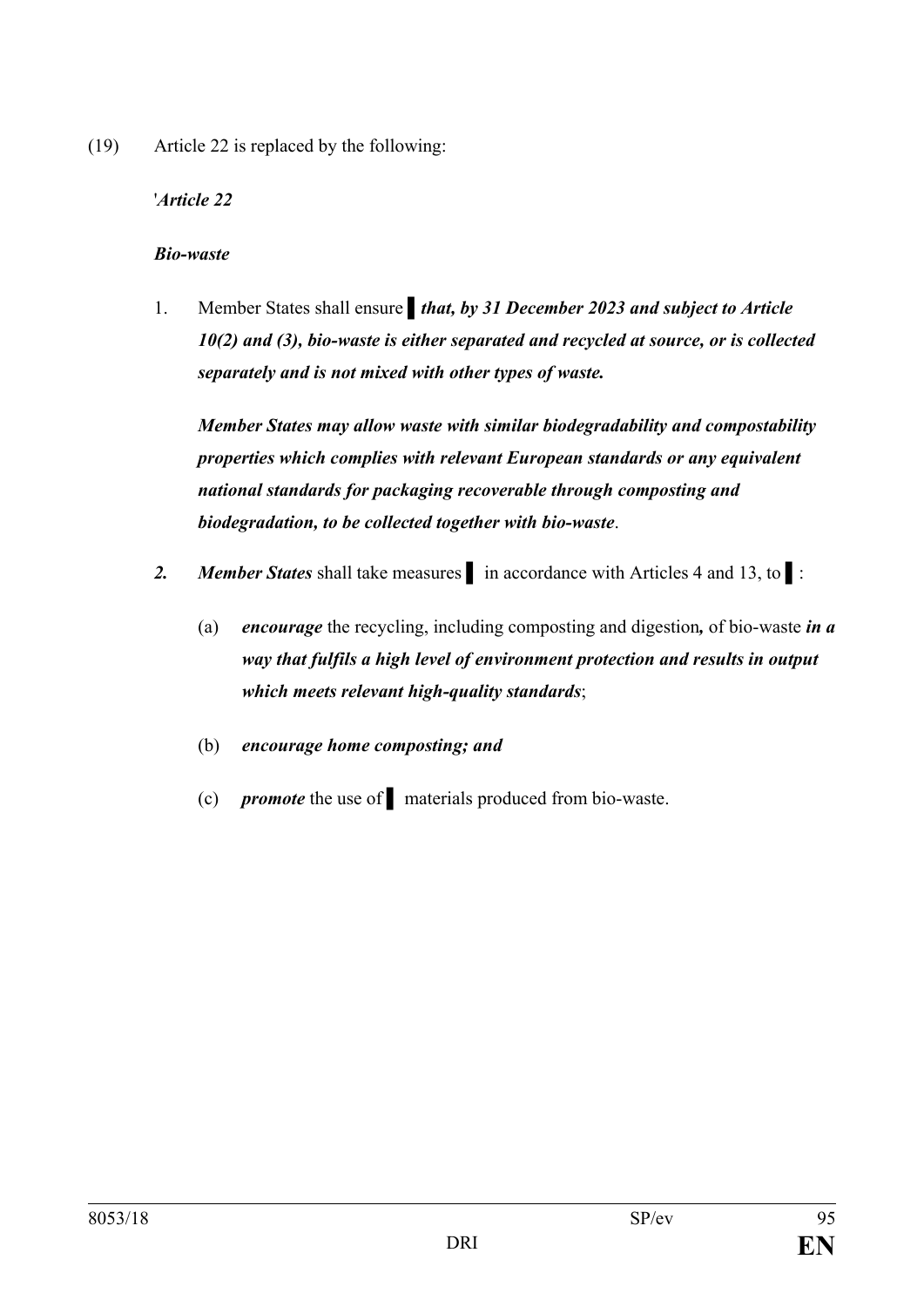- *3. By 31 December 2018, the Commission shall request the European standardisation organisations to develop European standards for bio-waste entering organic recycling processes, for compost and for digestate, based on best available practices.';*
- (20) Article 27 is amended as follows:

- (a) paragraph 1 is replaced by the following:
	- '1. The Commission shall **▌** adopt delegated acts in accordance with Article 38a *in order to supplement this Directive by* setting out technical minimum standards for treatment activities*, including for sorting and recycling of waste,* which require a permit pursuant to Article 23 where there is evidence that a benefit in terms of the protection of human health and the environment would be gained from such minimum standards.';
- (b) paragraph 4 is replaced by the following:
	- '4. The Commission shall **▌** adopt delegated acts in accordance with Article 38a *in order to supplement this Directive by* setting out the minimum standards for activities that require registration pursuant to points (a) and (b) of Article 26 where there is evidence that a benefit in terms of the protection of human health and the environment or in avoiding disruption to the internal market would be gained from such minimum standards.';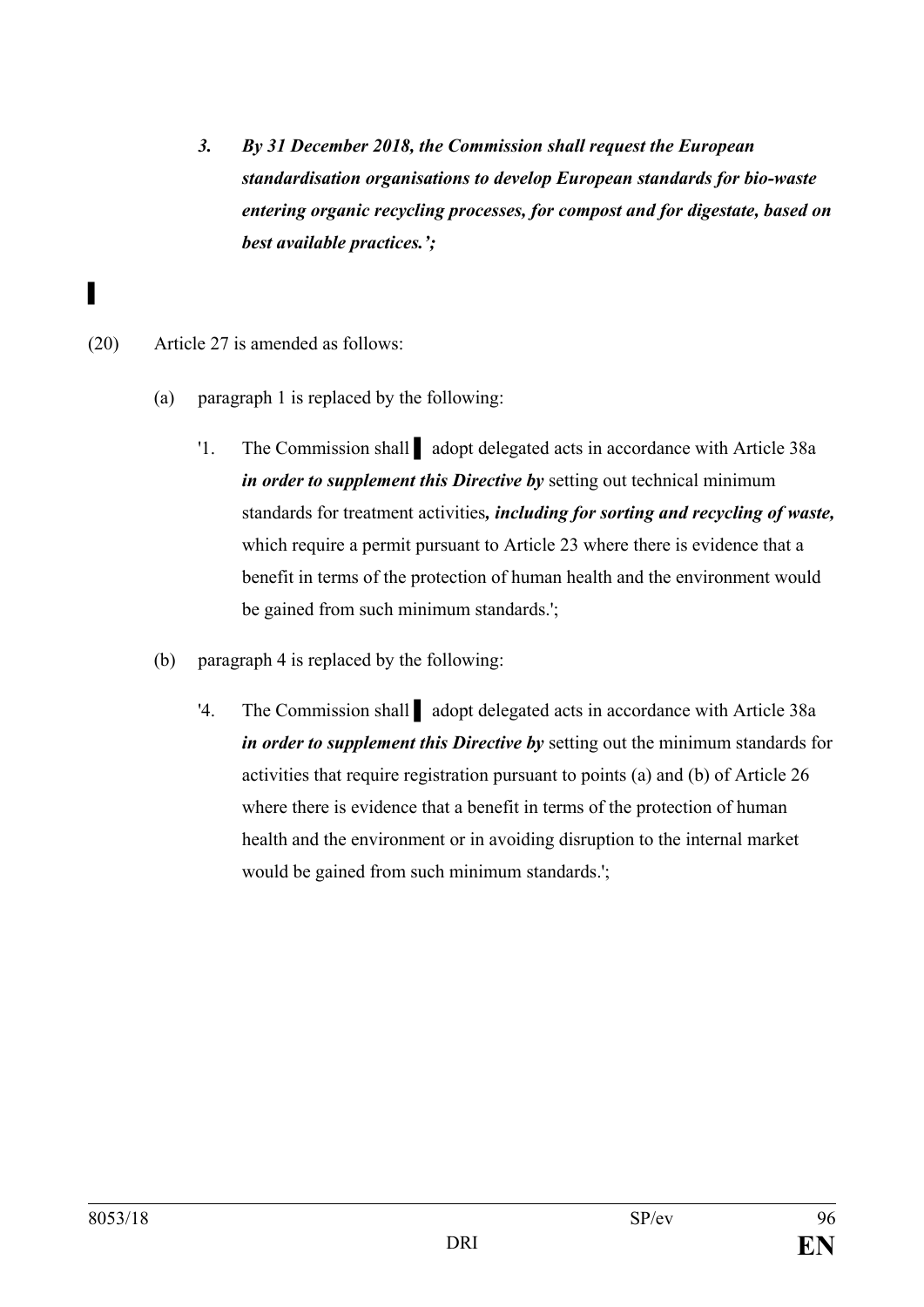- (21) Article 28 is amended as follows:
	- (a) paragraph 3 is amended as follows:
		- (i) points (b) and (c) *are* replaced by the following:
			- '(b) existing **▌** major disposal and recovery installations, including any special arrangements for waste oils, hazardous waste, waste containing significant amounts of *critical* raw materials **▌***,* or waste streams addressed by specific Union legislation;
			- *(c) an assessment of the need for closure of existing waste installations, and for additional waste installation infrastructure in accordance with Article 16.*

*Member States shall ensure that an assessment of the investments and other financial means, including for local authorities, required to meet those needs is carried out. This assessment shall be included in the relevant waste management plans or in other strategic documents covering the entire territory of the Member State concerned;';*

- *(ii) the following points are inserted:*
	- *'(ca) information on the measures to attain the objective laid down in Article 5(3a) of Directive 1999/31/EC or in other strategic documents covering the entire territory of the Member State concerned;*
	- *(cb) an assessment of existing waste collection schemes, including the material and territorial coverage of separate collection and measures to improve its operation, of any derogations granted in accordance with Article 10(3), and of the need for new collection schemes;';*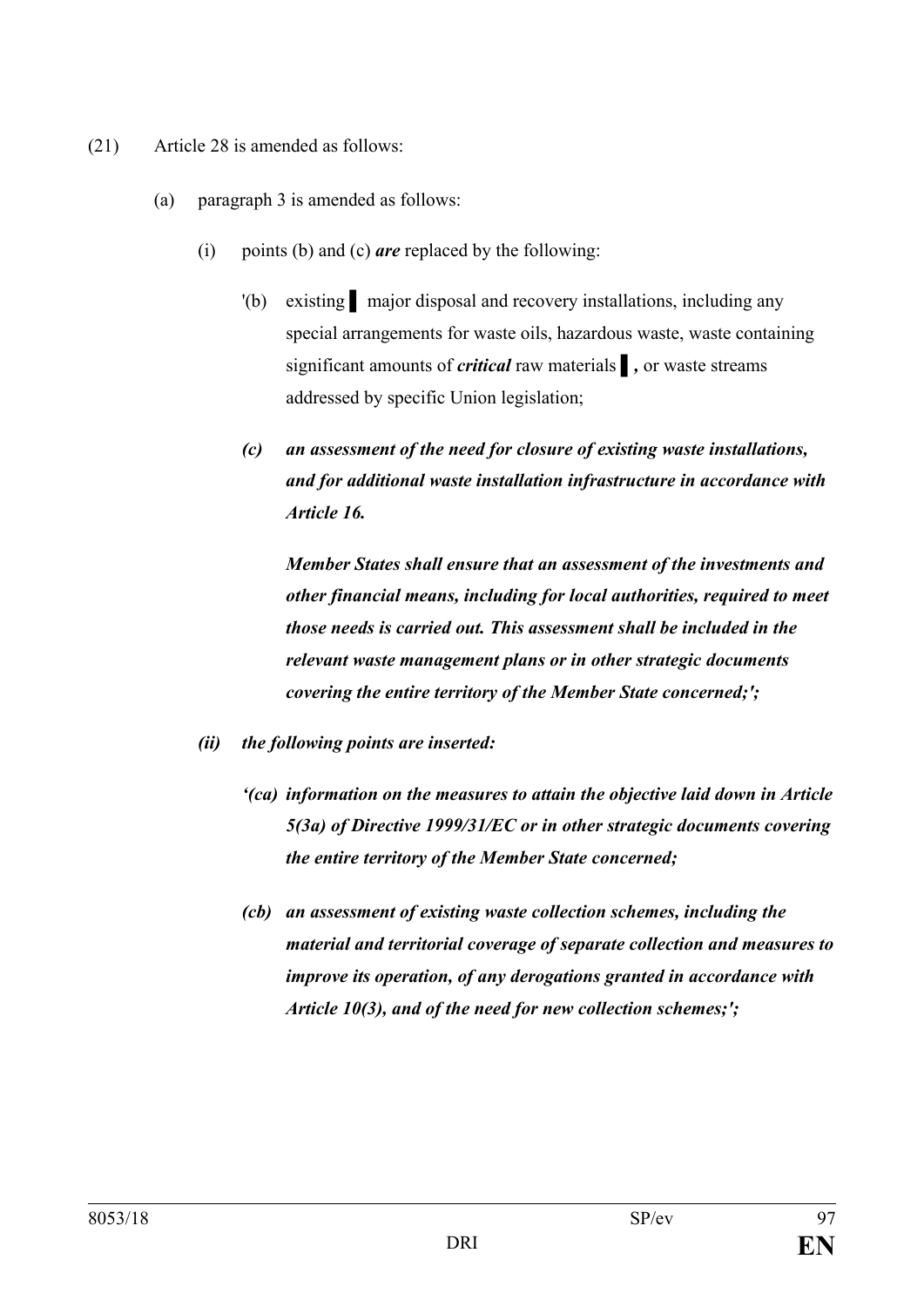- (iii) the following *points are* added:
	- '(f) measures to combat *and prevent* all forms of littering and to clean up all types of litter;
	- *(g) appropriate qualitative or quantitative indicators and targets, including on the quantity of generated waste and its treatment and on municipal waste that is disposed of or subject to energy recovery.';*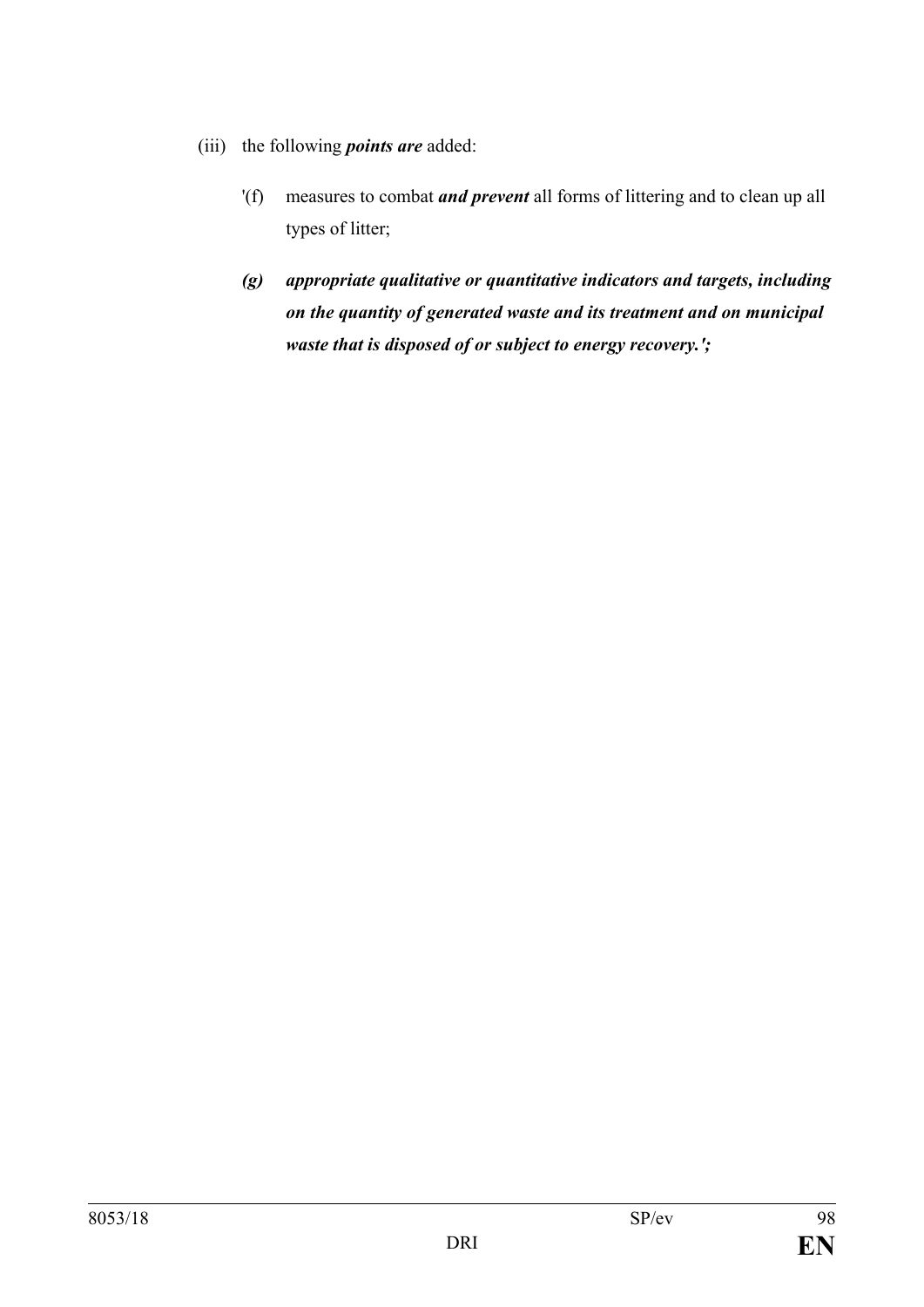(b) paragraph 5 is replaced by the following:

*\_\_\_\_\_\_\_\_\_\_\_\_\_\_\_*

- '5. Waste management plans shall conform to the waste planning requirements laid down in Article 14 of Directive 94/62/EC, to the targets laid down in Article 11(2) and (3) of this Directive and to the requirements laid down in Article 5 of Directive 1999/31/EC, *and for the purposes of litter prevention, to the requirements laid down in Article 13 of Directive 2008/56/EC of the European Parliament and of the Council\* and Article 11 of Directive 2000/60/EC of the European Parliament and of the Council\*\*.*
	- *\* Directive 2008/56/EC of the European Parliament and of the Council of 17 June 2008 establishing a framework for Community action in the field of marine environmental policy (Marine Strategy Framework Directive) (OJ L 164, 25.6.2008, p. 19).*
	- *\*\* Directive 2000/60/EC of the European Parliament and of the Council of 23 October 2000 establishing a framework for Community action in the field of water policy (OJ L 327, 22.12.2000, p. 1).*';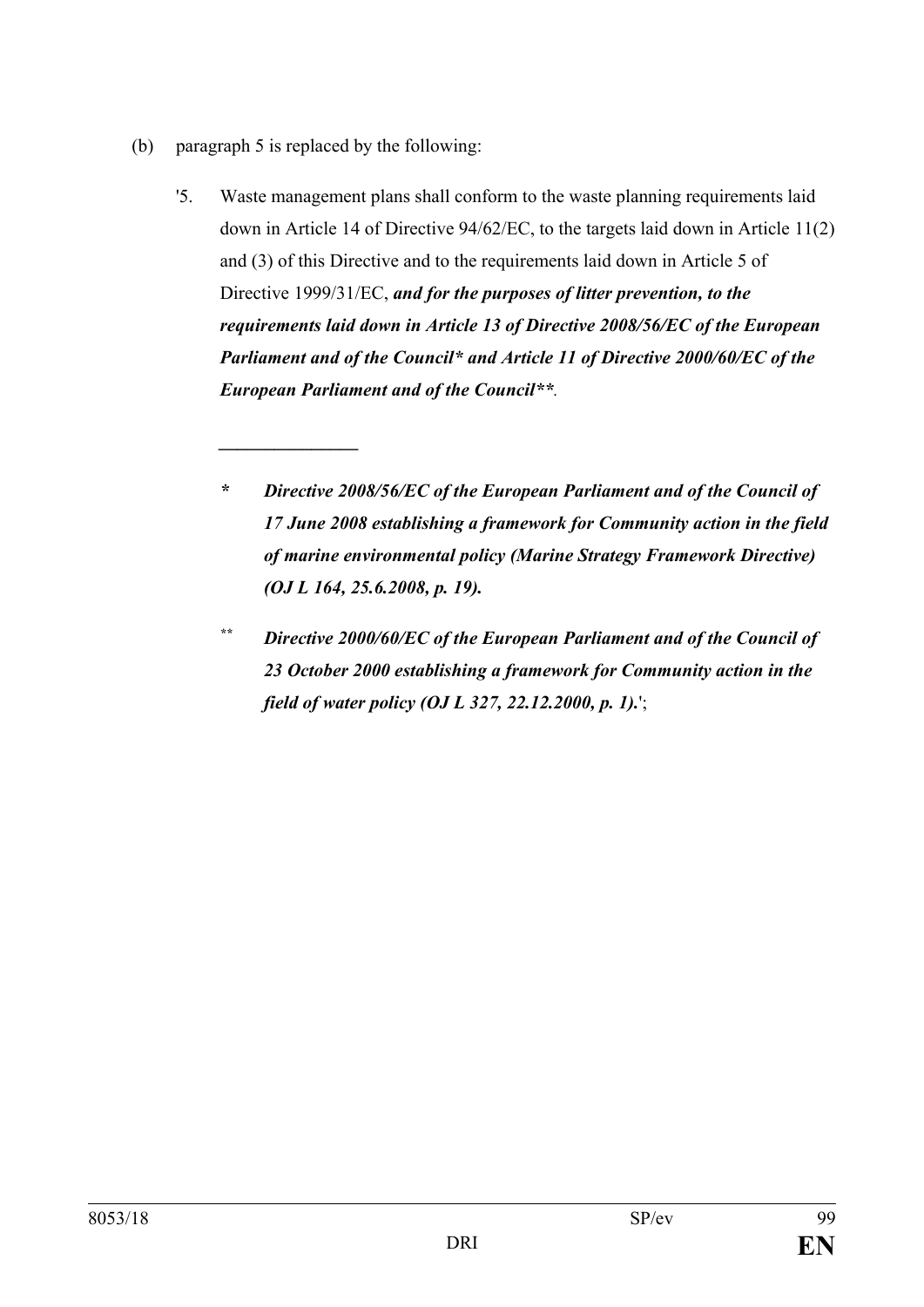- (22) Article 29 is amended as follows:
	- (a) **▌**paragraph 1 **▌** is replaced by the following:
		- '1. Member States shall establish waste prevention programmes setting out *at least the* waste prevention measures *as laid down in Article 9(1)* in accordance with Articles 1 **▌** and *4*.

*Such programmes shall be integrated either into the waste management plans required under Article 28 or into other environmental policy programmes, as appropriate, or shall function as separate programmes. If any such programme is integrated into the waste management plan or into those other programmes, the waste prevention objectives and measures shall be clearly identified.';*

- *(b) in paragraph 2, the first subparagraph is replaced by the following:*
	- *'2. When establishing such programmes, Member States shall, where relevant, describe the contribution of instruments and measures listed in Annex IVa to waste prevention and shall evaluate the usefulness of the examples of measures indicated in Annex IV or other appropriate measures. The programmes shall also describe existing waste prevention measures and their contribution to waste prevention.';*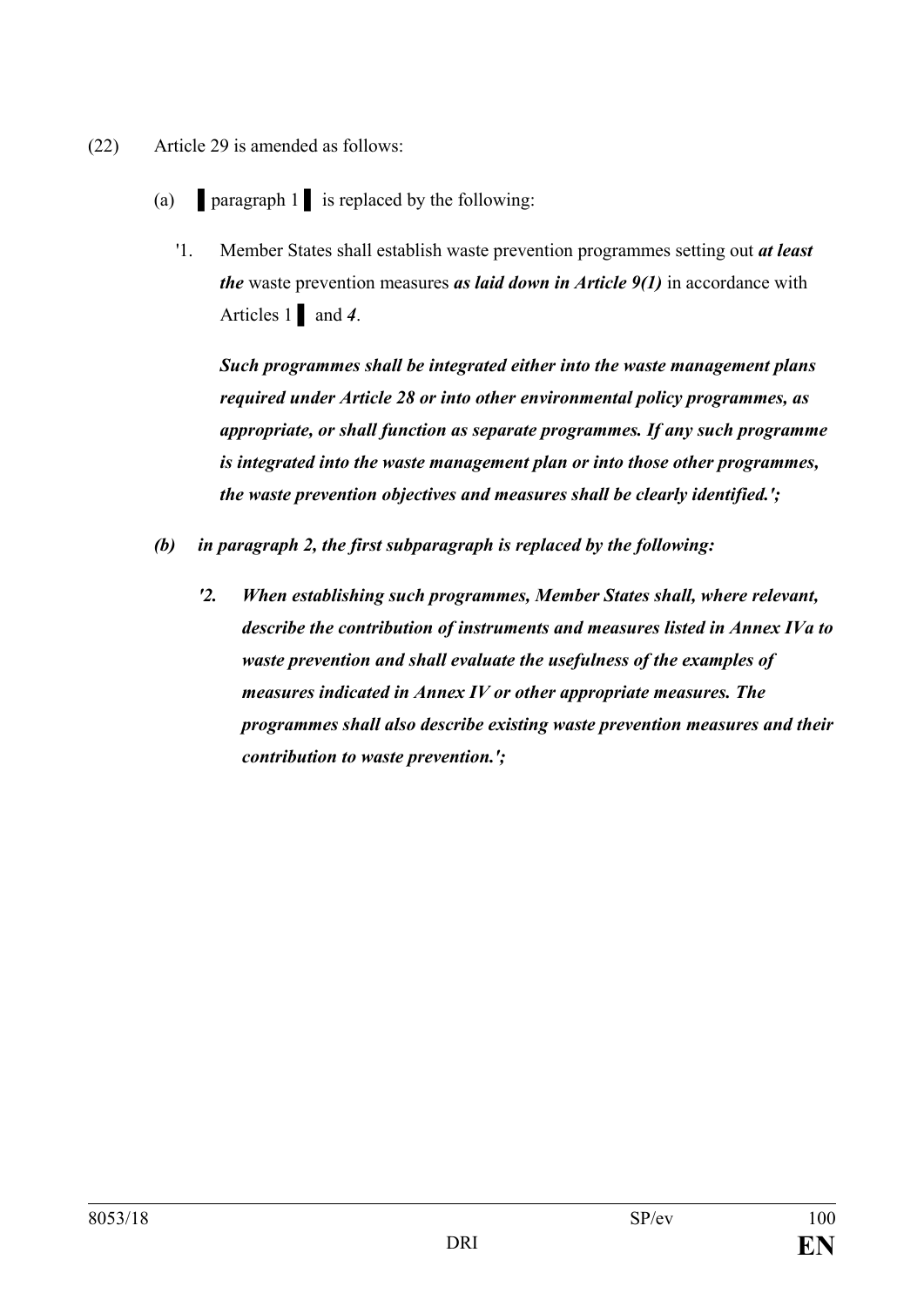- *(c) the following paragraph is inserted:*
	- *'2a. Member States shall adopt specific food waste prevention programmes within their waste prevention programmes.';*
- (d) paragraphs 3 and 4 are deleted;
- *(23) in Article 30, paragraph 2 is replaced by the following:*
	- *'2. The European Environment Agency shall publish, every two years, a report containing a review of the progress made in the completion and implementation of waste prevention programmes, including an assessment of the evolution as regards the prevention of waste generation for each Member State and for the Union as a whole, and as regards the decoupling of waste generation from economic growth and the transition towards a circular economy.';*
- (24) in Article 33, paragraph 2 is replaced by the following:
	- '2. The Commission shall adopt implementing acts to establish the format for notifying the information on the adoption and substantial revisions of the waste management plans and the waste prevention programmes. Those implementing acts shall be adopted in accordance with the examination procedure referred to in Article 39(2).';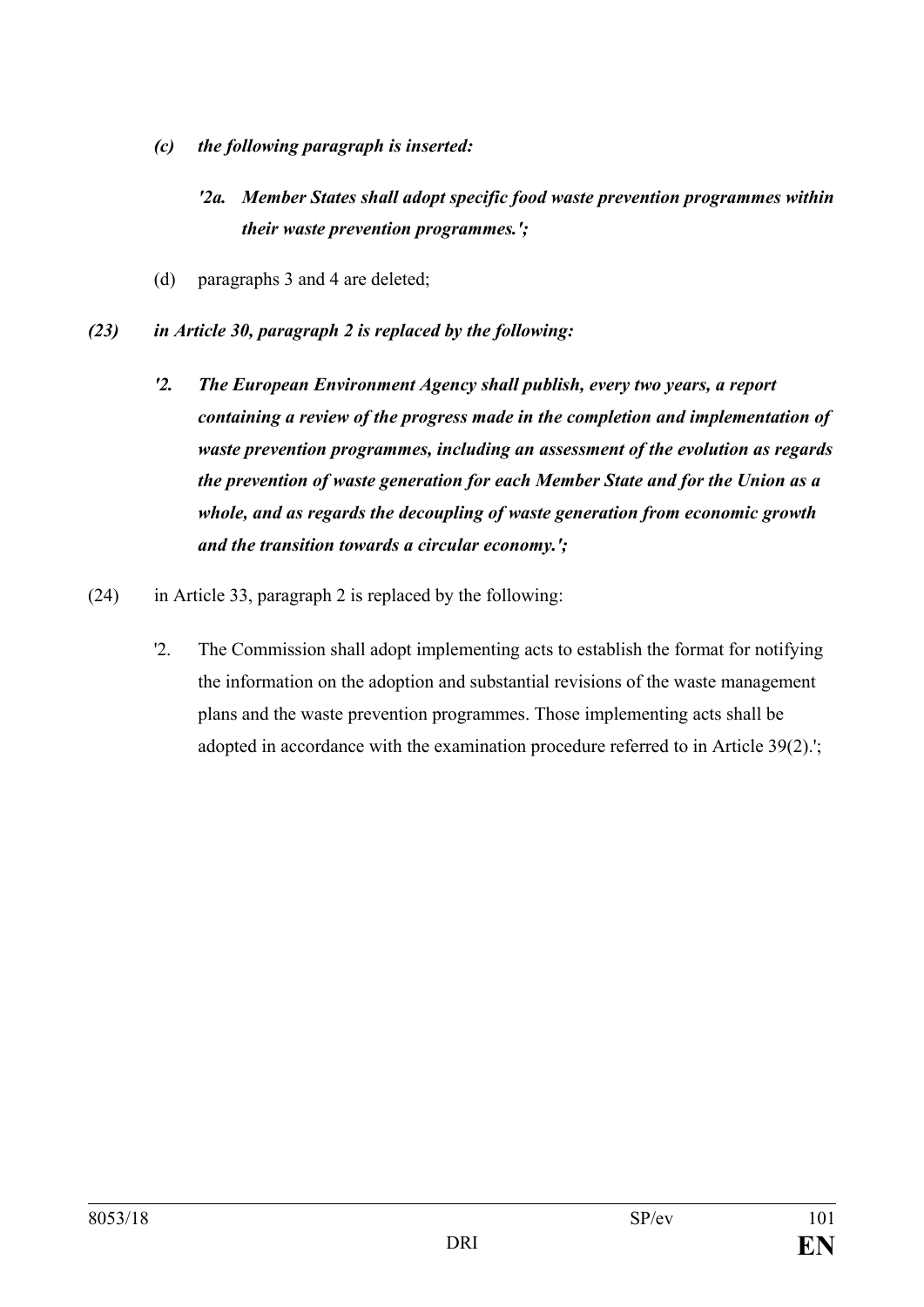- (25) Article 35 is amended as follows:
	- (a) paragraph 1 is replaced by the following:
		- '1. The establishments and undertakings referred to in Article 23(1), the producers of hazardous waste*,* and the establishments and undertakings which collect or transport hazardous waste on a professional basis, or act as dealers and brokers of hazardous waste, shall keep a chronological record of*:*
			- *(a)* the quantity, nature and origin of that waste *and the quantity of products and materials resulting from preparing for re-use, recyling or other recovery operations*; and
			- *(b)* where relevant, the destination, frequency of collection, mode of transport and treatment method foreseen in respect of the waste.

They shall make that data available to the competent authorities through the electronic registry or registries to be established pursuant to paragraph 4 of this Article.';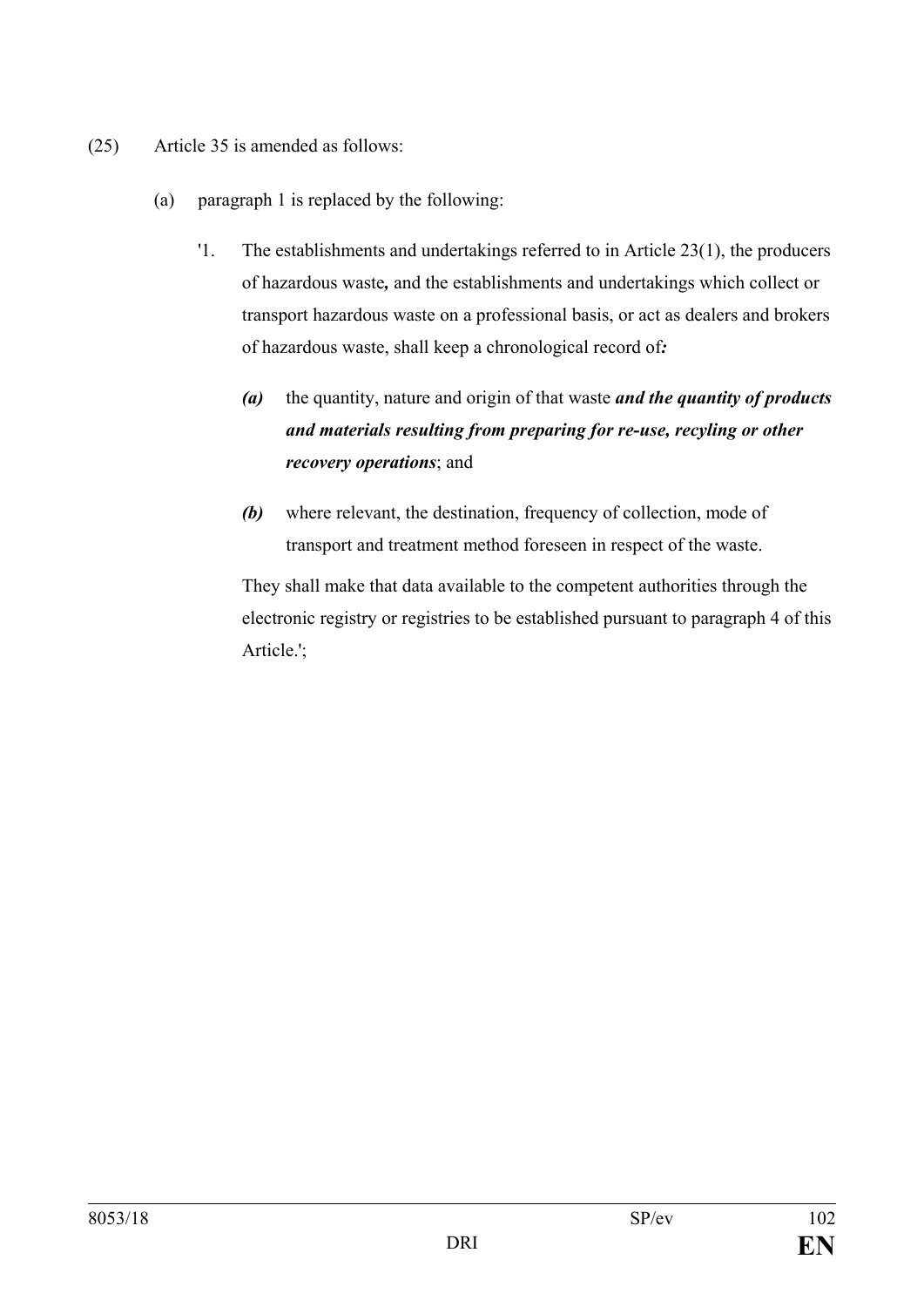(b) the following paragraphs **▌**are added:

 $\mathcal{L}_\text{max}$  , where  $\mathcal{L}_\text{max}$ 

- '4. Member States shall set up an electronic registry or coordinated registries to record the data on hazardous waste referred to in paragraph 1 covering the entire geographical territory of the Member State concerned. Member States may establish such registries for other waste streams, in particular *for* those waste streams for which targets are set in legislative acts of the Union . Member States shall use the data on waste reported by industrial operators in the European Pollutant Release and Transfer Register set up under Regulation (EC) No 166/2006 of the European Parliament and of the Council *▌\* ▌*.
- 5. The Commission may adopt implementing acts to establish minimum conditions for the operation of such registries. Those implementing acts shall be adopted in accordance with the examination procedure referred to in Article 39(2).

<sup>\*</sup> Regulation (EC) No 166/2006 of the European Parliament and of the Council of 18 January 2006 concerning the establishment of a European Pollutant Release and Transfer Register and amending Council Directives 91/689/EEC and 96/61/EC (OJ L 33, 4.2.2006, p. 1).';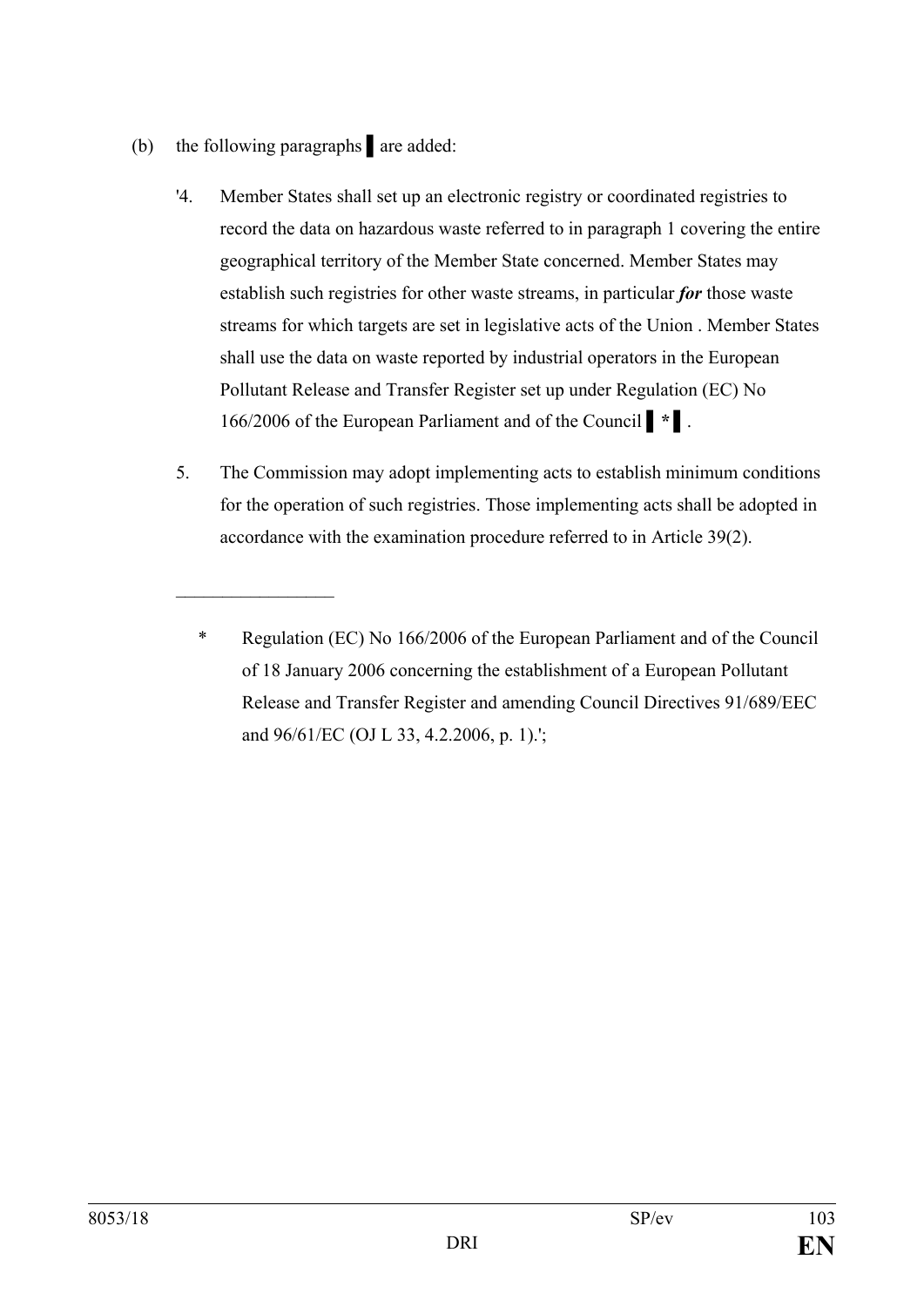- (26) in Article 36, paragraph 1 is replaced by the following:
	- '1. Member States shall take the necessary measures to prohibit the abandonment, dumping or uncontrolled management of waste, including littering.';
- (27) Article 37 is replaced by the following:

### '*Article 37*

# Reporting

1. Member States shall report the data concerning the implementation of *points (a) to (e) of* Article 11(2) and Article 11(3) for each calendar year to the Commission.

They shall report *the* data electronically within 18 months of the end of the reporting year for which the data are collected. The data shall be reported in the format established by the Commission in accordance with paragraph 7 of this Article.

The first reporting *period* shall *start in the first full calendar year after the adoption of the implementing act that establishes the format for reporting, in accordance with paragraph 7 of this Article*.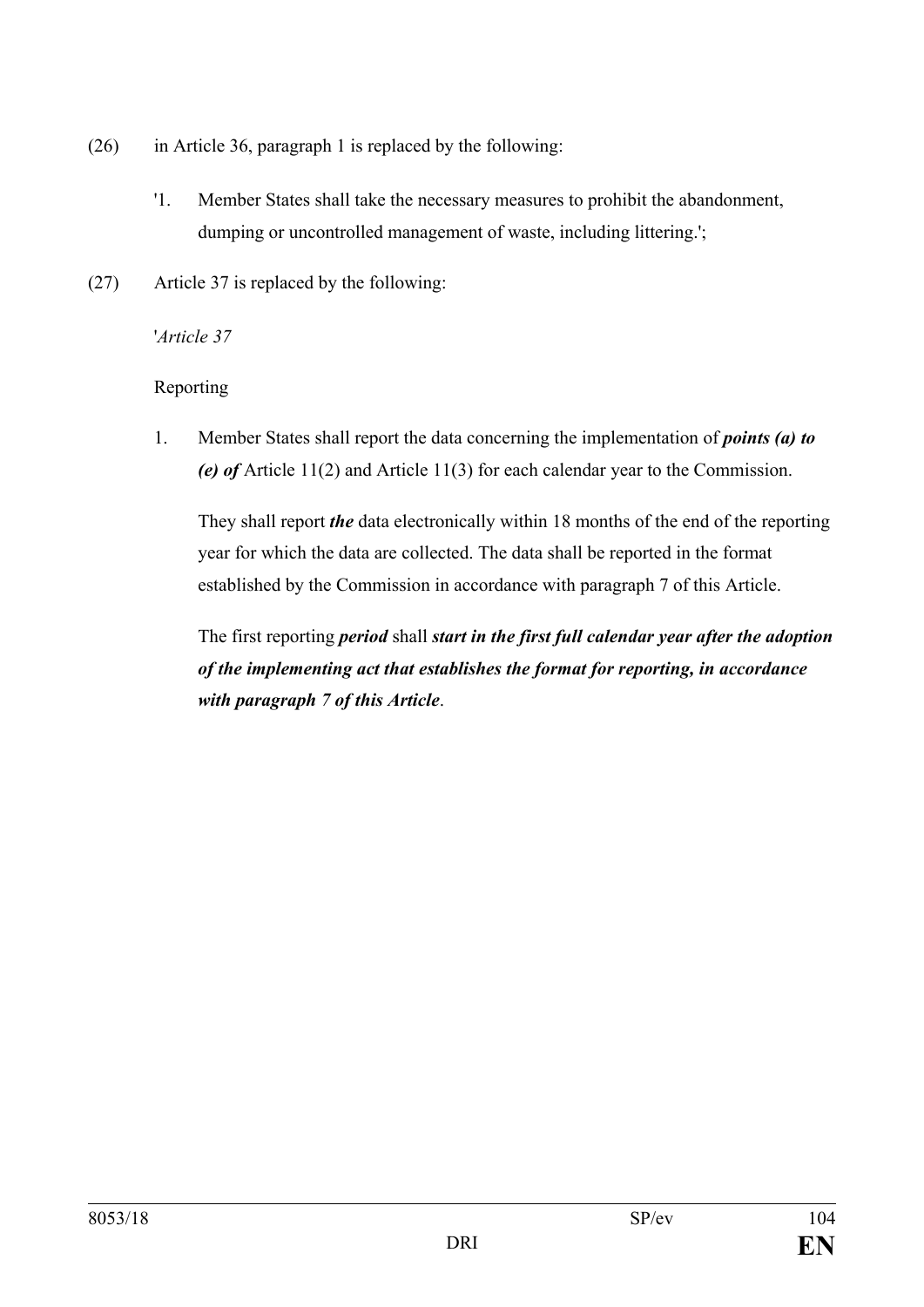*2. For the purposes of verifying compliance with point (b) of Article 11(2), Member States shall report the amount of waste used for backfilling and other material recovery operations separately from the amount of waste prepared for re-use or recycled. Member States shall report the reprocessing of waste into materials that are to be used for backfilling operations as backfilling.*

*For the purposes of verifying compliance with points (c), (d) and (e) of Article 11(2) and Article 11(3), Member States shall report the amount of waste prepared for re-use separately from the amount of waste recycled.*

3. Member States shall report the data concerning the implementation of *Article 9*(*4*) and  $(5)$  to the Commission every **p** year.

*They* shall report *the* data electronically within 18 months of the end of the reporting year for which the data are collected. The data shall be reported in the format established by the Commission in accordance with paragraph 7 of this Article.

The first reporting *period* shall *start in the first full calendar year after the adoption of the implementing act that establishes the format for reporting, in accordance with paragraph 7 of this Article*.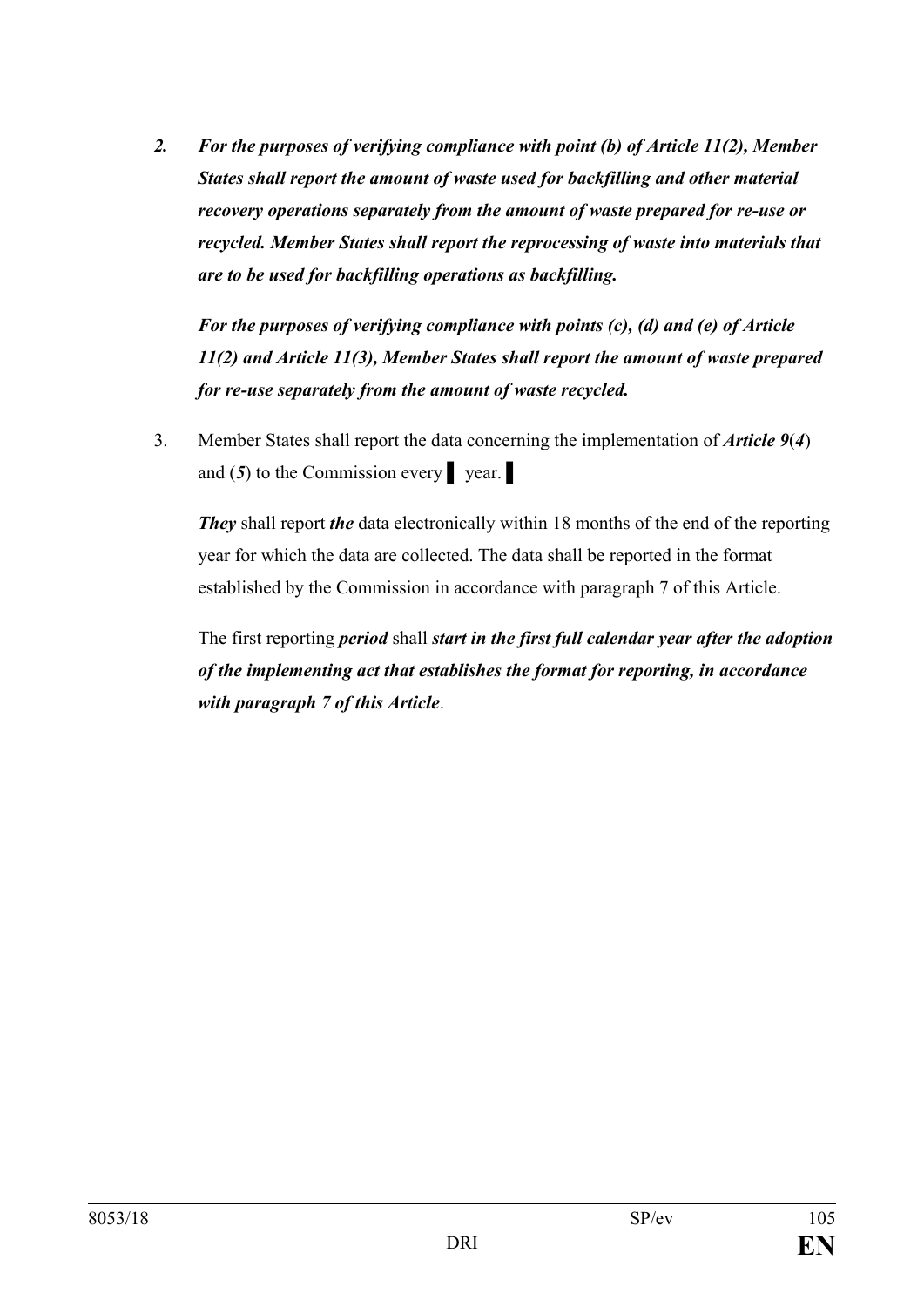*4. Member States shall report the data on mineral or synthetic lubrication or industrial oils placed on the market and waste oils separately collected and treated for each calendar year to the Commission.* 

*They shall report the data electronically within 18 months of the end of the reporting year for which the data are collected. The data shall be reported in the format established by the Commission in accordance with paragraph 7.* 

*The first reporting period shall start in the first full calendar year after the adoption of the implementing act that establishes the format for reporting, in accordance with paragraph 7.*

- 5. The data reported by Member States in accordance with this Article shall be accompanied by a quality check report and a report on the measures taken pursuant to Article 11a(3) *and (8), including detailed information about the average loss rates where applicable*. *That information shall be reported in the format for reporting established by the Commission in accordance with paragraph 7 of this Article.*
- 6. The Commission shall review the data reported in accordance with this Article and publish a report on the results of its review. The report shall assess the organisation of the data collection, the sources of data and the methodology used in Member States as well as the completeness, reliability, timeliness and consistency of that data. The assessment may include specific recommendations for improvement. The report shall be drawn up *after the first reporting of the data by Member States and* every *four* years *thereafter*.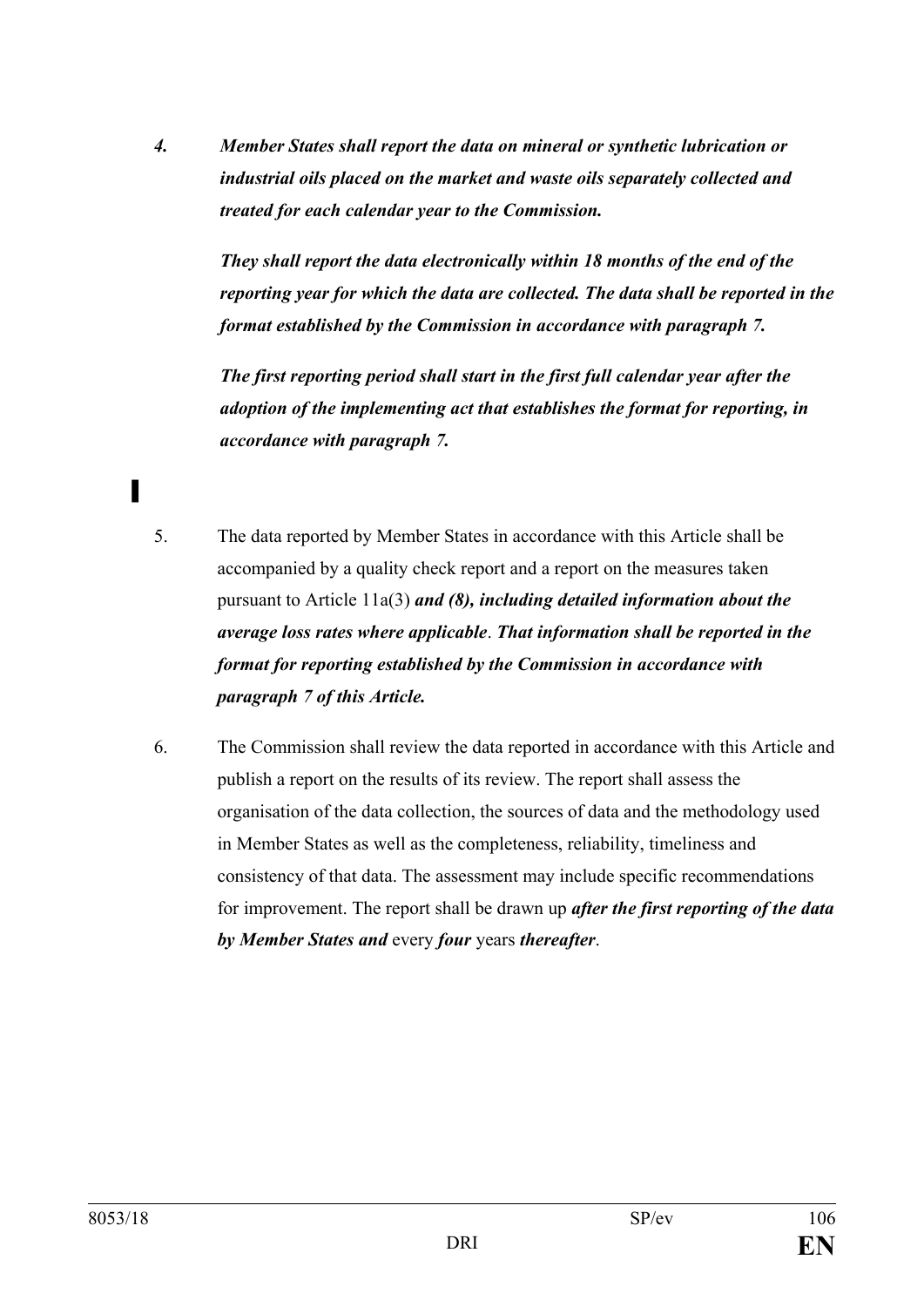- 7. *By 31 March 2019,* the Commission shall adopt implementing acts laying down the format for reporting *the* data *referred to in* paragraphs 1*,* **▌**3*, 4 and 5 of this Article. For the purposes of reporting on the implementation of points (a) and (b) of Article 11(2), Member States shall use the format established in Commission Implementing Decision of 18 April 2012 establishing a questionnaire for Member States reports on the implementation of Directive 2008/98/EC of the European Parliament and of the Council on waste. For the purpose of reporting on food waste, the methodology developed under Article 9(8) shall be taken into account when developing the format for reporting.* Those implementing acts shall be adopted in accordance with the examination procedure referred to in Article 39(2) *of this Directive*.';
- (28) Article 38 is replaced by the following:

### *'Article 38*

*Exchange of information and sharing of best practices, interpretation and adaptation to technical progress*

*1. The Commission shall organise a regular exchange of information and sharing of best practices among Member States, including, where appropriate, with regional and local authorities, on the practical implementation and enforcement of the requirements of this Directive, including on:*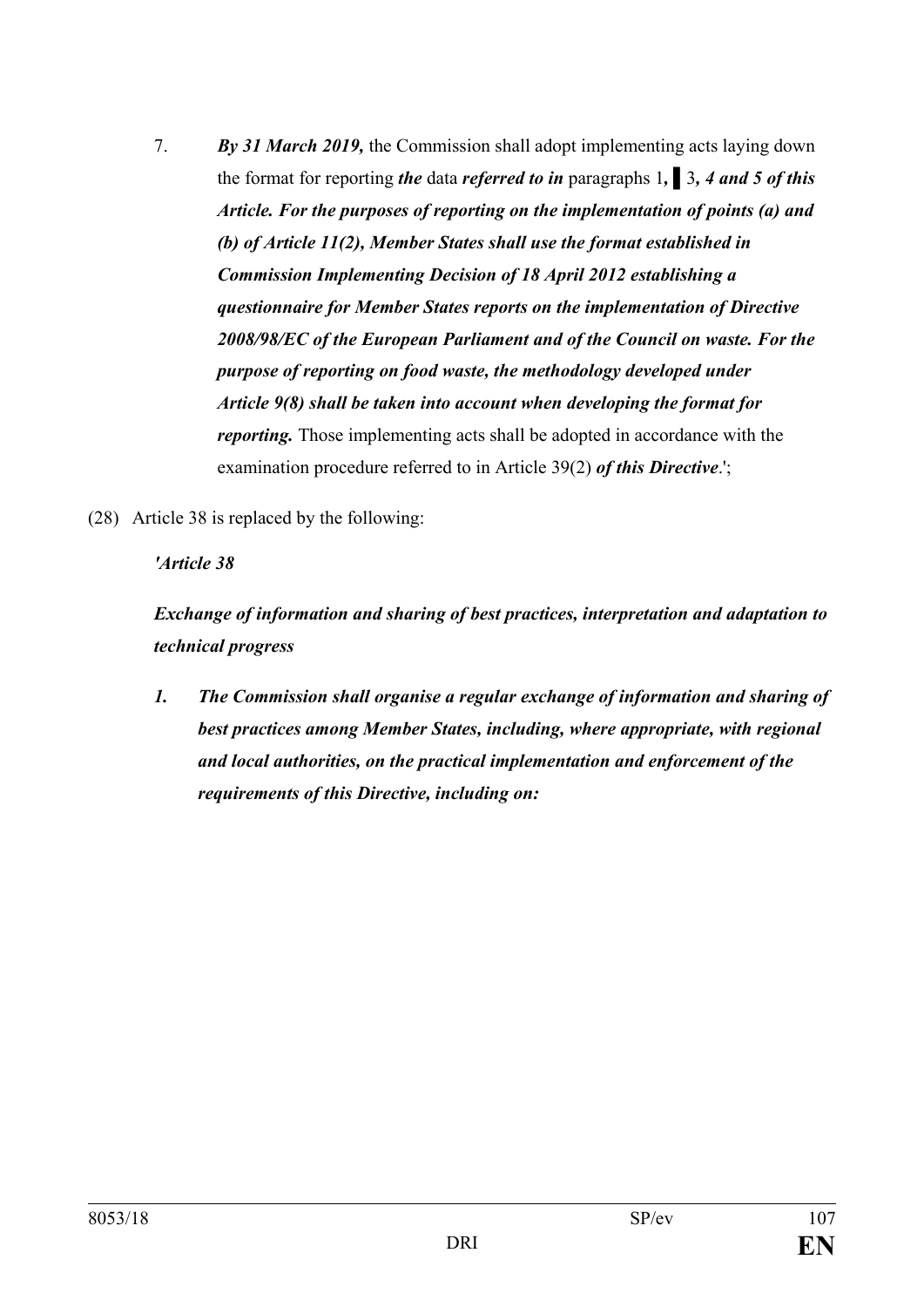- *(a) the application of the calculation rules set out in Article 11a and the development of measures and systems to trace municipal waste streams from sorting to recycling;*
- *(b) adequate governance, enforcement, cross-border cooperation;*
- *(c) innovation in the field of waste management;*
- *(d) national by-product and end-of-waste criteria, as referred to in Article 5(3) and in Article 6(3) and (4), facilitated by a Union-wide electronic register to be established by the Commission;*
- *(e) the economic instruments and other measures used in accordance with Article 4(3) in order to boost the achievement of the objectives laid down in that Article;*
- *(f) measures laid down in Article 8(1) and (2);*
- *(g) prevention and the setting up of systems which promote re-use activities and the extension of life span;*
- *(h) the implementation of the obligations with regard to separate collection;*
- *(i)– the instruments and incentives towards achieving the targets laid down in points (c), (d) and (e) of Article 11(2).*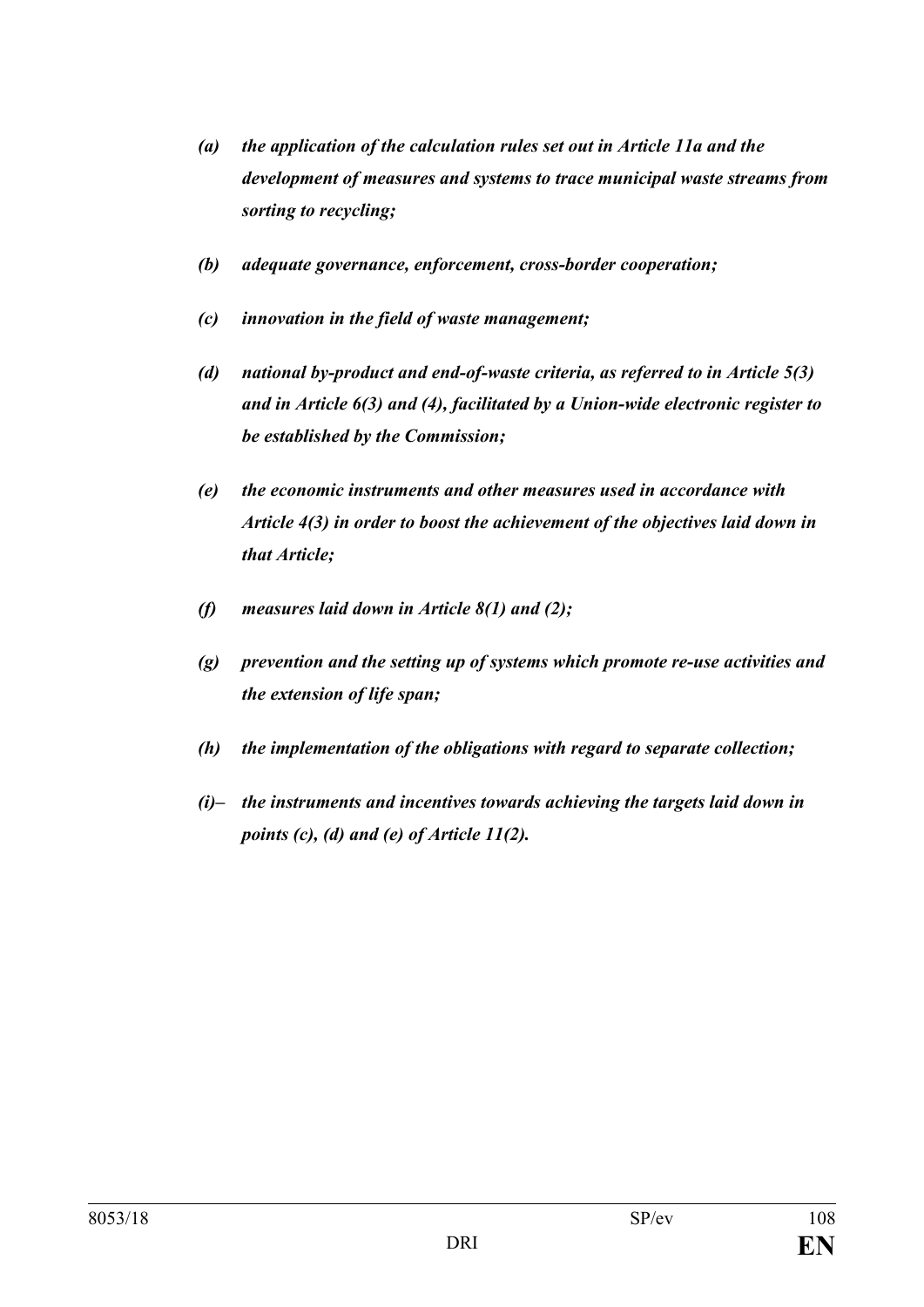*The Commission shall make the results of the exchange of information and sharing of best practices publicly available.*

2. The Commission may develop guidelines for the interpretation of the *requirements set out in this Directive, including on the definition of waste, prevention, re-use, preparing for re-use,* recovery*, recycling,* disposal*, and on the application of the calculation rules set out in Article 11a.*

# *The Commission shall develop guidelines on the definitions of municipal waste and backfilling.*

The Commission is empowered to adopt delegated acts in accordance with Article 38a to amend this Directive by specifying the application of the formula for incineration facilities referred to in point R1 of Annex II. Local climatic conditions may be taken into account, such as the severity of the cold and the need for heating insofar as they influence the amounts of energy that can technically be used or produced in the form of electricity, heating, cooling or processing steam. Local conditions of the outermost regions as recognised in the third paragraph of Article 349 of the Treaty on the Functioning of the European Union and of the territories mentioned in Article 25 of the 1985 Act of Accession may also be taken into account.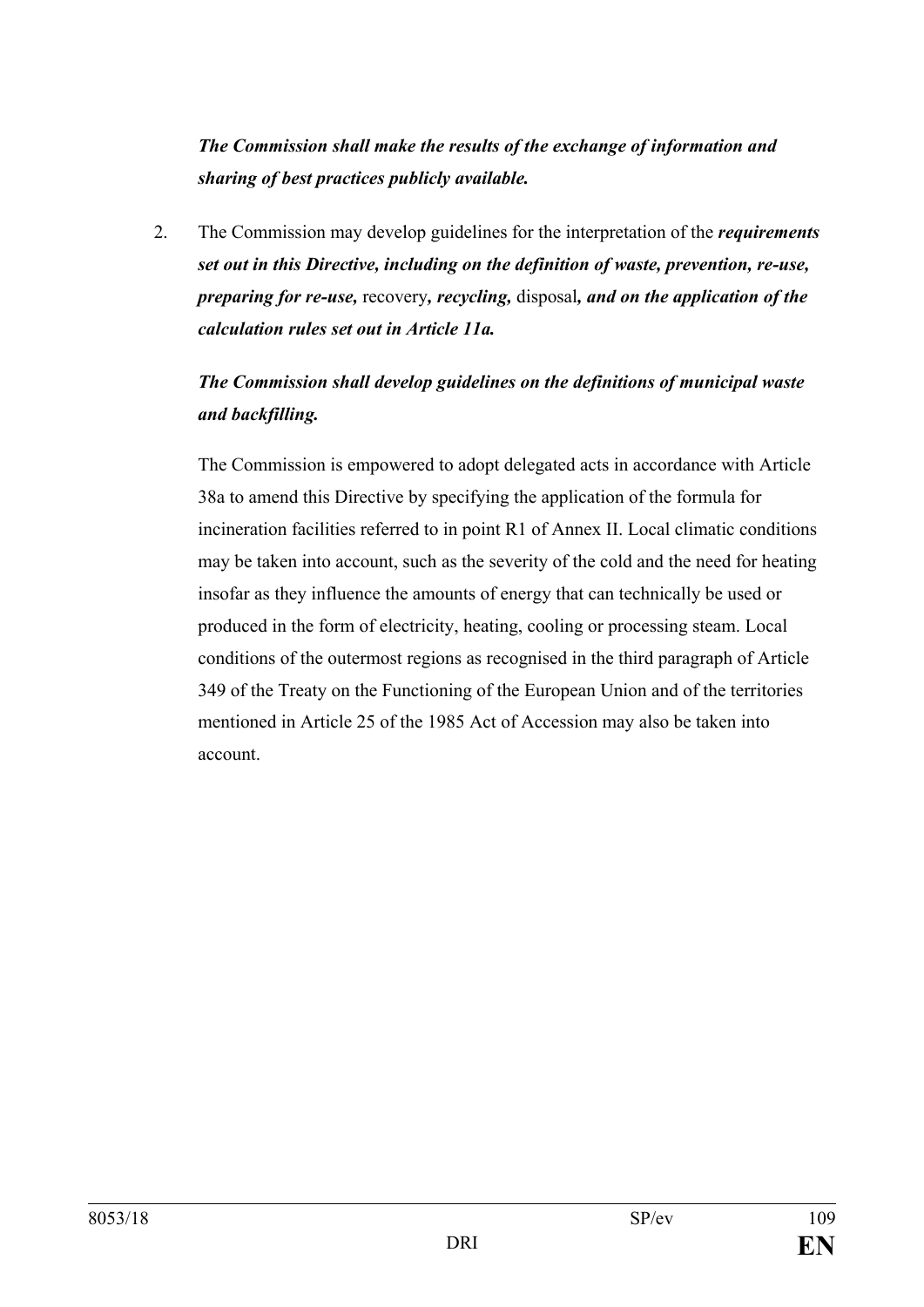3. The Commission is empowered to adopt delegated acts in accordance with Article 38a to amend Annexes **▌** *IV and* V in the light of scientific and technical progress.

**▌**';

(29) the following Article **▌**is inserted:

'*Article 38a*

Exercise of the delegation

- 1. The power to adopt delegated acts is conferred on the Commission subject to the conditions laid down in this Article.
- 2. The power to adopt delegated acts referred to in Articles **▌** 7(1), *9(8)*, **▌** *11a(10),*   $\left[ 27(1), 27(4), 38(2) \text{ and } 38(3) \right]$  shall be conferred on the Commission for a period of *▌ five years* from … [date of entry into force of this *amending* Directive]. *The Commission shall draw up a report in respect of the delegation of power not later than nine months before the end of the five-year period. The delegation of power shall be tacitly extended for periods of an identical duration, unless the European Parliament or the Council opposes such extension not later than three months before the end of each period.*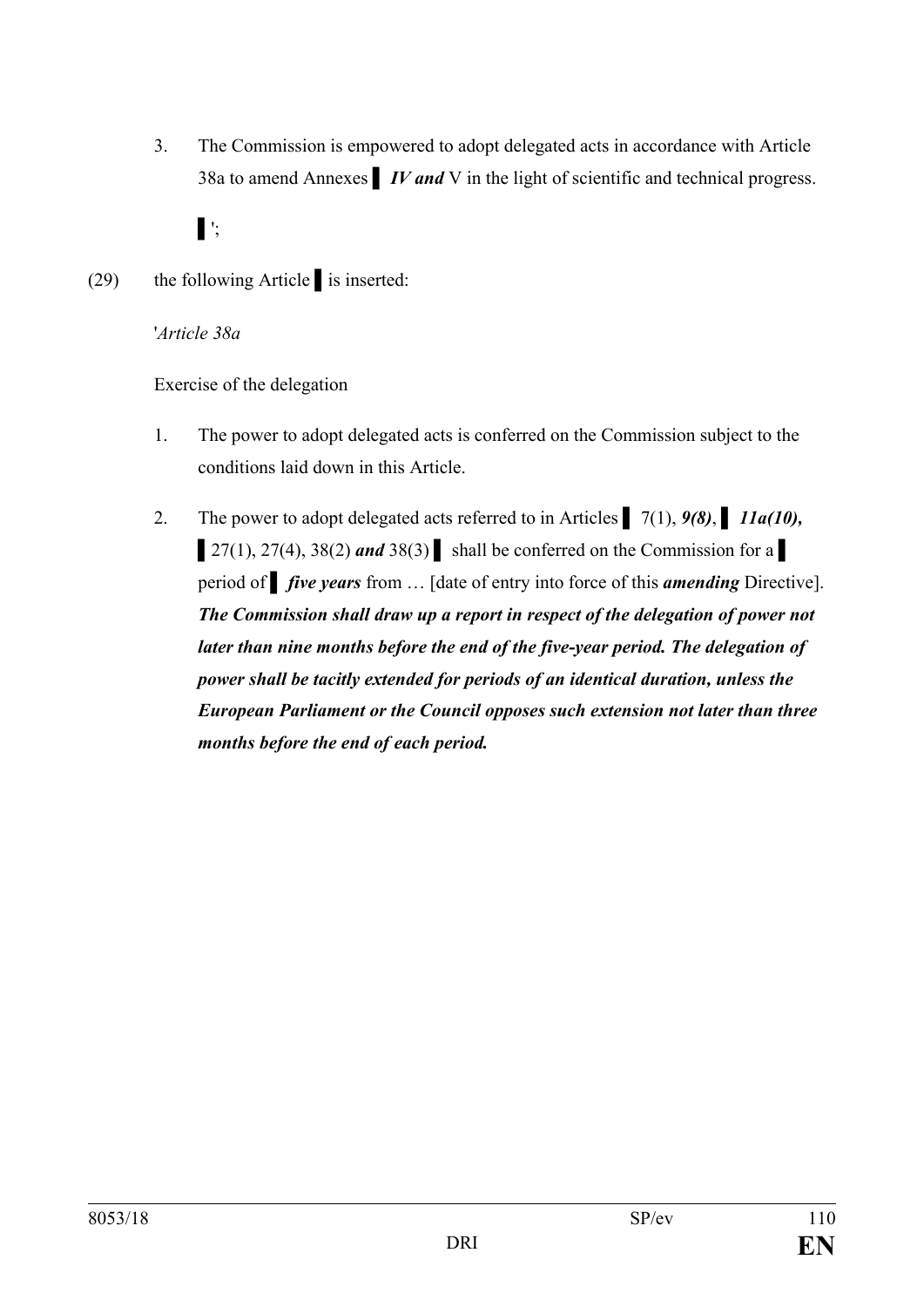- 3. The delegation of power referred to in Articles **▌** 7(1), *9(8)*, **▌** *11a(10), ▌*27(1), 27(4), 38(2) *and* 38(3) **▌** may be revoked at any time by the European Parliament or by the Council. A decision to revoke shall put an end to the delegation of the power specified in that decision. It shall take effect the day following the publication of the decision in the *Official Journal of the European Union* or at a later date specified therein. It shall not affect the validity of any delegated acts already in force.
- *4. Before adopting a delegated act, the Commission shall consult experts designated by each Member State in accordance with the principles laid down in the Interinstitutional Agreement of 13 April 2016 on Better Law Making\*.*
- 5. As soon as it adopts a delegated act, the Commission shall notify it simultaneously to the European Parliament and to the Council.
- 6. A delegated act adopted pursuant to Articles **▌** 7(1), *9(8)*, **▌** *11a(10), ▌*27(1), 27(4), 38(2) *and* 38(3) **▌** shall enter into force only if no objection has been expressed either by the European Parliament or by the Council within a period of two months of notification of that act to the European Parliament and to the Council or if, before the expiry of that period, the European Parliament and the Council have both informed the Commission that they will not object. That period shall be extended by two months at the initiative of the European Parliament or of the Council.

*\* OJ L 123, 12.5.2016, p. 1.*';

 $\mathcal{L}$  , we have the set of the set of the set of the set of the set of the set of the set of the set of the set of the set of the set of the set of the set of the set of the set of the set of the set of the set of the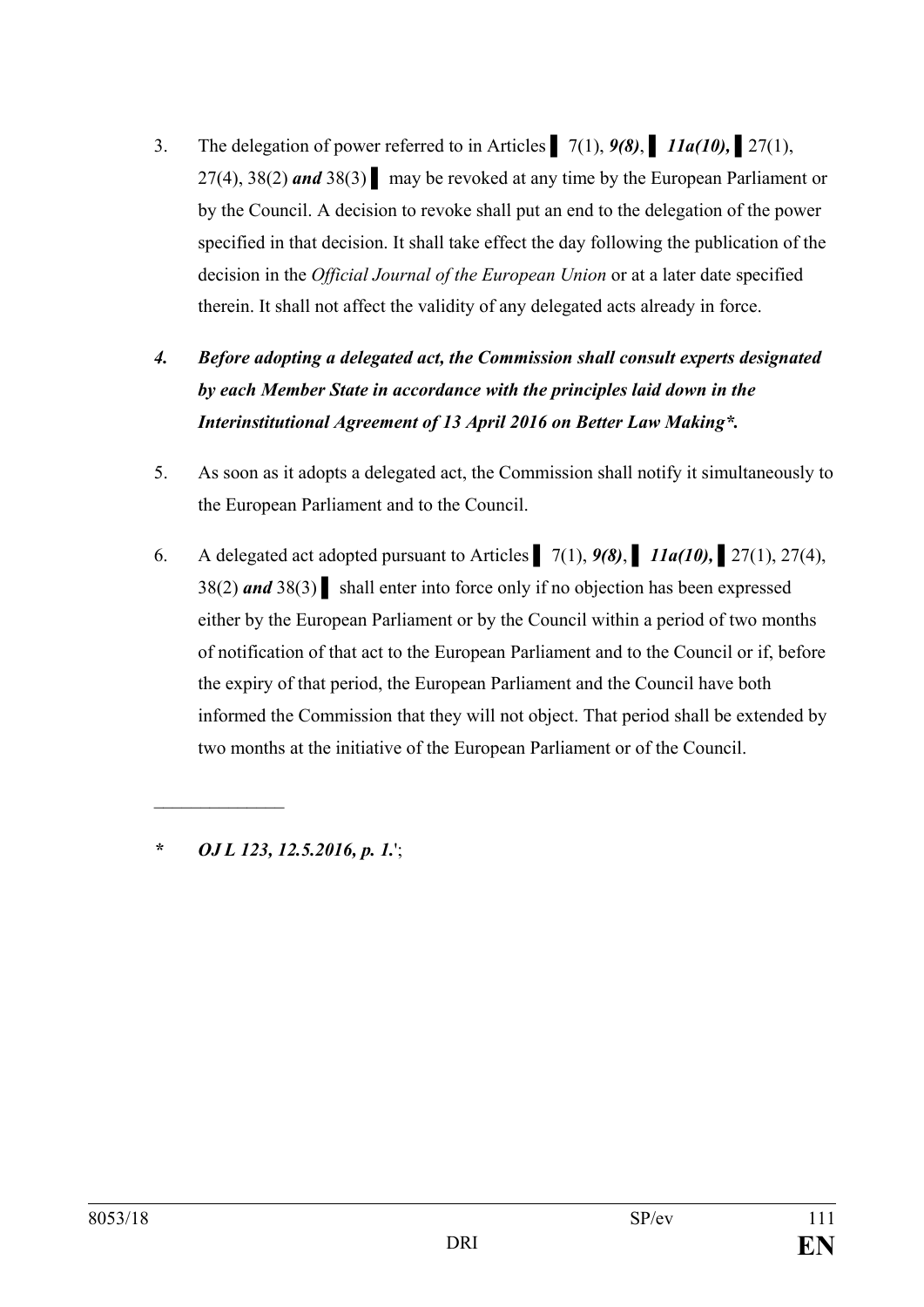(30) Article 39 is replaced by the following:

'*Article 39*

Committee procedure

*\_\_\_\_\_\_\_\_\_\_\_\_\_\_*

- 1. The Commission shall be assisted by a committee. That committee shall be a committee within the meaning of Regulation (EU) No 182/2011 of the European Parliament and of the Council*\**.
- 2. Where reference is made to this paragraph, Article 5 of Regulation (EU) No 182/2011 shall apply.

*Where the committee delivers no opinion, the Commission shall not adopt the draft implementing act and the third subparagraph of Article 5(4) of Regulation (EU) No 182/2011 shall apply.*

*\* Regulation (EU) No 182/2011 of the European Parliament and of the Council of 16 February 2011 laying down the rules and general principles concerning mechanisms for control by Member States of the Commission's exercise of implementing powers (OJ L 55, 28.2.2011, p. 13).';*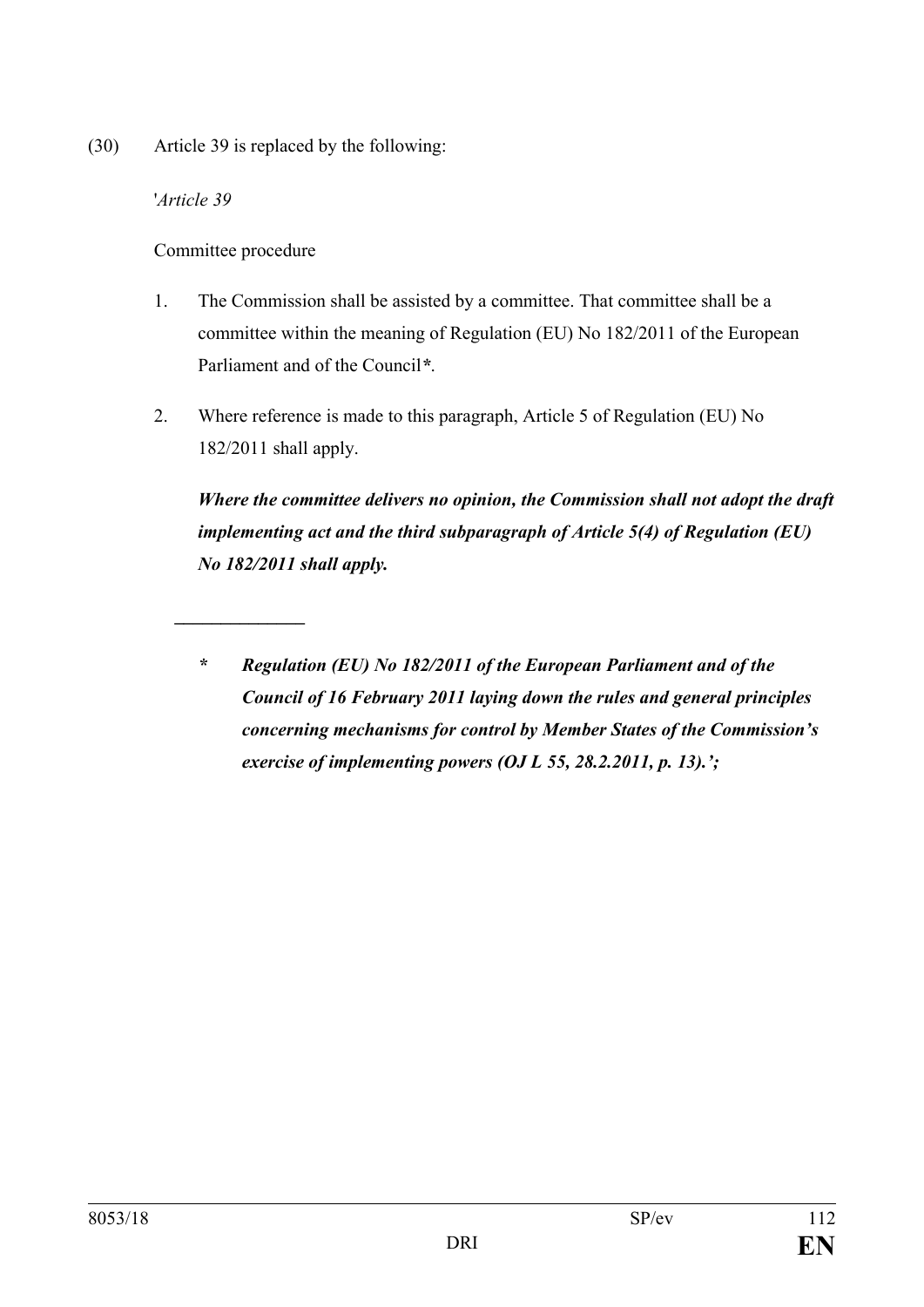- *(31) In Annex II, operations R 3, R 4 and R 5 are replaced by the following:* 
	- *'R 3 Recycling/reclamation of organic substances which are not used as solvents (including composting and other biological transformation processes)\*\**

*R 4 Recycling/reclamation of metals and metal compounds\*\*\**

*R 5 Recycling/reclamation of other inorganic materials\*\*\*\**

- *\*\* This includes preparing for re-use, gasification and pyrolysis using the components as chemicals and recovery of organic materials in the form of backfilling.*
- *\*\*\* This includes preparing for re-use.*

*\_\_\_\_\_\_\_\_\_\_\_\_\_\_\_\_\_\_*

- *\*\*\*\* This includes preparing for re-use, recycling of inorganic construction materials, recovery of inorganic materials in the form of backfilling, and soil cleaning resulting in recovery of the soil.';*
- (32) *The text set out in the Annex to this Directive is inserted as* Annexes *IVa and IVb*.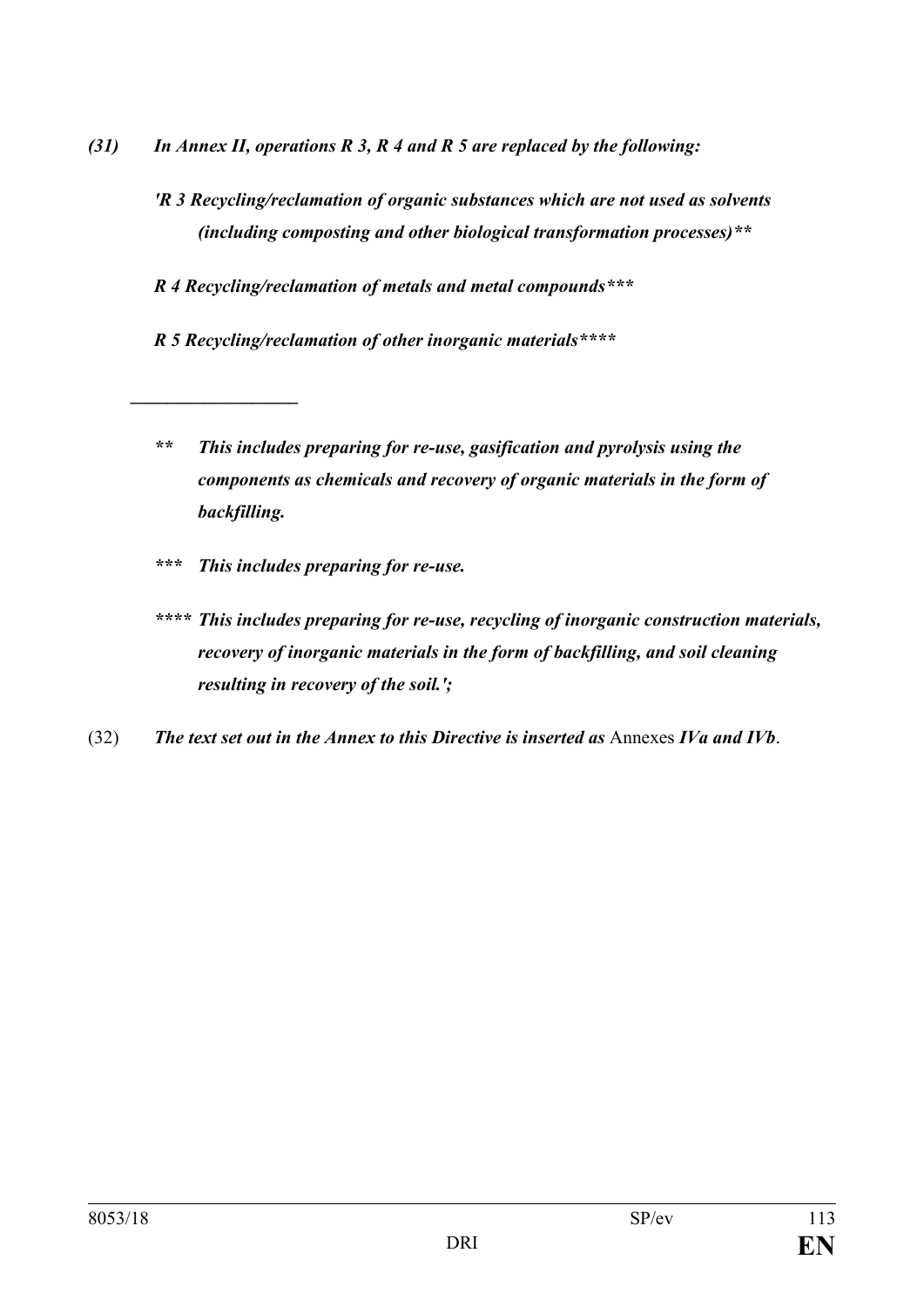### Article 2

## **Transposition**

1. Member States shall bring into force the laws, regulations and administrative provisions necessary to comply with this Directive by *...* [*24* months after the date of entry into force of this Directive] **▌**. They shall *immediately inform* the Commission *thereof*.

When Member States adopt those *measures*, they shall contain a reference to this Directive or *shall* be accompanied by such a reference on the occasion of their official publication. *The methods of making such reference shall be laid down by* Member States.

2. Member States shall communicate to the Commission the text of the main *measures* of national law which they adopt in the field covered by this Directive. *The Commission shall inform the other Member States thereof.*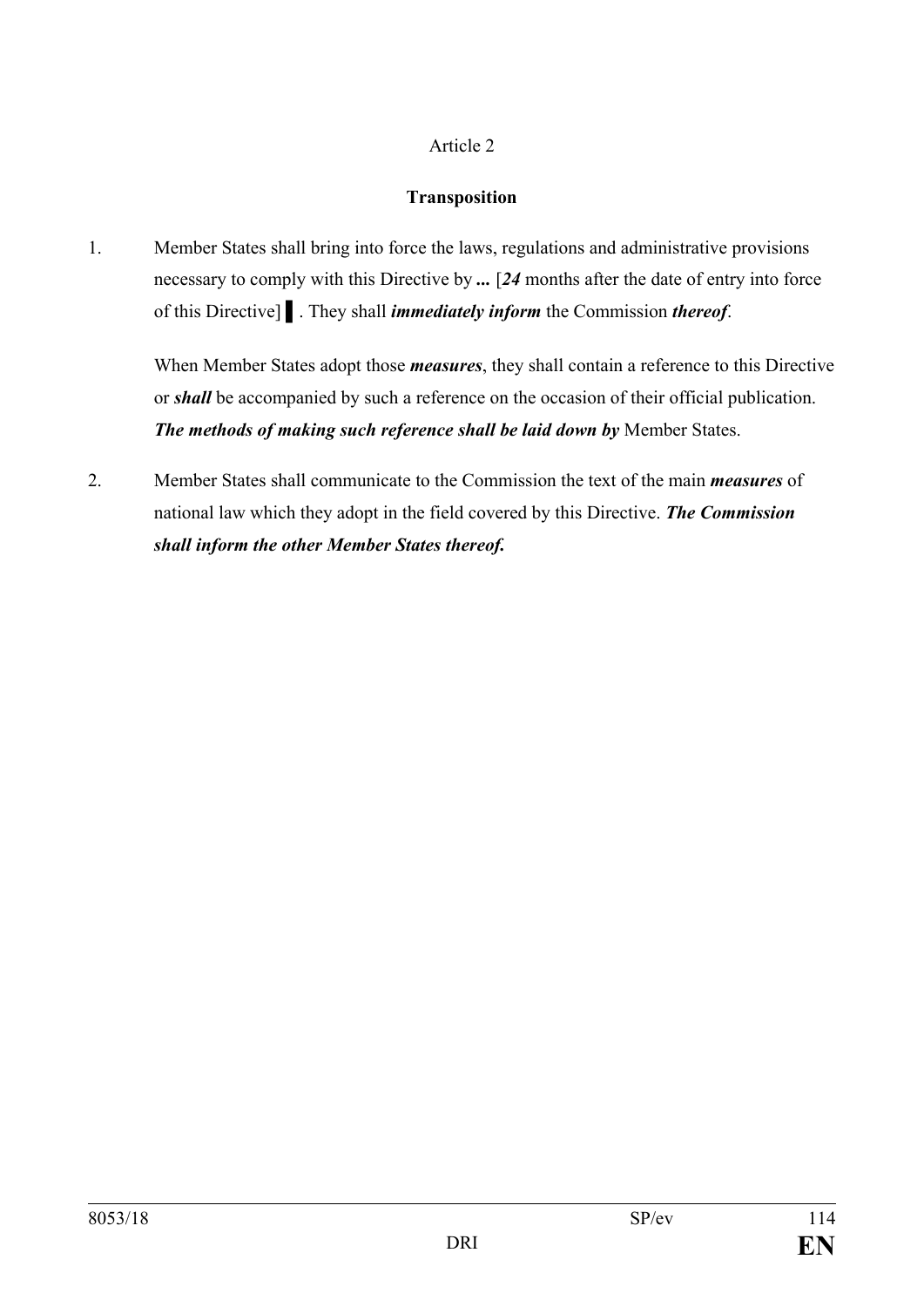## *Article 3*

## **Entry into force**

This Directive shall enter into force on the twentieth day following that of its publication in the *Official Journal of the European Union*.

## *Article 4*

## **Addressees**

This Directive is addressed to the Member States.

Done at ...,

*For the European Parliament For the Council*

*The President The President*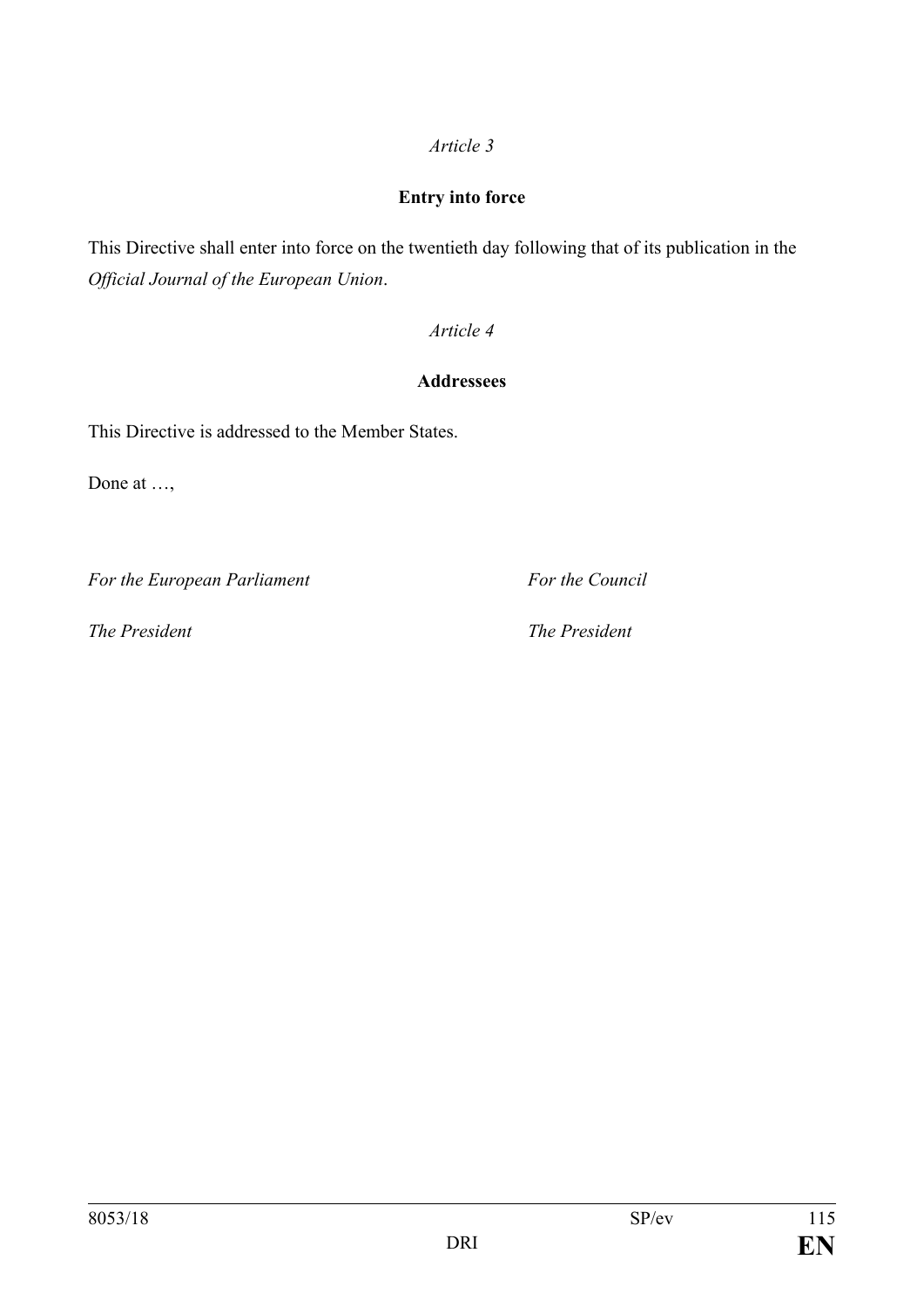### **ANNEX**

*The following Annexes are inserted:*

## *'ANNEX IVa*

*Examples of economic instruments and other measures to provide incentives for the application of the waste hierarchy referred to in Article 4(3)[25](#page-115-0)*

- *1. Charges and restrictions for the landfilling and incineration of waste which incentivise waste prevention and recycling, while keeping landfilling the least preferred waste management option;*
- *2. 'Pay-as-you-throw' schemes that charge waste producers on the basis of the actual amount of waste generated and provide incentives for separation at source of recyclable waste and for reduction of mixed waste;*
- *3. Fiscal incentives for donation of products, in particular food;*
- *4. Extended producer responsibility schemes for various types of waste and measures to increase their effectiveness, cost efficiency and governance;*

<span id="page-115-0"></span> $25$ **<sup>25</sup>** *While these instruments and measures may provide incentives for waste prevention, which is the highest step in the waste hierarchy, a comprehensive list of more specific examples of waste prevention measures is set out in Annex IV.*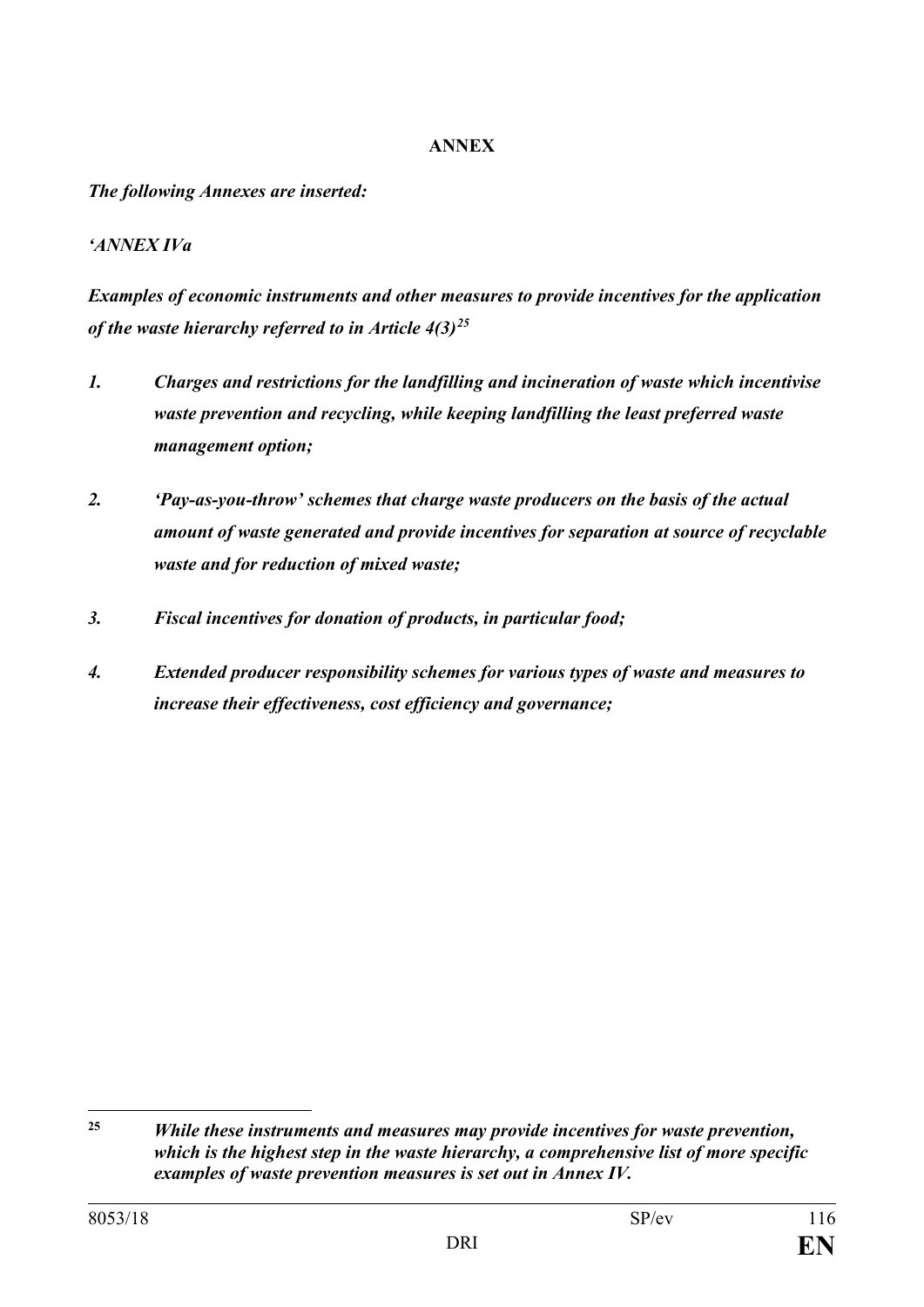- *5. Deposit-refund schemes and other measures to encourage efficient collection of used products and materials;*
- *6. Sound planning of investments in waste management infrastructure, including through Union funds;*
- *7. Sustainable public procurement to encourage better waste management and the use of recycled products and materials;*
- *8. Phasing out subsidies which are not consistent with the waste hierarchy;*
- *9. Use of fiscal measures or other means to promote the uptake of products and materials that are prepared for re-use or recycled;*
- *10. Support to research and innovation in advanced recycling technologies and remanufacturing;*
- *11. Use of best available techniques for waste treatment;*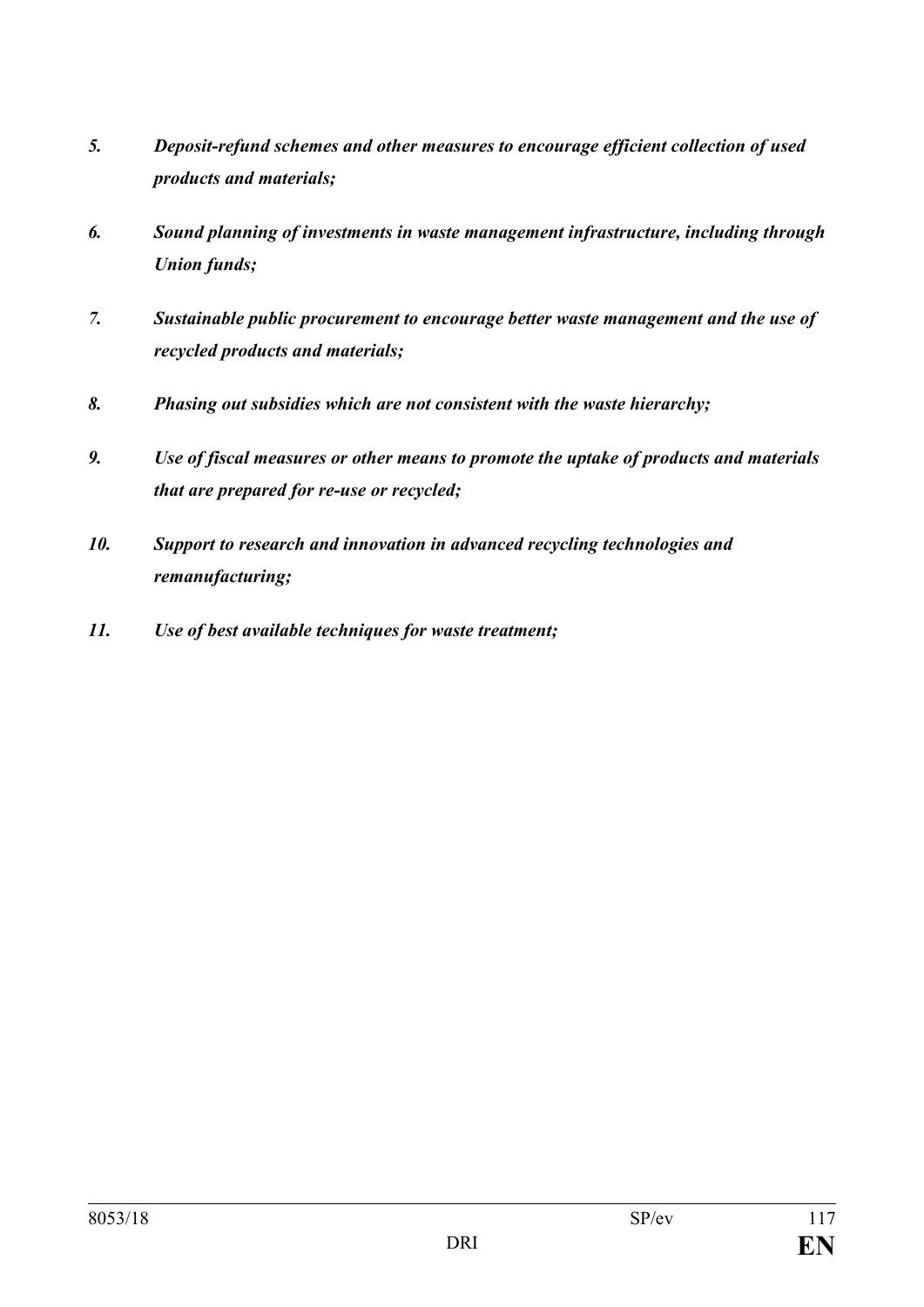- *12. Economic incentives for regional and local authorities, in particular to promote waste prevention and intensify separate collection schemes, while avoiding support to landfilling and incineration;*
- *13. Public awareness campaigns, in particular on separate collection, waste prevention and litter reduction, and mainstreaming these issues in education and training;*
- *14. Systems for coordination, including by digital means, between all competent public authorities involved in waste management;*
- *15. Promoting continuous dialogue and cooperation between all stakeholders in waste management and encouraging voluntary agreements and company reporting on waste.*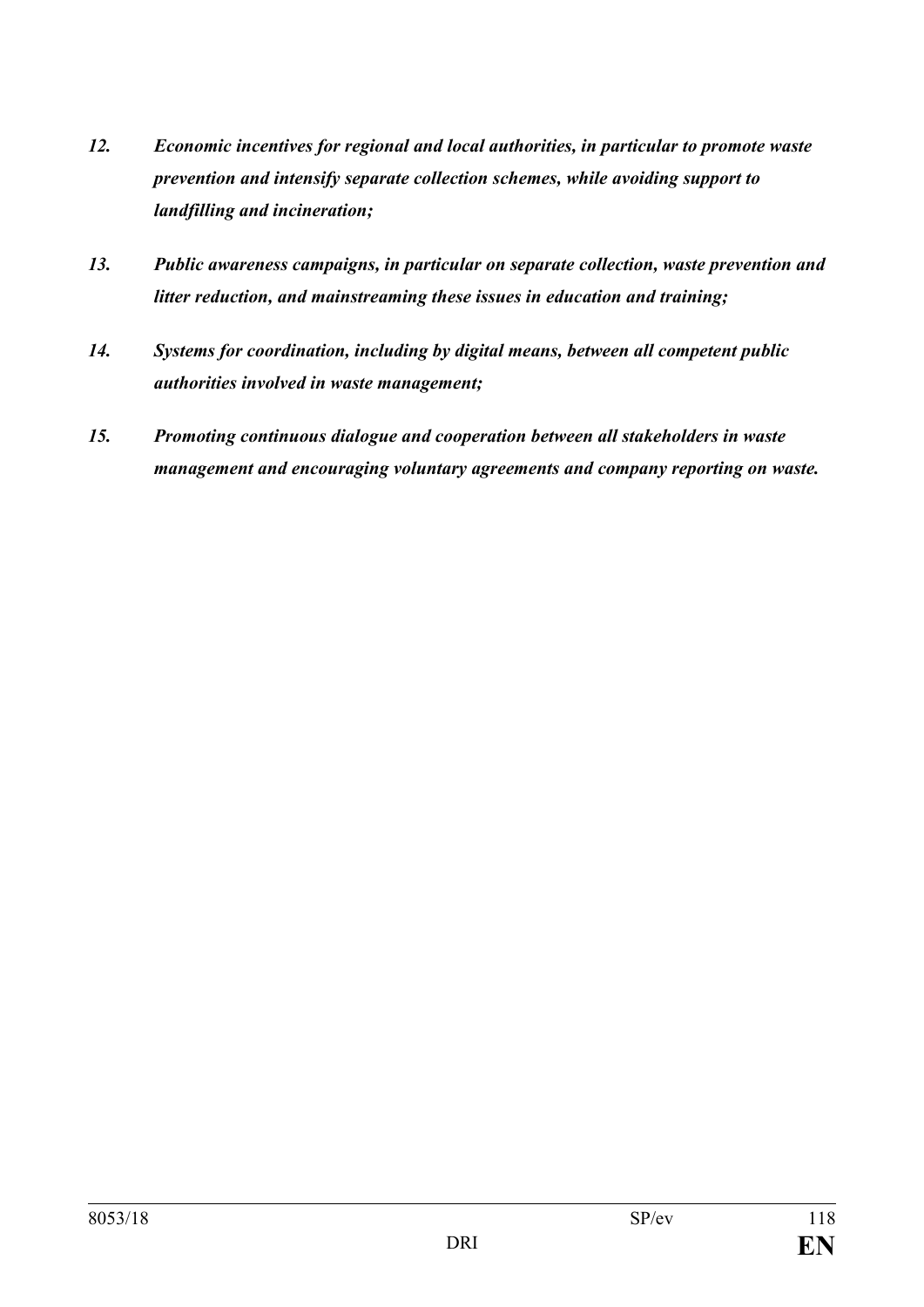#### *ANNEX IVb*

#### *Implementation plan to be submitted pursuant to Article 11(3)*

*The implementation plan to be submitted pursuant to Article 11(3) shall contain the following:*

- *1. assessment of the past, current and projected rates of recycling, landfilling and other treatment of municipal waste and the streams of which it is composed;*
- *2. assessment of the implementation of waste management plans and waste prevention programmes in place pursuant to Articles 28 and 29;*
- *3. reasons for which the Member State considers that it might not be able to attain the relevant target laid down in Article 11(2) within the deadline set therein and an assessment of the time extension necessary to meet that target;*
- *4. measures necessary to attain the targets set out in Article 11(2) and (5) that are applicable to the Member State during the time extension, including appropriate economic instruments and other measures to provide incentives for the application of the waste hierarchy as set out in Article 4(1) and Annex IVa;*
- *5. a timetable for the implementation of the measures identified in point 4, determination of the body competent for their implementation and an assessment of their individual contribution to attaining the targets applicable in the event of a time extension;*
- *6. information on funding for waste management in line with the polluter-pays principle;*
- *7. measures to improve data quality, as appropriate, with a view to better planning and monitoring performance in waste management.'.*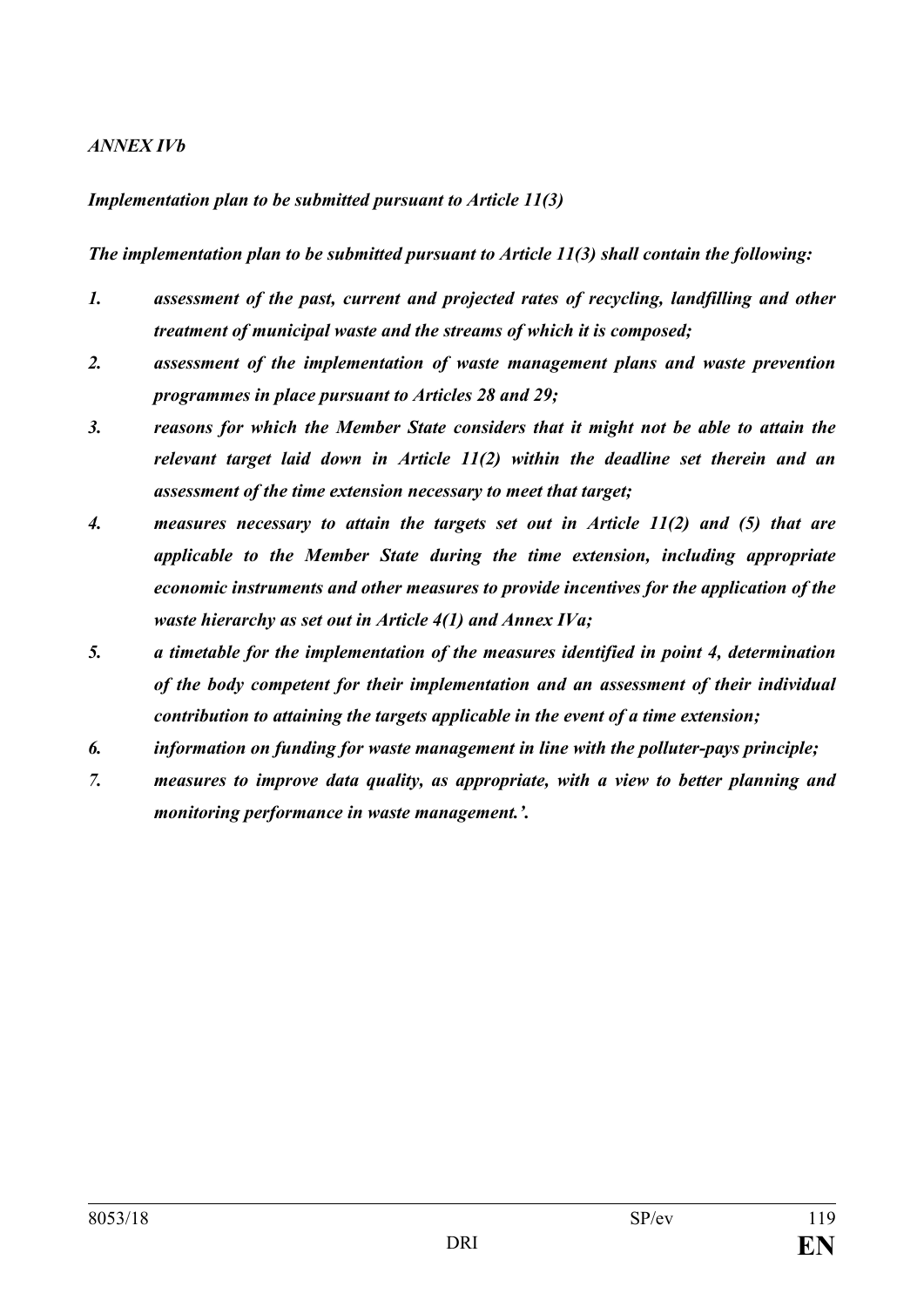### **ANNEX TO THE LEGISLATIVE RESOLUTION**

#### STATEMENTS OF THE COMMISSION

## **DECLARATION BY THE COMMISSION ON A POLICY FRAMEWORK FOR THE CIRCULAR ECONOMY**

The Commission is committed to ensuring full implementation of the EU action plan for the Circular Economy**[26](#page-119-0)**. To keep track of progress towards the circular economy, the Commission has adopted a monitoring framework**[27](#page-119-1)** building on the existing Resource Efficiency and Raw Materials Scoreboards. The Commission also draws attention to its ongoing work on a footprint indicator for products and organisations.

Actions undertaken under the EU action plan for the Circular Economy also contribute to fulfilling the Union's objectives on sustainable consumption and production, in the context of Sustainable Development Goal 12. This is the case, for example, of the strategy on plastics<sup>[28](#page-119-2)</sup> or the recently amended proposal on the legal guarantee for consumer goods**[29](#page-119-3)**.

As regards consistency between the Union's regulatory frameworks, the Commission has also recently adopted a Communication setting out options to address the interface between chemical, product and waste legislation**[30](#page-119-4)**. In 2018, the Commission will also examine options and actions for a more coherent policy framework of the different strands of work on EU product policy in their

- <span id="page-119-1"></span>**<sup>27</sup>** COM(2018) 29 final
- <span id="page-119-2"></span>**<sup>28</sup>** COM (2018) 28 final
- <span id="page-119-3"></span>**<sup>29</sup>** COM(2017) 637 final
- <span id="page-119-4"></span>**<sup>30</sup>** COM (2018) 32 final

 $\overline{a}$ 

<span id="page-119-0"></span>**<sup>26</sup>** COM(2015) 614 final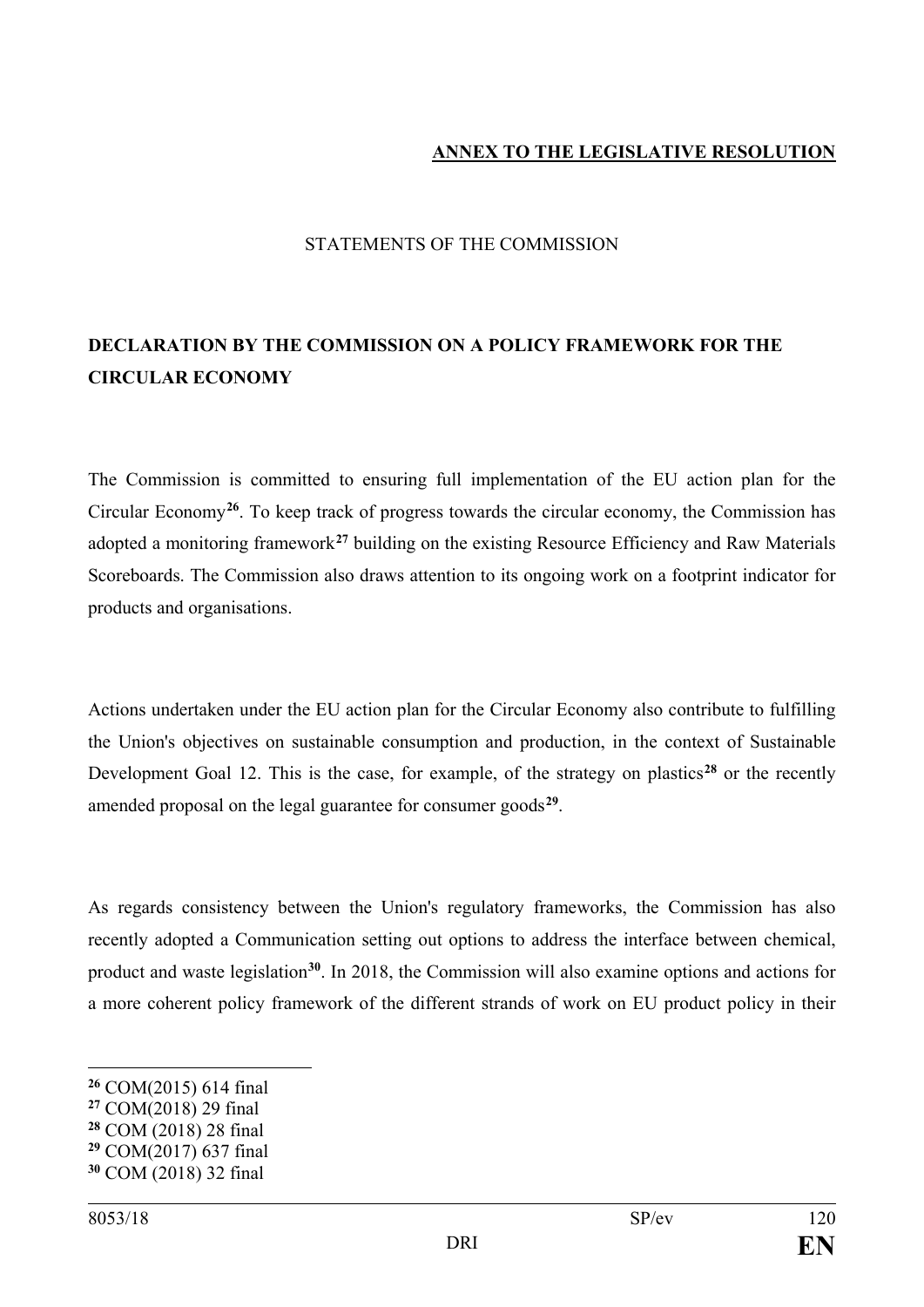contribution to the circular economy. The interactions between legislation and industry cooperation on the use of by-products and the preparation for re-use and recycling of waste will also be considered in the framework of these initiatives and their follow-up.

As regards eco-design, the Commission, in line with the Eco-design Working Plan for the years 2016-2019**[31](#page-120-0)**, confirms its strong commitment to ensuring that eco-design makes a more significant contribution to the circular economy, for example by more systematically tackling material efficiency issues such as durability and recyclability.

 $\overline{\phantom{a}}$  , where  $\overline{\phantom{a}}$ 

<span id="page-120-0"></span> $\overline{a}$ **<sup>31</sup>** COM(2016) 773 final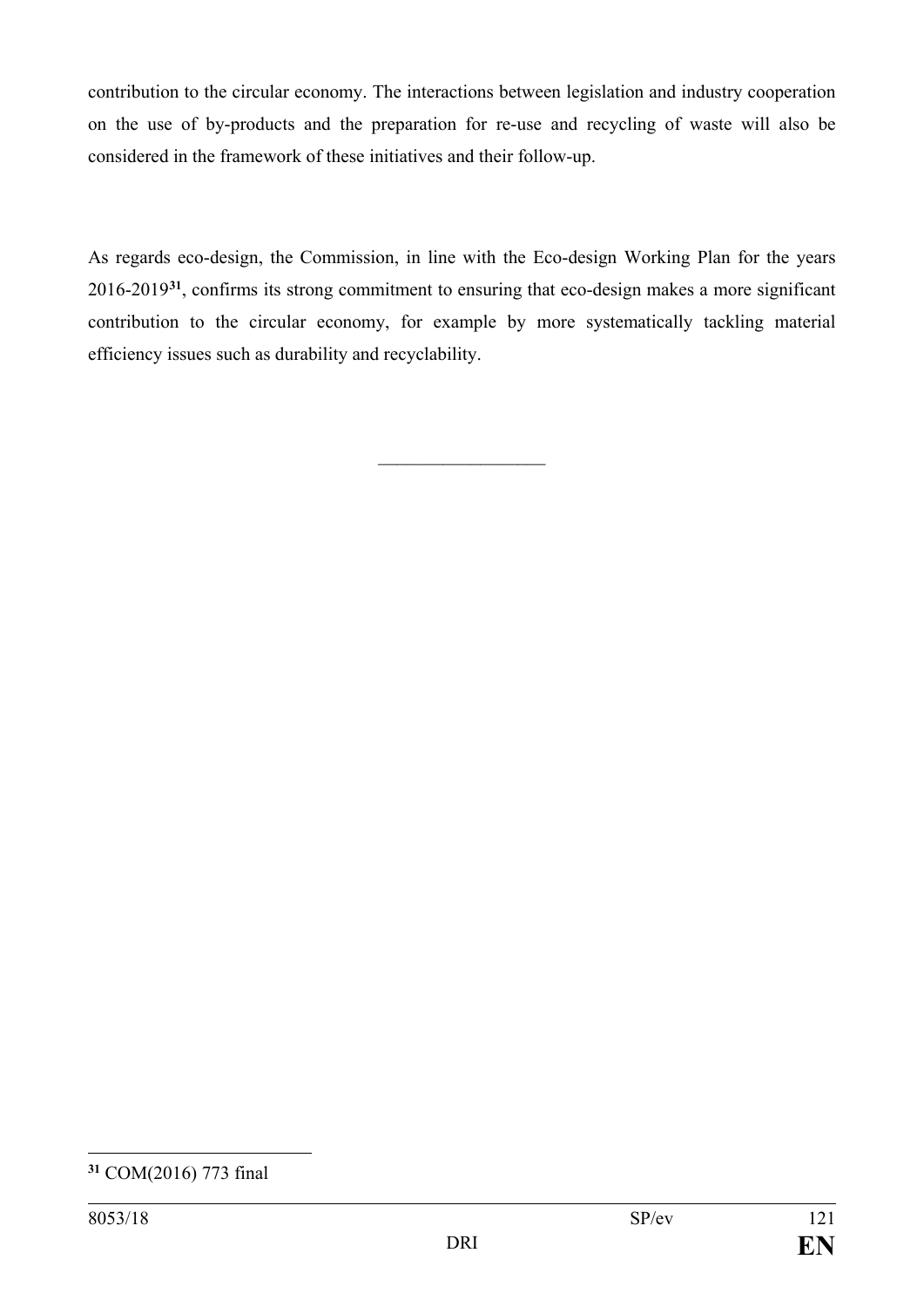## **DECLARATION BY THE COMMISSION ON INITIATIVES ON THE COLLABORATIVE ECONOMY**

In line with the Circular Economy Action Plan**[32](#page-121-0)**, the Commission has launched a number of initiatives on the collaborative economy. As announced in its Communication on a European agenda for the collaborative economy**[33](#page-121-1)** in June 2016, the Commission will continue to monitor the economic and regulatory developments of the collaborative economy, in order to encourage the development of new and innovative business models, while ensuring adequate consumer and social protection.

#### **DECLARATION BY THE COMMISSION ON MICRO-PLASTICS**

In the context of the recently adopted European Strategy for Plastics in the Circular Economy**[34](#page-121-2)**, the Commission has presented an integrated approach to address concerns about micro-plastics, including micro-bead ingredients. It focuses on preventive actions and aims at reducing the release of micro-plastics from all main sources – whether from products in which they are intentionally added (such as personal care products and paints) or originating from the production or use of other products (such as oxo-plastics, tyres, plastic pellets, and textiles).

#### **DECLARATION BY THE COMMISSION ON REPORTING WASTE DATA IN 2020**

 $\overline{a}$ 

<span id="page-121-0"></span>**<sup>32</sup>** COM(2015)614 final

<span id="page-121-1"></span>**<sup>33</sup>** COM(2016)356 final

<span id="page-121-2"></span>**<sup>34</sup>** COM (2018) 28 final